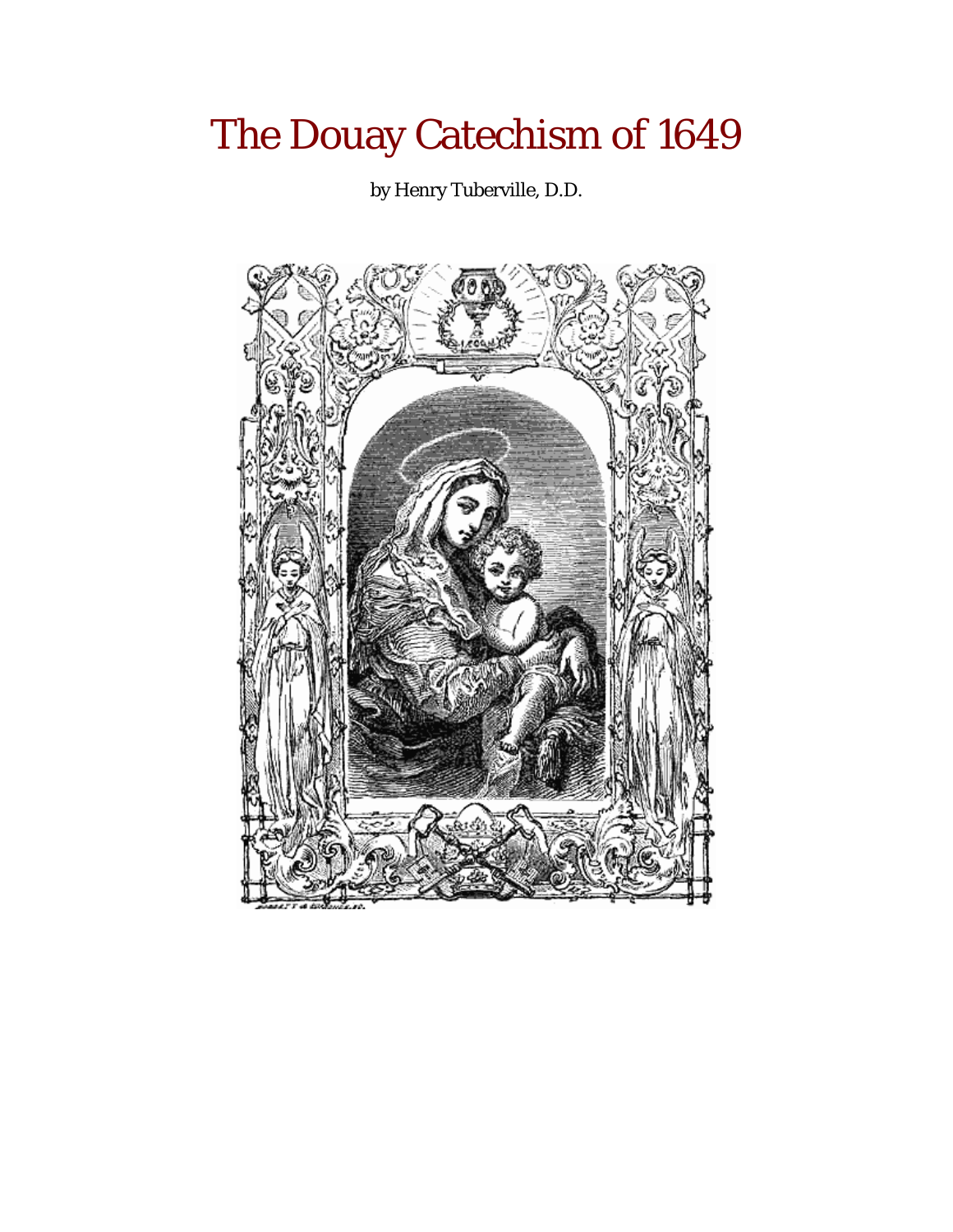# **AN ABRIDGMENT OF THE CHRISTIAN DOCTRINE: WITH PROOFS OF SCRIPTURE ON POINTS CONTROVERTED BY WAY OF QUESTION AND ANSWER. COMPOSED IN 1649, BY REV. HENRY TUBERVILLE, D.D., OF THE ENGLISH COLLEGE OF DOUAY: NOW APPROVED AND RECOMMENDED FOR HIS DIOCESE, BY THE RIGHT REV. BENEDICT BISHOP OF BOSTON.**

*"This is the way, walk ye in it." - Isaiah xxx. 21***.** 



NEW YORK: P. J. KENEDY, EXCELSIOR CATHOLIC PUBLISHING HOUSE, 5 BARCLAY STREET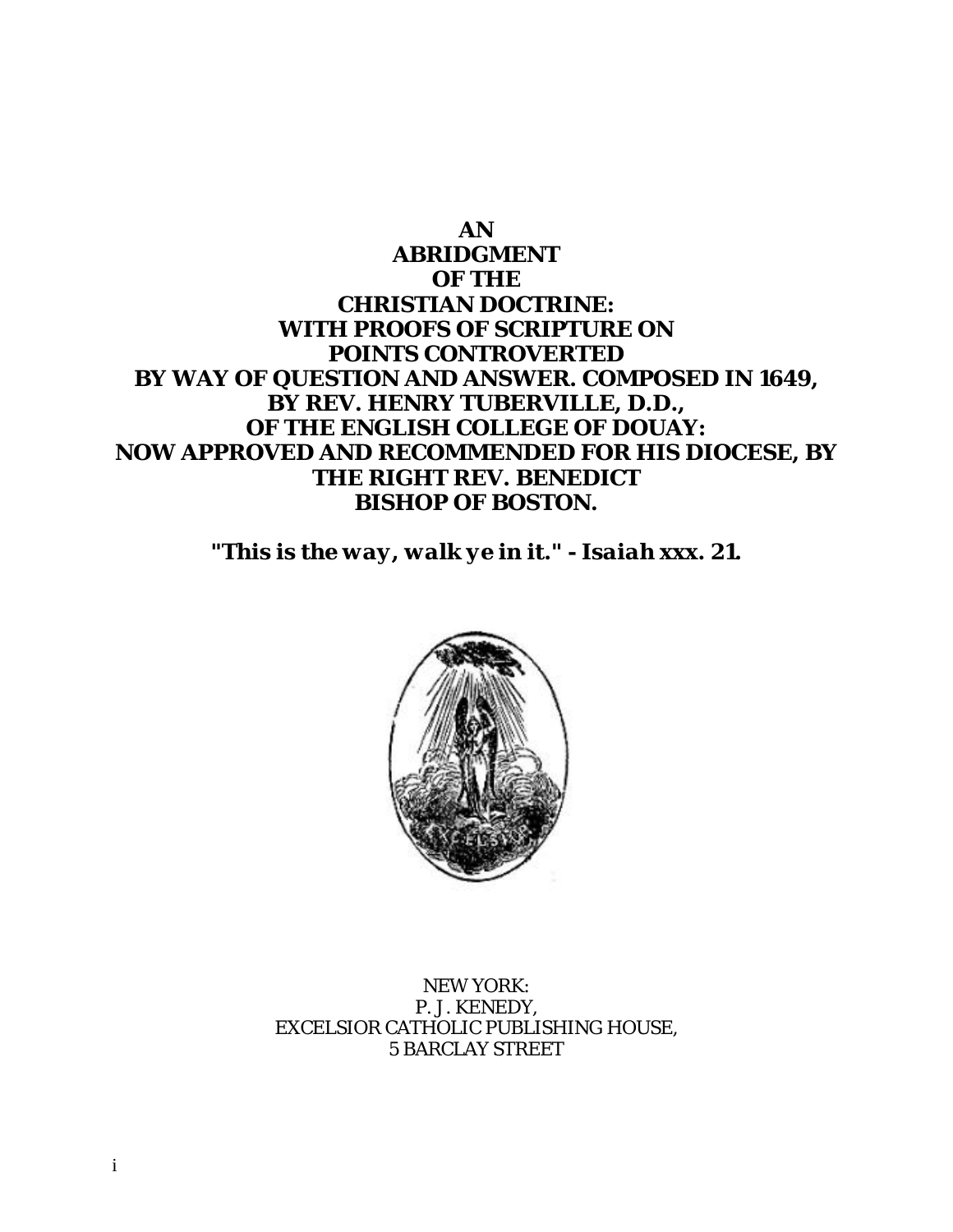# THE AUTHOR TO THE READER

THE principle part of the Catechism is an Abridgment of the Christian Doctrine; defended and cleared by proofs of scripture, in points controverted between Catholics and Sectaries; and explained by the familiar way of question and answer.

To this, in the former impressions, was only adjoined a necessary exposition of the Mass, our Lady's Office, and the festival days of the year, but to this last edition is added, an Explanation of certain ceremonies of the Church, which now renders it more complete for instructing the ignorant, in the whole doctrine and discipline of the Catholic Church.

Besides I have corrected some false citations, and other errata, which by the printer's negligence, occurred in the former impressions.

Peruse it, good reader, with such charity as I have penned it, and if by it perusal thou shalt become more knowing in the law of Christ, and in practice more dutiful to God, and thy neighbour, it will abundantly recompense the labour of

Thy well-wishing friend And servant in CHRIST H T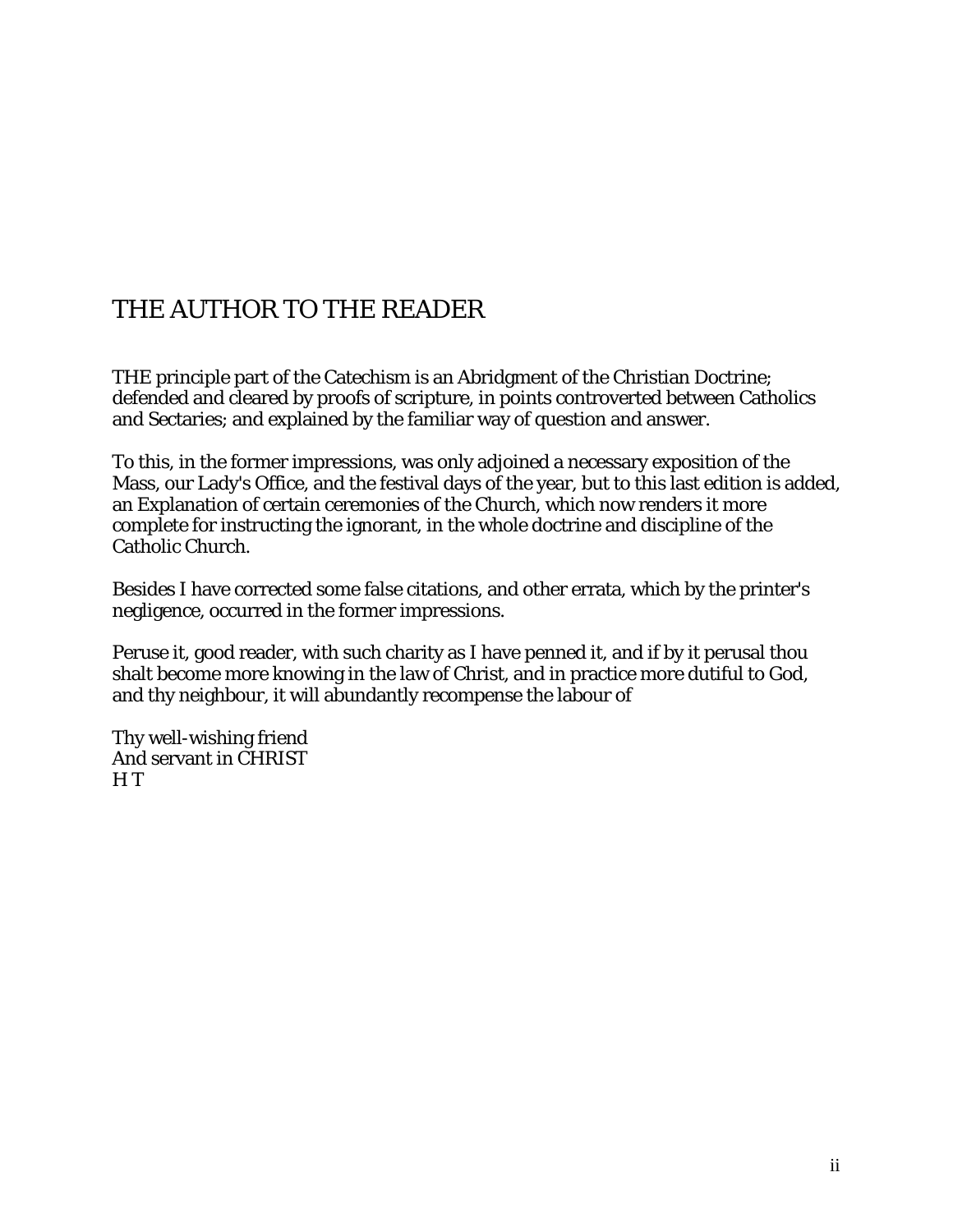# *APPROBATIO*

*CUM Liber inscriptus, An Abridgment of the Christian Doctrine, &c. authore viro doctor H. T. mihi probe note, intertia Editione, quam non indiligenter perlegi, nihil continea contra sanam Doctrinam vel bonos Mores; multa vero partim scitu necessaria, partim valde utilia, dilucide & succincte, in Fide Catholica instituen dis proponat, dignum censeo qui ob publicam utilitatem Typis evulgetur.* 

*Datum Duaci, Martii 11, 1649. Gulielmus Hydeus, S. T. D., ac professor, Colligii Anglorum Duacensis Præses & Librorum Censor.* 

# **APPROBATION.**

WE feel pleasure in recommending to the faithful of our Diocese this edition of "An Abridgment of the Christian Doctrine, with proofs of Scripture on points controverted," as we have found it essentially conformable to the Dublin edition of 1820, of the correctness of which we entertain no doubt.

+ BENEDICT, Bp Bn. Boston, April 24th, 1833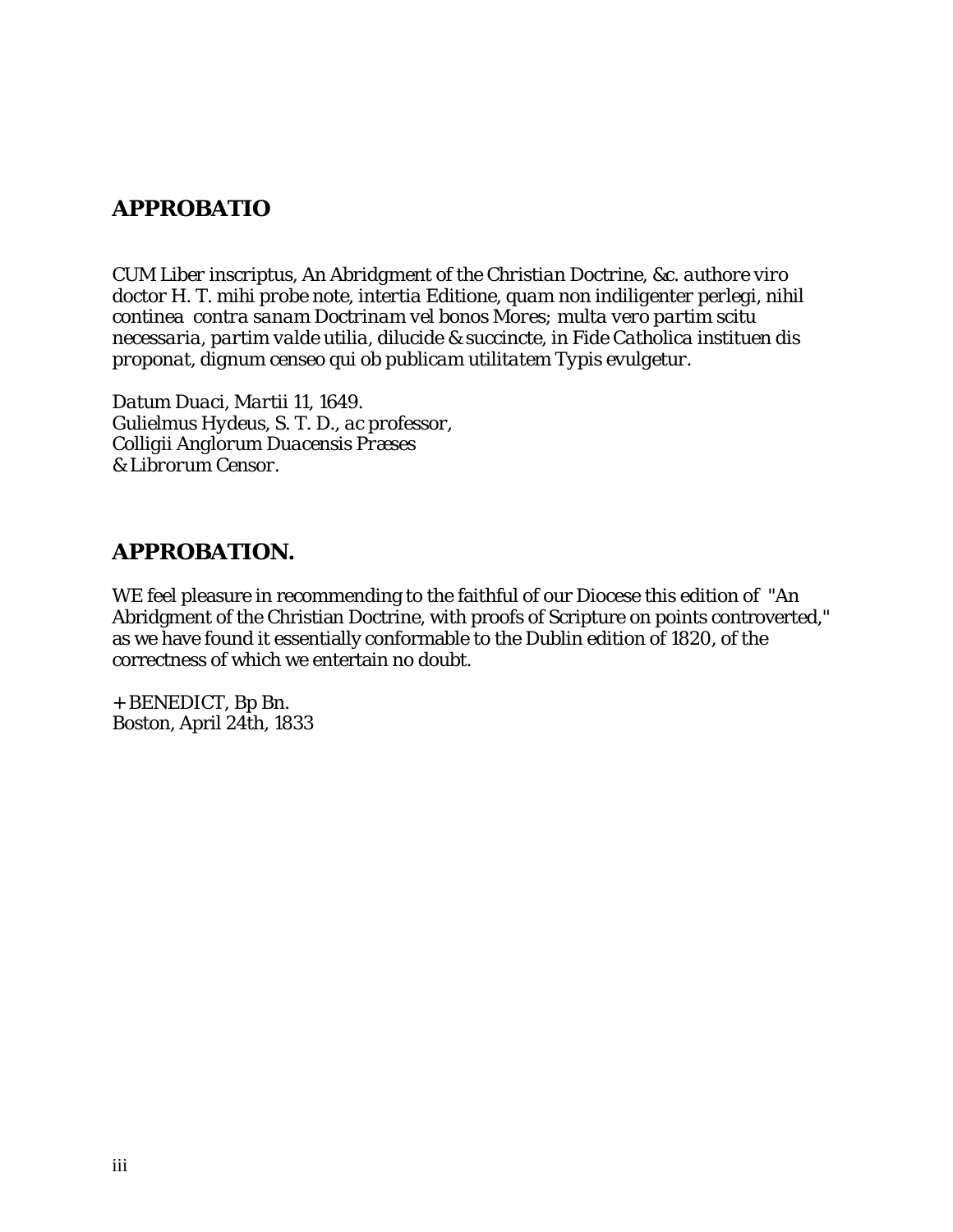# **CONTENTS**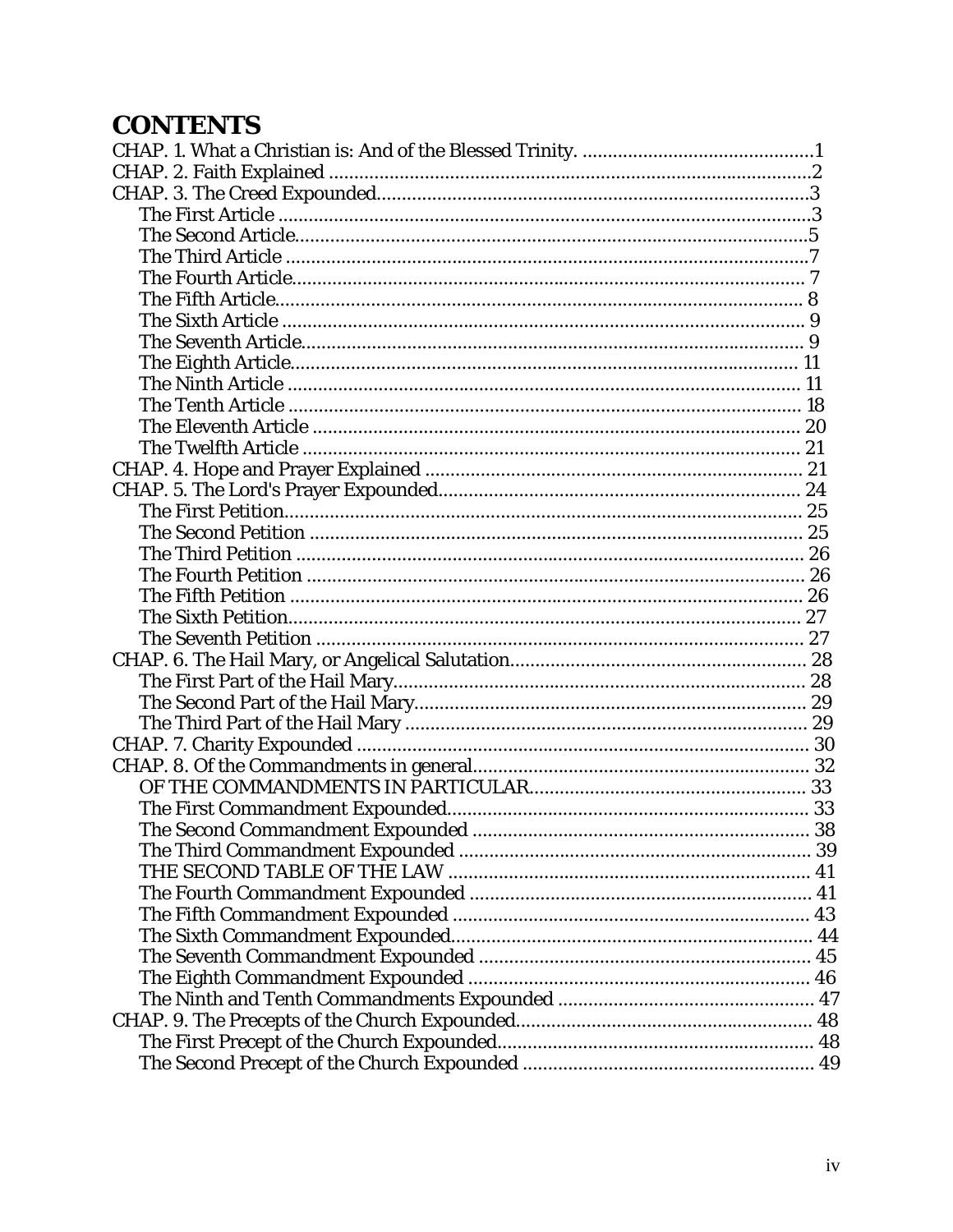| CHAP. 15. The Works of Mercy (corporal and spiritual) Expounded 74                 |  |
|------------------------------------------------------------------------------------|--|
|                                                                                    |  |
|                                                                                    |  |
|                                                                                    |  |
|                                                                                    |  |
|                                                                                    |  |
|                                                                                    |  |
|                                                                                    |  |
|                                                                                    |  |
|                                                                                    |  |
|                                                                                    |  |
|                                                                                    |  |
| CHAP. 20. The Sins that cry to Heaven for Vengeance Expounded  84                  |  |
|                                                                                    |  |
| CHAP. 22. The Substance or Essence, and Ceremonies of the Mass, Expounded  86      |  |
| CHAP. 23. The Primer or Office of our Blessed Lady, Expounded  95                  |  |
|                                                                                    |  |
| CHAP. 24. The Solemnities of CHRIST our Lord, (instituted for the most part by the |  |
|                                                                                    |  |
|                                                                                    |  |
|                                                                                    |  |
|                                                                                    |  |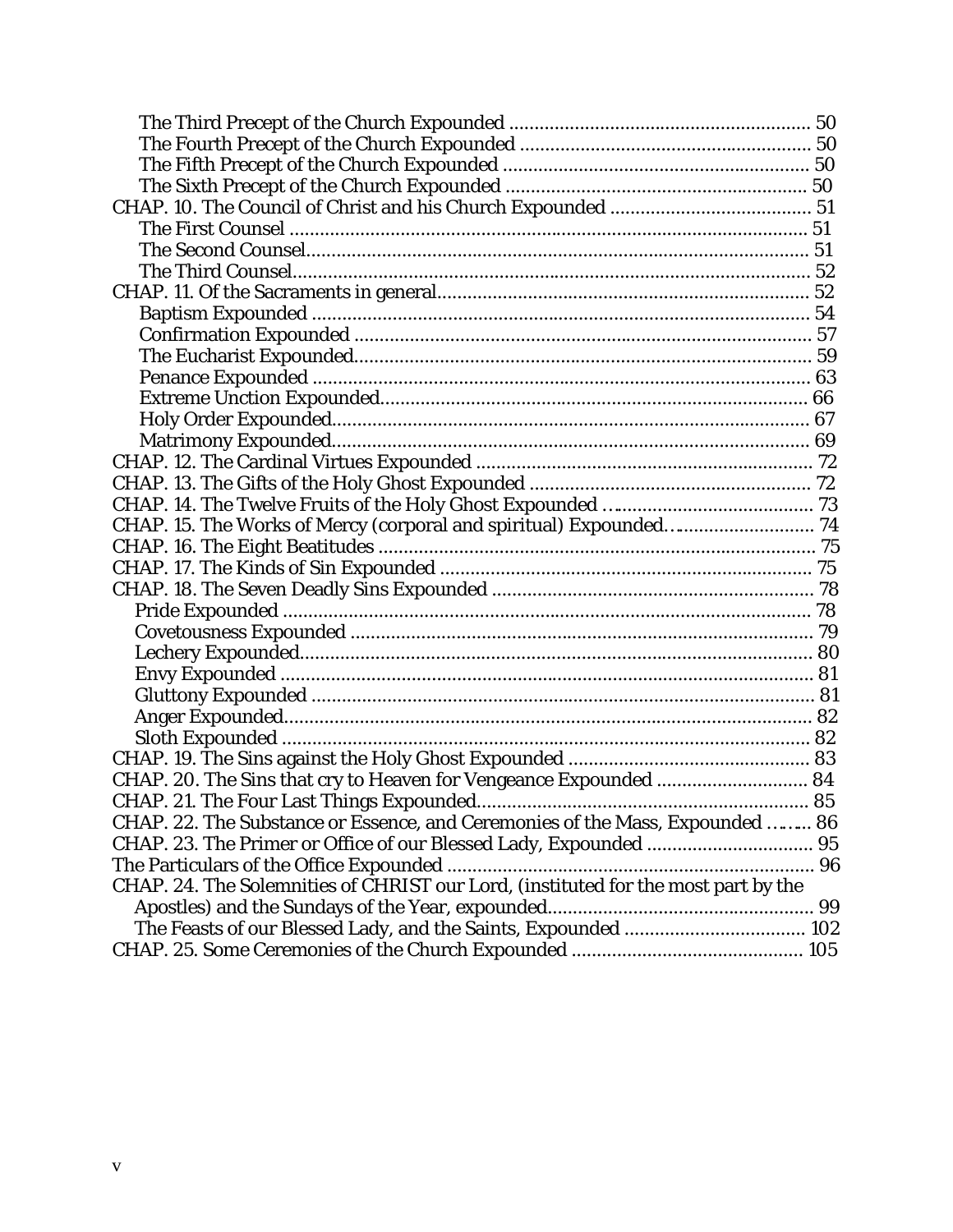# **Chapter 1.**

# **What a Christian is: And of the Blessed Trinity.**

#### **Q. 1. Quest. CHILD, what religion are you of?**

Ans. Sir, by the benefit and grace of God, I am Christian.

#### **Q. 2. Whom understand you by a Christian?**

A. Him that inwardly believes and outwardly professes the law of Christ.

## **Q. 3. When are we obliged to make an external profession of it?**

A. As often as God's honour, our own, or neighbour's good requires it.

#### **Q. 4. How prove you that we are bound outwardly to profess our faith?**

A. Out of St. Matt. x. 32, where Christ saith, Every one, therefore, that shall confess me before men, I will confess him before my Father who is in heaven. But he that shall deny me before men, I also will deny him before my Father who is in heaven.

#### **Q. 5. Are we bound also to venture the ruin of our estates, the loss of our friends, and to lay down our very lives for the profession and defence of our faith?**

A. Doubtless we are: seeing the reward we expect in heaven, infinitely exceeds all the pleasures and punishments of this life. And because Christ the Son of the living God, has suffered far greater things for us, even to a disgraceful death on the cross? and therefore, it were base ingratitude in us, not to be ready to give

our lives for him as often as his honour shall require it. Luke, xiv. 26, 33.

#### **Q. 6. In what doth the faith and law of Christ chiefly consist?**

A. In two principle mysteries, namely, the unity and trinity of God, and the incarnation and death of our Saviour.

#### **Q. 7. What means the unity and trinity of God?**

A. It means, that in God there is but one only divine nature or essence, and that in the same one and divine nature there are three persons, the Father, and the Son, and the Holy Ghost.

# **Q. 8. How show you that?**

A. Out of John, v. 7. There are three that give testimony in heaven, the Father, the Word, and the Holy Ghost, and these three are one.

#### **Q. 9. Why are there but three Persons only?**

A. Because the Father had no beginning, nor proceeds from any other person; the Son proceeds from the Father, and Holy Ghost proceeds from the Father and the Son.

#### **Q. 10. What means the incarnation and death of our Saviour?**

A. It means that the second person of the blessed Trinity was made man, and died on the cross to save us.

#### **Q. 11. In what are these two mysteries signified?**

A. In the sign of the cross, as it is made by Catholics, for when we put our right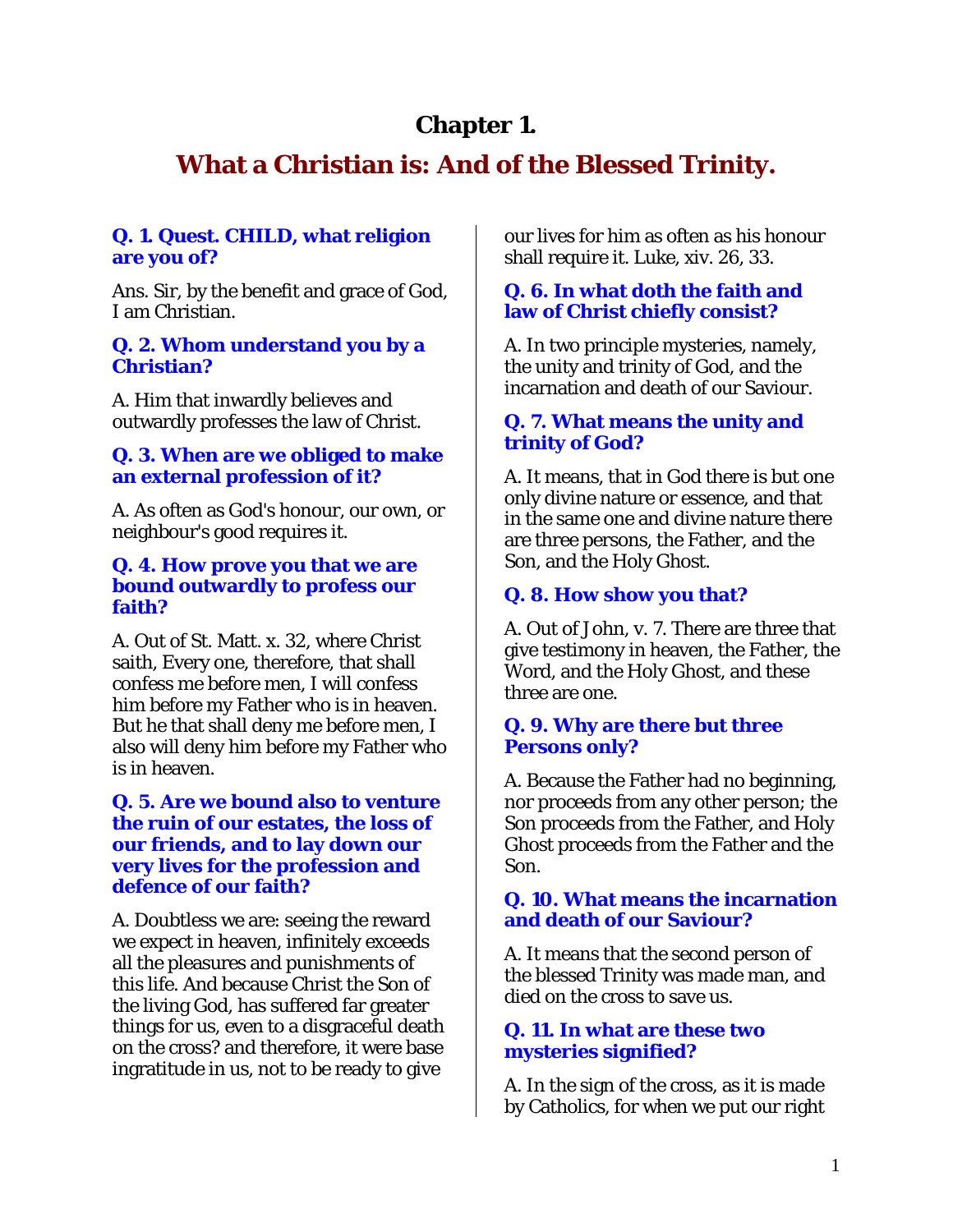hand to our head, saying, In the name we signify Unity; and when we make the sign of the cross saying, Of the Father, and of the Son, and of the Holy Ghost, we signify Trinity.

#### **Q. 12. How doth the sign of the cross represent the incarnation and death of our Saviour?**

A. By putting us in mind that he was made man and died upon the cross for us.

# **Chapter 2 Faith Explained**

## **Q. 13. WHAT is faith?**

A. It is a gift of God or a supernatural quality, infused by God into the soul, by which we firmly believe all those things which he hath any way revealed to us.

#### **Q. 14. Is faith necessary to salvation?**

A. It is; St. Paul assuring that without faith it is impossible to please God. Heb. xi. 6. and St. Mark, xvi. 16, saying, He that believeth not shall be condemned.

#### **Q. 15. Why must we firmly believe matters of faith?**

A. Because God hath revealed them, who can neither deceive, nor be deceived. A second reason is, because not only all points of faith, but also the rule, or necessary and infallible means whereby to know them, to wit, the church's oral and universal tradition, are absolutely certain, and cannot lead us into error in faith; else we can never sufficiently be assured what is faith, or what is not.

#### **Q. 16. If a man should deny, or obstinately doubt of some one point of faith, would he be thereby lose his whole faith?**

A. Yes, he would; because true faith must always be entire, and he that fails in one, is made guilty of all, by discrediting the authority of God revealing it.

#### **Q. 17. Is it not enough to believe all that is written in the Bible?**

A. No, it is not: For we must also believe all apostolic tradition.

#### **Q. 18. How prove you that?**

A. Out of 2 Thess. ii. 15. Therefore brethren (saith St. Paul) stand and hold ye the traditions which ye have learned, whether by word, or by our Epistle.

#### **Q. 19. What other proof have you?**

A. The apostle's Creed, which all are bound to believe, although it be not in Scripture.

#### **Q. 20. Is faith only, as excluding good works, sufficient to salvation?**

A. No: it is not: St. James, ii. 24, saying, Do you see how that by works a man is justified, and not by faith only? And St. Paul, saying, 1 Cor. xiii. 2. If I should have all faith, so that I could remove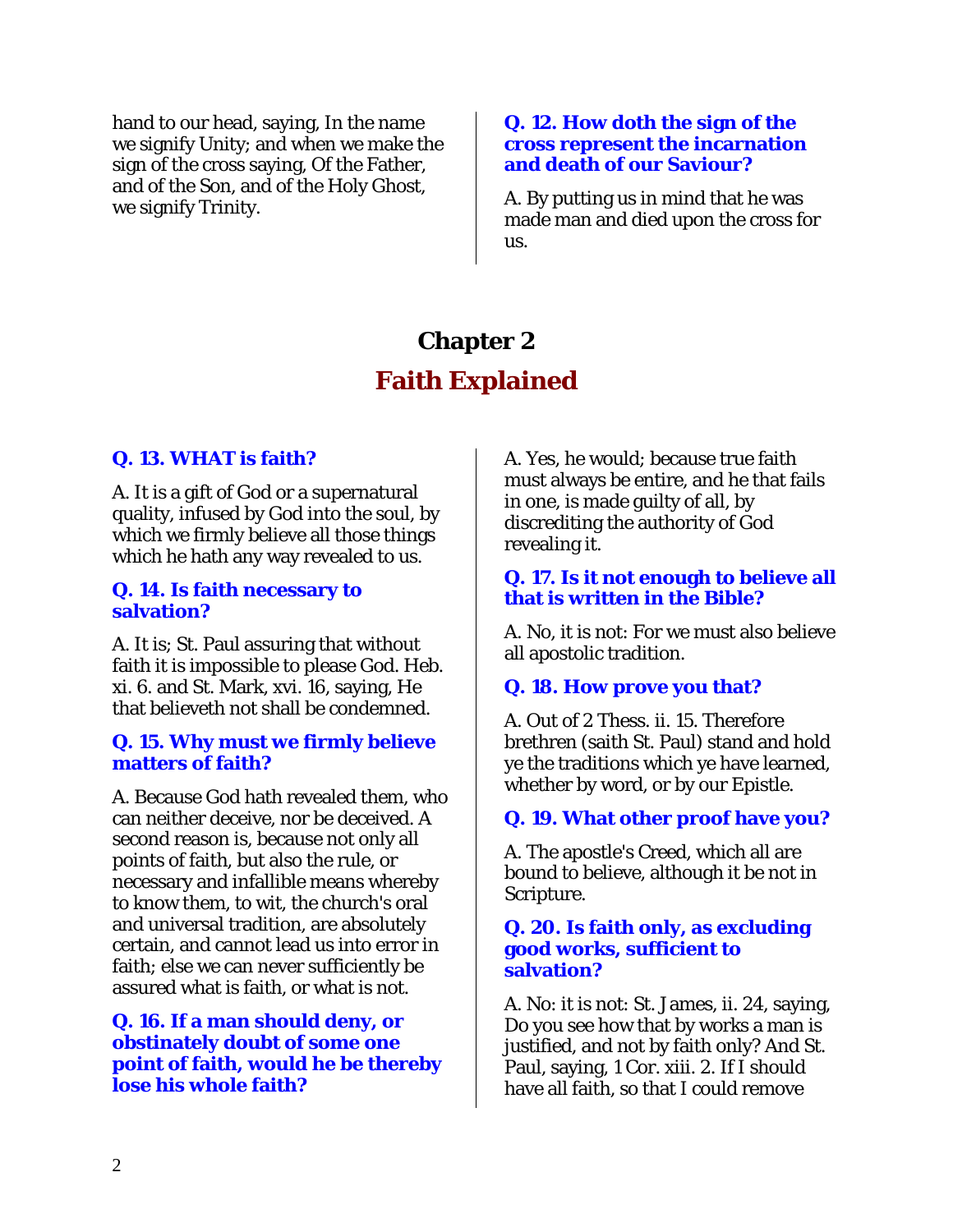mountains, and not have charity, I am nothing. And if I should distribute all my goods to feed the poor, and if I should deliver by body to be burned, and have not charity, it profiteth me nothing.

## **Q. 21. What faith will suffice to justify?**

A. Faith working by charity in Jesus Christ.

#### **Q. 22. What vice is opposite to faith?**

A. Heresy.

# **Q. 23. What is Heresy?**

A. Is it an obstinate error in things that are of faith.

# **Q. 24. Is it a grievous sin?**

A. A very grievous one, because it wholly divides a man from God, and leads to atheism, Christ saying, if he will not hear the church let him be to thee as an heathen and a publican, Matt. xviii. 17.

# **Chapter 3. The Creed Expounded**

# **Q. 25. WHAT is the creed?**

A. It is the sum of belief.

# **Q. 26. Who made it?**

A. The twelve apostles.

#### **Q. 27. At what time did they make it?**

A. Before they divided themselves into the several countries of the world to preach the gospel.

## **Q. 28. For what end did they make it?**

A. That so they might be able to teach one and the same doctrine in all places.

## **Q. 29. What doth the creed contain?**

A. All those chief things which we are bound to believe, concerning God and his church.

# *The First Article*

# **Q. 30. What is the first article of the creed?**

A. I believe in God the Father Almighty, Creator of heaven and earth.

# **Q. 31. What signifies I believe?**

A. It signifies as much as I most firmly and undoubtedly hold.

## **Q. 32. What means, I believe in God?**

A. It means that not only that I firmly believe there is a God, but also that I am piously affected to him, as to say chiefest good and last end, with confidence in him, or otherwise that I move unto him by faith, hope, and charity.

#### **Q. 33. What signifies the word Father?**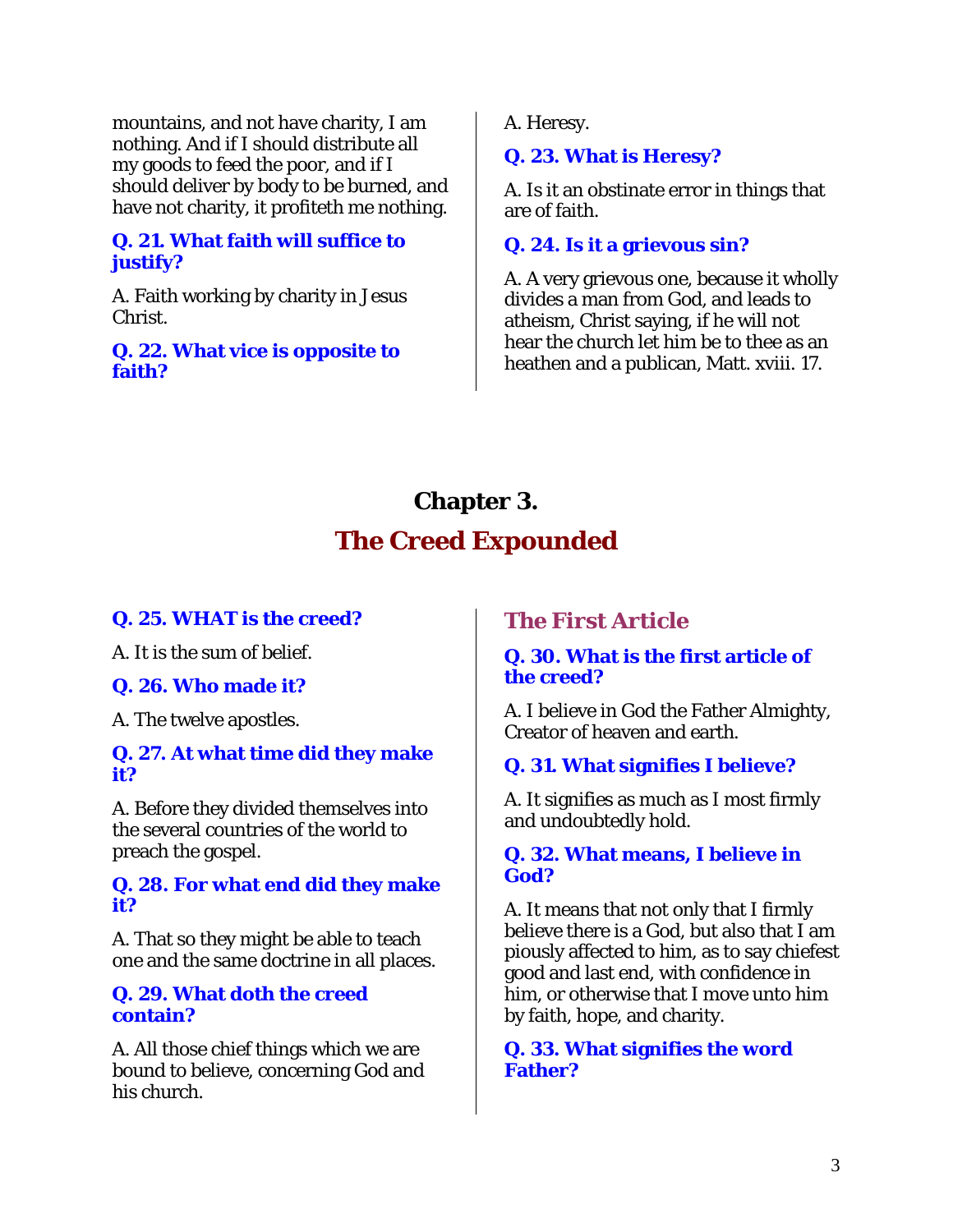A. It signifies the first person of the most blessed Trinity, who by nature is the Father of his own only begotten Son, the second Person of the blessed Trinity; by adoption is the Father of all good Christians; and by creations is the Father of all creatures.

#### **Q. 34. What means the word Almighty?**

A. It means that God is able to do all things as he pleaseth; that he sees all things, knows all things, and governs all things.

## **Q. 35. Why is he called Almighty in this place?**

A. That we might doubt of nothing which follows.

## **Q. 36. What signify the words, Creator of heaven and earth?**

A. They signify that God made heaven and earth, and all creatures in them, of nothing, by his sole word, Gen. i.

## **Q. 37. What moved God to make them?**

A. His own mere goodness, that so he might communicate himself to angels, and to men, for whom he made all other creatures.

#### **Q. 38. When did God create the angels?**

A. On the first day when he created heaven and earth, Gen. i. where Moses implies the creation of angels in the word heaven, and makes no other mention of it. The Nicene creed, interpreting the Apostles' Creed, says, that the words Creator of heaven and earth, mean all things visible and invisible.

## **Q. 39. For what end did God create them?**

A. To be partakers of his glory, and our guardians.

#### **Q. 40. How prove you by Scripture, that they be our guardians?**

A. Out of St. Matt. xviii. 10, where Christ saith 'See that you despise not one of these little ones: For I day unto you, their angels in heaven always see the face of my Father who is in heaven.'

## **Q. 41. Do the angels know our necessities, and hear our prayers?**

A. Doubtless they do, since God has deputed them to be our guardians; which is also proved out of Zach. i 12. where an angel prays for two whole cities; the words are 'Then the angel of the Lord answered and said, O Lord of hosts, how long wilt thou not have mercy on the cities of Juda and Jerusalem, against which thou hast been angry these seventy years?'

#### **Q. 42. What Scripture have you for praying to angels?**

A. Gen. xlviii. 16, where Jacob on his death bed prayed to an angel for Ephraim and Manasses, saying, 'The angel of the Lord that delivered me from all evils, bless these children.'

This place is cited for prayer to the angels in the notes of the Rhemish Testament upon it, and is confirmed to signify a created angel by St. Basil, lib. 3. cont. Dunon. sub initio: And St. Chrysosthom. 7. in laudem Sancti Pauli.

## **Q. 43. How did Lucifer and his fellow angels fall from their dignity in heaven?**

A. By a rebellious sin of pride.

**Q. 44. With what shall their ruins be repaired?**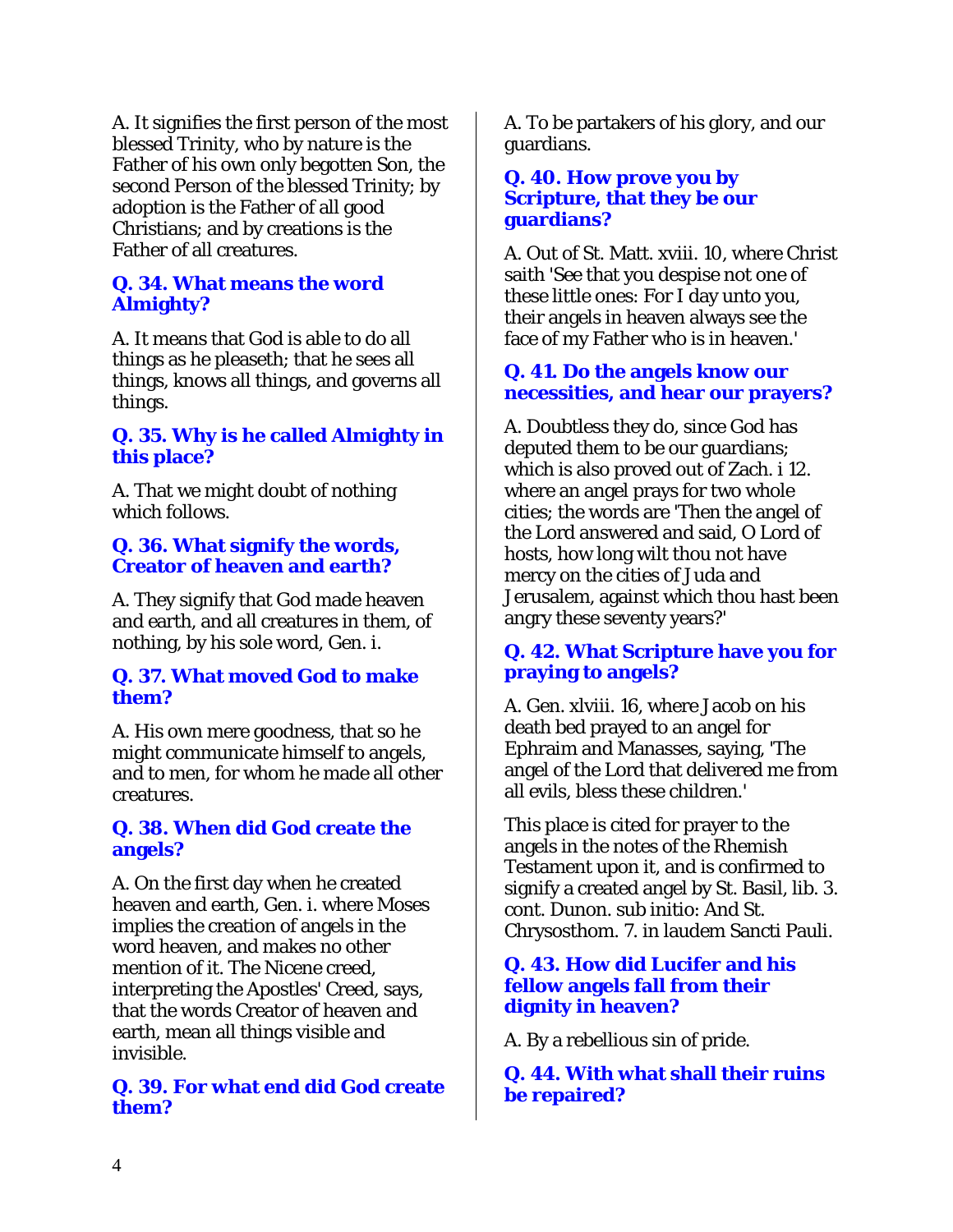#### A. Will holy men.

#### **Q. 45. When and to what likeness did God create man?**

A. On the sixth day, and to his own likeness: Gen. i. 27.

#### **Q. 46. In what doth the similitude consist?**

A. In this, that man is in his soul an incorporeal, intellectual and immortal spirit, as God is. And in this, that as in God there is but one most divine nature or essence, and yet three distinct Persons; so in man there is but one indivisible soul, and yet in that soul three distinct powers, will, memory, and understanding.

#### **Q. 47. How do you prove the soul to be immortal?**

A. Out of Matt. x. 28, where Christ saith, 'Fear not them that kill the body, and cannot kill the soul.'

# **Q. 48. What other proof have you?**

A. Out of Eccles. xii. 7. At our death the dust returns to the earth from whence it was, and the spirit to God that gave it.

#### **Q. 49. In what state did God create man?**

A. In the state of original justice, and perfection of all natural gifts.

#### **Q. 50. Do we owe much to God for our creation?**

A. Very much, seeing he made us in such perfect state, creating us for himself, and all things else for us.

#### **Q. 51. How did we lose original justice?**

A. By Adam's disobedience to God, in eating the forbidden fruit.

#### **Q. 52. In what state are we now born?**

A. In the state of original sin, and prone to actual sin, subject to death.

#### **Q. 53. How prove you that?**

A. Out of Rom. v. 12. 'By one man sin entered into the world, and by sin death; and so unto all men death did pass, in whom all have sinned.'

#### **Q. 54. Had man ever died, if he had never sinned?**

A. No, he had not, but had been converted by the tree of life, and been translated alive into the fellowship of the angels.

# *The Second Article*

#### **Q. 55. SAY the second article.**

A. And in Jesus Christ his only Son our Lord.

#### **Q. 56. Of what treats this article?**

A. Of the second person of the blessed Trinity, in whom we also believe and put our trust.

#### **Q. 57. What is the second Person?**

A. He is true God, and true Man, in one Person.

#### **Q. 58. How prove you that?**

A. Out of St. John's Gospel, chap. i. 1. 'In the beginning was the Word, and the Word was with God, and the Word was God, &c. And the Word was made flesh, and dwelt among us.'

#### **Q. 59. What other proof have you?**

A. Out of Phil. ii. 6, 7, where St. Paul saith, 'That Christ when he was in the form of God, thought it not robbery to be equal with God, but he hath lessened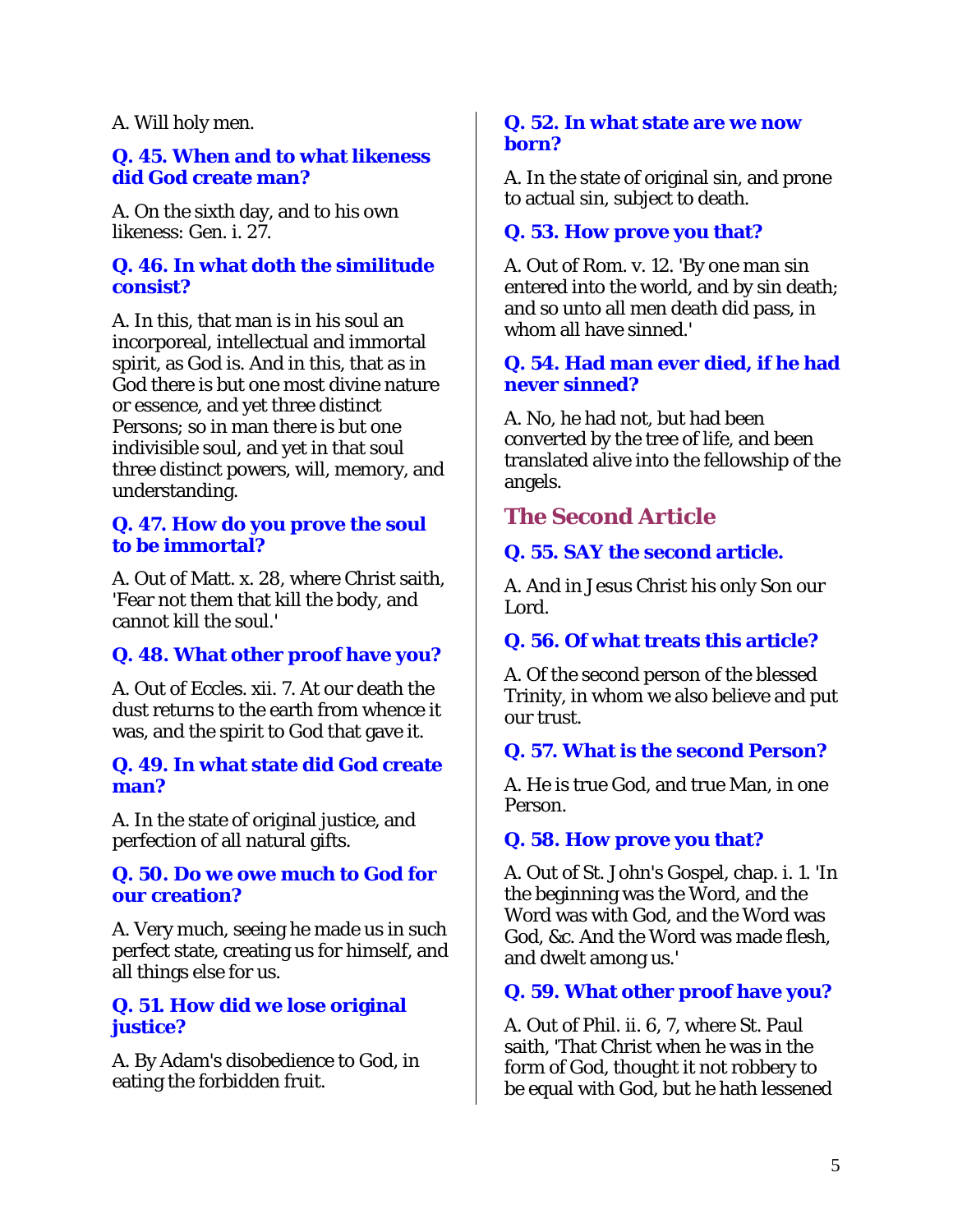himself, taking the form of a servant, made unto the likeness of men; and found in habit as a man.

# **Q. 60. Why should God be man?**

A. To redeem and save lost man.

## **Q. 61. Was his incarnation necessary for that end?**

A. In the manner it was; because our offences against God were in some sort infinite; as being against his infinite goodness; and therefore required an infinite satisfaction; which no one could make but God and therefore he was made man.

#### **Q. 62. What other proof have you for the necessity of the Incarnation?**

A. Because God is in himself so spiritual, sublime, and abstract a thing, that if he had not in his mercy adapted his own inscrutable greatness to the littleness of our sensible capacity, by being made man, scarce on of a thousand would ever have been able to know anything to the purpose of him; or consequently to love and serve him as they ought, (which is the necessary means of our salvation) since nothing is efficaciously willed which is not first well understood.

## **Q. 63. What benefit have we by the knowledge of God made man?**

A. It much inflames us with the love of God, who could not more have dignified men's nature, or shown more love to the world, then to send down his only Son to redeem it in our flesh.

## **Q. 64. What signifies the name of Jesus?**

A. It signifies a Saviour, St. Matt. i. 21.

**Q. 65. Is any special honour due to that name?** 

A. There is, because it is the highest title of God made man.

# **Q. 66. How prove you that?**

A. Out of Phil. ii. 8, 9, 10, where we read, 'God hath given unto Christ because he hath humbled himself unto the death of the cross, a name which is above all names, the name of Jesus.'

# **Q. 67. What other proof have you?**

A. Because there is no other name under heaven given to man, in which we must be saved. Acts iv. 12.

#### **Q. 68. How prove you that we must bow at this name?**

A. Out of Phil. ii. 10. That in the name of Jesus every knee should bow of those that are in heaven, on earth and in hell.

#### **Q. 69. What signifies the name Christ?**

A. It signifies anointed.

## **Q. 70. Why was he called anointed?**

A. Because he was a priest, a prophet, and a king to all which unction pertains.

## **Q. 71. With what was Christ anointed?**

A. With all the plenitude of divine grace.

## **Q. 72. What mean the words, his only Son our Lord?**

A. They mean that Jesus Christ is the only Son of God the Father, begotten, as he is God, and of the same Father from all eternity, without a mother; and therefore is coequal and consubstantial to his Father; and consequently infinite, omnipotent Creator, and so Lord of us and all things, as the Father is.

# *The Third Article*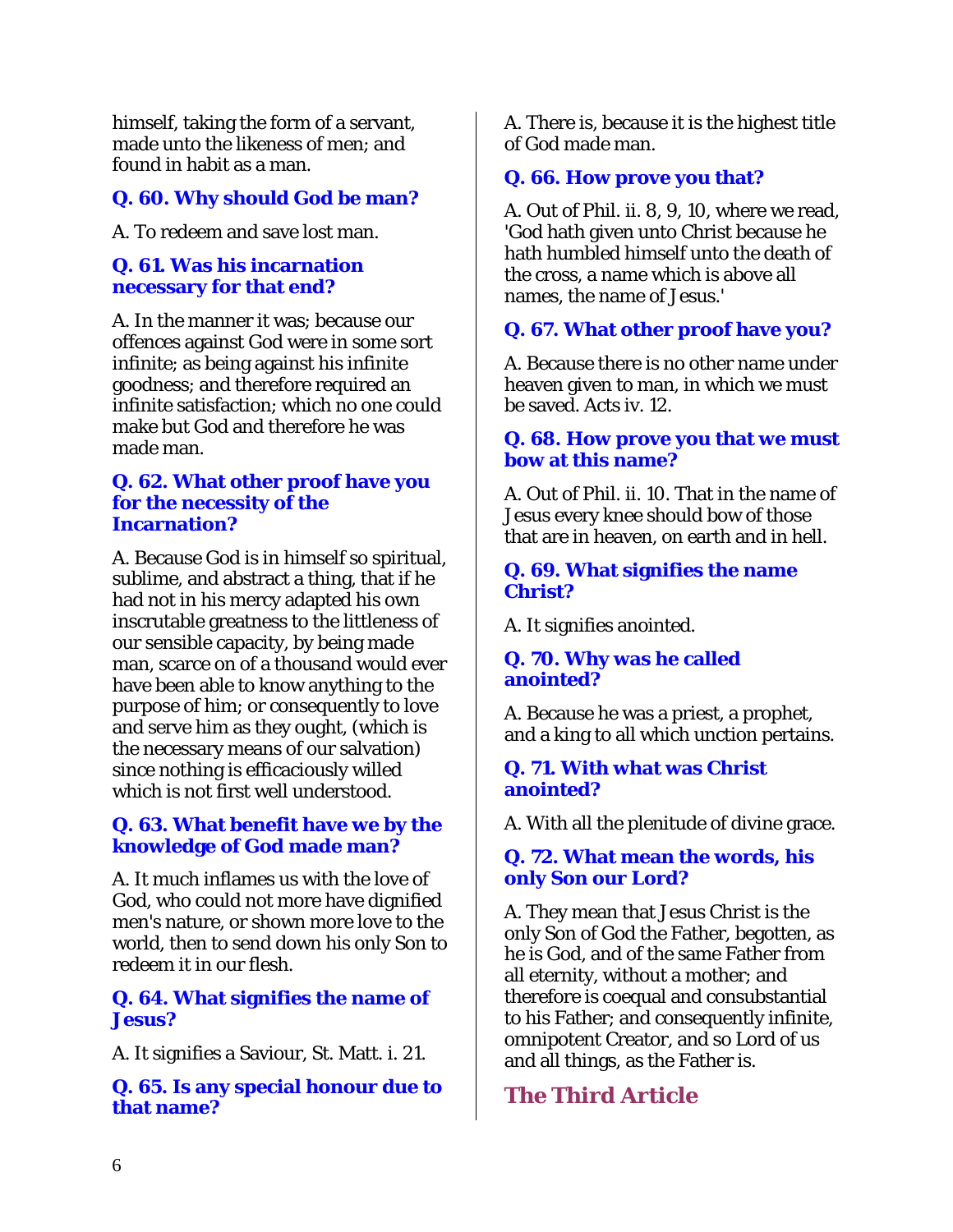# **Q. 73. WHAT is the third article?**

A. Who was conceived by the Holy Ghost, born of the Virgin Mary.

## **Q. 74. What means, who was conceived by the Holy Ghost?**

A. It means that the second Person of the blessed Trinity took flesh of the Virgin Mary, not by a human generation, but by the work of the Holy Ghost.

# **Q. 75. How prove you that?**

A. Out of St. Luke i. 31, 35. Behold (saith the angel) thou shalt conceive and bear a Son, &c. the Holy Ghost shall come upon thee, and the virtue of the Highest shall overshadow thee.

#### **Q. 76. What understand you by the words, born of the Virgin Mary?**

A. I understand that Christ was born of her at midnight, in a poor stable at Bethlehem, between an ox and an ass.

# **Q. 77. Why at midnight?**

A. To signify that he came to take away the darkness of our sins.

# **Q. 78. Why in Bethlehem?**

A. Because it was the head city of David's family, and Christ was of David's race.

# **Q. 79. Why in a poor stable?**

A. To teach us to love poverty and contempt of this world.

#### **Q. 80. Why between an ox and an ass?**

A. To fulfil that of the prophet, Thou shalt be known, O Lord, between two beasts, Habacuc xii. juxta Sept.

## **Q. 81. What doth the birth of Christ avail us?**

A. It perfecteth in us faith, hope, and charity.

#### **Q. 82. What signifies, "born of the Virgin Mary?"**

A. It signifies that Our Lady was a virgin not only before, but also in, and after childbirth.

# *The Fourth Article*

# **Q. 83. WHAT is the fourth article?**

A. Suffered under Pontius Pilate, was crucified dead and buried.

## **Q. 84. What understand you by suffering under Pontius Pilate?**

A. I understand that Christ, after a painful life of thirty-three years, suffered most bitter torments under the wicked president Pontius Pilate.

## **Q. 85. Where did he begin those sufferings?**

A. In the garden of Gethsemani; that as sin began in the garden by the first Adam, so might grace also, by the second.

# **Q. 86. What are those torments?**

A. His bloody sweat, his whipping at the pillar, his purple garment, his crown of thorns, his Sceptre of a reed, his carrying the cross, and many others.

#### **Q. 87. What understand you by the words, was crucified?**

A. I understand, he was nailed to a disgraceful cross between two thieves, for our offences, and to save us.

## **Q. 88. Is it lawful to honour the cross?**

A. Yes, with a relative honour it is, because it is a special memorial of our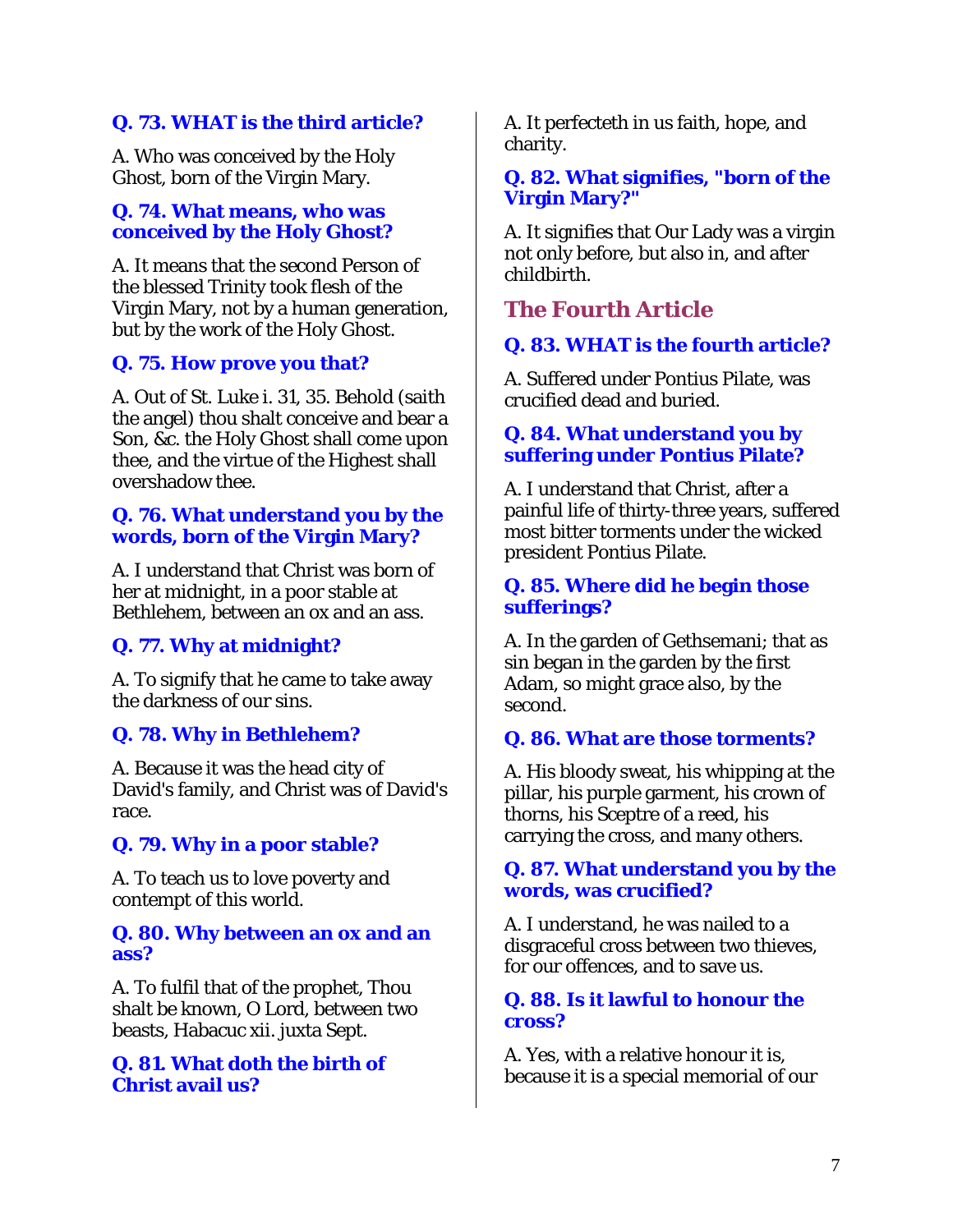Saviour's passion, and is called the sign of the Son of man, St. Matt. xxiv. 30.

#### **Q. 89. What other reason have you?**

A. Because the cross was the sacred altar, on which Christ offered his bloody sacrifice.

#### **Q. 90. What scripture have you for it?**

A. Gal. vi. 14. 'God forbid, (saith St. Paul,) that I should glory, but in the cross of our Lord Jesus Christ.'

# **Q. 91. What other proof have you?**

A. Out of Phil. iii. 18. Many walk (saith St. Paul) of whom I have often told you, and now again weeping, I tell you that they are enemies to the cross of Christ, &c. whose end is perdition. And out of Ezek. ix. 4, where we read, That such as were signed with the sign Tau, (which was a picture and figure of the cross,) were saved from the exterminating angel, and only such.

#### **Q. 92. What signifies the word dead?**

A. It signifies that Christ suffered a true and real death.

#### **Q. 93. Why was it requisite he should die?**

A. To free us from the death of sin.

## **Q. 94. Why died he, crying with a loud voice?**

A. To show he had power of his own life; and he freely gave it up for us, being strong and vigorous.

#### **Q. 95. Why died he bowing down his head?**

A. To signify his obedience to his Father, in the acceptance of his disgraceful death.

## **Q. 96. What means buried?**

A. It means, that his body was laid in a new sepulchre, and buried with honour, as the prophet had foretold, Isa. xi. 10.

# *The Fifth Article*

# **Q. 97. WHAT is the fifth article?**

A. He descended into hell, the third day he arose again from the dead.

#### **Q. 98. What means, he descended into Hell?**

A. It means, that as soon as Christ was dead, he descended into Limbo, to free the holy fathers who were there.

# **Q. 99. How prove you that?**

A. Out of Acts ii. 24, 27. 'Christ being slain, God raised him up loosing the sorrows of hell, as it was foretold by the prophet,' Psalm xv. 10. 'Thou wilt not leave my soul in hell, nor wilt thou give thy Holy One to see corruption.'

#### **Q. 100. What other proof have you?**

A. Ephes. iv. 8, 9. 'He ascending on high, hath led captivity captive; he gave gifts to men; and that he ascended,' what is it but because he descended into the lower parts of the earth?

#### **Q. 101. Did he not descend to purgatory to free such as were there?**

A. It is most probable he did according to 1 Pet. iii. 19, 20. 'Christ being dead, came in spirit; and preached to them also that were in prison, who had been incredulous in the days of Noah, when the ark was building.'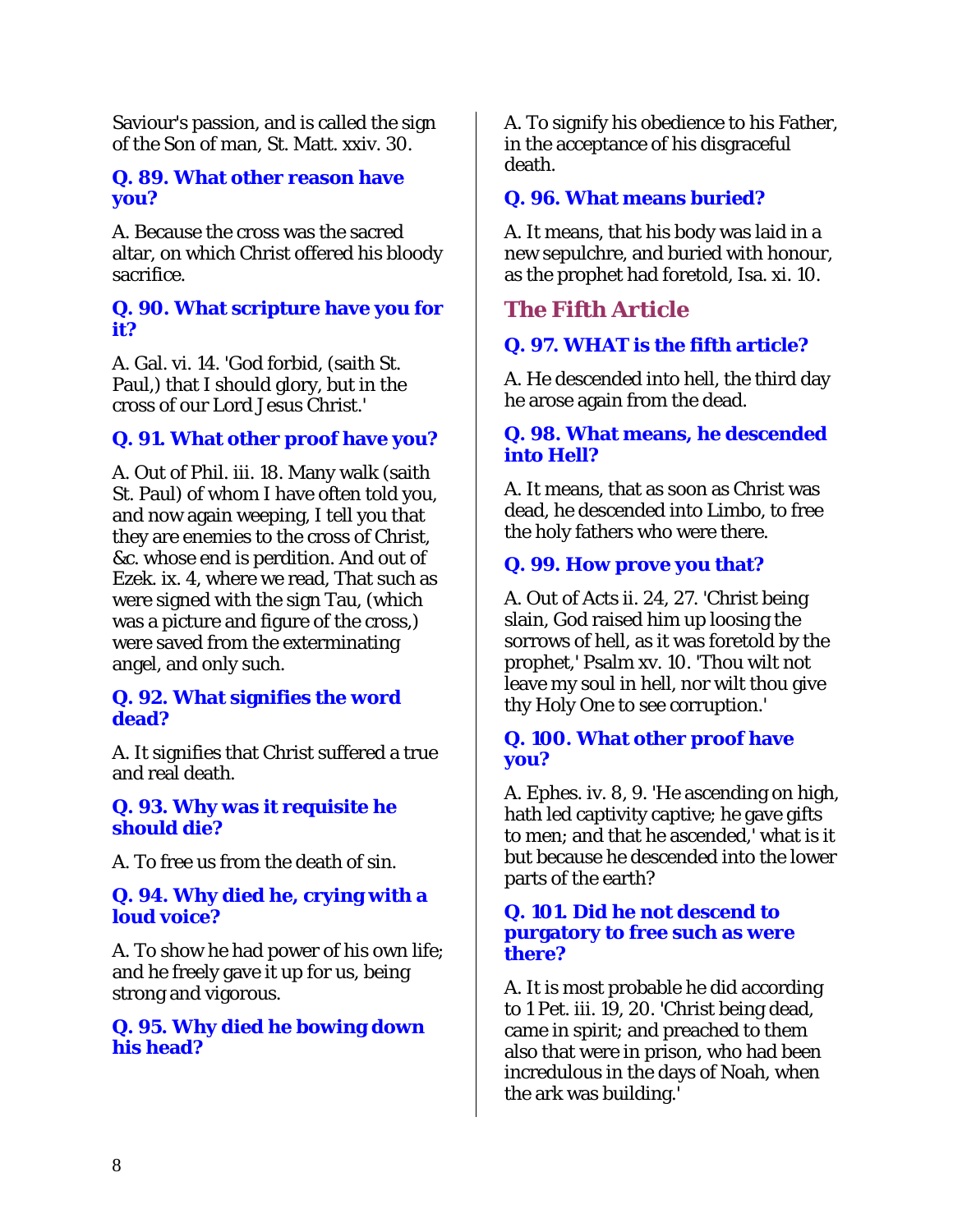#### **Q. 102. What understand you by, on the third day he rose again from the dead?**

A. I understand, when Christ had been dead part of three days, on the third day, which was Sunday, he raised up his blessed body from the dead.

#### **Q. 103. Why did he not raise it again sooner?**

A. To testify that he was truly dead, and to fulfil the prophecies.

## **Q. 104. Did he reassume all the parts of his body?**

A. He did, even to the last drop of his vital blood, and the very scattered hairs of his head.

#### **Q. 105. Why did he retain the stigmas and marks of the sacred wounds?**

A. To confound the incredulity of men, and to present them often to his Father, as a propitiation of our sins.

## **Q. 106. What benefit have we by the resurrection?**

A. It confirms our faith and hope, that we shall rise again from death: 'For he who raised up Jesus will raise us also with Jesus.'  $2$  Cor. iv. 14.

# *The Sixth Article*

# **Q. 107. WHAT is the sixth article?**

A. He ascended into heaven, sits on the right hand of God the Father Almighty.

## **Q. 108. What means, He ascended into heaven?**

A. It means that when Christ had conversed forty days on earth with his disciples, after his resurrection, teaching them heavenly things, then he ascended

triumphant into heaven, by his own power.

#### **Q. 109. From what place did he ascend?**

A. From the top of the Mount of Olivet, where the print of his blessed feet are seen to this day.

# **Q. 110. Why from thence?**

A. That were he began to be humbled by his passion, there he might also begin to be exalted.

#### **Q. 111. Before whom did he ascend?**

A. Before his mother, apostles and disciples, Acts 1. 9, &c.

## **Q. 112. In what manner did he ascend?**

A. Lifting up his hands, and blessing them.

## **Q. 113. Why is it added, Into Heaven?**

A. To draw our hearts to heaven after Him; 'If ye have risen with Christ, seek ye the things which are above.' Col. iii. 1.

# **Q. 114. What understand you by, Sits at the right hand of God?**

A. I do not understand, that God the Father hath any hands, for he is incorporated, and a spirit: but that Christ is equal to his Father in power and majesty, as he is God; and that as man he is the highest created glory.

# *The Seventh Article*

# **Q. 115. WHAT is the seventh article?**

A. From thence he will come to judge the living and the dead.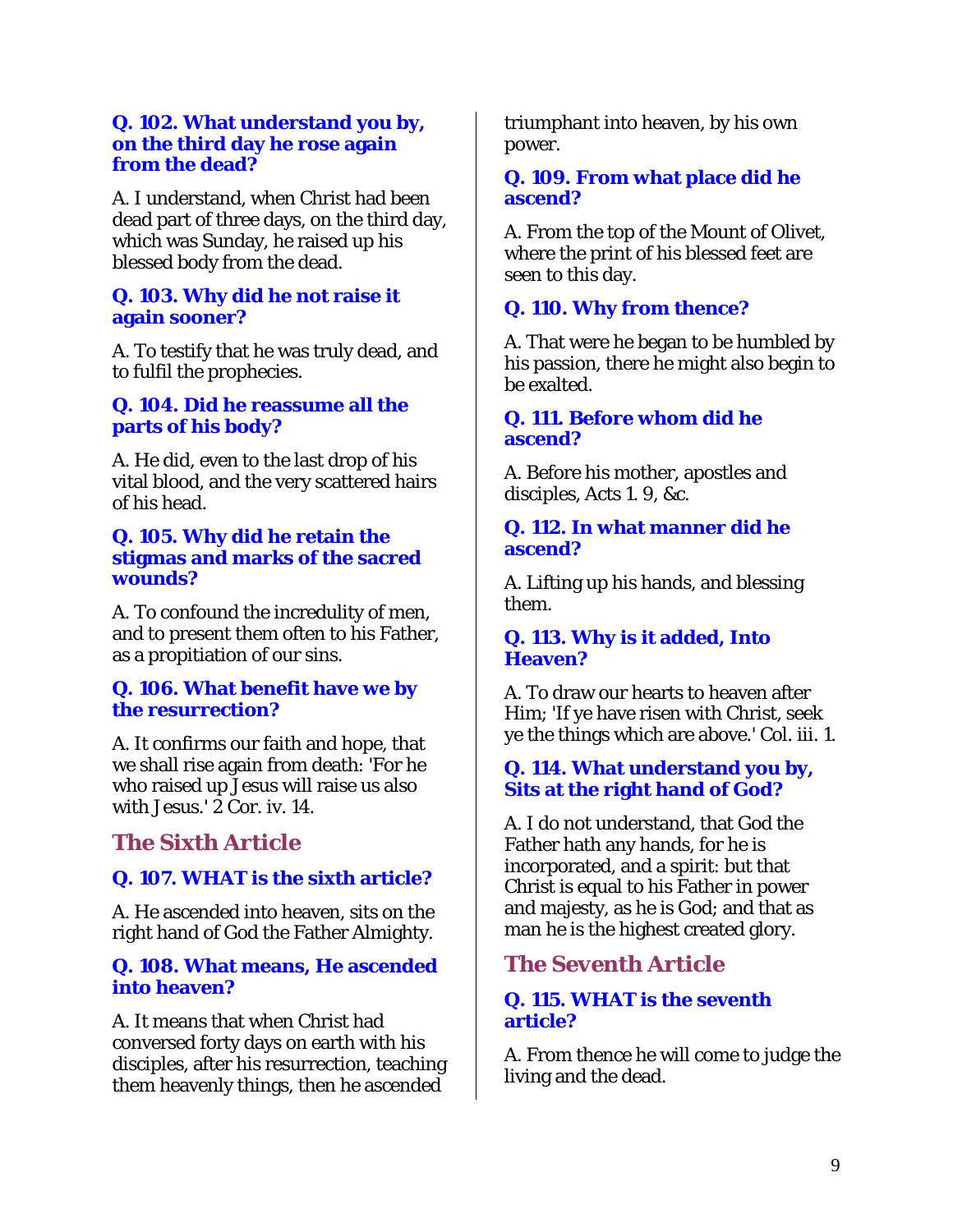#### **Q. 116. What understand you by this article?**

A. I understand Christ will come at the last day from heaven, to judge all men according to their work.

## **Q. 117. Does every man receive a particular judgment at his death?**

A. He doth, but in the general judgment we shall be judged not only in our souls, as at our death, but also in our bodies.

# **Q. 118. Why is that necessary?**

A. That as Christ was openly rejected, so he may there be openly acknowledged to the great joy and glory of his friends, as also to the confusion of his enemies.

#### **Q. 119. How prove you that in the judgment all men shall receive according to their works?**

A. Out of 2 Cor. v. 10. 'We must all be manifested (saith St. Paul) before the judgment seat of Christ, that every one may receive the proper things of the body according as he hath done, whether good or evil.' And out of St. Matt. xvi. 27. 'The Son of man (saith out Lord) shall come in the glory of his Father, with his angels, and then he will render to every one according to his works.'

#### **Q. 120. Is there any merit in our good works?**

A. There is, according to Apoc. xxii. 12. Behold I come quickly (saith the Lord) and my reward is with me; to render to every man according to his works.'

## **Q. 121. In what place shall this judgment be made?**

A. In the Valley of Jehosaphat, as many suppose between Jerusalem and Mount of Olivet.

# **Q. 122. How prove you this?**

A. By its conformity to that of the prophet. I will gather together all nations, I will send them into the Valley of Jehosaphat, and there will I plead with them upon my people, and my inheritance Israel,' Joel iii.

## **Q. 123. What signs shall go before it?**

A. The sun and moon shall lose their lights, there shall be wars, plagues, famines, and earthquakes, in many places.

#### **Q. 124. In what manner will Christ come unto it?**

A. In great power and majesty, attended with legions of angels.

#### **Q. 125. Who are they that shall be judged?**

A. The whole race and progeny of man.

## **Q. 126. What are the things that shall be judged?**

A. Our thoughts, words, and works, even to the secrets of our souls.

#### **Q. 127. Who will accuse us?**

A. The Devils, and our own guilty consciences: in which all our thoughts, words and deeds shall presently appear, and be laid open to the whole world.

#### **Q. 128. How shall the just and reprobate be placed?**

A. The just shall be on the right; the reprobate on the left hand of the Judge.

#### **Q. 129. What shall be the sentence of the just?**

A. 'Come, O ye blessed of my Father, and receive ye the kingdom which is prepared for you, for I was hungry and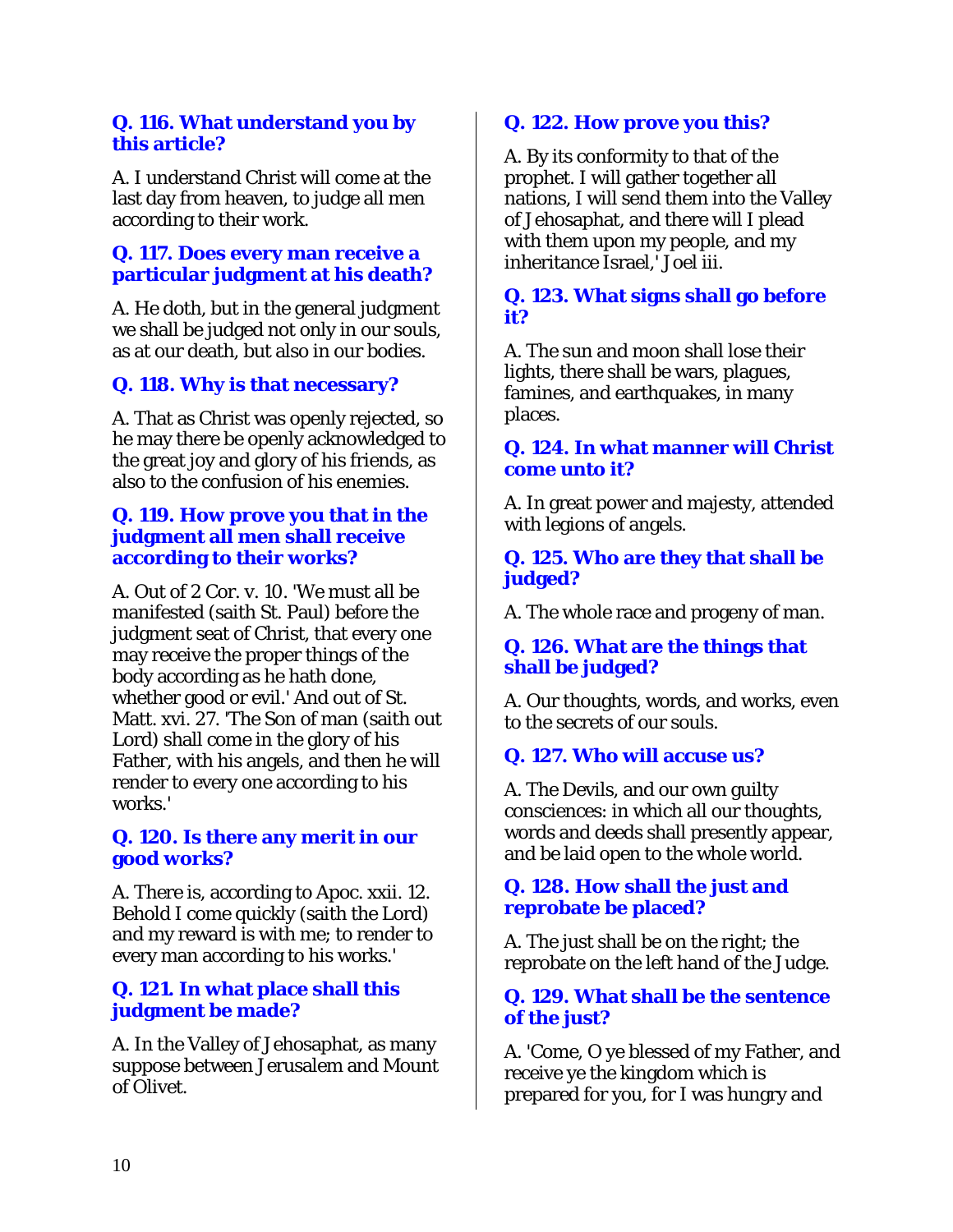ye gave me to eat, I was thirsty, and ye gave me to drink,' &c St. Matt. xxv. 35, 36.

## **Q. 130. What shall be the sentence of the reprobate?**

A. 'Go ye cursed into eternal fire, which hath been prepared for the devil and his angels; for I was hungry, and ye gave me not to eat,' &c. the same chap. v. 41, 42. You see of what weight good works will be at that day.

#### **Q. 131. Why is it added, the living and the dead?**

A. To signify that Christ shall judge, not only such as are living at the time of his coming, but likewise all such as have been dead, from the creation of the world; as also by the living, are understood angels and saints, by the dead, devils and damned souls.

# *The Eighth Article*

# **Q. 132. WHAT is the eight article?**

A. I believe in the Holy Ghost.

# **Q. 133. Of what treats this article?**

A. Of the third Person of the blessed Trinity, in whom we also believe and put our trust, who proceeds from the Father and the Son, and is the self-same God with them, distinct in nothing but in person.

# **Q. 134. How prove you that?**

A. Out of 1 John v. 7. 'There are three that give testimony in heaven, the Father, the Word, and the Holy Ghost, and these three are one.'

**Q. 135. Why is the name of the Holy Ghost appropriated to the third Person, since angels are all spirits and holy?** 

A. Because he is such by excellency and essence, they only by participation.

#### **Q. 136. At least why should it not be common to the other two persons?**

A. Because they are known by the proper names of Father and Son, but we have not any proper name for the Holy Ghost.

## **Q. 137. In what forms has the Holy Ghost appeared unto man?**

A. In the form of a dove, to signify the purity and innocence which he caused in our souls; and in the form of a bright cloud, and fiery tongue, to signify the fire of charity, which he produced in our hearts, as also the gift of tongues; and hence it is, he is painted in these forms.

# *The Ninth Article*

# **Q. 138. WHAT is the ninth article?**

A. I believe in the holy Catholic Church, the communion of saints.

## **Q. 139. What understand you by this?**

A. I understand that Christ hath a church upon earth which he established in his own blood, and that he hath commanded us to believe that church, in all things appertaining to faith, and morals, Matt. xviii. 17.

## **Q. 140. What kind of faith must we believe her with?**

A. With the same faith that we believe her Spouse the Son of God, that is, with divine faith, but with this difference among other, that we believe in God; but though we believe the church, yet we do not properly believe in the church.

# **Q. 141. What is the church?**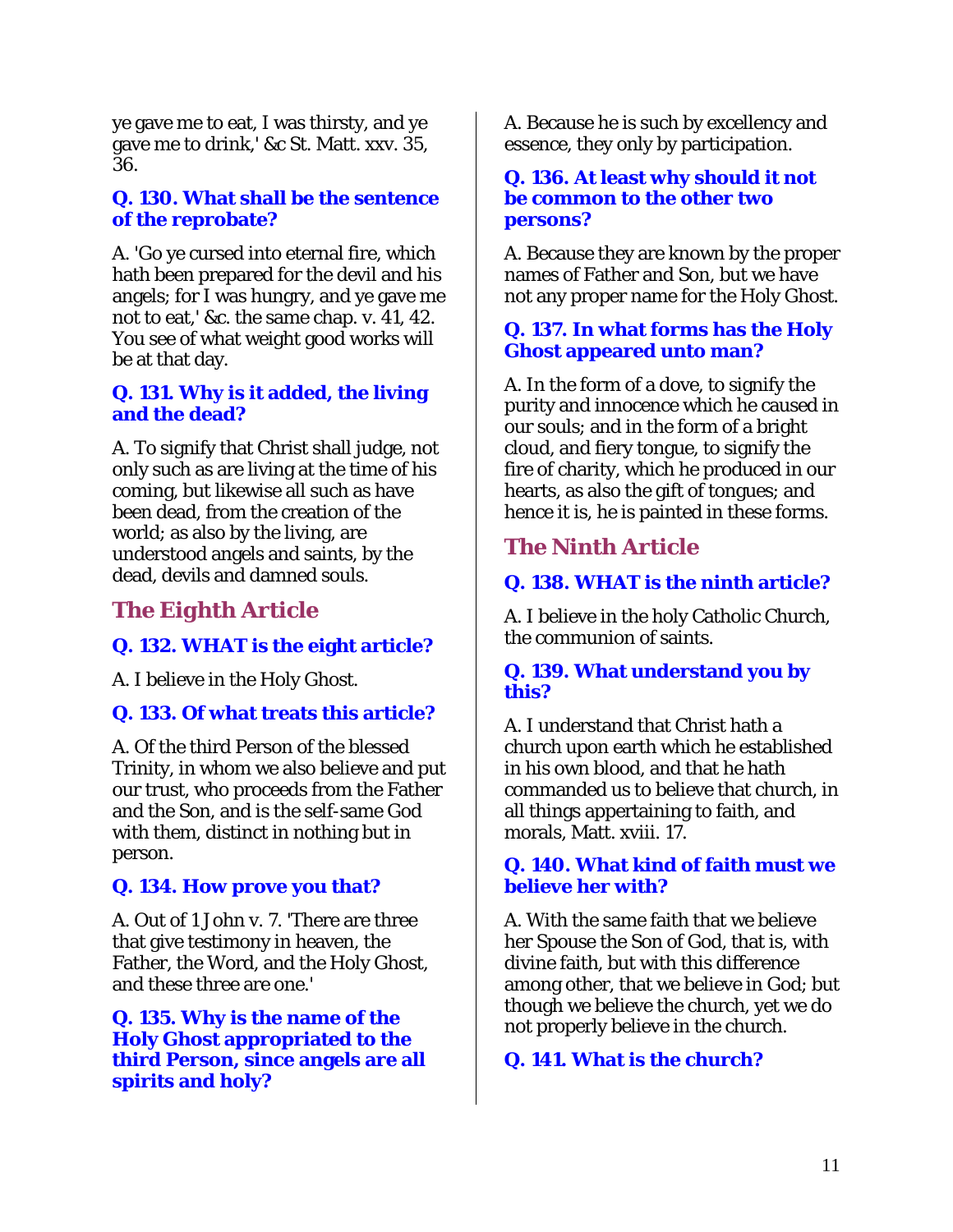A. It is the congregation of all the faithful under Jesus Christ, their invisible head, and his vicar upon earth, the Pope.

## **Q. 142. What are the essential parts of the church?**

A. A Pope or supreme head, bishops, pastors, and laity.

## **Q. 143. How prove you that bishops are of divine institution?**

A. Out of Acts xx. 28. Take heed unto yourselves, and to the whole flock, wherein the Holy Ghost hath placed you bishops, to rule the church of God, which he hath purchased with his own blood.

#### **Q. 144. How believe you St. Peter, and the Pope his successor, to be the visible head of the church?**

A. First out of St. John xxi. 16, 17, and 18, where Christ gave St. Peter (for a reward of his special faith and love) absolute power to feed and govern his whole flock, saying, Feed my Lambs, feed my lambs, feed my sheep; therefore the rest of the apostles were his sheep, and he their head or pastor.

Secondly, out of St. Matt. xvi. 18, where Christ saith, Thou art Peter, and upon this Rock will I build my church. Therefore the rest of the apostles were built on him; and hence also it is, that in Scripture, St. Peter is still named first.

#### **Q. 145. What are the marks of the true church?**

A. Unity, sanctity, universality, and to be apostolical.

#### **Q. 146. What mean you by the church's unity?**

A. That all her members live under one evangelical law, obey the same supreme

head, and his magistrates profess the same faith, even to the last article, and use the same sacraments and sacrifices.

## **Q. 147. How prove you out of Scripture that the church is one?**

A. 1 Cor. x. 17. Being many (saith St. Paul) we are one bread, one body, all who participate of one bread.

#### **Q. 148. Why may not a wellmeaning person be saved in any religion?**

A. Because there is but one Lord, one faith, one baptism, Ephes. iv. 5, and without (that one) faith, it is impossible to please God. Heb. xi. 6.

## **Q. 149. What other reason have you for it?**

A. Because, as in a natural body, that part which has not a due connection to the heart or root, presently dies for want of continuity; so in the church (the mystical body of Christ) that man who has not a due subordination and connection to the head and common councils thereof, (that is, the Pope and general councils from whence under Christ we have our spiritual life and motion, as we are Christians,) must needs be dead, nor indeed

can he be accounted a member of that mystical body.

#### **Q. 150. Who, I beseech you, are those who are not to be accounted members of the Church?**

A. All such as are not in the unity of the church, by a most firm belief of her doctrine, and due obedience to her pastors; as Jews, Turks, Heretics, &c.

**Q. 151. Why may not Heretics and Schismatics justly claim to be in**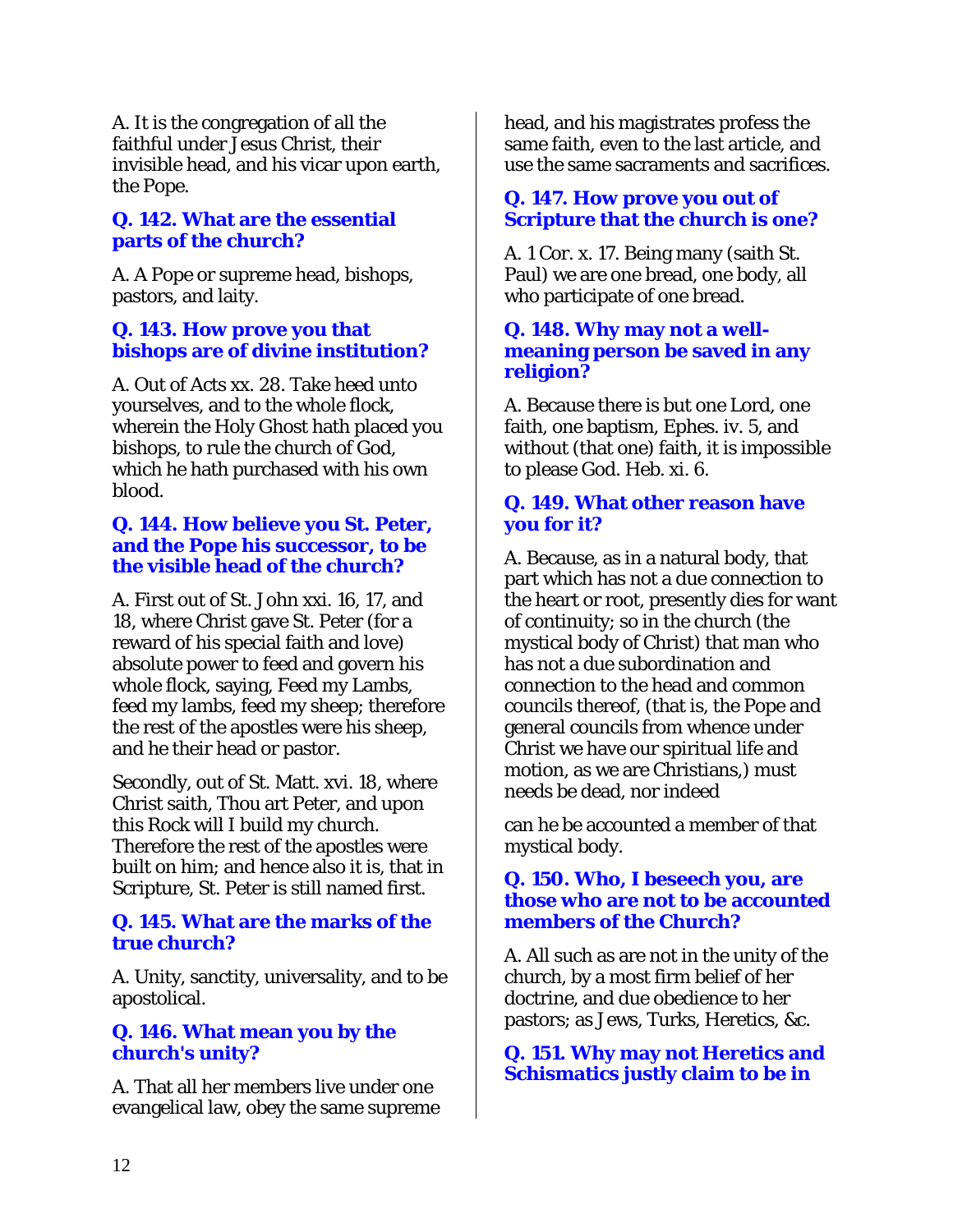#### **the Unity of the Church and Members of Christ's body?**

A. Because Catholics can show to each sect of Heretics and Schismatics the time they began; the date of their separation from the Church: the name of the person or persons of their sect who first separated themselves, and the cause of their condemnation; whilst the Catholic Church always was from the beginning.

#### **Q. 152. What if a Protestant should tell you, that the difference between them and us, are not differences in fundamentals, or in faith, but in opinion only, and therefore do not exclude them out of unity of the Catholic Church?**

A. I should answer, they contradict themselves; for they accuse us of robbing God of his honour, in holding priestly absolutions from sins; in adoring Christ's body and blood, as really present in the eucharist, and holding the Pope's supremacy in things belonging to the spiritual government of the Church, also the infallibility of the Church and general councils, in delivering and defining points of faith, which are no matters of indifference, but high fundamentals.

#### **Q. 153. How do you prove all obstinate Innovators to be Heretics?**

A. Because they wilfully stand out against the definitive sentence of the Church of God, and submit not to any tribunal appointed by Christ to decide religious controversies; but follow their own interpretation of the dead letter of the scriptures.

#### **Q. 154. And is not this the reason also why Protestants and all other**

#### **sectarians are so divided in religious matters?**

A. Yes, it is; for how is it possible that people who imagine that there is no person or tribunal, or even the Church of God, infallible, for expounding the bible; people, who expound it each according to his respective fancy; people, who have no control over the erroneous interpretation of each other; how it is possible that such people would have the unity of faith, in the bond of peace; or that they be not tossed to and fro, and carried about with every wind of doctrine?

#### **Q. 155. Why may not the letter of the Scripture be a decisive judge of controversies?**

A. Because it has never been able from it[s] first publication, to decide any one dispute; as the whole world knows from experience: all heretics equally pretend to scripture authority in defence of their errors and heresies.

#### **Q. 156. How then can we ascertain the truth amidst conflicting opinions?**

A. By the infallible authority, definition, and proposition of the Catholic Church.

#### **Q. 157. For what end, then, was the Scripture written, if not to be a decider of controversies?**

A. The writing of the Holy Scriptures was for the purpose of the better preserving the revealed will of God, and that by a sensible and common reading of it, without any critical or controversial disputes of words, we might be able to know that God is, and what he is, and also that there is a heaven and a hell, rewards for virtue and punishment for vice, with examples of both, all which we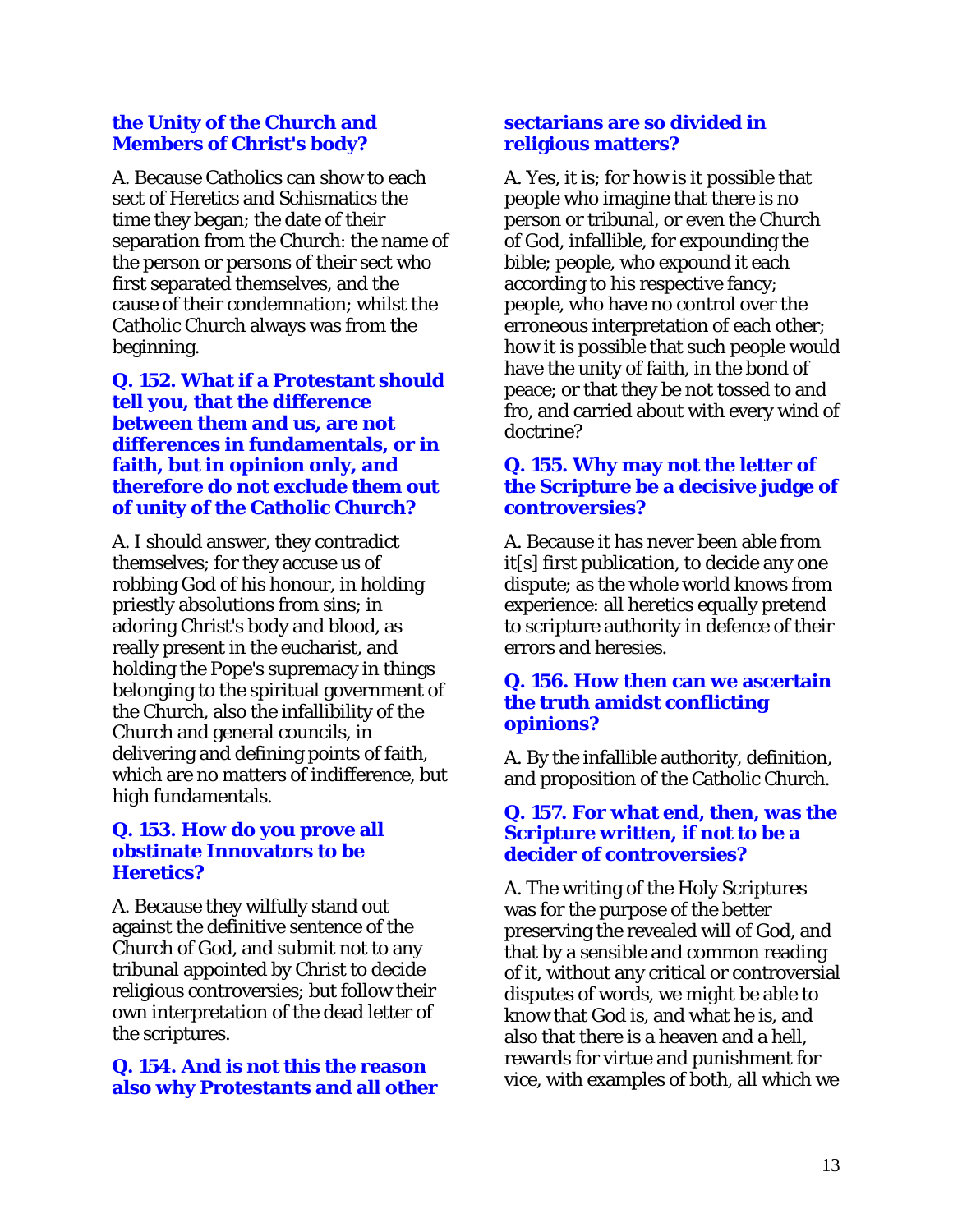find in the letter of the Scripture, by a plain and ordinary reading.

## **Q. 158. Is the church we speak of visible?**

A. She is and must be visible at all times, as consisting of a hierarchy of pastors, governing, teaching, administering sacraments to the world's end, and of other people governed, taught and receiving sacraments at their hands, all publicly professing the same faith, all which things are visible.

# **Q. 159. How prove you that?**

A. First, out of Eph. iv. 1, and 12. 'Christ gave some apostles, some evangelists, some doctors, some pastors, to the consummation of the saints, to the edifying of the body of Christ, and to the work of the ministry, until we all meet in the unity of faith.'

Secondly, out of St. Matt. v. 14, where Christ saith of his church, "You are the light of the world, a city seated on a high mountain cannot be hid."

#### **Q. 160. Why then would the Protestants have the church to be invisible?**

A. Because we have convinced them, that there were no Protestants to be seen or heard of in the world before Martin Luther.

## **Q. 161. Why is the church said to be holy, or to have sanctity?**

A. Because she hath a holy faith, a holy law, holy sacraments, and is guided by the Holy Ghost, to all truth and holiness.

#### **Q. 162. How else prove you her sanctity?**

A. Because Christ gave himself for his church that he might sanctify her, cleansing her by the laver of water in the world, that he might present her to himself a glorious church, not having spot or wrinkle, but that she might be holy and unspotted. Eph. v. 26, 27.

#### **Q. 163. Notwithstanding the sanctity of the Catholic Church, are not some Catholics as wicked as Protestants?**

A. Yes, verily, and more wicked, for where sanctity is less, their sacrilege cannot be so great. No man could damn his own posterity, but he that had original justice to lose: nor any man to betray Christ, but he that had eaten at his table. Protestants have not a holy faith, such sacraments, nor a holy church to abuse, as Catholics have, and therefore no wonder, if some Catholics be worse than any Protestants; yet Catholics have some saints, but Protestants have none.

# **Q. 164. Is the church infallible?**

A. She is, and therefore to be believed, and all men may rest securely on her judgment.

# **Q. 165. How prove you that?**

A. First, because she is the pillar and ground of truth 1 Tim. iii. 15.

Secondly, out of St. Matt. xvi. 18, where Christ saith, "Upon this Rock will I build my church, and the gates of hell shall not prevail against her."

Thirdly, out of St. John, xiv. 26. But the Paraclete, (saith he,) the Holy Ghost, shall teach you all things whatsoever I shall say to you. And xvi. 13. But when the Spirit of truth cometh, he shall teach you all truth.

**Q. 166. How declare you that the definitions of a council perfectly ecumenical, that is, a general**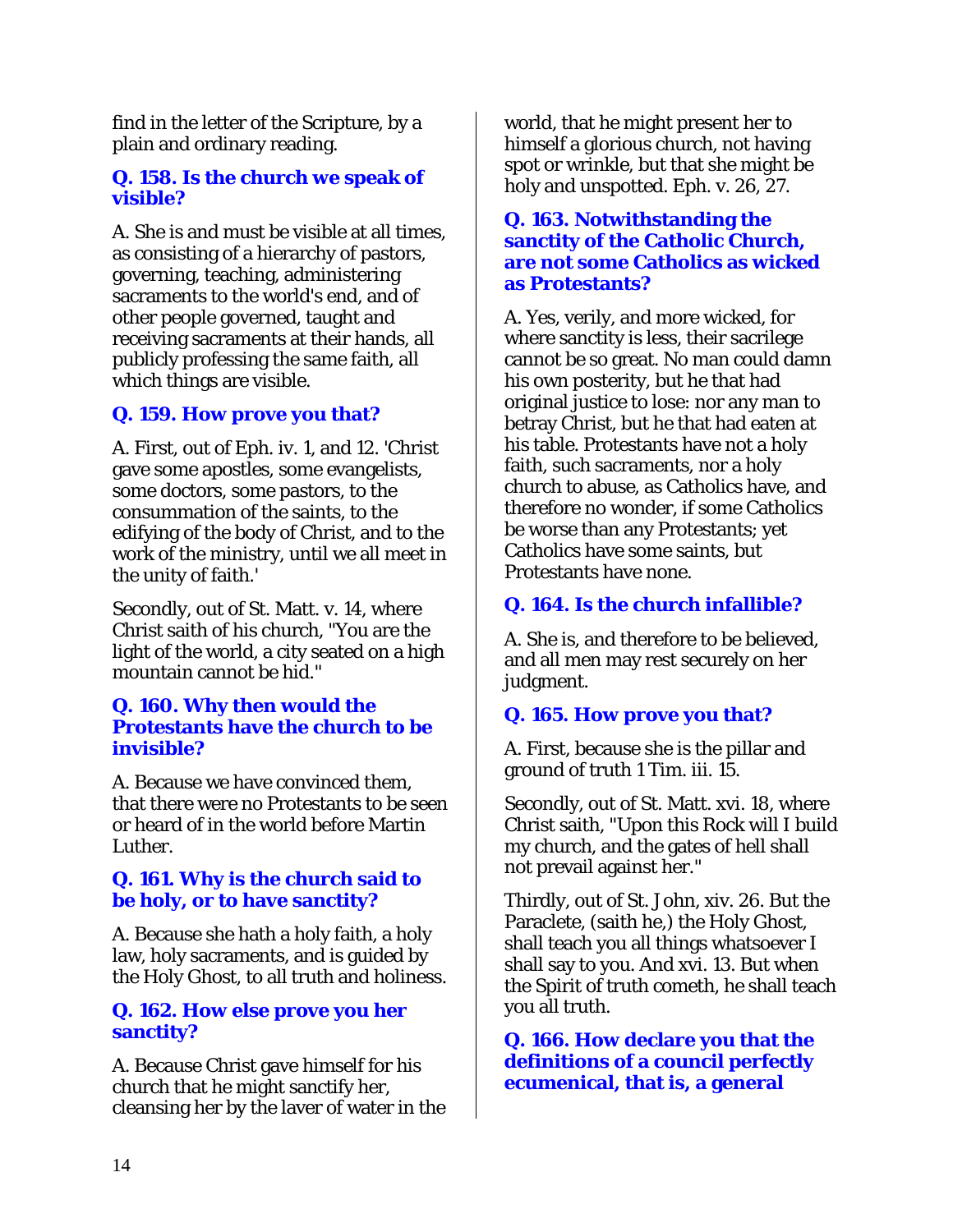#### **council approved by the Pope, are infallible in matters of faith?**

A. Because such a council is the church representative, and has the same infallibility that the church spread over the world hath.

#### **Q. 167. What other reason have you?**

A. Because of the definitions of such a council are the dictates of the Holy Ghost, according to that of the apostles, deciding in council, it hath seemed good to the Holy Ghost, and to us, Acts xv. 28.

#### **Q. 168. What think you then of such as accuse the church of errors in faith and idolatry?**

A. Truly I think them to be Heretics or Infidels, for our Lord saith, He that will not hear the church let him be unto thee as a heathen and a publican, St. Matt. xviii. 17.

#### **Q. 169. Is not the church at least too severe in its censures and excommunications against sectaries?**

A. No, she is very reasonable and charitable in them for vicious, passionate, and self-interested men some times are brought to reason for fear of punishment and are forced to their own good, when no authority ordained by Christ is able to persuade them to it.

#### **Q. 170. What understood you by the word catholic, or by the universality of the church?**

A. I understand the church is universal, both for time and place.

# **Q. 171. How for time?**

A. Because she hath been from Christ to this time, and shall be from thence to the end of the world.

# **Q. 172. How prove you that?**

A. Out of St. Matt. xxviii. 20. Going therefore (saith our Lord) teach ye all nations, &c. and behold I am with you all days, even to the consummation of the world.

#### **Q. 173. What mean you by the universality of place?**

A. First, out of St. Matt. above cited, Teach all nations.

Secondly out of Psalm lxxxv. 9. All Nations, whatsoever thou hast made, shall come and adore before thee, O Lord.

Thirdly, out of Apoc. vii. 9, where we read, that the church shall be gathered out of all nations, people, tribes, and tongues.

#### **Q. 174. Why do we call the church the Roman Church?**

A. Because, since the transition of St. Peter's chair from Antioch to Rome, the particular Roman Church has been head of all the churches, and to her the primacy has been affixed.

#### **Q. 175. What is the rule by which the church preserves entire the deposit of Faith and confounds all sectaries?**

A. Apostolical traditions, or receipt of doctrine by hand to hand from Christ and his apostles.

# **Q. 176. How prove you that?**

A. Out of Rom. vi. 17. "Therefore I beseech you, brethren (saith St. Paul) mark them which make dissensions and scandals, contrary to the doctrine which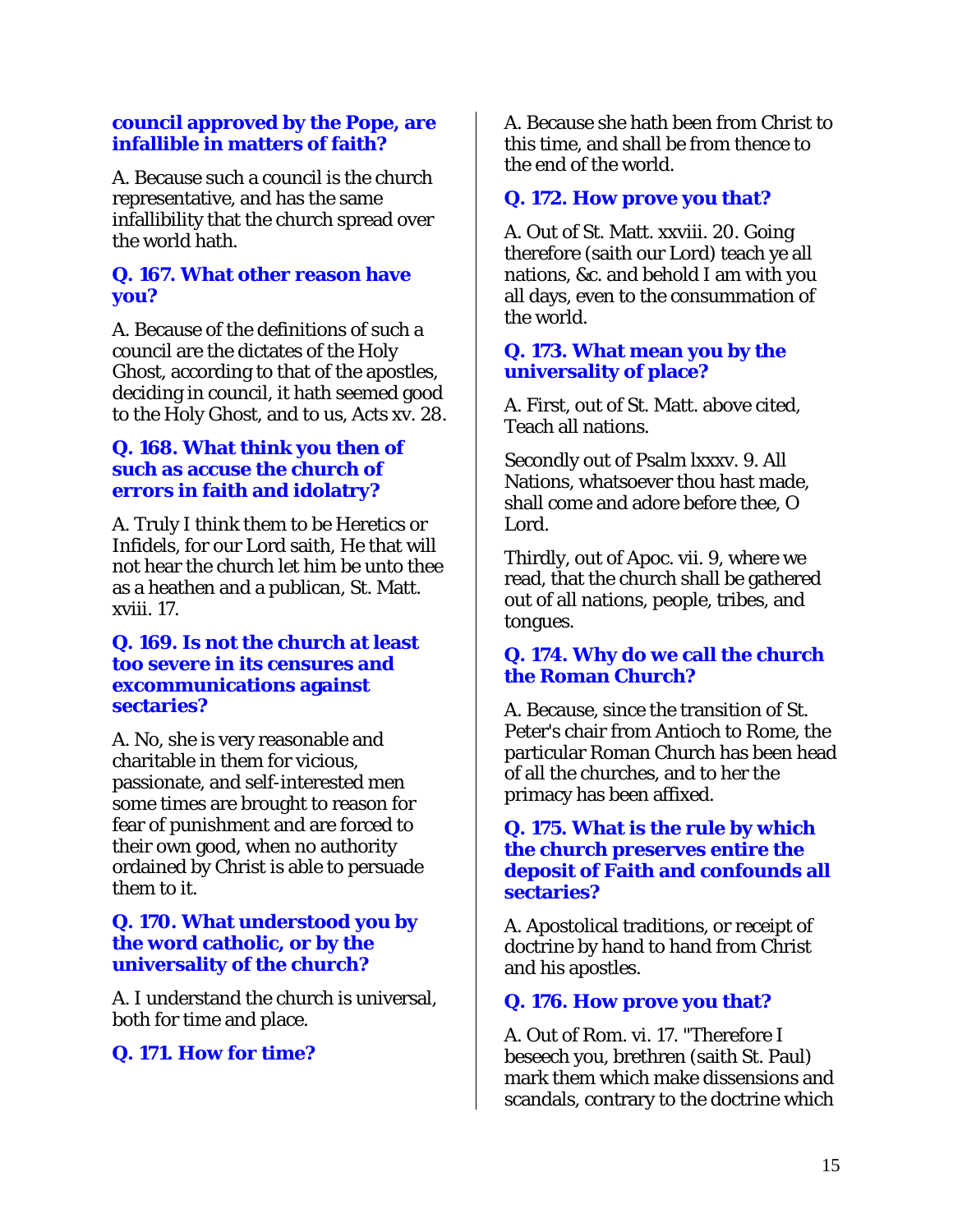you have learned, and avoid them, for such do not serve Christ our Lord."

## **Q. 177. What other proofs have you?**

A. Out of St. Paul, saying, "But although we or an angel from heaven evangelize to you, besides that which we have evangelized to you, be he anathema, or besides, what you have received be he anathema." Gal. i. 8, 9.

#### **Q. 178. Can the church err in faith, standing to this rule, and admitting nothing for faith, but what is consented by the whole church to have been so received?**

A. She cannot, otherwise the whole church must there conspire in a notorious lie, to damn herself and her posterity, or else she must be ignorant what hath been taught for her faith by the church of the precedent age, which are both natural impossibilities.

#### **Q. 179. How prove you these to be impossibilities by nature?**

A. By the constancy and immutability of contingent causes, whose particulars may be defective, but the universals cannot.

# **Q. 180. Explain that a little.**

A. Because one man or two or three may be born but with one arm, or one eye only, through defect of their particular causes; but that all nature should fail at once, and all men be so born, is totally impossible in nature; in like manner, one man or two may conspire in palpable lies to damn themselves and their posterity, or be deceived in what hath been taught them for faith, from their very cradles; but that the whole church should so far break with the nature of man (which is reason) to

conspire in such a lie, or to be so mistaken, is as impossible in nature, as it is for men to be no men.

#### **Q. 181. May some errors have been received for faith, and crept insensibly over the whole church, no man perceiving or taking notice of them?**

A. No, that is as impossible as that the plague or burning fever should infect or spread itself over a whole kingdom for many years, no man perceiving it, or seeking to prevent it; for nothing causes greater notice to be taken, than any public or notorious change in matters of religion.

#### **Q. 182. May not the power of temporal princes, or the over prevalency of human wit and reason, have introduced errors into the church?**

A. Neither is that possible, seeing we are not regulated in things which are of faith, either by power, or any strength of reason, but by the rule of apostolical tradition, and by inquiring of the whole church of every age, what hath been taught by our forefathers, from Christ and his apostles.

## **Q. 183. Was not the Millenary heresy an apostolical tradition?**

A. No, it was not; for there is no assurance or consent among those who write of it, that it was ever preached or delivered by the apostles.

#### **Q. 184. Did not St. Austin and Innocentius, with their councils, hold the communion of children a thing necessary to their salvation?**

A. They speak not of sacramental communion, as is evident to all who have read their works, but of the effect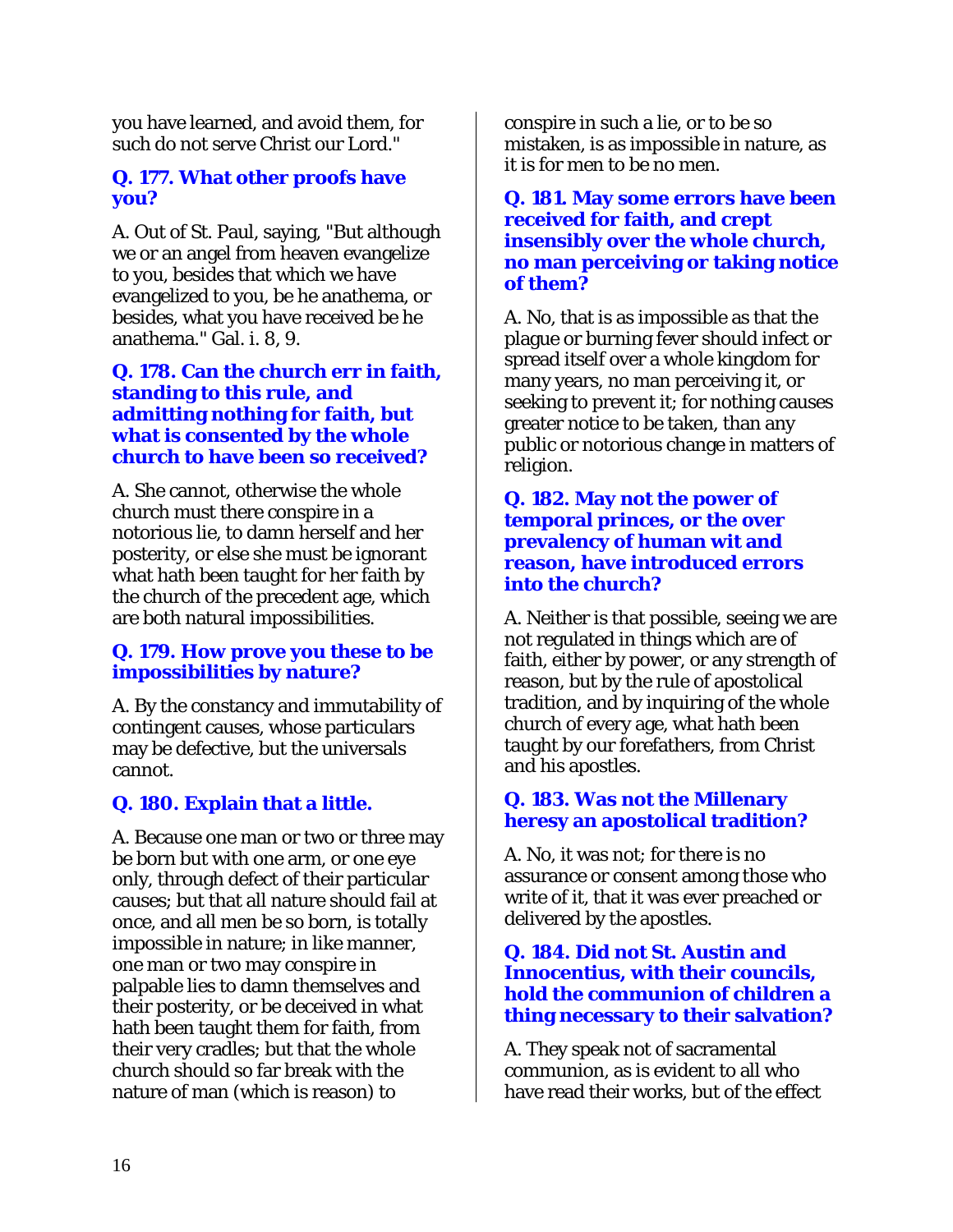of it, that is, of their incorporation into the mystical body of Christ, which is made in baptism, and this only they affirmed to be necessary to their salvation.

#### **Q. 185. At least do not heretics say and aver, that the church hath apostatized and erred in faith?**

A. They do indeed, but it will not serve their turn barely to say it, unless they were also able to prove it, (which they neither are or will be) by evident and undeniable proofs.

# **Q. 186. How prove you that?**

A. First, because that presumption and possession of her integrity and infallibility is on the church's side; and therefore ought not to be yielded up, without clear evidence of her prevarication.

Secondly, because he that accuses his neighbour's wife of adultery, without convincing proof thereof, is not to be hearkened unto, but to be hated by all good men, as a most infamous slanderer; much more ought they who shall accuse the church, the spouse of Christ, of errors and apostasy, unless their proofs be evident and undeniable, to be detested as blasphemous heretics.

Thirdly, because if less than manifest and convincing evidence be sufficient to prove matters of this high nature, it is not impossible but every false tongue shall set dissensions between man and wife, and stir up the most faithful subjects in the world to a rebellion against their princes, both spiritual and temporal.

#### **Q. 187. What other reason have you yet, why the church and law of Christ may not fail and be utterly extinguished?**

A. Because the causes of religion (to wit, the hope of good, and fear of evil from God) are universal and necessary, always knocking at men's hearts, and putting them in mind of some good or other, and therefore must needs have perpetual and necessary effects, which in such as are convinced that Christ is God, can be no other than the faith, hope and love of Christ, and the observance of his law, and that for ever, speaking of the whole church, although particular men may err and fall away.

## **Q. 188. What is it for the church to be apostolical?**

A. To have been begun and propagated by the apostles, and to have a succession of pastors, and doctrines from them.

#### **Q. 189. What means the communion of saints?**

A. It means first that the faithful do all communicate in the same faith and sacraments, in the same sacrifice, and also in the merits of one another.

# **Q. 190. How prove you that?**

A. Out of 1 Cor. xii. 26. And if one member suffer any thing, all the members suffer with it; or if one member do glory, all the members rejoice with it, you are the body of Christ, and members of a member.

Secondly, It means that the faithful on earth communicate with the angels and the saints in heaven; we by praising and praying to them, they by praying for us.

## **Q. 191. How do you prove this communion?**

A. Out of Luke xv. 10. There is joy before the angels of God upon one sinner that doth penance. And out of 1 John i. 3, That you also may have fellowship with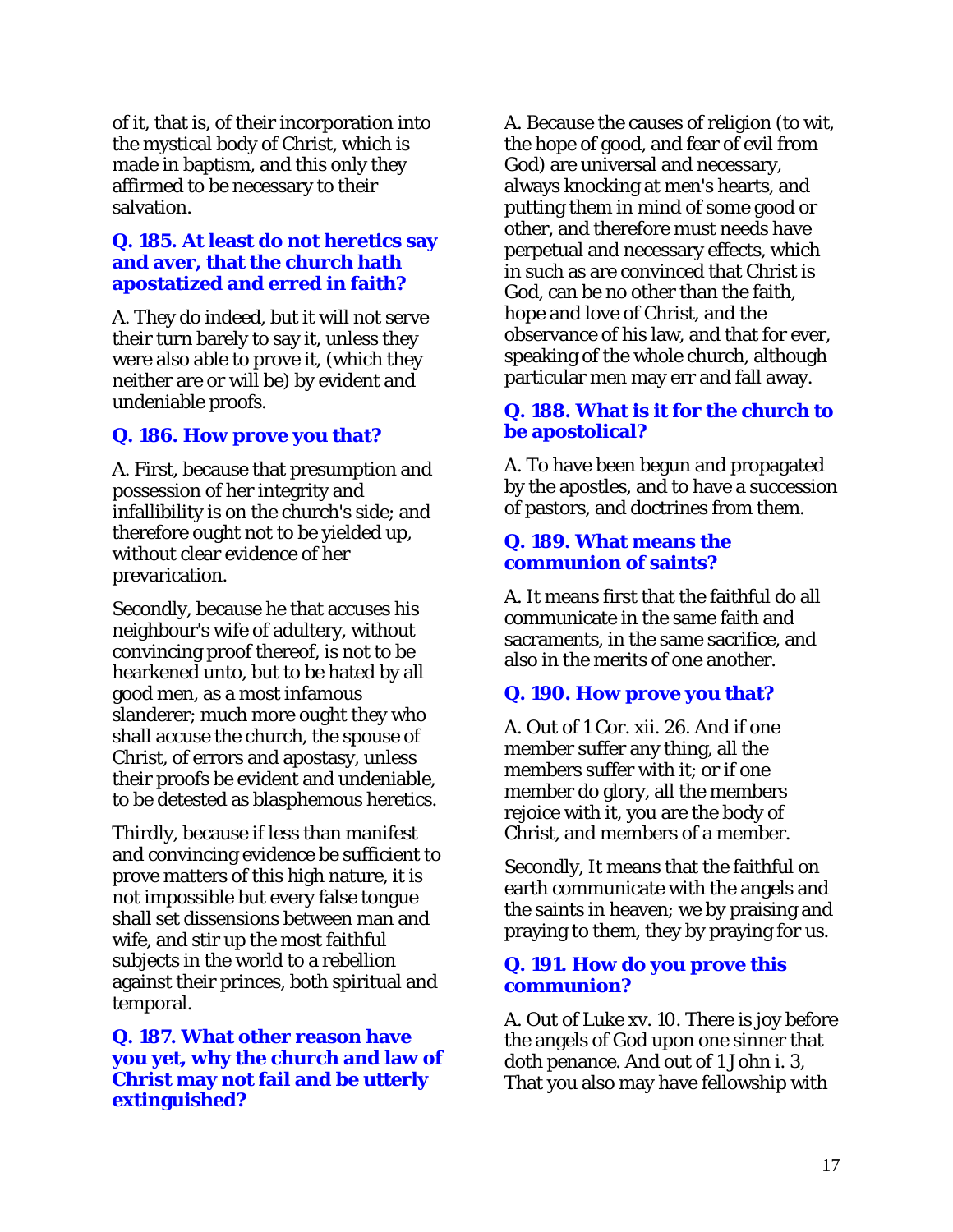us, and our fellowship may be with the Father and with his Son Jesus Christ.

#### **Q. 192. How prove you that the saints have any power to do us good?**

A. Out of Apoc. ii. 26, 27, where Christ hath promised them power over us: to him, said he, that shall overcome, and keep my works to the end, to him will I give power over nations, and he shall rule them with an iron rod.

## **Q. 193. How prove you that it is lawful to pray to angels?**

A. Out of Apoc. i. 4, where St. John did it: Grace (saith he) to you, and peace from him that is, that was, and that shall come, and from the seven spirits that are in the sight of his throne.

## **Q. 194. What other proof have you?**

A. Out of Apoc. viii. 4, where we read, that they present the church's prayers to God. The smoke of the incense of the prayers of the saints ascend from the hand of the angel before God.

#### **Q. 195. How prove you that we may pray to saints?**

A. Out of Gen. xlvii, 16, where Jacob taught his children to do it, saying, And let my name be invocated upon them, the names also of my fathers, Abraham and Isaac. How prove you that they pray for us?

A. Out of Apoc. v. 8. The twenty-four elders fell down before the Lamb, having every one harps, and vials full of odours, which are the prayers of the saints.

#### **Q. 196. Is it no dishonour to God, for us to pray to saints to pray for us?**

A. No, it is not, nor yet to beg it of men; for St. Paul did it: We hope (saith he) that God will deliver us, you also helping in prayer for us. 2 Cor. i. 11.

# *The Tenth Article*

# **Q. 197. WHAT is the tenth article?**

A. The forgiveness of sins.

## **Q. 198. What do you understand by this?**

A. I understand that God is both able and willing to forgive our sins, if we be heartily sorry for them, and confess them; and have given power to his church to remit them by baptism and penance.

# **Q. 199. How prove you that?**

A. Out of Matt. ix. 8, where it is recorded by the Holy Ghost, that the multitude glorified God, who hath given such power unto man, as to forgive sins, (Christ having before proved the said power by a miracle) ver. 6, 7.

## **Q. 200. Is any sin so great that God cannot forgive it?**

A. No there is not; for his mercy is far above our malice.

#### **Q. 201. Can any one mortal sin be remitted without the rest?**

A. It cannot, because the remission of mortal sin is a renewing of friendship with God by his grace, which can never be effected, so long as there remains in us any mortal sin.

#### **Q. 202. Can we have absolute certainty, that our sins are forgiven us?**

A. Without special revelation we cannot: I am not guilty in conscience (saith St.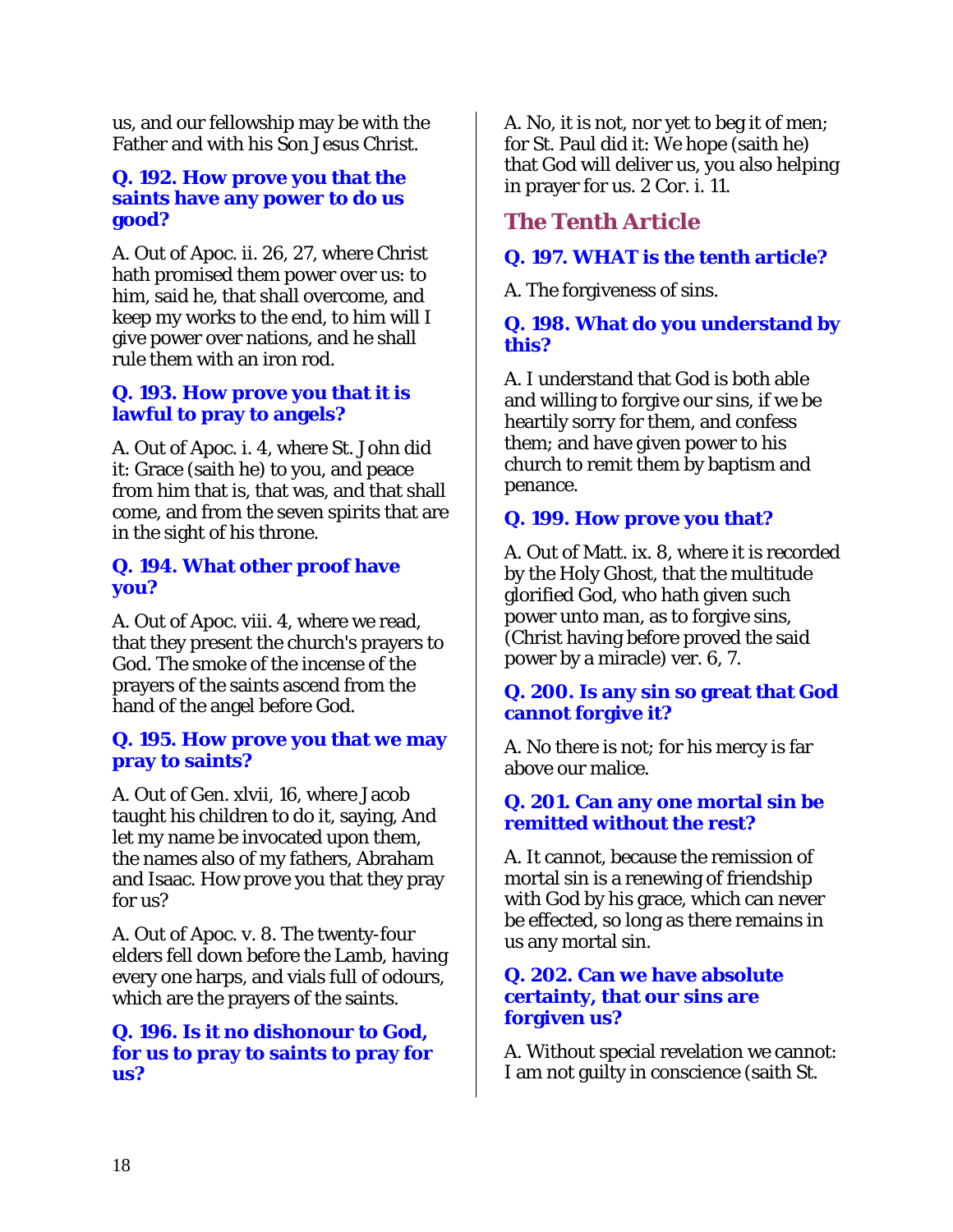Paul) of any thing, but herein I am not justified. 1 Cor. iv. 4.

## **Q. 203. What other proof have you?**

A. Because a man knows not whether he be worthy of love or hatred. Eccl. i. 9.

#### **Q. 204. Can we be certain of our final perseverance?**

A. Not without special revelation, and therefore St. Paul said, I chastise my body and bring it into subjection, lest when I preach to others I myself become a reprobate, 1 Cor. ix. 27, and Phil. ii. 12. He exhorts, saying, with fear and trembling, work out your salvation.

#### **Q. 205. How then shall we have peace of conscience?**

A. Because we may have moral certainty and a most lively hope, that our sins are forgiven by us by the due use of the sacraments, which is enough for our peace.

# *The Eleventh Article*

#### **Q. 206. WHAT is the eleventh article?**

A. The resurrection of the flesh.

#### **Q. 207. What means this article?**

A. It means that these very bodies in which we now live, shall at the day of judgment be all raised up from death to life.

#### **Q. 208. By what means shall this be done?**

A. By the omnipotent command of God, and the ministry of angels.

# **Q. 209. How prove you that?**

A. Out of 1 Thess. iv. 16. For our Lord in commandment, and in the voice of an

archangel, and in the trumpet of God, will descend from heaven, and the dead that are in Christ shall rise again.

#### **Q. 210. Shall the same bodies rise again?**

A. The same in substance, though different in qualities.

# **Q. 211. How prove you that?**

A. Out of Job xix. 25, 26, 27. For I know that my Redeemer liveth, and in the last day I shall rise out of the earth, and shall be compassed again with my skin, and in my flesh I shall see God, whom I myself shall see, and mine eyes shall behold, and not another.

## **Q. 212. What shall be the qualities or doweries of a glorified body?**

A. Impassability, agility, clarity, subtility.

#### **Q. 213. How do you prove its impassability, or incorruptibility?**

A. Out of 1 Cor. xv. 53. For this corruptible must put on incorruption, and this mortal must put on immortality.

#### **Q. 214. How prove you its agility?**

A. Out of the same chapter, ver. 43, 44. It is sown in infirmity, it shall rise in power; it is sown a natural body, but it shall rise in a spiritual body, (that is, in motion, and some operations equal to a spirit;) which also proves its subtility.

# **Q. 215. How prove you it clarity?**

A. Out of the same chapter, ver. 24 "For star (said he) differs from star in glory, so also the resurrection of the dead." And ver. 43. "It is sown in dishonour, it shall rise in glory."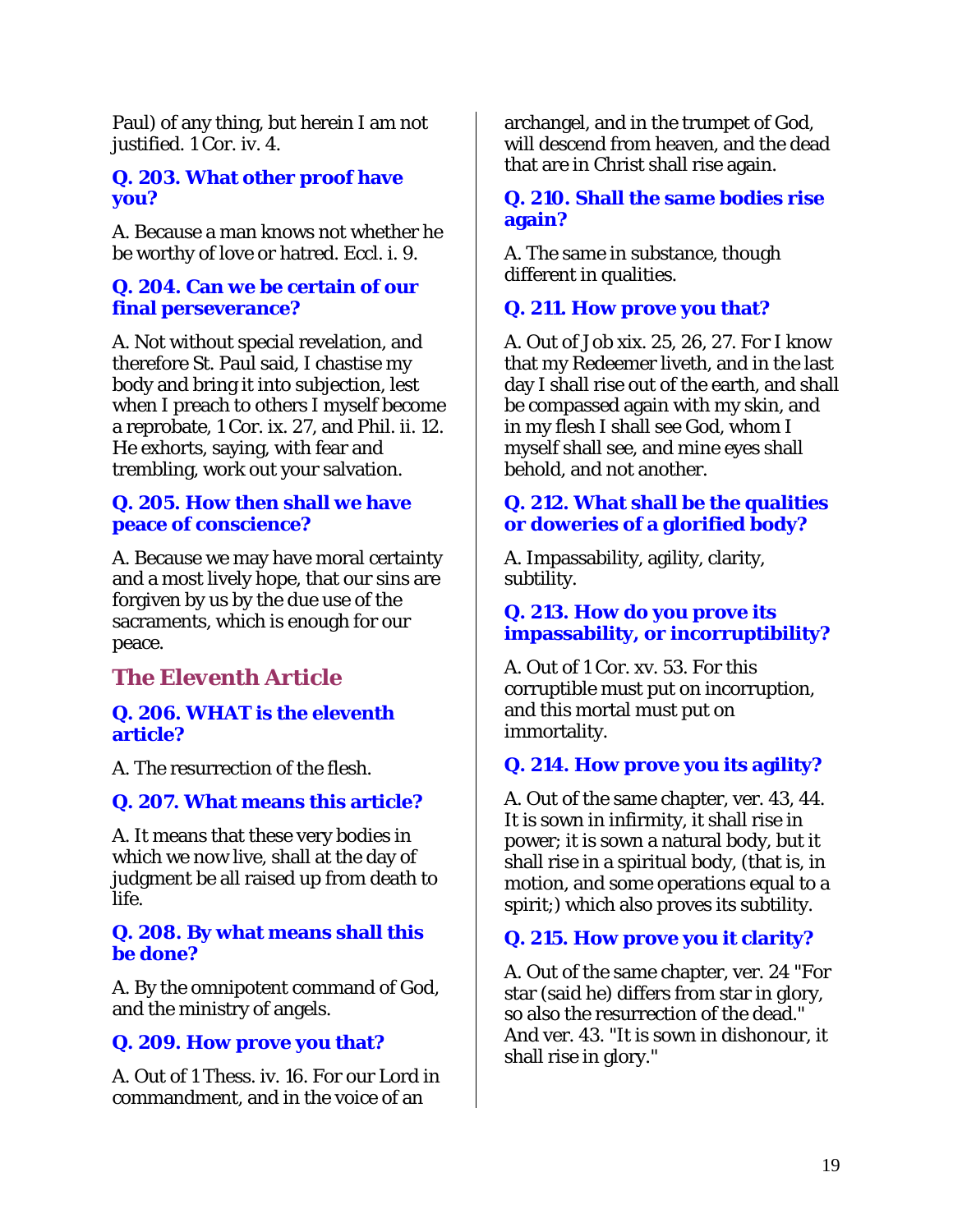#### **Q. 216. In what space of time shall the dead rise, and the elect be thus changed?**

A. "In a moment, in the twinkling of an eye," 1 Cor. xv, 52.

## **Q. 217. At what age and stature shall men rise?**

A. At a perfect age, which is thirty-three, and in that stature which they should have had at a perfect age, without deformity by defect or excess.

# **Q. 218. How prove you this?**

A. Out of Ephes. iv. 13. "The church shall last until we all meet into a perfect may, into the measure of the age of the fulness of Christ."

#### **Q. 219. What example have you in nature for the resurrection?**

A. A grain of corn, which first rots in the earth and then springs up and lives again.

#### **Q. 220. What benefit have we by the knowledge of the resurrection?**

A. It emboldens us to suffer persecution and death itself, in hope of future glory, according to that of St. Paul: "For sufferings of these times are not comparable to that of future glory, which be revealed in us:" Rom. viii. 18.

# *The Twelfth Article*

## **Q. 221. WHAT is the twelfth article?**

A. And life everlasting.

# **Q. 222. Why is this the last article?**

A. Because everlasting life is the last end of man, and the last reward we expect by faith.

#### **Q. 223. What understand you by this article?**

A. I understand that such as keep the commandments, and die in the state of grace, shall live with God in bliss forever.

#### **Q. 224. How prove you that keeping the commandments is of necessity for obtaining it?**

A. Out of Matt. xix. 17, where Christ said to the young man, asking what he should do to obtain it, "If thou wilt enter into life, keep the commandments."

#### **Q. 225. Is everlasting life given as a reward of our good works?**

A. It is, according to Rom. ii. 6, 7. "God will render to every one according to his works, to them truly, that according to patience in good works, seek glory and honour, and incorruption life everlasting" &c.

## **Q. 226. Were all men created for everlasting life?**

A. They were, for God "would have all men to be saved," 1 Tim. ii. 4. "He willeth not the death of any sinner, but rather that he be converted and live." Ezek. xxxiii. 11.

#### **Q. 227. Why then are many damned?**

A. By reason of their own wilful transgression of God's law, and final impenitence.

#### **Q. 228. How prove you that man is the free cause of his own sin and damnation?**

A. First out of Job xi. 23. "God (saith he) hath given him place for penance, but he abuseth it unto pride."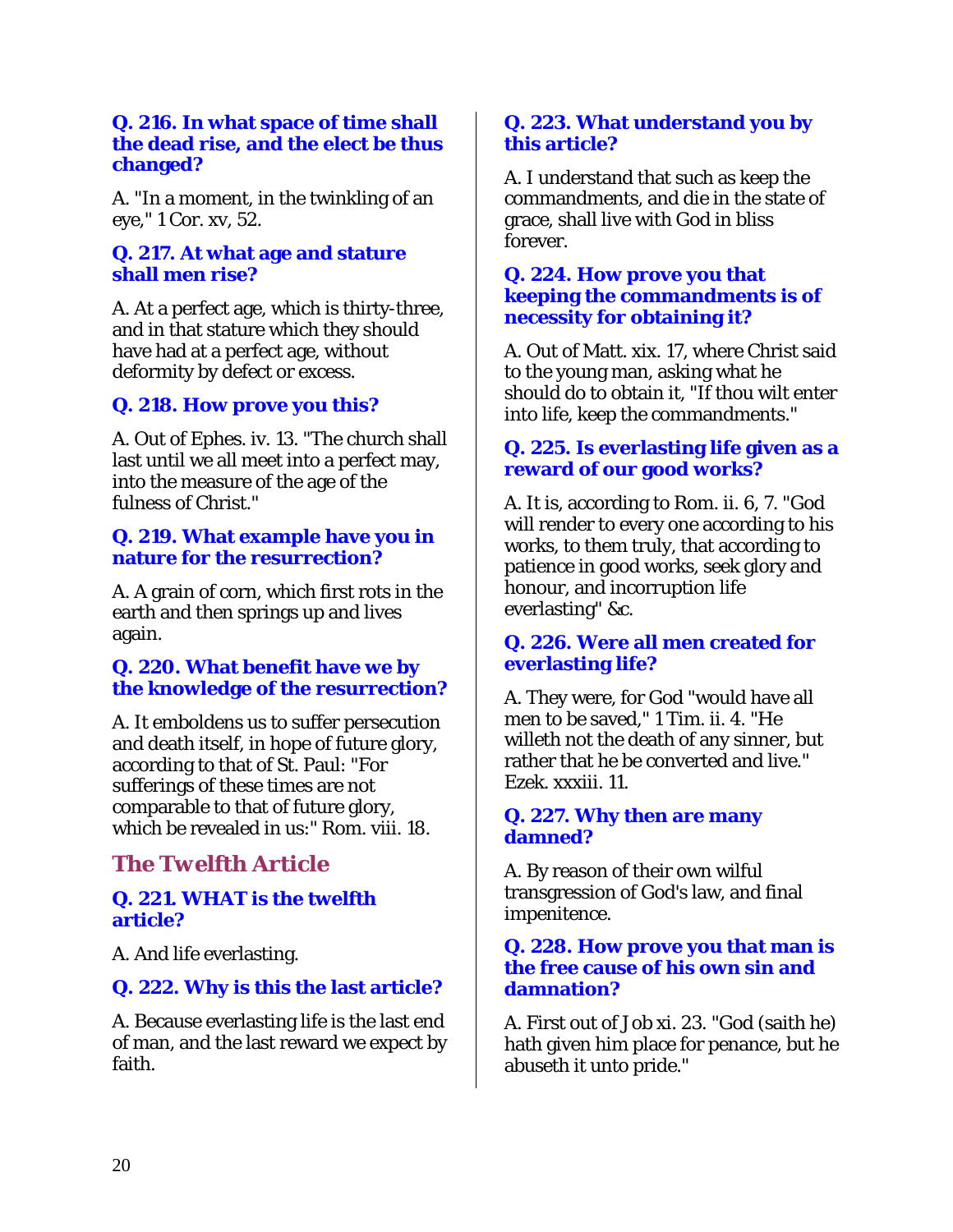Secondly, out of Hos. xiii. 9. "The perdition is from thyself, O Israel; in me only is thy aid."

Thirdly, out of Rom. ii. 4. "The benignity of God calls thee to repentance, but thou heapest to thyself wrath and indignation, according to thy own impenitent heart."

#### **Q. 229. In what consists everlasting life?**

A. In the clear vision and fruition of God, according to that of our Saviour, in John xvii. 3. "This is the life everlasting, that they know thee the only true God, and Jesus Christ, whom thou hast sent."

#### **Q. 230. Shall we see nothing in Heaven but God?**

A. Yes, all the attributes and perfections of God, and in him also, as in a mirror or looking glass, the nature and perfections of all creatures; for he contains all things in himself in the most eminent manner.

# **Q. 231. How prove you that?**

A. Out of the apostle, saying, "from whom all things by whom all things, and in whom all things." Rom xi. 36.

#### **Q. 232. What effect will follow out the clear vision and fruition of God?**

A. A divine love, steadfast possession and ineffable joy; and out of that praise, jubilation, and thanksgiving for ever.

## **Q. 233. What means the word Amen?**

A. It means that the whole creed is divine truth, and therefore we most heartily assent to it.

# **Chapter 4. Hope and Prayer Explained**

# **Q. 234. WHAT is Hope?**

A. It is a virtue infused by God into the soul, by which we have a confident expectation of glory to be obtained by the grace and merits of Christ, and our own merits proceeding from his grace.

## **Q. 235. On what is the confidence chiefly grounded?**

A. On the merits and promises of Christ, who hath promised glory to such as hope in him, and do his works, as also grace whereby to do them.

# **Q. 236. Are our good works then meritorious of a reward of glory?**

A. As proceeding from the grace of Christ, and built upon his promises, they are.

# **Q. 237. How prove you that?**

A. First, out of Mark ix. 14. "For whosoever shall give you to drink a cup of water in my name because you are Christ's, Amen, I say to you, he shall not lose his reward."

Secondly, out of 1 Cor. iii. 8. "And every one shall receive his own reward, according to his own labour, for we are God's coadjutors."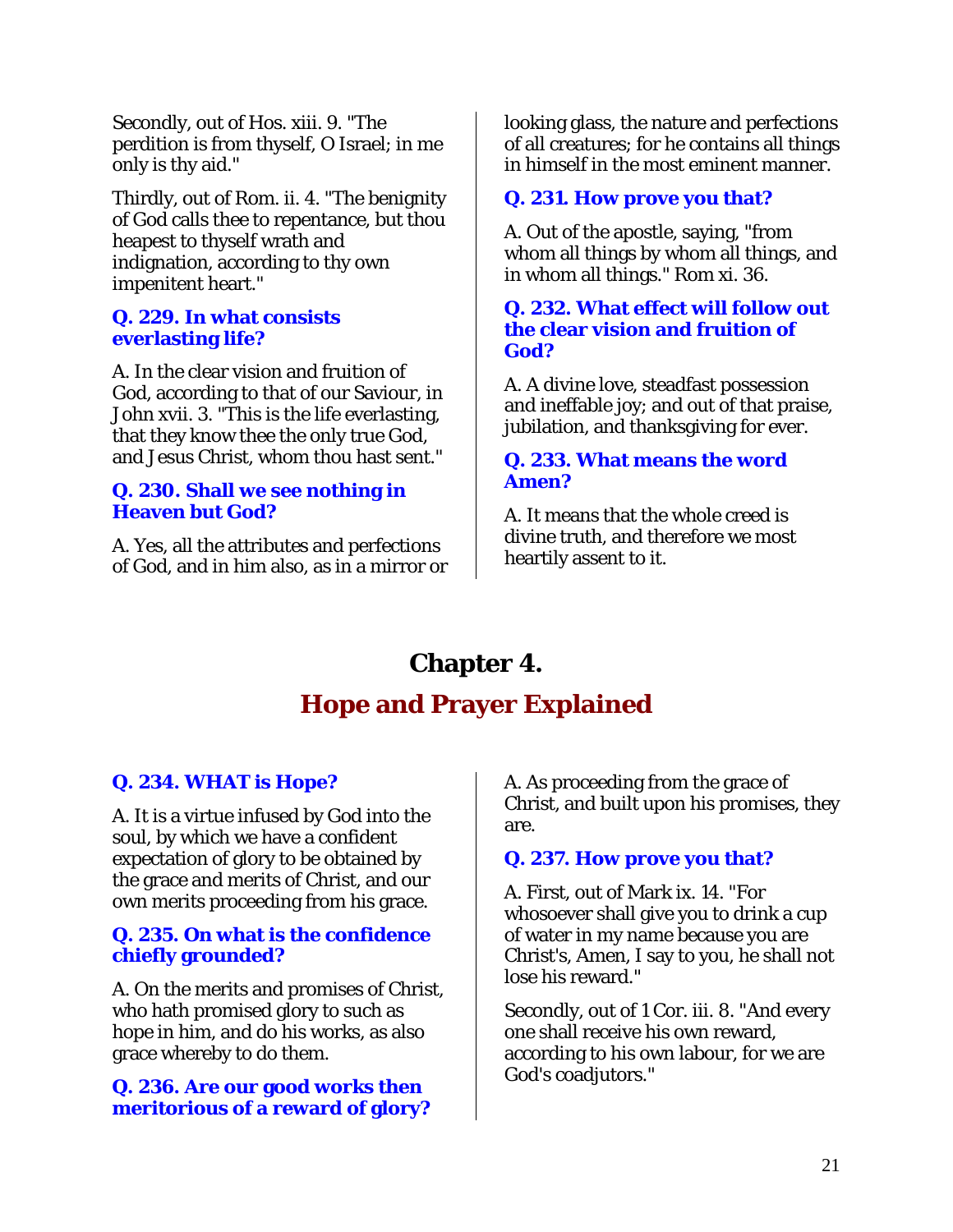Thirdly, out of Matt. v. 11. "Blessed are ye (saith our Lord) when they shall revile and persecute you; for very great is your reward in heaven."

#### **Q. 238. Is it lawful for us to do good works in the hope of a reward?**

A. Not only lawful but laudable, according to that, I "have inclined by heart, to do thy justifications for ever, for a reward." Psalm cxviii. 12.

#### **Q. 239. What other proof have you?**

A. Out of 1 John iii. 22. "Whatsoever (saith he) we shall ask of God, we shall receive of him, because we keep his commandments, and do those things that are pleasing before him."

#### **Q. 240. How declare you the necessity of hope?**

A. Because it produces in us obedience to the law of God, as also a willingness to suffer for his sake, and final perseverance.

# **Q. 241. How prove you that?**

A. Out of Job xiii. 15. "Although he kill me, yet will I hope in him." And Psalm lv. 5. "In God have I hoped, I will not fear what flesh can do unto me."

It is according to the Psalmist, "Him that hopeth in our Lord, merely shall encompass." Psalm xxxi. 10. And, "Our Lord is well pleased in them that hope in his mercy." Psalm cxlvi. 11.

#### **Q. 242. What other good doth Hope?**

A. It moves us to devout and humble prayer.

# **Q. 243. What is prayer?**

A. It is the lifting up of the mind to God, by which we beg for good things and to be free from evils, or by which we bless and praise God.

#### **Q. 244. What are the conditions of good prayer?**

A. That it may be made with reverence, attention, humility, and perseverance.

#### **Q. 245. What vices are opposite to hope?**

A. Despair and presumption.

# **Q. 246. What is despair?**

A. It is a diffidence in the mercy of God, and merits of Christ, even to death.

# **Q. 247. What is presumption?**

A. It is a foolish and desperate confidence of salvation, without endeavouring to live well or keep the commandments.

#### **Q. 248. How is the despair the cause of sin?**

A. Because despairing men are wont to say, if I shall be damned, I shall be damned, and so use no endeavour to do good or avoid evil.

#### **Q. 249. How is presumption the cause of sin?**

A. Because presumptuous men used to say, God is merciful and will forgive our sins, how great soever, and at what time soever, we do penance; and out of this take liberty to sin.

#### **Q. 250. How must our hope be balanced between these two extremes?**

A. By a filial fear, and an humble distrust of our own works, as they are ours.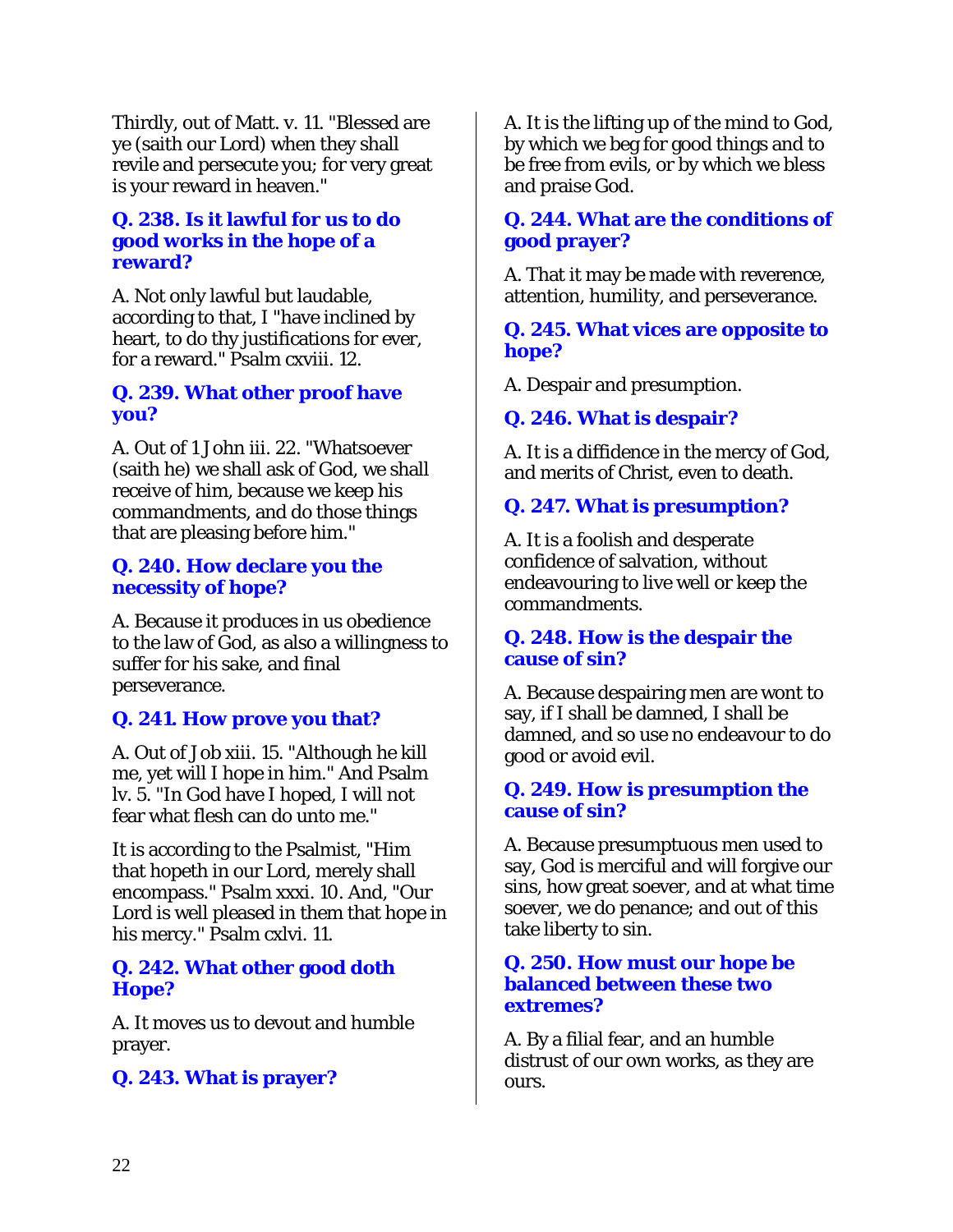#### **Q. 251. Is prayer good against both these?**

A. It is, according to that of Luke xxii. 40, "pray ye that so ye may not fall into temptation."

## **Q. 252. For what else availeth prayer?**

A. For the avoiding of evils and the obtaining all benefits.

# **Q. 253. How prove you that?**

A. Out of John xv 23. "Whatsoever (saith our Saviour) ye shall ask my Father in my name, he will give it you." And Luke xi. 9. "Ask and it shall be given you," &c.

#### **Q. 254. Is it lawful to pray in an unknown tongue?**

A. It is, "for he that speaks in a tongue (unknown) speaks not to men but to God." 1 Cor. xiv. 2. And a petition has the same force if it be understood by him that is petitioned, whether the petitioner understood it or not.

## **Q. 255. What other proof have you?**

A. Out of the same chap. ver. 16, 17, where Paul saith, "but if thou bless in spirit, (that is in a tongue not known) he that supplieth the place of the vulgar, how shall he say Amen, &c. thou indeed givest thanks well, but the other is not edified." You see in itself the thing is good, for he gives thanks well.

#### **Q. 256. What means the apostle, when he exhorts us to pray always? Thess. v. 17.**

A. He means we should daily spend some time to prayer, according to James v. 16. "Pray for one another that you may be saved, for the continual prayer of a just man availeth much."

#### **Q. 257. Is it possible to pray always?**

A. In some sense it is: namely, by offering up all our actions to God's honour.

#### **Q. 258. In what place is prayer best?**

A. In churches: because these are places consecrated and devoted to prayer, and there our prayers are elevated by the peculiar presence of God, and his special assistance besought by the Church's pastors in the consecration of those places.

# **Q. 259. How prove you that?**

A. Out of Matt. xviii. 20. "Where there are two or three gathered together in my name (saith the Lord) there  $\overline{I}$  am in the midst of them."

#### **Q. 260. How prove you that material churches are of God's appointment?**

A. First, Because God commanded Solomon to build him a temple, and dedicate it to his service. 2 Paral vii. 12.

Secondly, out of Luke xix. 46, where Christ calls the material temple his house, casing the buyers and sellers out of it. "My house, (saith he) is the house of prayer, but you have made it a den of thieves."

Thirdly, out of Luke xviii. 10, where the publican "ascended to the temple to pray, and descended into his house justified."

#### **Q. 261. How do you prove it lawful to dedicate of consecrate material temples?**

A. Out of Paralip. above cited, chap. 7, and out of John x. 22, where it is recorded that Christ himself kept the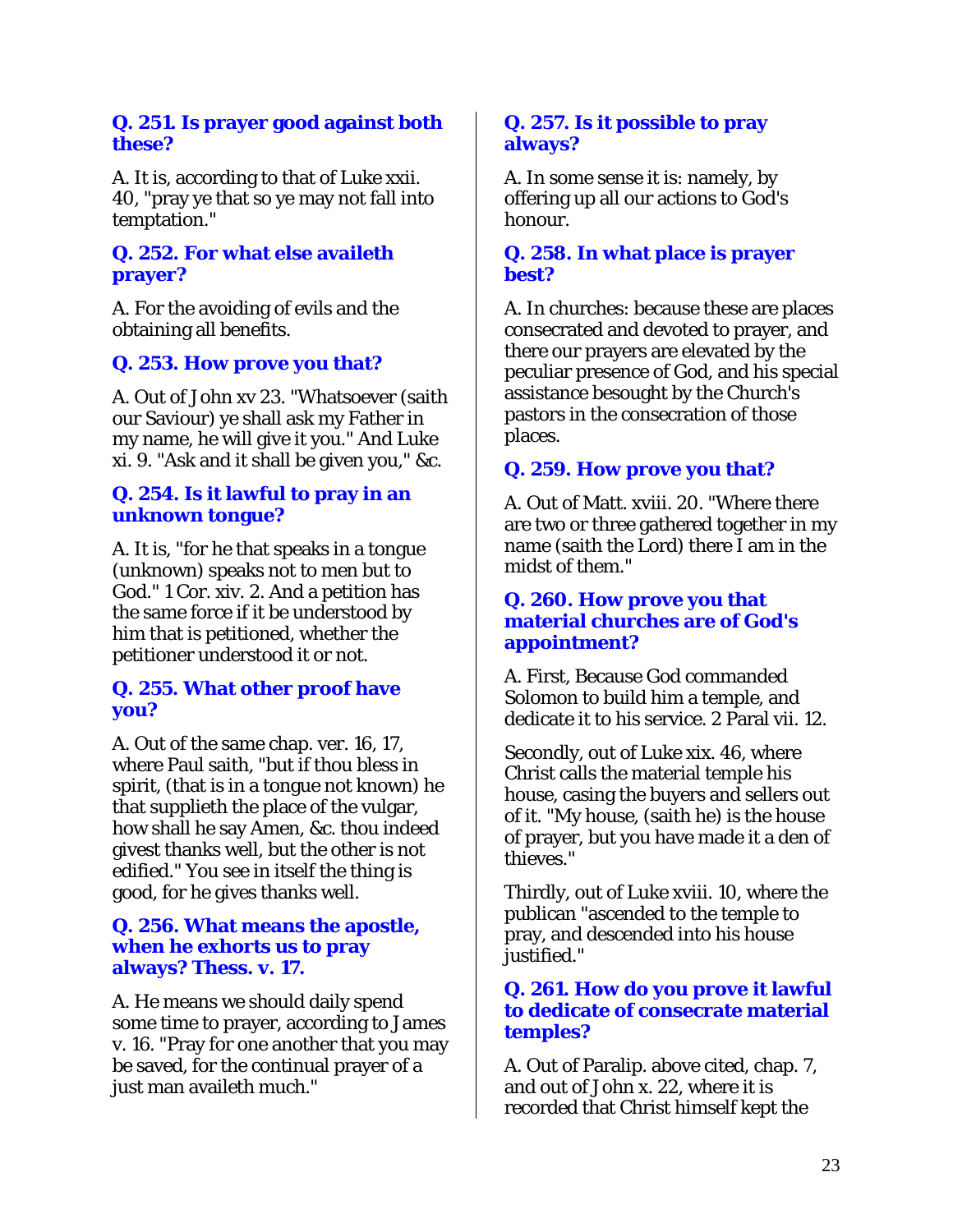dedication of the temple in Jerusalem, instituted by Judas Maccabæus, 1 Mac. iv. 56, 59.

#### **Q. 262. How do you prove it lawful to adorn the churches with tapestry, pictures, and the like?**

A. Out of Mark, xiv. 15, where Christ commanded his last supper to be prepared in a great chamber adorned.

## **Q. 263. What proof have you for the order and number of the canonical hours?**

A. For Matins, Lauds, and Prime, that of Psalm v. 4 "Early in the morning will I stand up to thee, early in the morning wilt thou hear my voice."

#### **Q. 264. What for the third, sixth and ninth hours?**

A. For the third out of Acts ii. 16. "At the third hour the Holy Ghost descended on the Apostles." For the sixth, out of Acts x. 9. "Peter and John went up into the higher part to pray about the sixth hour:" and for the ninth, out of Acts iii. 1. "And at the ninth hour

Peter and John went up into the temple to pray."

#### **Q. 265. What for the Even-song and Compline?**

A. That of the Psalmist, "Morning and evening, will I declare the works of our Lord," Psalm liv. 18. and again, "lifting up of my hands is as an evening sacrifice," cxli 2.

#### **Q. 266. Is it good to use outward ceremonies in a time of prayer, as kneeling, knocking the breast, and such like?**

A. It is, for they declare the inward reverence and devotion of the heart; and Christ himself prostrated, when he prayed in the garden, Matt. xxvi. 39. And the poor publican beat his breast, and cast down his eyes in that prayer by which he merited to descend justified, Luke xviii. 13, 14.

# **Q. 267. Why is the morning so fit a time for prayer?**

A. To open the windows of the soul to the light of divine grace and offer up the works of the whole day to God's honour.

# **Q. 268. Why is the evening also?**

A. To shut the windows of the soul against the darkness of sin, and the illusions of the devil; as also to render thanks for all the benefits of the day past.

## **Q. 269. What things ought we to pray for?**

A. For all good things both spiritual and temporal, and to be freed from evil; for so our Lord bath taught us by his prayer.

# **Chapter 5.**

# **The Lord's Prayer Expounded**

# **Q. 270. WHAT is the Pater Noster?**

A. It is the most holy prayer, that ever was.

# **Q. 271. Who made it?**

A. Christ our Lord, the eternal wisdom of his Father, Matt. vi. 9.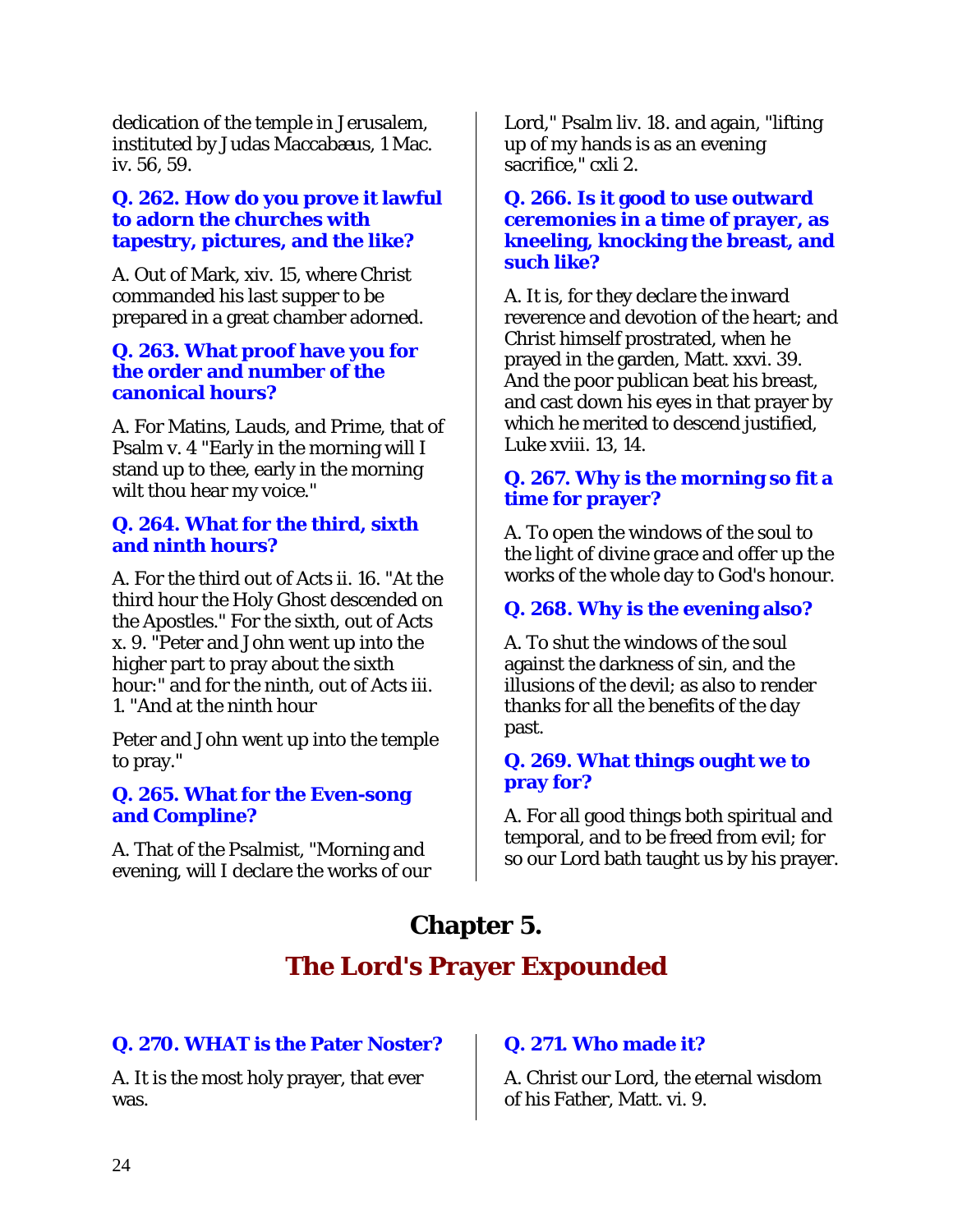# **Q. 272. Why did he make it?**

A. To teach us a set form of prayer, and how we ought to pray.

#### **Q. 273. Why did he make it in so short and plain a manner?**

A. That all persons might be able to understand and practise it.

# **Q. 274. What doth it contain?**

A. All those chief things which we can ask or hope for of God.

#### **Q. 275. How many petitions does it contain?**

A. Seven.

#### **Q. 276. What understand you by these words, which are prefixed to the petition, Our Father who art in Heaven?**

A. I understand that God is our Father, both by creation and by adoption: and if we be in the state of grace, we may confidently come to him, and beg all blessings of him.

# **Q. 277. How prove you that?**

A. Out of 1 John iii. 1. "See what manner of charity the Father hath given us, that we should be named, and be the sons of God."

#### **Q. 278. Why do you say, our Father, and not my Father?**

A. Because God is the common Father of all, and all good Christians must pray for one another, according to the article in the Creed. "I believe in the communion of saints."

#### **Q. 279. What understand you by the words, Who art in heaven?**

A. I understand that God who fills heaven and earth, and is in all things, times, and places, is in heaven in a peculiar manner, declaring and manifesting his glory to the blessed; and therefore when we pray, we must lift up our minds to him, and keep them fixed upon heavenly things.

# **Q. 280. How prove you that?**

A. Out of Jer. xlviii. 10. "Cursed be he that doth the word of God negligently."

# *The First Petition*

# **Q. 281. WHAT is the first petition?**

A. Hallowed be thy name.

# **Q. 282. What do we beg by this?**

A. That God may be known by the whole world, and that he may be worthily praised, served, and honoured by all his creatures, which cannot be effected but by his grace.

#### **Q. 283. Who are these that say this petition ill?**

A. Such as dishonour the name of God by blaspheming, swearing, lying, cursing, and scurrilous disclosures.

# *The Second Petition*

#### **Q. 284. WHAT is the second petition?**

A. Thy kingdom come.

## **Q. 285. What do we beg of God by this petition?**

A. We beg, that our miseries and afflictions in this life may be such, as that we may be made partakers of his joyful and heavenly kingdom hereafter.

# **Q. 286. What else do we beg?**

That Christ may reign in us in this life by grace, and in the next by glory, presenting us a kingdom to his Father.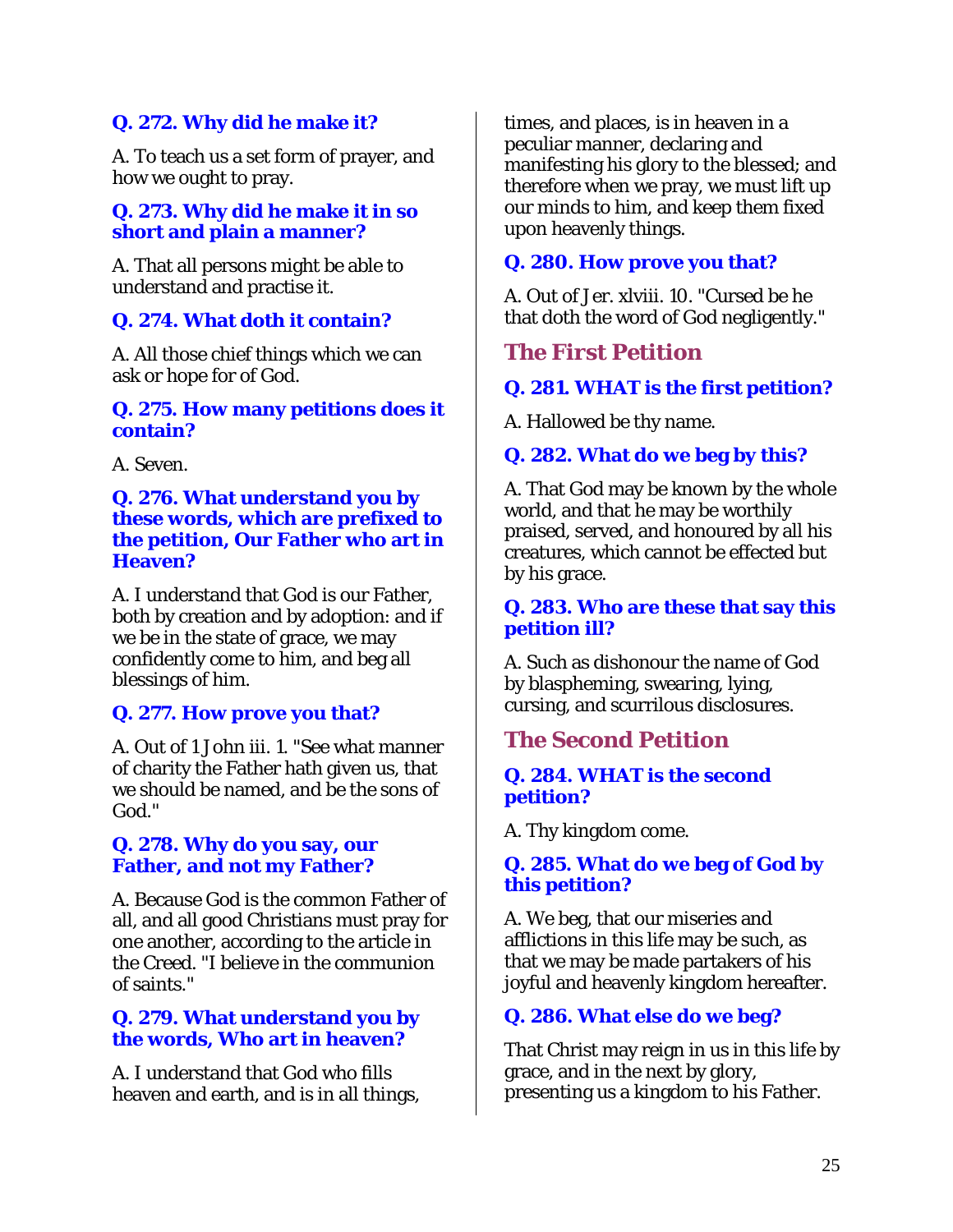# **Q. 287. Who say this petition ill?**

A. Such as are willing slaves to sin, and to the devil.

# *The Third Petition*

#### **Q. 288. WHAT is the third petition?**

A. Thy will be done on earth as it is in heaven.

## **Q. 289. What do we beg by this?**

A. That God would enable us by his holy grace to keep his commandments, and obey his will in all things.

#### **Q. 290. What mean you by the words, on earth as it is in heaven?**

A. We beg by those, that we may be as ready and willing to do the will of God on earth, as the blessed saints and angels are in heaven.

# *The Fourth Petition*

#### **Q. 291. WHAT is the fourth petition?**

A. Give us this day our daily bread.

#### **Q. 292. What do we beg by this?**

A. All food and nourishment for our souls and bodies.

#### **Q. 293. What is the food of the soul?**

A. The word of God, the holy sacraments, especially the blessed Eucharist, and divine grace.

#### **Q. 294. How prove you, that by this petition Christ intended the blessed bread of the Eucharist?**

A. Because in Matt. vi. 11, we read "our supersubstantial bread."

#### **Q. 295. Why is the Eucharist called our daily bread?**

A. Because it is daily offered for our sins on the altar, and we ought daily to receive it, at least in spirit and desire.

#### **Q. 296. Who say this petition ill?**

A. Such as are cold and careless in coming to the sacraments, and in hearing divine service, or exhortations; and such as ascribe their temporal goods and blessings to their own industry and providence, and not to any special bounty or gift of God.

# *The Fifth Petition*

#### **Q. 297. WHAT is the fifth petition?**

A. And forgive us our debts, as we forgive our debtors.

#### **Q. 298. What do we beg by this petition?**

A. That God would pardon us the sins of our life past, as also the punishments which are due unto them.

#### **Q. 299. Why are sins, and the penalties of sin, called debts?**

A. Because they make us debtors to the justice of God, whom by sin we rob of his due honour.

#### **Q. 300. Why is it added, As we forgive our debtors?**

A. To signify that God will not forgive us, unless we also forgive our brethren; "If you will not forgive men, neither will your Father forgive you your offences." Matt. vi. 15.

#### **Q. 301. Who say this petition ill?**

A. Such as bear malice against their neighbour, and seek revenge.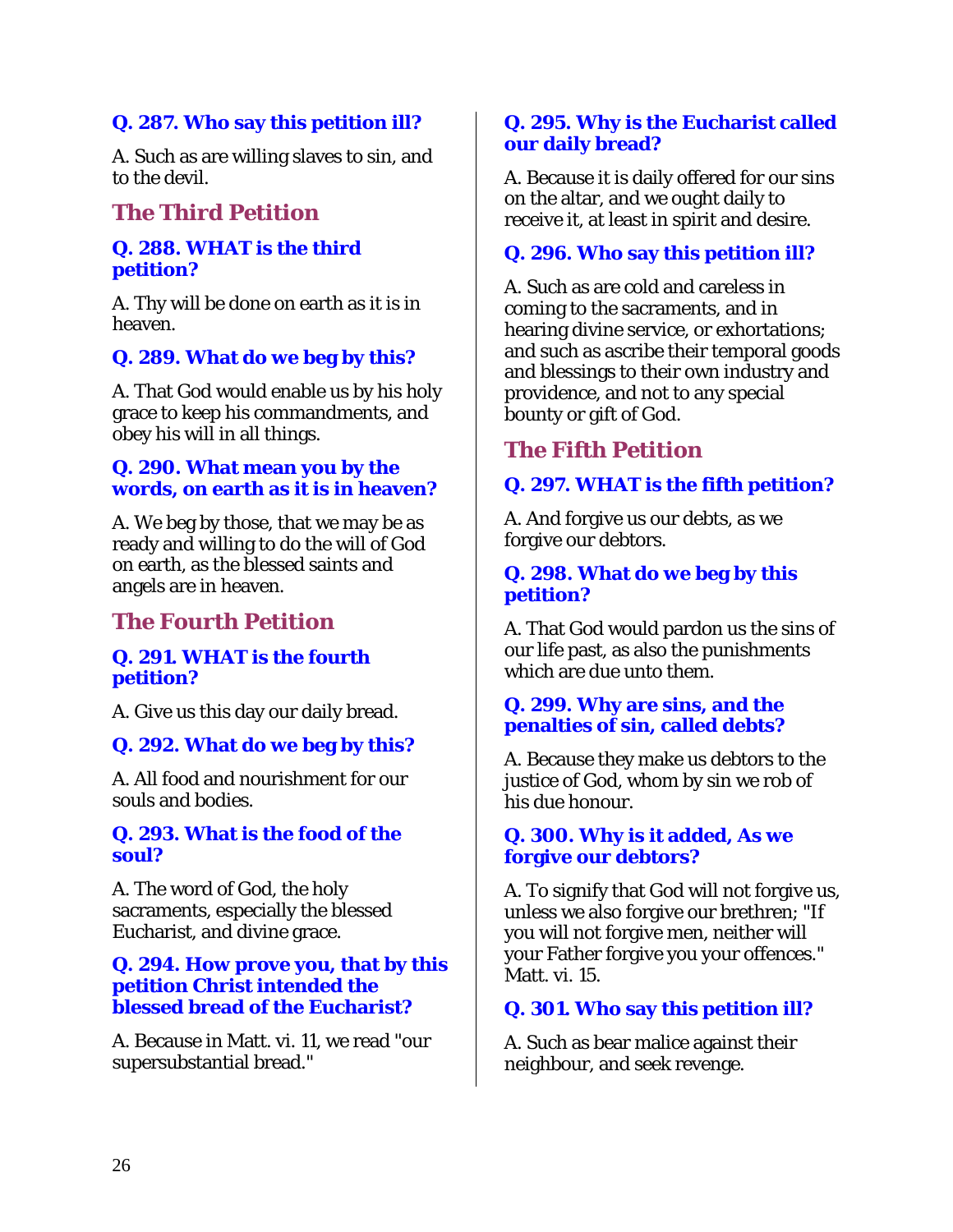# *The Sixth Petition*

#### **Q. 302. WHAT is the sixth petition?**

A. And lead us not into temptation.

## **Q. 303. What do we beg by this?**

A. That God would not permit us to be tempted above our strength.

#### **Q. 304. Doth God tempt any man to sin?**

A. No, "God is not a tempter of evils, he tempts no man." James i. 13.

#### **Q. 305. What other proof have you?**

A. Out of Ps. v. 7 "Thou art not a God willing iniquity." And out of Rom. ix. 14. "Is there iniquity with God? No, God forbid."

#### **Q. 306. By whom then are we tempted?**

A. By the devil, and our own concupiscence.

#### **Q. 307. Can a man live in this world, and be free from all temptations?**

A. Morally speaking he cannot: "for the whole life of man on earth is a warfare." Job vii. 1.

#### **Q. 308. Why then do we pray to be delivered from temptation?**

A. That we may not be overcome, or vanquished by them.

#### **Q. 309. Is temptation of itself a sin?**

A. No, not without consent on our part; nay, it is a great occasion of merit, if we resist it as we ought.

#### **Q. 310. How prove you that?**

A. First, out of Apoc. ii. 10, 11. "Be thou faithful unto death (saith our Lord) and I will give thee the crown of life: he that overcometh, shall not be hurt by the second death." Secondly, because Christ himself, who never sinned, would be tempted, "and the tempter came unto him." &c. Matt. iv. 3.

#### **Q. 311. Are we never overcome by our own default?**

A. Never, according to that answer which was given to St. Paul, desiring to be freed from a temptation "My grace is sufficient for thee."

## **Q. 312. What other proof have you?**

A. Out of James iv. 7. "Resist the devil, and he will flee from you."

#### **Q. 313. Who are they that say this petition ill?**

A. Such as seek after occasion of sin, and wilfully expose themselves unto temptations.

#### **Q. 314. What are the best remedies against temptations?**

A. To have recourse by humble prayer to God and to his saints, and to such especially as have undergone temptations of the same kind; to resist them valiantly at the first entrance, and to remember often the four last things, death, judgment, hell, and heaven.

# *The Seventh Petition*

## **Q. 315. WHAT is the seventh petition?**

A. But deliver us from evil.

**Q. 316. What do we beg by this petition?**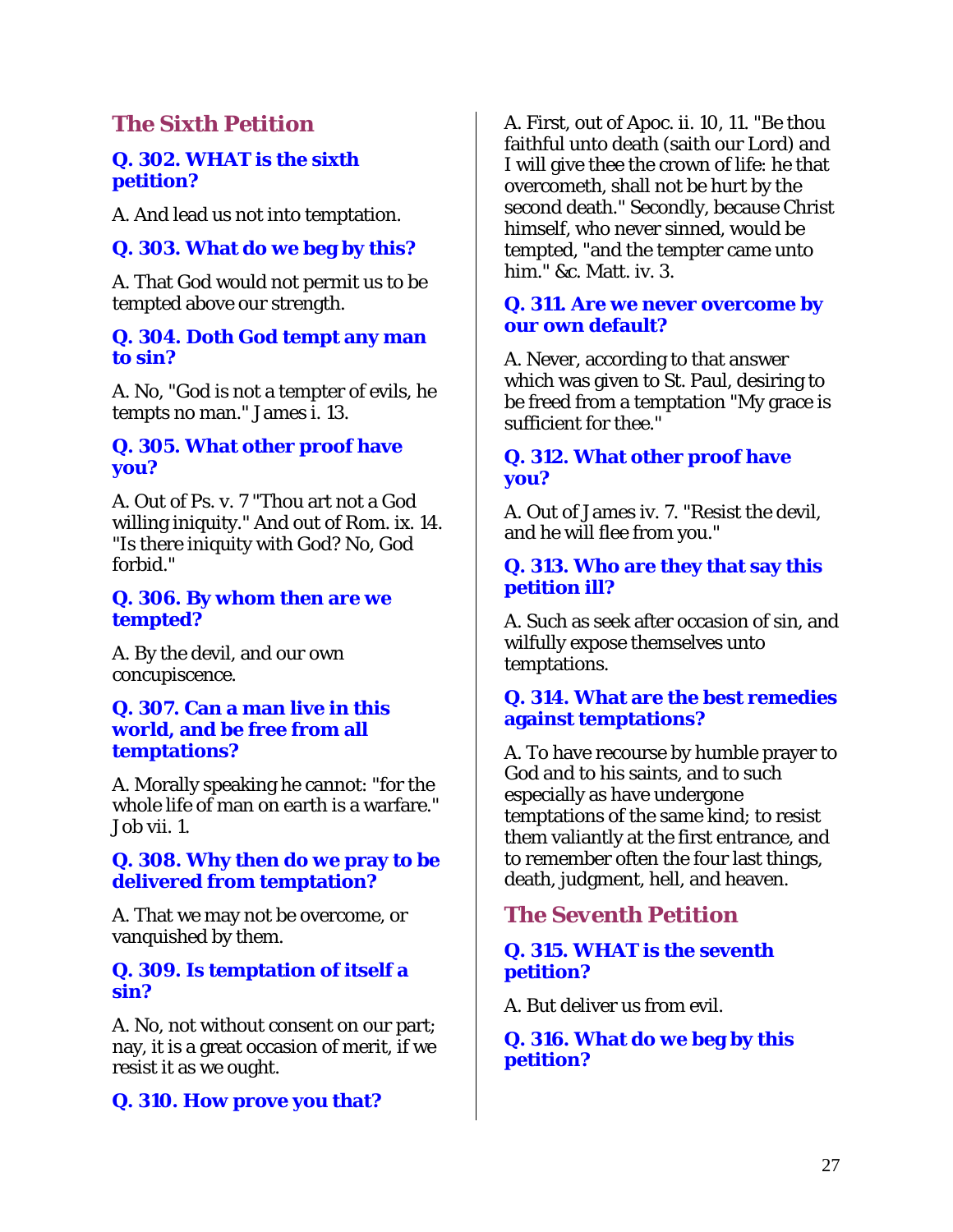A. That God would deliver us from all our evils both spiritual and temporal, especially from the evils of sin past, present, and to come.

#### **Q. 317. Who is the author of the evil sin?**

A. The devil; for "Sin in God there is none." 1 John iii. 5.

# **Q. 318. What other proof have you?**

A. Out of Wisdom xiv. 9. "Hateful to God is the impious man and his impiety."

# **Q. 319. Who say this petition ill?**

A. They who commit their evils before God, and multiply their sins without remorse.

# **Chapter 6.**

# **The Hail Mary, or Angelical Salutation**

# **Q. 320. WHAT is the Hail Mary?**

A. It is a most honourable salutation to the blessed Virgin Mary, and prayer to her.

#### **Q. 321. How do your prove it lawful to honour her?**

A. Out of Luke i. 48, where (by inspirations from God; she prophesied, saying, "All generations shall call me blessed."

# **Q. 322. How may parts hath the Hail Mary?**

A. It hath three parts.

*The First Part of the Hail Mary* 

# **Q. 323. What is the first part?**

A. Hail Mary, full of grace, the Lord is with thee.

# **Q. 324. Who made this part?**

A. The Holy Ghost, though it was delivered by the angel Gabriel, Luke i. 28.

## **Q. 325. What signifies the word Hail?**

A. It signifies, Rejoice or be glad, O Mother of God.

# **Q. 326. Why do we invite her by this prayer to rejoice?**

A. Because it renews the memory of her blessed Son's conception, which is an infinite cause of joy to her and the whole court of heaven.

# **Q. 327. What signifies the word Mary?**

A. It signifies star of the sea.

## **Q. 328. Why is she properly called the star of the sea?**

A. Because she shines on us by her exemplary virtue in this sea of miseries, like a most glorious star.

## **Q. 329. What mean you by the words, full of grace?**

A. I mean that the Blessed Virgin hath a special fullness and prerogative of grace for the conception of her Son.

**Q. 330. What means, The Lord is with thee?**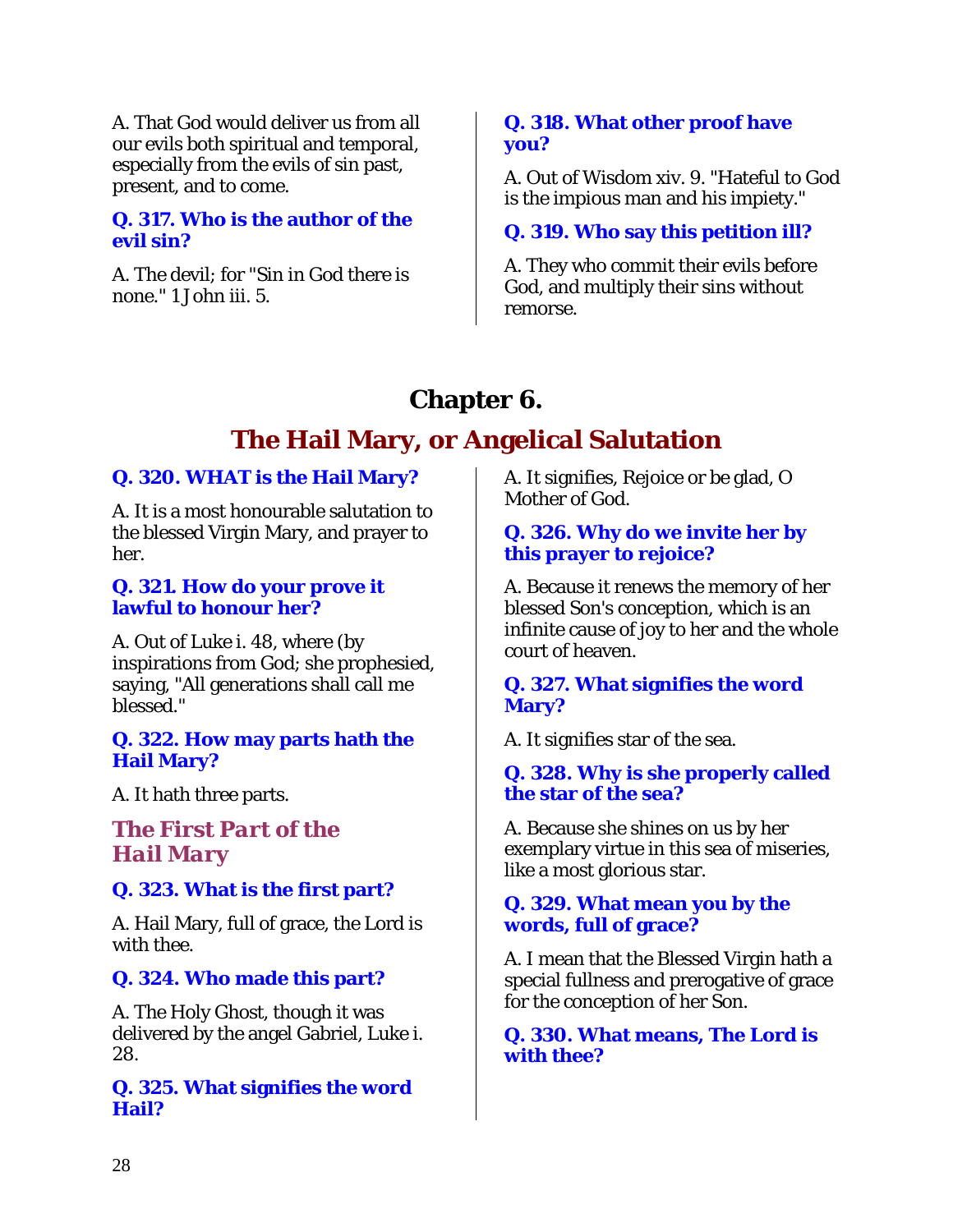A. It means that the whole Trinity was with her at the time in a particular manner.

# **Q. 331. How declare you that?**

A. Because the Father was with her, as with his Spouse, the Son as with his Mother, the Holy Ghost was with her, as with his choicest tabernacle.

#### **Q. 332. Are they also now with her?**

A. They are in glory, and will be so for all eternity.

# *The Second Part of the Hail Mary*

#### **Q. 333. WHAT is the second part of it?**

A. Blessed art thou among women, blessed is the fruit of thy womb, JESUS.

# **Q. 334. Who made this part?**

A. These words, Blessed art thou among women, were first delivered by the angel; and after with the rest, uttered by St. Elizabeth, being inspired by the Holy Ghost. Luke i. 28, 42.

## **Q. 335. What understand you by Blessed art thou among women?**

A. I understand, she alone was chosen out amongst all women to be the Mother of God, and therefore ought to be blessed and praised by all women.

# **Q. 336. Why by married women?**

A. Because their children are made the sons of God by the nativity and merits of her Son, of whom she daily also begs blessings for them.

# **Q. 337. Why by virgins?**

A. Because she is their queen and chiefest patroness, and obtains for them of her Son Jesus, the gift of chastity.

# **Q. 338. Why by widows?**

A. Because she is their best example, and advocate to their Spouse, her Son.

#### **Q. 339. What means, Blessed is the fruit of thy womb, Jesus?**

A. It means, that Jesus is her true and natural Son, and in him she is the author of all our blessings, and to be blessed both by men and angels.

#### **Q. 340. Why are Catholics such great honourers of the name Jesus.**

A. Because it is a name above all names, as you have heard in the creed; and as St. Paul exhorts, saying "all whatsoever you do in word or work, do all in the name of our Lord Jesus Christ, giving thanks to God the Father by him." Colos. iii. 17.

# *The Third Part of the Hail Mary*

# **Q. 341. WHAT is the third part of the Hail Mary?**

A. Holy Mary, Mother of God, pray for us sinners, now, and in the hour of our death. Amen.

# **Q. 342. Who made this part?**

A. The holy Catholic Church in the Council of Ephesus, the year of our Lord 431, (Pope Celestine presiding,) against Nestorius, the heretic, who denied our blessed Lady to be the Mother of God, and would only have her called the Mother of Christ. See Baronius, tom. 5. An. 4. 31.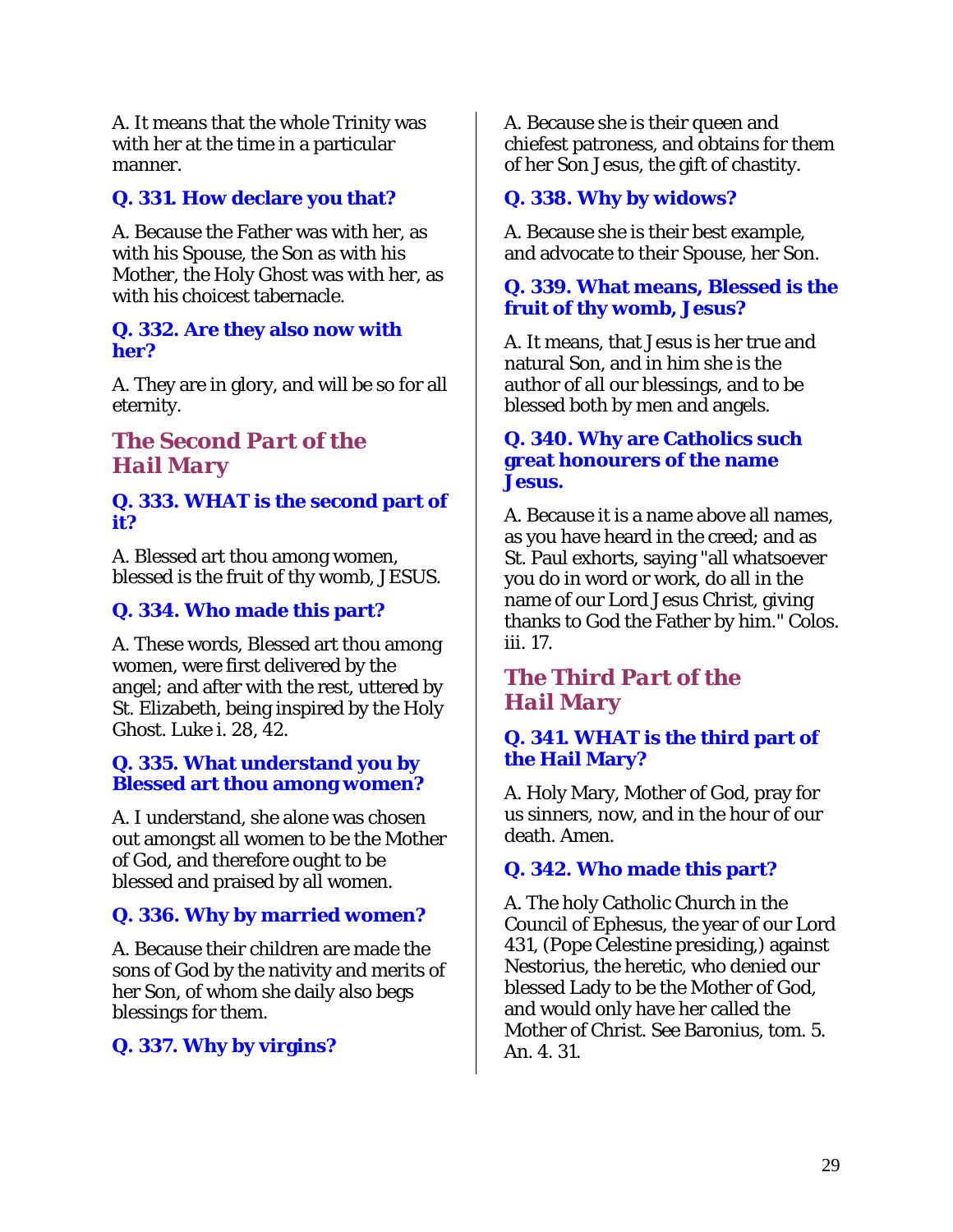#### **Q. 343. What means, Pray for us sinners now?**

A. It means, that we need divine assistance every moment.

**Q. 344. What means, And at the hour of our death?** 

A. It meaneth that we then especially shall need the aid of the blessed Mary, and her Son Jesus, and therefore do daily beg it. The word Amen, signifies, let it be done, or be it so.

# **Chapter 7. Charity Expounded**

# **Q. 345. WHAT is Charity?**

A. It is the gift of God, or a supernatural quality infused by God into the soul of man, by which we love God above all things, and our neighbours as ourselves, for God's sake.

#### **Q. 346. Why is it called supernatural?**

A. Because it is not in the power of nature to obtain it, but by the special grace and gift of God.

#### **Q. 347. Is charity imputed as protestants would have it, or is it a quality truly inherent in the soul.**

A. It is truly inherent in the soul, as wisdom is inherent in a soul that is wise, and love in a soul that loves.

#### **Q. 348. How prove you that?**

A. First out of Rom. v. 5. "The charity of God which is poured forth in our hearts, by the Holy Ghost, which is given us."

Secondly, out of Dan. vi, 22, "Before him (i.e. God) justice have been found in me."

Thirdly, out of Ephes. iii. 17, 18, where St. Paul prays for his brethren, "That Christ may dwell by faith in your hearts: that, being rooted and founded in charity, you may be able to comprehend, with all the saints, what is the breadth, and length, and height, and depth."

## **Q. 349. What is it to love God above all things?**

A. To be willing to lose all things, rather than the grace or love of God by mortal sin.

#### **Q. 350. Who has this love?**

A. They who keep the commandments of God, according to that, "This is the charity of God, that we keep his commandments; and his commandments are not heavy." 1 John v. 3.

#### **Q. 351. Hath not he charity then, that breaks any of the commandments?**

A. He hath not; for "he that saith, he knoweth God, and doth not keep his commandments, is a liar, and the truth is not in him." 1 John ii. 4.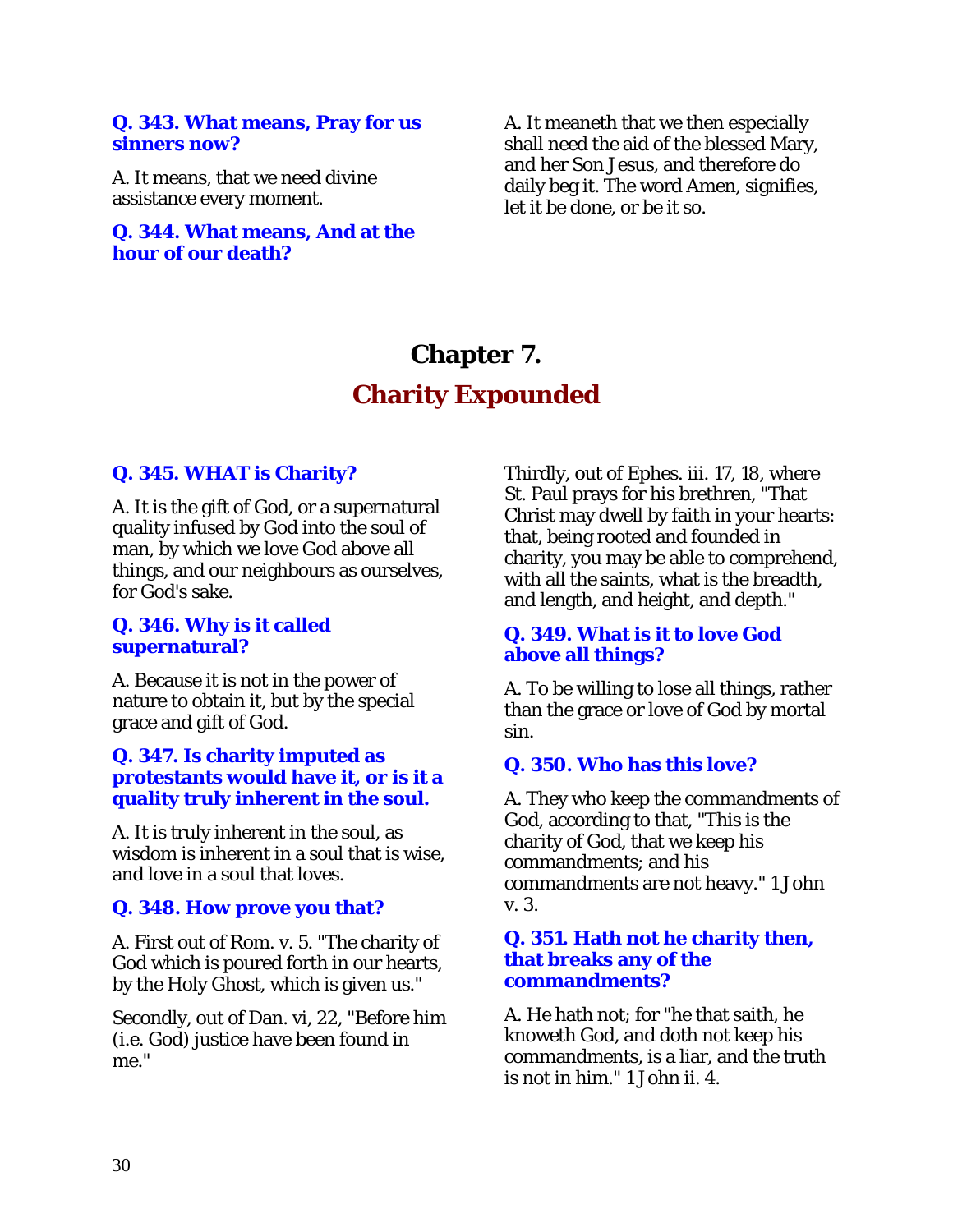### **Q. 352. What is it to love our neighbours as ourselves?**

A. To wish him as much good as we wish ourselves, and to do him no wrong.

# **Q. 353. Who is our neighbour?**

A. All men, women, and children, even those who injure us, or differ from us in religion, but especially Catholics.

# **Q. 354. Why so?**

A. Because they are the images of God, and redeemed with the blood of Christ.

# **Q. 355. Why especially Catholics?**

A. Because they are all members of the mystical body of Christ, which is the church.

#### **Q. 356. Whence ariseth the obligations of loving our neighbour?**

A. Because God hath commanded it: and 'if one shall say I love God, and hateth his brother, he is a liar.' 1 John, iv. 20.

### **Q. 357. Are we not also bound to love our enemies?**

A. We are, according to that, "It was said of old, Thou shalt not kill: but I say unto you, Love your enemies." Matt. v. 43, 44.

# **Q. 358. What kind of love are we bound to show to our enemies?**

A. We are bound to use a civil behaviour towards them, to pray for them in general, and to be disposed to do any charitable office for them when their necessity require it.

# **Q. 359. What is the highest act of charity?**

A. To give our life for God's honour, and the salvation of our neighbour.

### **Q. 360. Why is charity the greatest and most excellent of virtues?**

A. Because it is the life of all the rest. "Faith without charity is dead." James ii. 26.

#### **Q. 361. What state of life do we conceive to be of greatest perfection.**

A. That which of its own nature and proper institution obligeth to the highest and greatest charity, for charity is perfection, and such is the state not only of bishops, but also, as many probably think, of pastors who have the charge of souls.

# **Q. 362. How prove you that?**

A. Out of 1 John xv. 13; "Greater charity than this no man hath, that a man yield his life for his friends," which is the proper obligation of every parish priest, according to that, "The good pastor giveth his life for his sheep." John x. 12.

### **Q. 363. How prove you the necessity of charity?**

A. Out of John iv. 16. "He that remains in charity, remains in God, and God in him," and chap. iii. ver 14, "He that loves not, remains in death."

### **Q. 364. What are the effects of charity?**

A. It destroys sin. "Charity covers a multitude of sins," James v. 20, and gives spiritual life to the soul. "In this we know that we are translated from death to life, because we love the brethren." 1 John iii. 14.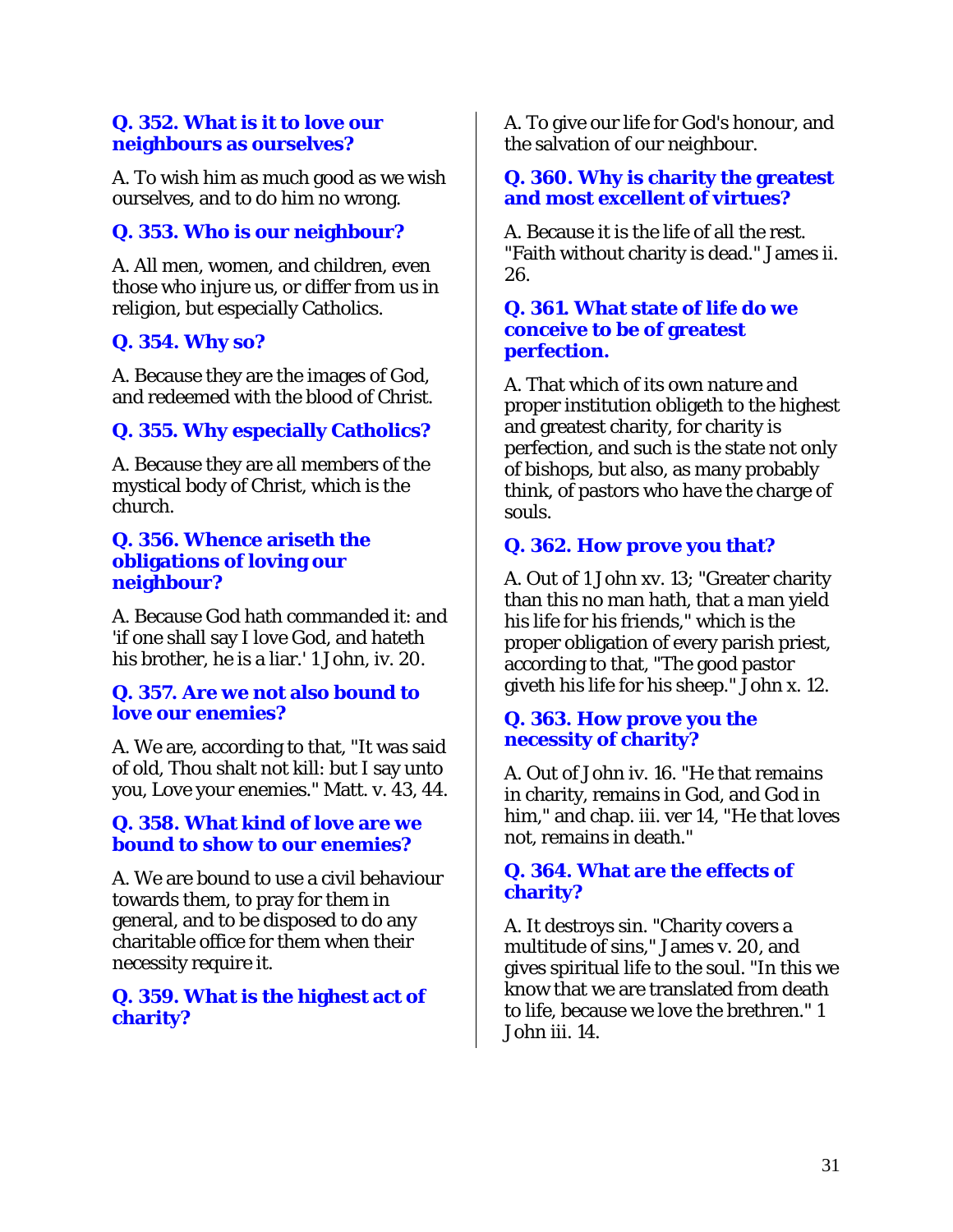# **Chapter 8.**

# **Of the Commandments in general**

# **Q. 365. WHAT is the principal aim or end of the commandments?**

A. To teach us the will and pleasure of the eternal God, or the love of God, and our neighbour. "He that loveth his neighbour hath fulfilled the law." Rom. xiii. 8.

### **Q. 366. Why are the commandments (excepting the determination of the sabbath day) called the commandments of the law of nature?**

A. Because God wrote them in the heart of men at the creation, being the very dictates of natural reason.

### **Q. 367. When did he renew them in the written law?**

A. When he gave them to Moses on mount Sinai, in thunder and lightening, written in two tables of stone Exod. xx.

### **Q. 368. Why in thunder and lightening?**

A. To move us to a careful observance of them.

### **Q. 369. Are all men bound to know the commandments?**

A. For the substance of them they are, because they are the rule of our whole life and actions.

# **Q. 370. How do you prove them to be only ten?**

A. Out of Deut. iv. 13, "He shewed his covenant which he commanded you to do, and the ten words which be wrote in two tables of stone."

# **Q. 371. By what kind of sins are the commandments broken?**

A. By mortal sins only; for venial sins are not strictly speaking contrary to the end of the commandments, which is charity.

# **Q. 372. How declare you that?**

A. Because a venial sin, for example, a vain word, an officious or jesting lie, which hurts nobody, the theft of a pin or an apple, is not of weight enough to break charity between man and man, much less between God and man.

### **Q. 373. Is it possible for us to keep all the commandments?**

A. Not only possible, but necessary and easy, by the assistance of God's grace.

# **Q. 374. How do you prove that?**

A. Because God is not a tyrant to command impossibilities under pain of eternal damnation, as he doth the keeping his commandments.

# **Q. 375. How prove you that?**

A. First out of Exod. xx. and Deut. xxviii. 15. where he often commands them to be kept, threatening grievous punishments to such as break them.

Secondly, out of Matt. v. 19. "Whosoever, therefore, shall break one of these least commandments, and shall teach men so, he shall be called the least in the kingdom of heaven: but whosoever shall do and teach the same shall be called great in the kingdom of heaven."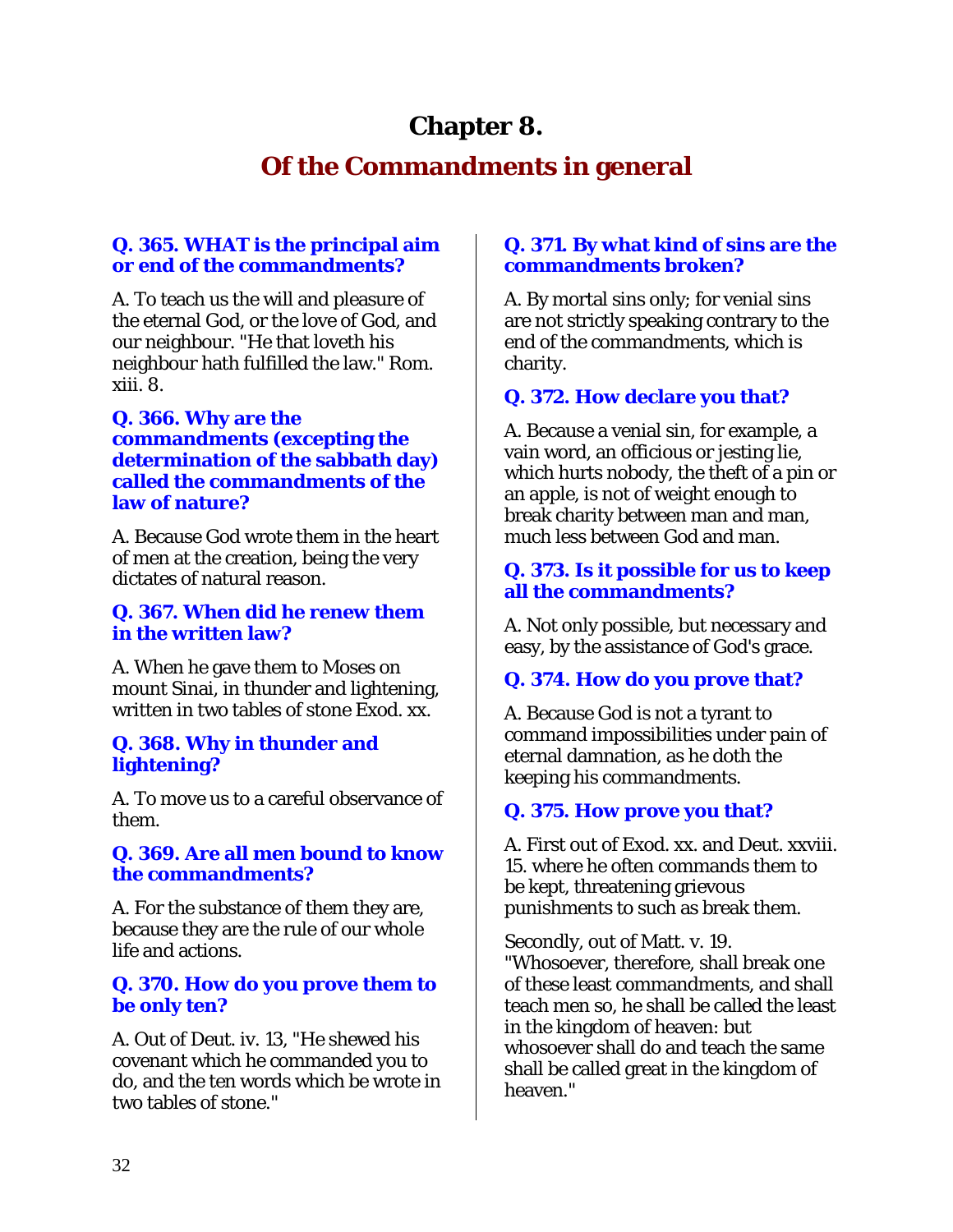Thirdly, out of Matt. xi. 29, 30. "Take up my yoke upon you (saith the Lord) for my yoke is sweet, and my burden light." And again, 1 John v. 3. "His commandments are not heavy."

### **Q. 376. Hath God ever promised to enable man to keep them?**

A. He hath, and also actually to make them keep and do them.

# **Q. 377. How prove you that?**

A. Out of Ezek. xxxvi. 27. "I will put my spirit in the middle of you, (said our Lord) and I will make ye walk in my precepts, and keep my judgments and do them." And again, chap. xxxvii. 23, 24. "They shall be my people, and I will be their God, there shall be one pastor of them all, and they shall walk in my judgments and keep my commandments and do them.

#### **Q. 378. How do you prove that any have kept them?**

A. Out of Luke i. 6. "Zachary and Elizabeth were both just before God: walking in all the commandments and justifications of our Lord without reproof.

### **Q. 379. How prove you the keeping of them to be necessary to salvation?**

A. First, out of Matt. xix. 17. "If thou wilt enter into life (saith our Lord) keep the commandments."

Secondly, out of Luke x. 25, 28, where the lawyer had asked, what he should do to possess everlasting life, and had repeated the sum of the commandments: Christ answered him saying, "Do this, and thou shalt live."

Thirdly, out of Rom. ii. 13, "Not hearers of the law are just with God, but the doers of the law shall be justified."

# *OF THE COMMANDMENTS IN PARTICULAR*

# **The First Commandment Expounded**

### **Q. 380. WHAT is the first commandment?**

A. I am the Lord thy God, who brought thee out of the land of Egypt, and out of the house of bondage. Thou shalt not have strange gods before me. Thou shalt not make to thyself a graven thing, nor the likeness of any thing that is in heaven above, or in the earth below, or of those things that are in the waters

under the earth. Thou shalt not adore nor worship them; I am the Lord thy God, mighty, jealous, visiting the sins of the fathers upon their children, to the third and fourth generation of them that hate me; and showing mercy to thousands of those that love me, and keep my commandments. Exod. xx.

# **Q. 381. What are we commanded by this precept?**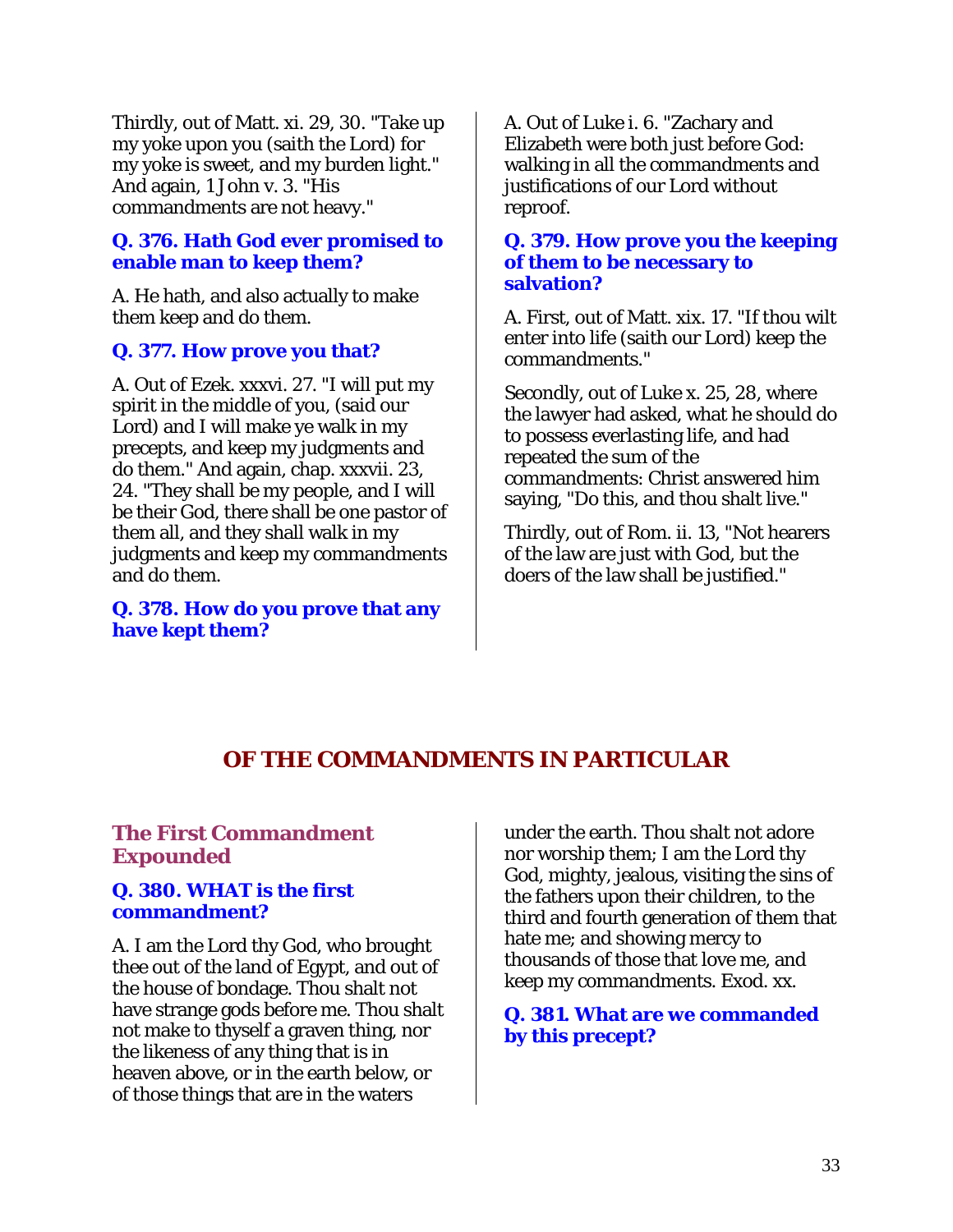A. To serve, love, adore, and worship one only, true, living, and eternal God, and no more.

### **Q. 382. What are we forbidden by this precept?**

A. Not to worship any creature for a God, or give to it the honour which is due to God.

### **Q. 383. What is the honour due to God?**

A. A supreme and sovereign honour, which is called by divines Latria; by which we honour him as the great master of life and death, as our creator, redeemer, preserver, and last end.

### **Q. 384. How do men sin against this commandment?**

A. By worshipping idols and false gods, by erring or doubting in faith, by superstition and witchcraft.

# **Q. 385. How else?**

A. By communicating with infidels or heretics, by believing dreams, &c.

#### **Q. 386. How do you prove it a great sin to go to church with heretics?**

A. Because by so doing we outwardly deny our faith, and profess their false faith.

### **Q. 387. What scripture have you against it?**

A. Out of Luke xvii. 23, 24, where Christ forbids it, saying, "And they shall say unto you, Lo! here is Christ, Lo, there Christ; go ye not, neither do you follow them."

# **Q. 388. What other proof have you?**

A. Out of Tit. iii. 10, 11. "A man that is a heretic, after the first and second admonition, avoid, knowing that he that is such an one is subverted and sinneth."

#### **Q. 389. How do you prove it unlawful to go to witches and fortune-tellers?**

A. Out of Deut. xviii. 10, 11. "There shall not be found among you any one that shall expiate his son or daughter making them to pass through the fire, or that useth divination, or any observer of times, or enchanter, or witch, or a charmer, or a wizard, or necromancer, &c. For all these things our Lord abhorreth."

### **Q. 390. What understand you by these words. Thou shalt not make to thyself any graven thing, &c. Thou shalt not adore them, &c.**

A. I understand that we must not make idols or images, nor any graven thing whatsoever, to adore it as a god, or with God's honour.

### **Q. 391. Why are not these words expressed at length in many of our short catechisms?**

A. Because they are sufficiently included in the preceding words, "Thou shalt not have strange (or other) gods before me."

# **Q. 392. How declare you that?**

A. Because if we must have no other but the only true God, who created heaven and earth, then it is clear to the reason of every child, that we must not have many gods, or any graven things for gods, or adore any other things for God.

**Q. 393. Why do Protestants of those of new religions, instead of graven things, translate graven images?**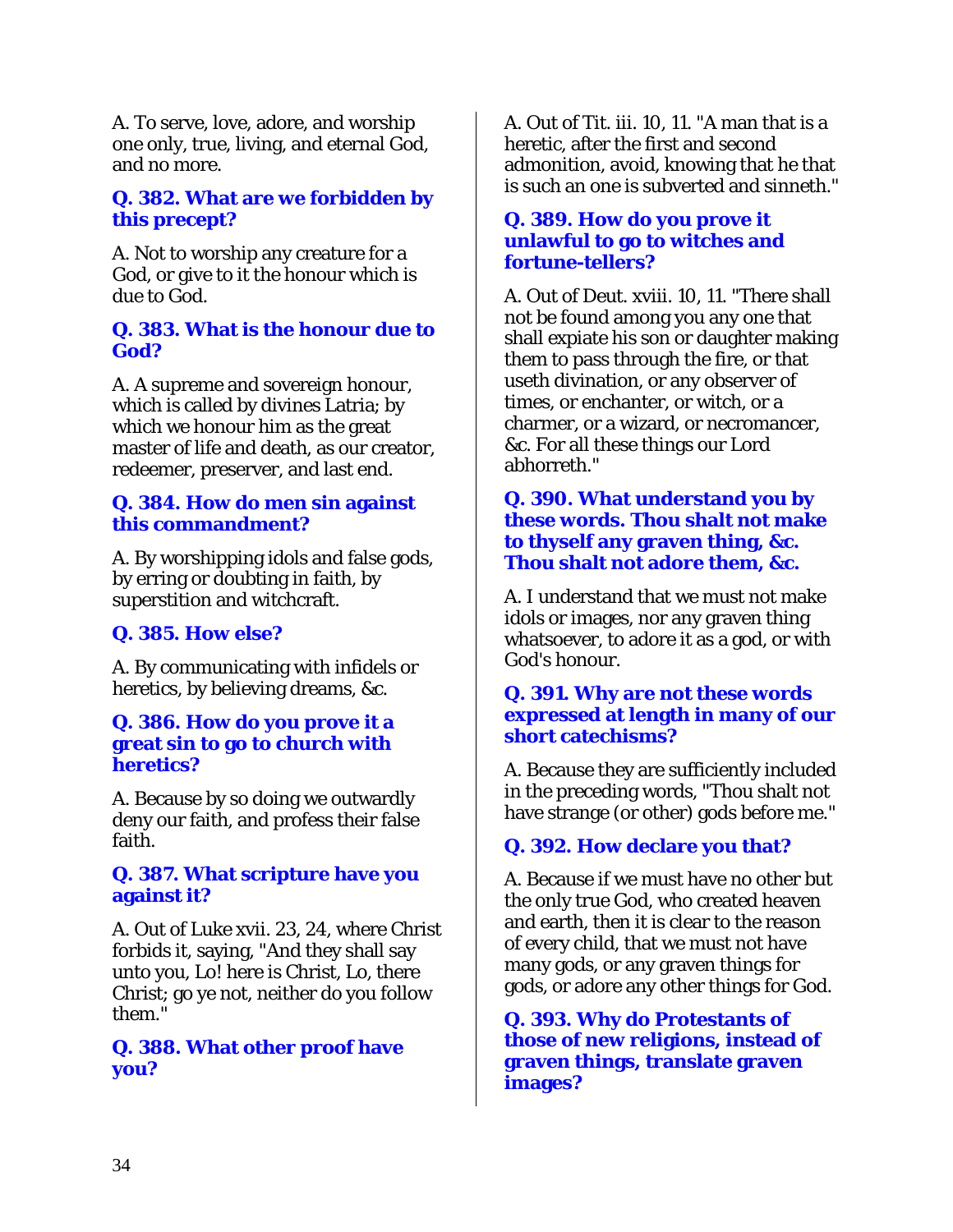A. Because they have a will to corrupt the text, in hope by so doing to persuade ignorant people, that Catholics are idolaters, and break the first commandment by making and worshipping images.

#### **Q. 394. How do you prove they corrupt the text?**

A. Because the Hebrew word is Pesel, which signifies a graven thing, the Greek is Idolon, and the Latin is Sculptile, a graven thing; therefore the word Image is a mere corruption.

#### **Q. 395. Is it lawful then to give any honour to the images of Christ and his saints?**

A. Yes, an inferior or relative honour, as much as they represent unto us heavenly things, but not God's honour, nor yet the honour due the saints.

#### **Q. 396. How prove you that?**

A. Out of Exod. xxv. 18, 19, 22, where God himself commanded "two cherubims to be made of beaten gold, and to be set on both sides of the ark (before which the people were to pray) and promised that he would speak unto them from the middle of the cherubims;" therefore it is lawful to make images and pray before them.

#### **Q. 397. Do not Catholics pray to images and relics?**

A. By no means; we pray before them, indeed, to excite our devotion, and to keep our thoughts collected upon heavenly subjects; but we do not, at all, pray to them; for we know well they can neither see, nor hear, nor help us.

#### **Q. 398. What other proof have you for the lawful use of images?**

A. First, out of John iii. 14, where Christ approves the making and exalting the brazen serpent, by which the Israelites were healed in the desert, and owns it to be an image or figure of himself, exalted on the cross.

Secondly, because we read in Baronius, that the famous church historian, in the year of Christ, 31, that Christ himself sent his own image to king Abdagar, and made it also by the miracle on the handkerchief of St. Veronica, and on his own shroud.

Add to this, the second Nicene council, Actio 4, anathematizes image-breakers, that is such as shall break them in contempt or scorn, and all such as allege the places in scripture, which are against idols, are against the sacred images; and also those who say that Catholics honour images as God, with sovereign honour.

#### **Q. 399. How could you further satisfy a Protestant, that should charge you with idolatry, in giving sovereign honour to pictures and images?**

A. I would for satisfaction herein, if necessary, break a crucifix, or tear a picture of Jesus Christ in pieces, and throw the pieces into the fire; and would show him the council of Trent, Sess. 25, which teaches thus, "Images are not to be venerated for any virtue of divinity that is believed to be in them, or for any trust or confidence that is to be put in them, as the Gentiles did of old, who reposed their hope and trust in their idols; but because the honour that is exhibited to them, is referred to the prototypes represented by them" &c.

### **Q. 400. What benefits do we receive by images?**

A. Very great, because they movingly represent to us the mysteries of our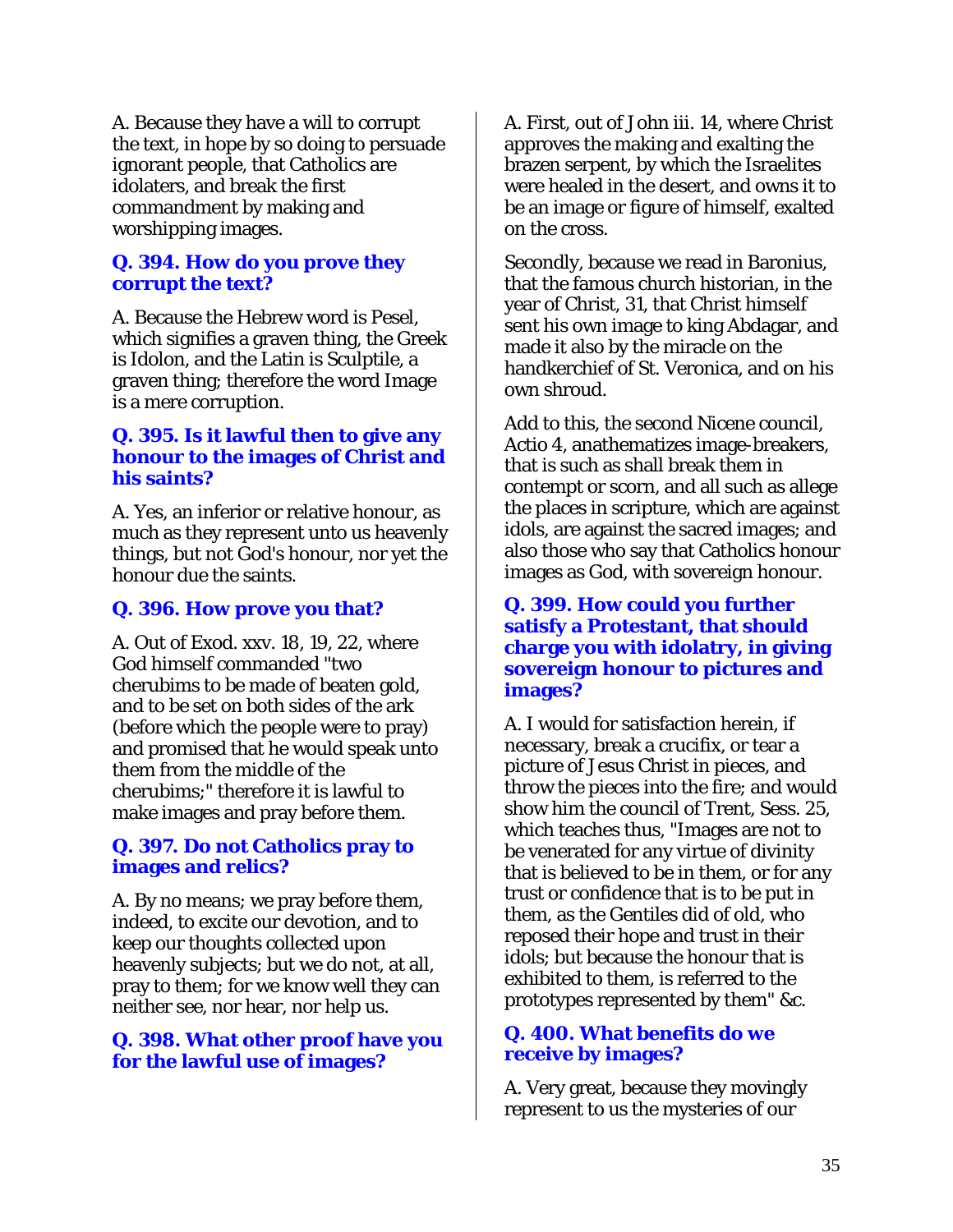Saviour's passion, as also by martyrdoms and examples of his saints.

#### **Q. 401. Is there not some danger of Idolatry in the frequent use of idols?**

A. Truly none at all; for it is not possible that any rational man, who is instructed in Christianity, would conceive or think a piece of painted wood or marble, is that God and man, Jesus Christ, who was born of the Virgin Mary, died on the cross, arose from the dead, ascended into heaven, and sits now on the right hand of God.

# **Q. 402. But how, if such inconveniences happen, at least by accident?**

A. Let the abuse be mended, and not the good institution taken away or blamed; For man's nature is subject to hurt itself, even in the best things, which must not therefore be given over.

### **Q. 403. How do you prove it lawful to paint God the Father like an old man, seeing he is pure spirit, and hath no body?**

A. Because he appeared to the prophet Daniel in the shape of an old man, Dan. 7, but this is to be understood, that the pictures we make, are not the proper images of God the Father, but the shape wherein he appeared to Daniel. And the like is to be understood of the pictures of angels, to wit, that they are not proper images of them, according to their spiritual substance, but of the shape they appear in to men.

### **Q. 404. What utility doth accrue to us by our honouring and canonizing Saints?**

A. Very great, seeing it much conduceth to the imitation of their virtues, and the

love of God, making us know that it is possible even for ourselves, to come to the like reward.

# **Q. 405. How declare you that?**

A. Because the higher esteem we have of the saints, and the excellency of their state, the more ardent must needs be our desire, and the stronger our courage, to do and undertake what they did and practised.

# **Q. 406. Is it lawful to honour the angels and saints?**

A. It is with Dulia, an inferior honour, proportioned to their excellency, which they have from God; it is God we honour in them.

# **Q. 407. How prove you that?**

A. First, out of Josue v. 14, where the angel of the Lord said to Josue, "I am the prince of the host of our Lord." Josue fell on his face to the ground; and worshipping said, "What saith my Lord to his servant?'

Secondly, out of Apoc. xxii. 8, where John (though the angel had already forbidden him so to do, because of his apostolical dignity, chap xix. 10.) "fell down to adore before the feet of the angel, who shewed him these things."

# **Q. 408. Is it lawful to honour the relics of saints?**

A. With a relative honour it is, referring it to God's honour.

# **Q. 409. How prove you that?**

A. First, because a dead man was raised from death to life by touching the bones of Eliseus the prophet, 4 Kings xiii. 21.

Secondly, out of Matt. ix. 20, 21, where we read the woman was healed of her bloody flux, but by the touching the hem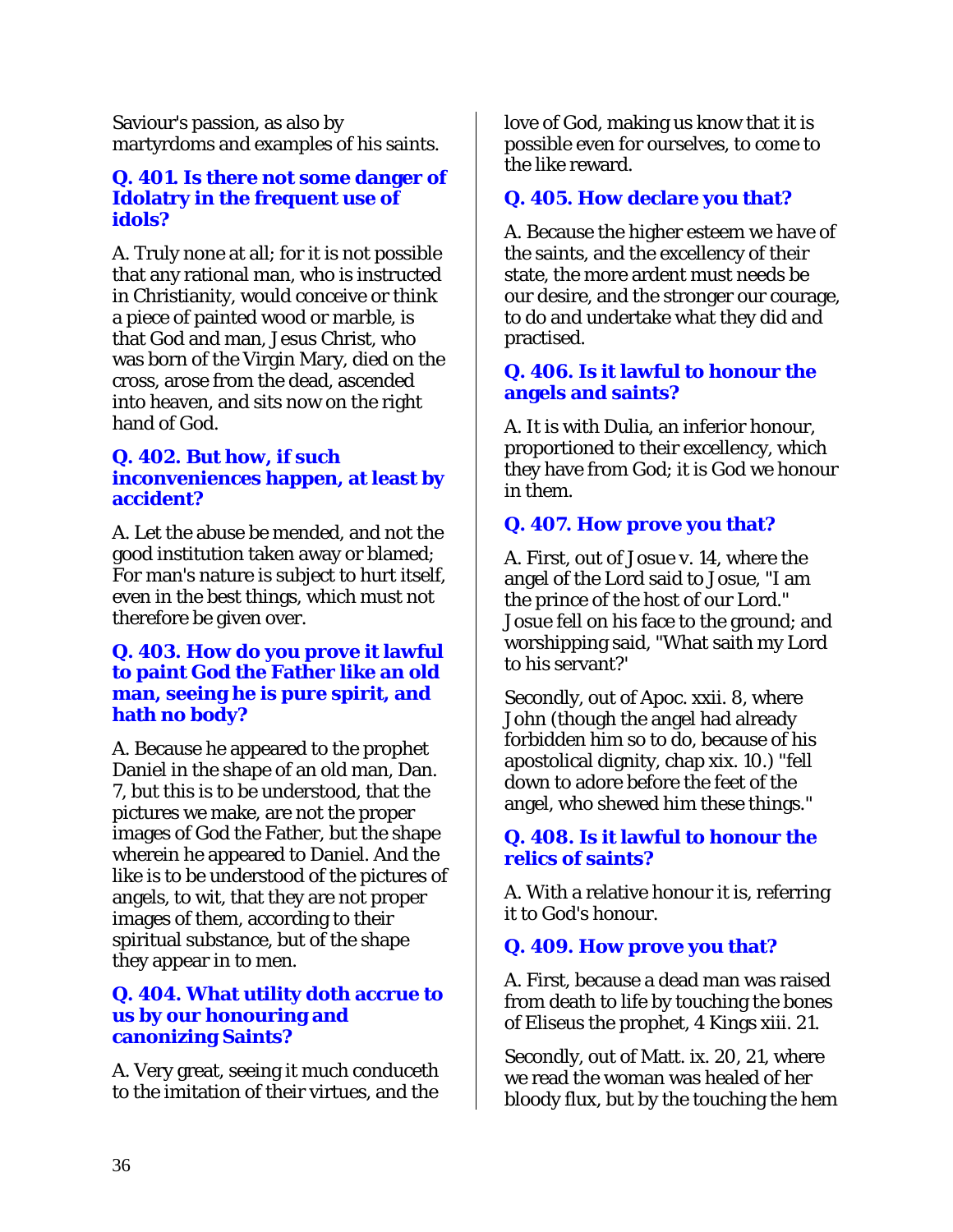of our Saviour's garment, and believing it would heal her.

Thirdly, out of Acts xviii. 19. "The handkerchiefs and aprons which had but touched the body of St. Paul, cast out devils, and cured all diseases."

#### **Q. 410. How prove you that dead and inanimate things, (for example, medals, crosses, churches, bread, water and the like) are capable of sanctity and honour?**

A. First, out of Joshua iv. 16, and Exod. iii. 5, where the Angel saith to Moses and Joshua, "Loose thy shoes from 'thy feet, for the ground whereon thou standest is holy ground."

Secondly, out of Matt. xxiii. 17, 18, where we read, that the temple sanctifieth the gold, and the altar the gift. "Ye fools and blind, (saith our Lord,) whether is greater, the gold, or the temple that sanctifieth the gold? the gift, or the altar that sanctifieth the gift?

Thirdly, out of Tim. iv. 4, 5. "Every creature of God is sanctified by the word of God and prayer," and out of 2 Peter i. 18, where he calls the mountain Tabor a holy hill, because Christ was transfigured upon it.

### **Q. 411. How prove you that pilgrimages to holy places, as to mount Calvary, mount Tabor, and the sepulchre of Christ, are laudable and pious practices?**

A. First, out of Deut. xvi. 16, where God himself commanded, that thrice a year all the people should come up into Jerusalem, to adore and make their offerings to him."

Secondly, the example of Christ himself, our blessed Lady, and St. Joseph, "who

went up to Jerusalem, the solemn day of the Pasch." Luke ii. 41, 42.

Thirdly, out of Acts viii. where the Ethiopian eunuch, going on a pilgrimage to Jerusalem, was in his return converted and baptized by St. Philip, so pleasing was his pilgrimage to God.

Finally, because it was foretold by the prophets that these places which Christ sanctified by his passion should be of great pilgrimage and adoration, "We will adore (saith David) in the place where his feet stood," Psalm cxxxi. 7. And in Isa. xi. 10, we read, "To him shall the Gentiles pray, and his sepulchre shall be glorious."

### **Q. 412. How do you prove it lawful to go on pilgrimages to the shrines of Saints?**

A. Because, as you have read already, their relics are holy and venerable things, and God is pleased to work great cures and miracles by them for such as are devout honourers of them.

# **Q. 413. If there any power now in the church to do miracles?**

A. There is according to that unlimited promise of Christ. "And these signs shall follow them that believe: In my name they shall cast out devils; they shall speak with new tongues: they shall lay their hands upon the sick, and they shall recover." Mark xvi. 17.

# **Q. 414. Have these things been done in latter ages?**

A. They have, and are, as you may see in the unquestioned histories and records of all Catholic countries; where many great miracles wrought by the servants of God, especially at pilgrimages and shrines of Saints, are yearly registered under the depositions of eye-witnesses,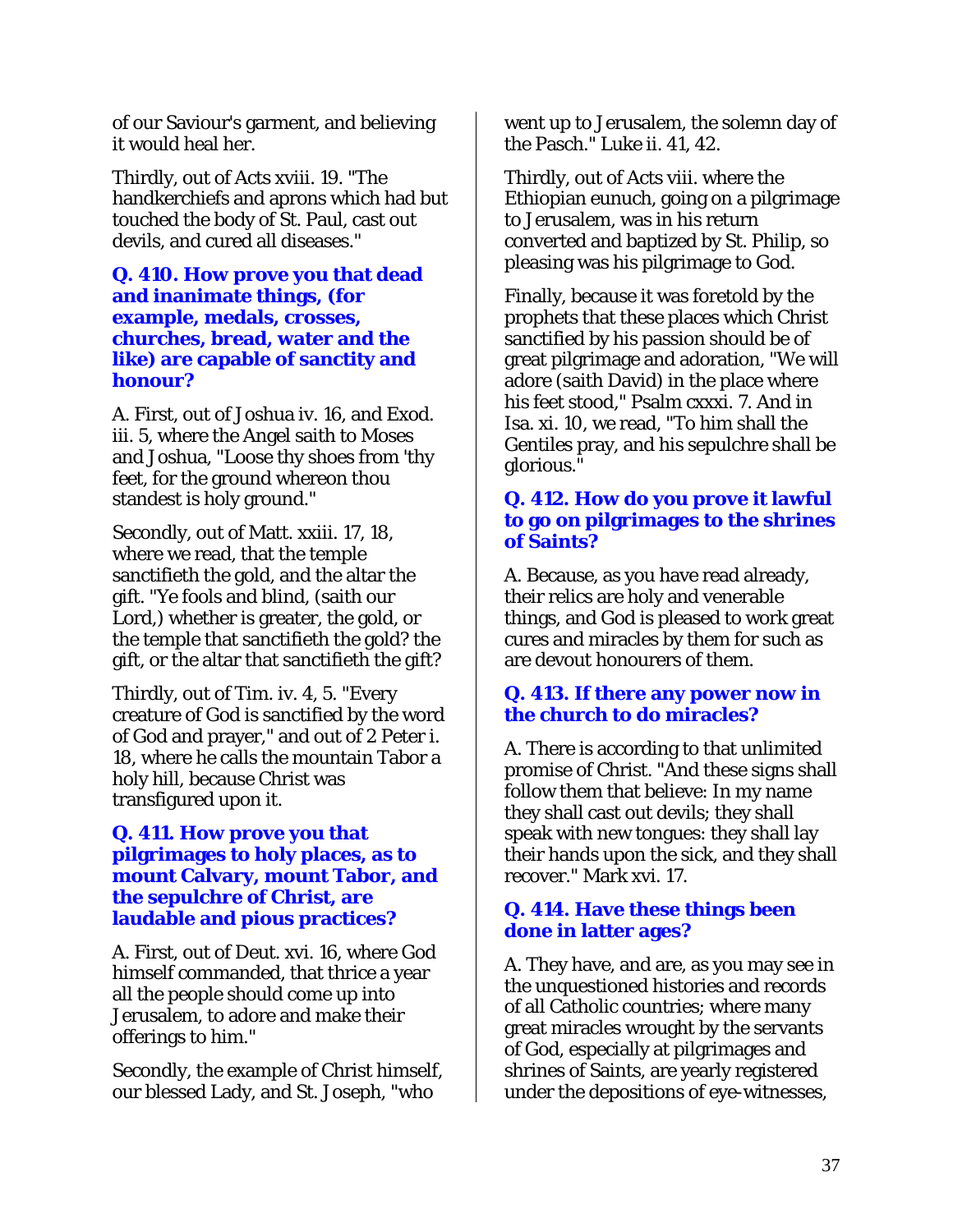men above all exceptions, which cannot be denied unless we deny all history.

#### **Q. 415. Why do the pretended reformers say miracles are ceased?**

A. Because they have never yet been able to do any in confirmation of their errors.

### **Q. 416. Why are so few done here in our days?**

A. By reason of incredulity of many bad Christians. Matt. xiii. 58.

# **Q. 417. What necessity is there for the belief of miracles?**

A. Doubtless very great; because the belief of miracles well grounded, make men extremely apprehensive of the presence of God, and his immediate government of human affairs; so that he who absolutely denies miracles, is to be suspected of not believing particular providence, which is the main string on which all Christianity depends.

# **The Second Commandment Expounded**

# **Q. 418. WHAT is the second commandment?**

A. Thou shalt not take the name of the Lord by God in vain.

# **Q. 419. What is forbidden by this precept.**

A. All false, rash, and unnecessary oaths.

# **Q. 420. What kind of sins are false and rash oaths?**

A. Mortal sins, if they be voluntary and deliberate, because by such oaths, we call God to witness a lie; or at least to that which is uncertain.

### **Q. 421. What are the necessary conditions of a lawful oath?**

A. Truth, that we hurt not God's honour; justice that we wrong not our neighbour; and judgment, that we swear not vainly.

### **Q. 422. What is the just cause of an oath?**

A. God's honour, our own, or our neighbour's good and defence.

### **Q. 423. If a man swears to do that which is evil, is he bound to keep his oath?**

A. No, he is not bound to keep it; for an oath is no bond of iniquity.

# **Q. 424. How prove you a vain or jesting oath to be a sin?**

A. Out of Matt. v. 33. "It was said of old (saith our Lord) Thou shalt not commit perjury; but I say unto you, not to swear at all," that is without just cause.

# **Q. 425. What other proof have you?**

A. Out of James v. 12. "But above all things, my brethren, swear not, neither by heaven, nor by earth, nor by any other oath. But let your speech be: Yea, yea: no, no: that you fall not under judgment."

# **Q. 426. What else is prohibited by this precept?**

A. All cursing and blaspheming.

# **Q. 427. How else do men sin against this precept?**

A. By breaking lawful vows, and by making or keeping unlawful ones.

# **Q. 428. What is a lawful vow?**

A. It is a deliberate and voluntary promise made to God, of some better good.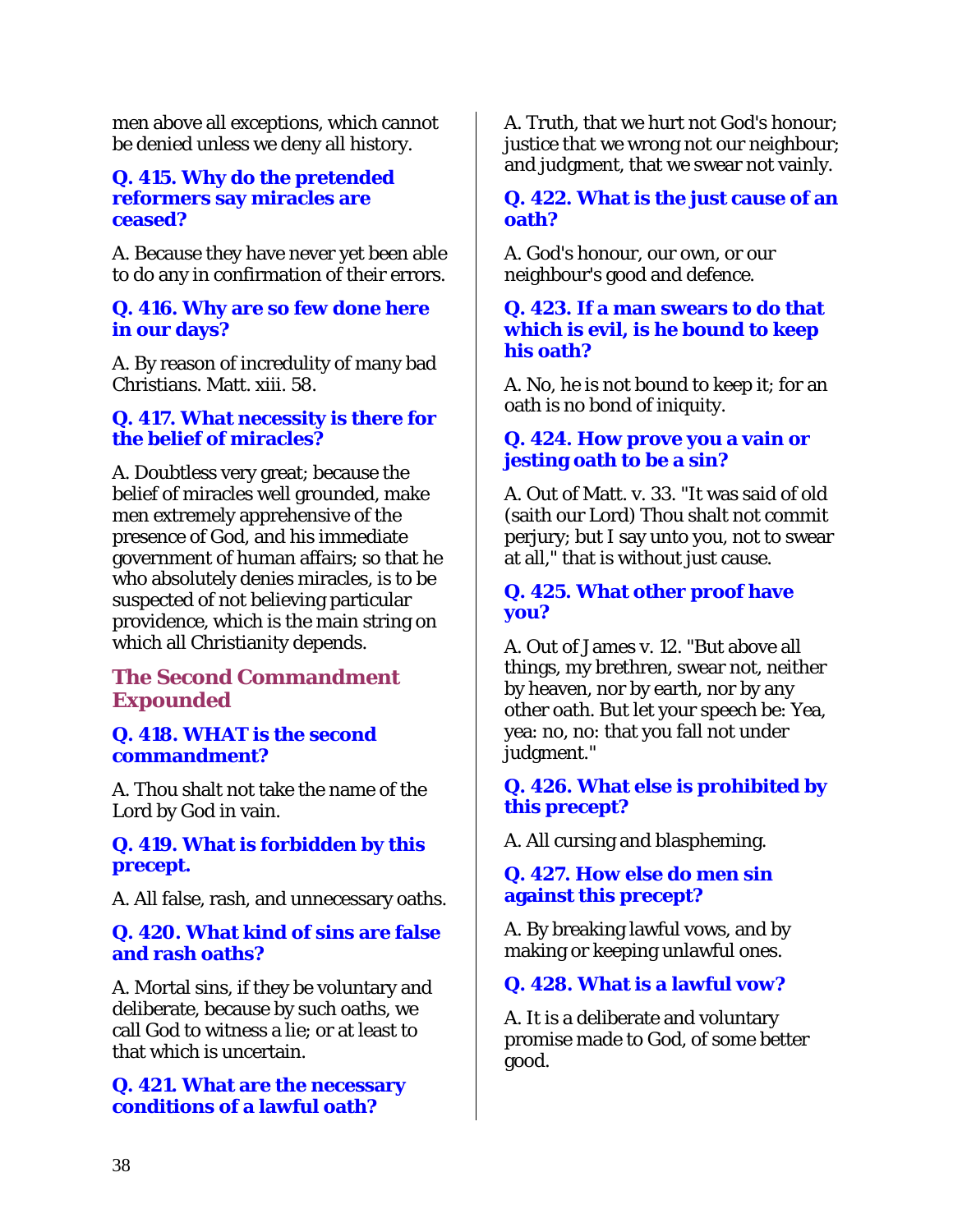### **Q. 429. How do you prove it lawful to make vows?**

A. Out of Isa. xix. 21. "They shall make vows unto the Lord, and shall pay them."

# **Q. 430. What is commanded by this precept?**

A. To speak always with reverence of God, and his saints.

# **The Third Commandment Expounded**

# **Q. 431. WHAT is the third commandment?**

A. Remember that thou keepest holy the sabbath day.

# **Q. 432. When did the Sabbath begin to be kept?**

A. From the very creation of the world; for then God blessed the seventh day, and rested on it from all His works. Gen. ii. 2.

# **Q. 433. When was this commandment renewed?**

A. In the Old Law; when God gave the commandments to Moses on mount Sinai, written with His own finger in two tables of stone, Exod. xx. 1, &c. xxxi. 18.

# **Q. 434. Why was the Jewish Sabbath changed into the Sunday?**

A. Because Christ was born upon a Sunday, arose from the dead upon a Sunday, and sent down the Holy Ghost on a Sunday: works not inferior to the creation of the world.

# **Q. 435. By whom was it changed?**

A. By the Governors of the Church, the Apostles, who also kept it; for St. John was in spirit on the Lord's day (which was Sunday.) Apoc. i. 10.

### **Q. 436. How prove you that the Church hath power to command feasts and holydays?**

A. By the very act of changing the sabbath into Sunday, which Protestants allow of; and therefore they fondly contradict themselves, by keeping Sunday strictly, and breaking most other feasts commanded by the same Church.

# **Q. 437. How prove you that?**

A. Because by keeping Sunday, they acknowledge the Church's power to ordain feasts, and to command them under sin; and by not keeping the rest by her commanded, they again deny, in fact, the same power.

# **Q. 438. What other proof have you?**

A. Out of John x. 22, where we read that Christ himself was present, and kept the Dedication of the temple in Jerusalem, a feast ordained by Judas Maccabæus, 1 Macc. iv. 59.

And out of Acts ii. 1, 4, where the Apostles, keeping the feast of Pentecost, "were all filled with the Holy Ghost." Neither do Protestants as yet differ from this, though some have lately prohibited and profaned both it and the holy feast of the Resurrection, and all the other feasts of the Church.

# **Q. 439. What commandment have you from God for obedience to the Church in things of this nature?**

A. Out of Acts xv. 41, where we read that "St. Paul went about confirming the Churches, and commanding them to keep the precepts of the Apostles and the ancients." And out of Luke x. 16, "He that heareth you, heareth me; and he that despiseth you (the Church) despiseth me."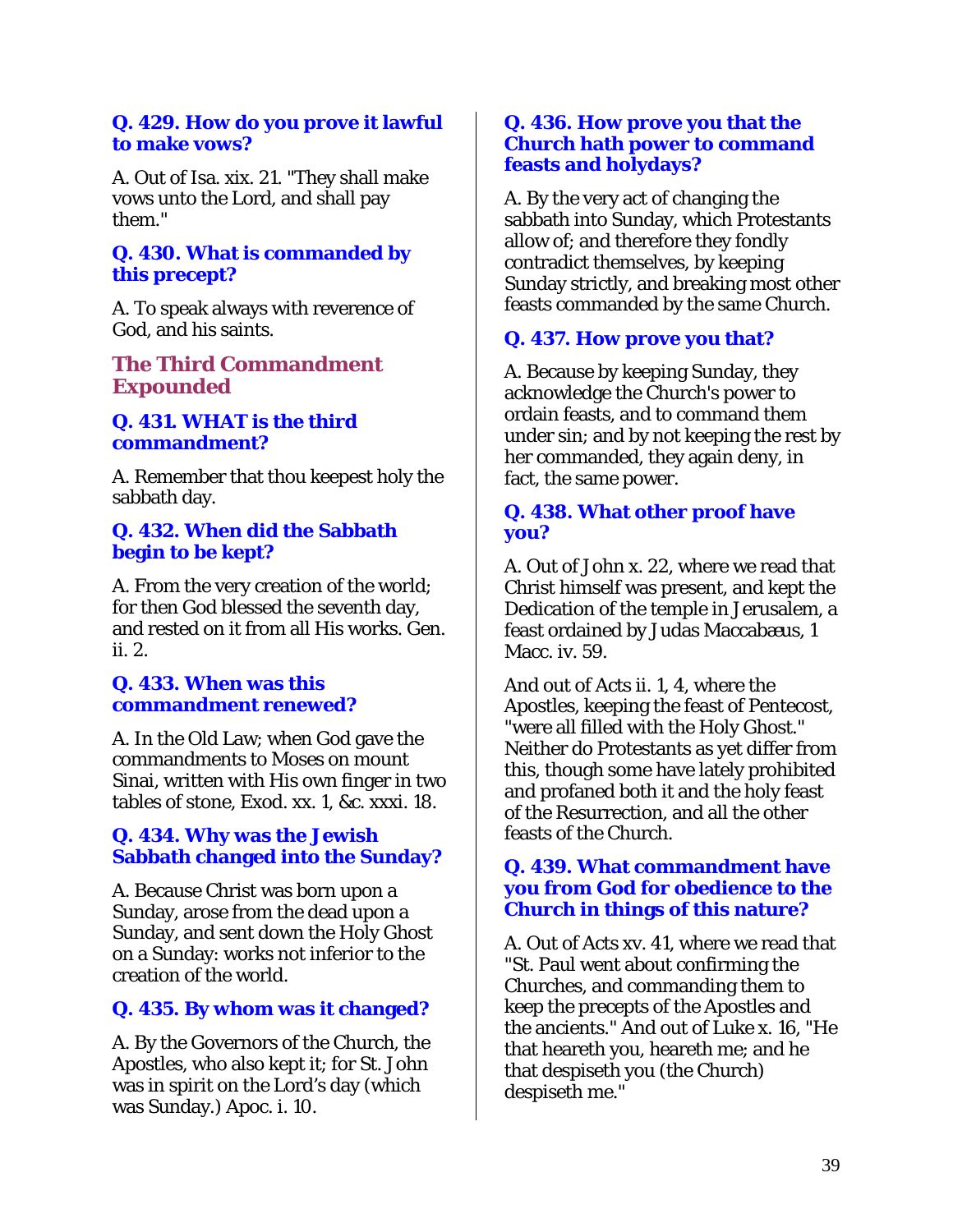# **Q. 440. May temporal princes and the laity make a holy day?**

A. With consent and approbation of the Church, they may, otherwise not; because this is an act of spiritual jurisdiction.

### **Q. 441. For what end doth the Church ordain holydays?**

A. For the increase of piety, and the memory of special benefits received from God.

### **Q. 442. If keeping the Sunday be a church precept, why is it numbered in the decalogue, which are the Commandments of God, and the Law of Nature?**

A. Because the substance or chief part of it, namely Divine Right, and the Law of Nature; though the determinating this particular day, Sunday rather than Saturday, be a Church ordinance and precept.

### **Q. 443. Did not Christ, when he confirmed the rest, confirm also this commandment?**

A. In as much as it belongeth to the law of nature, he did: but not as it belonged to the ceremonial law of the Jews, and was affixed to Saturday, therefore, now we are not bound to keep Saturday.

# **Q. 444. Why so, I pray you?**

A. Because that particular day was a command of the ceremonial law of the Jews, which was abrogated, and ceased to oblige after the death of Christ.

# **Q. 445. To what are we obliged by this precept?**

A. To spend Sunday in prayer and divine service.

### **Q. 446. What is the best means to sanctify the Sunday?**

A. By hearing mass, confessing our sins, communicating, hearing sermons, and reading good books.

# **Q. 447. What is forbidden by this precept?**

A. All profane employments, and servile labours, excepting such as are of necessity, as dressing meat, serving cattle, &c. or such as appertain to piety and works of mercy.

# **Q. 448. Who break this commandment?**

A. Such as without necessity spend any considerable part of the Sunday in servile labours.

### **Q. 449. How else is the Sunday profaned?**

A. By spending all the morning slothfully in bed, or vainly dressing ourselves; by missing divine service when we may hear it, or spending a part of the day in drinking, gaming, dancing, or the like.

### **Q. 450. Is there any thing now in this first table of the law impossible to be observed?**

A. No certainly; for nothing can be more easy and delightful to the true servant of God, than the things that are here commanded.

### **Q. 451. Why do you now divide the table of Moral law into three and seven, whereas anciently some Fathers assigned four to the first table, and six to the last?**

A. Concerning the manner of limiting the number of commandments to each table, the scripture says nothing, not so much as which is the third, which is the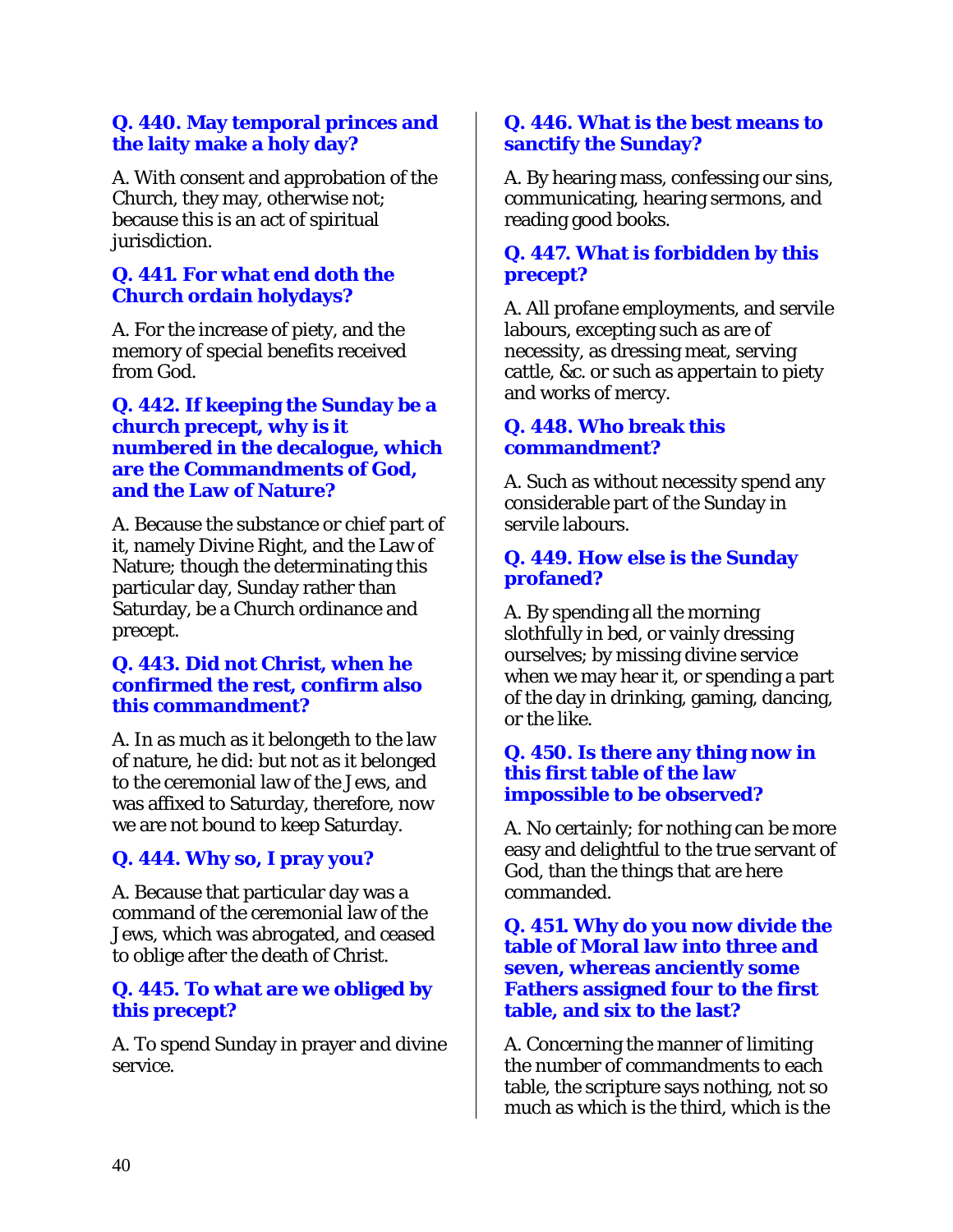fourth commandment, and therefore it is in itself indifferent: St. Jerome divides them into four and six, which is no where condemned, St. Augustine into three and seven, who is more generally followed; but indeed the matter is of no great importance how we reckon them so we retain them in our books, and keep them in our lives.

### **Q. 452. But what reason can justify the omission of so great a part of the text, when we transcribe the commandments into our catechisms?**

A. Such books being composed principally for the unlearned, are by the pastors of the church abridged into the shortest and easiest method they can, prudently condescending to the weak memories and low capacities of the people: nor can the church be accused of the least shadow of corrupting or omitting any part of the commandments, or of God's word; since in no Catholic Bible is there one syllable left out; and whether the first commandment, after this account, be divided, and the two last united, or contrawise the last divided and the first united, is not at all material, the whole ten commandments being entirely contained in both, or either way.

# *THE SECOND TABLE OF THE LAW*

**The Fourth Commandment Expounded** 

### **Q. 453. WHAT is the fourth commandment?**

A. Honour thy father and mother.

**Q. 454. What are we commanded by this precept.** 

A. To love, reverence, obey, and relieve our parents in their wants.

### **Q. 455. Why to love them?**

A. Because, under God they are the chief causes of our very life and being; and do not only bring us up with much love, labour, and solicitude.

#### **Q. 456. How are we bound to reverence them?**

A. Not only inwardly in our heart, but also outwardly in our carriage and comportment.

### **Q. 457. Why to obey them?**

A. Because they are God's vicegerents, and have received power from him (from whom is all paternity in heaven and earth) both to direct us, instruct us, and correct us.

#### **Q. 458. In what things are we bound to obey our parents?**

A. In all that is not sin, according to that, "Children obey your parents in all things, for that is pleasing unto God." Col. iii. 20.

### **Q. 459. What is prohibited by the precept?**

A. All sourness, stubbornness, and disobedience to parents.

### **Q. 460. What is the reward of dutiful children?**

A. Long and happy life; "The blessing of heaven comes upon them, and remains to the end of their days." Eccl. iii. 10.

### **Q. 461. What is the reward of undutiful children?**

A. A short and sinful life, accompanied with an untimely death witness the example of Absalom, 2 Kings viii. 14.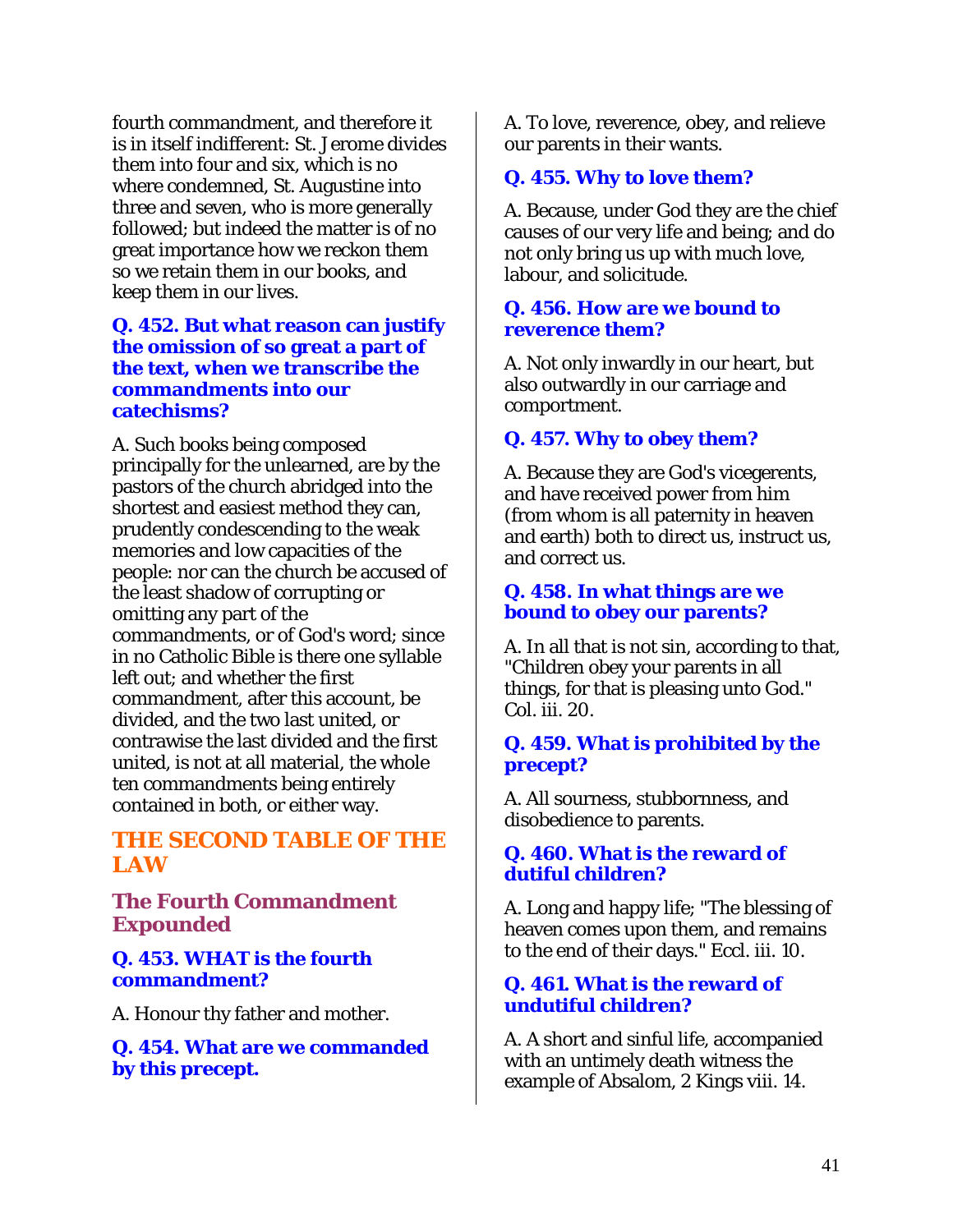# **Q. 462. What other proof have you?**

A. That of Prov. xxx. 17. "The eye that mocketh at his father, and that despiseth the travail of his mother in bearing him, let the ravens of the torrent pick it out and the young of the eagle eat it."

# **Q. 463. What signifies the word Father?**

A. It signifies not only our corporal parents, but also our Ghostly Father, and all lawful superiors.

# **Q. 464. What owe we to the Ghostly Father?**

A. Love, reverence, obedience, and maintenance.

# **Q. 465. Why love?**

A. Because they are the fathers and feeders of our souls, and under God and his saints, the instrumental causes of our spiritual good: "For in Christ Jesus I have begotten you through the gospel," (saith St. Paul) 1 Cor. iv. 15.

# **Q. 466. Why reverence?**

A. Because they are God's anointed, and represent the person of Christ.

# **Q. 467. Why obedience?**

A. Because God hath appointed them to be our spiritual pastors, guides, and governors.

### **Q. 468. In what are we bound to obey them?**

A. In all things belonging to faith, doctrine, and the government of our souls.

# **Q. 469. Is any great honour due to priests and ghostly fathers?**

A. There is, according to that of St. Paul. "Let the priests who rule well be esteemed worthy of double honour; especially they who labour in the word and doctrine." 1 Tim. v. 17.

# **Q. 470. Have you any other place?**

A. Yes, Eccle. vii. 13, 32, 33, "With all thy soul fear our Lord and reverence his priests, with all thy strength, love them that made thee and forsake not his master, honour God with all thy soul, and honour the priests." And the reason is, for if we owe love, honour, and obedience to our carnal parents, much more to our spiritual, by how much the soul surpasseth the body. Again, as there is none greater than priests, who are empowered to shut and open the gates of heaven, as also to convert the substance of bread and wine, into the most precious body and blood of our blessed Saviour: to no person is greater honour due, than to them who personate Christ himself, so that he who despiseth them despiseth Christ himself, and the disregard of them is the origin of impiety.

# **Q. 471. How may we sin against priests and ghostly fathers?**

A. By disobeying or detracting them, or believing slanderous reports against them, upon mere hearsay, or the testimony of insufficient witnesses, or without witnesses.

# **Q. 472. What testimony is sufficient against a priest?**

A. I will tell you out of St. Paul's mouth: "Against a priest (saith he to Timothy the bishop of Ephesus) receive not an accusation under two or three witnesses." 1 Tim. v. 19, and 21, "I charge thee before God, and Christ Jesus, and the elect angels, that thou observe these things without prejudice,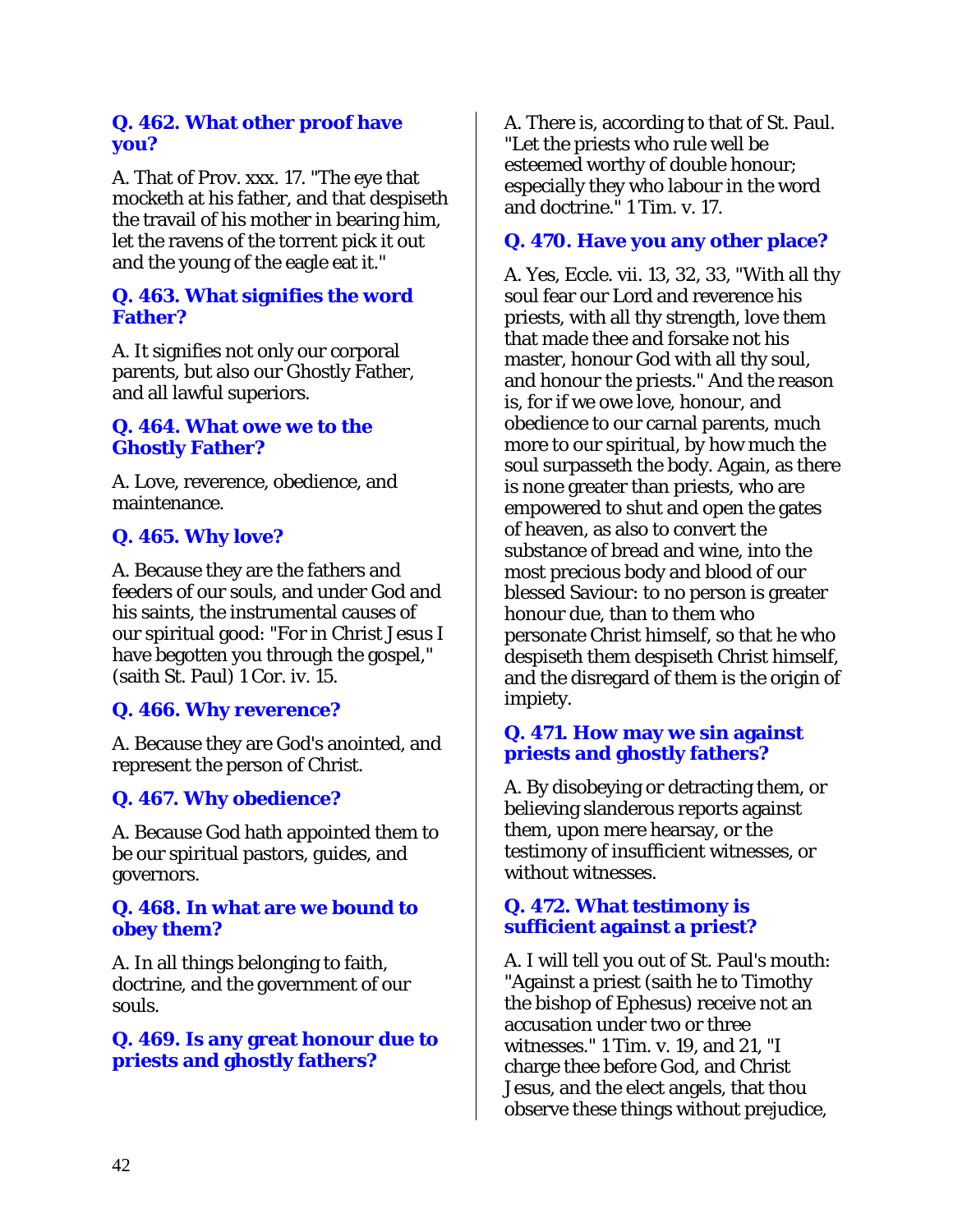doing nothing by declining to either side."

### **Q. 473. Is it convenient to ask a blessing of priests?**

A. It is, because they give it in the name and person of Christ.

### **Q. 474. What warrant have you for it?**

A. First out of Mark 14, 16, where "Christ laying his hands upon the children, blessed them."

Secondly, the example of Melchisedech blessing Abraham; upon which St. Paul saith, "without all contradiction, that which is less, is blessed of the better." Heb. vii. 7.

### **Q. 475. What scripture have you for obedience to priests?**

A. Heb. xiii. 17. "Obey your prelates, and be subject to them; for they watch, as being to render an account for your souls." And in the old law, disobedience to the priests was punished with death, Deut. xvii. 12.

### **Q. 476. In what are we bound under sin to obey princes and temporal magistrates?**

A. In all things (which are not sin) belonging to the good and peace of the commonwealth.

# **Q. 477. How prove you that?**

A. First, out of Rom. xiii. 1. "Let every soul be subject to the higher powers, for there is no power but of God: he therefore that resists power, resists the ordinance of God."

Secondly, out of 1 Pet. ii. 13, 14. "Be ye subject to every creature for God, whether to the king as excelling, or to

magistrates, as sent by him to the revenge of malefactors.

### **Q. 478. What if kings or magistrates command us to do sin, or things against our conscience?**

A. Then we must answer them with the apostles, 'we must obey God, rather than men." Acts v. 29.

### **Q. 479. In what are servants bound to obey their masters?**

A. In all things that are not sin, belonging to their charge.

# **Q. 480. How prove you that?**

A. Out of Coloss. iii. 22. "Servants, obey in all things your masters, according to the flesh, not serving the eye, as pleasing men, but in simplicity of heart, as pleasing God.

### **Q. 481. How do servants sin against their masters?**

A. By neglecting their commands, stealing or spoiling their goods, &c.

# **The Fifth Commandment Expounded**

### **Q. 482. WHAT is the fifth commandment?**

A. Thou shalt not kill.

# **Q. 483. What is prohibited by this?**

A. All murder, unjust shedding of blood, fighting and quarreling.

# **Q. 484. Is it not lawful to kill in any cause?**

A. Yes, in a just war, or when public justice requires it: "For the magistrate beareth not the sword without cause." Rom. i. 4. As also in the blameless defence of our own, or our innocent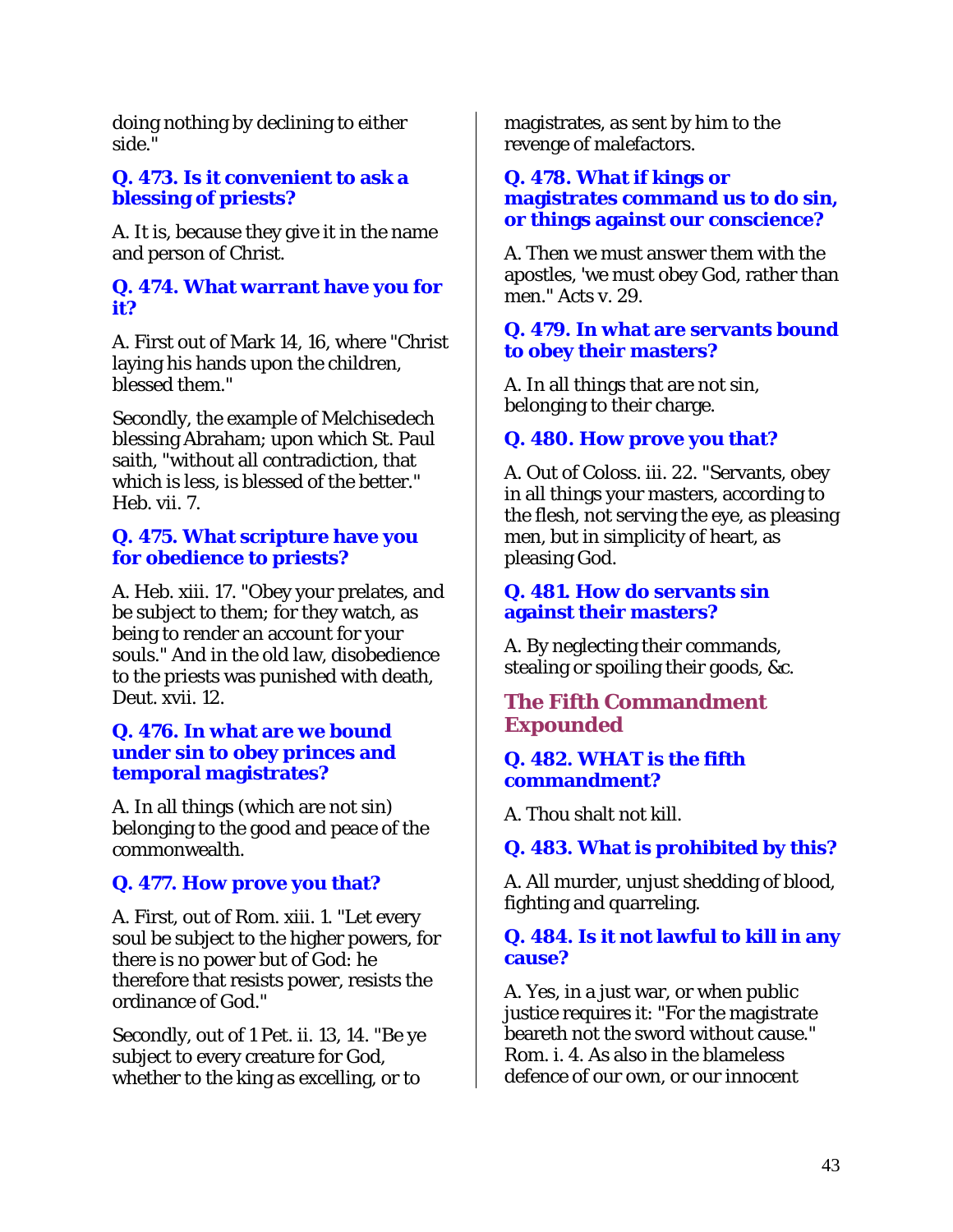neighbour's life, against an unjust invader.

### **Q. 485. Is it lawful to fight duels, appointing a set time and place, for private interest, or punctilios of honour?**

A. No, by no means; for the church hath forbidden it under excommunication, to be incurred ipso facto; and such as die in duels, can be neither have Christian burial nor be prayed for the church.

# **Q. 486. How prove you all fighting and quarreling to be unlawful?**

A. Out of Matt. v. 39. "You have heard (saith Christ) it was said of old, and eye for an eye, and a tooth for a tooth; but I say unto you not to resist evil, but if any other strike thee on the right cheek, turn to him also the other."

# **Q. 487. What else is forbidden by this precept?**

A. To seek, wish, or desire our own, or any other man's death, out of impatience or passion, or to cause women with child to miscarry.

# **The Sixth Commandment Expounded**

### **Q. 488. WHAT is the sixth commandment?**

A. Thou shalt not commit adultery.

# **Q. 489. What is prohibited by this precept?**

A. All carnal sin with another man's wife, or another woman's husband, and chiefly adultery; as also fornication and pollution.

### **Q. 490. How prove you fornication and pollution to be mortal sins?**

A. Out of Col. iii. 5, 6. "Mortify, therefore, (saith St. Paul,) your members, which are upon earth: fornication, uncleanness, lust, evil concupiscence, and covetousness, which is the service of idols: for which things the wrath of God cometh upon the children of unbelief."

### **Q. 491. In what case is it lawful for a man to dismiss his wife?**

A. Only in case of evident adultery.

### **Q. 492. Can he that hath so dismissed his wife, marry another during her life?**

A. He cannot; for "he that dismisseth his wife and marries another, committeth adultery." Matt. v. 32. And Luke xvi. 18. "He that marries her, that is so dismissed, commits adultery."

# **Q. 493. Why is adultery a far greater sin than fornication?**

A. Because it is a greater injury to our innocent neighbour, as also to the sacrament of matrimony.

### **Q. 494. How prove you that a wife so dismissed from her husband, cannot marry again during her husband's life?**

A. Out of 1 Cor. vii. 10, 11. "But to them, that are married, not I, but the Lord commandeth, that the wife depart not from her husband: and if she depart, that she remain unmarried." And ver. 39.

"A woman is bound to the law, so long as her husband liveth; but if her husband sleep (that is be dead) she is at liberty, let her marry whom she will."

**Q. 495. What else is forbidden by this precept?**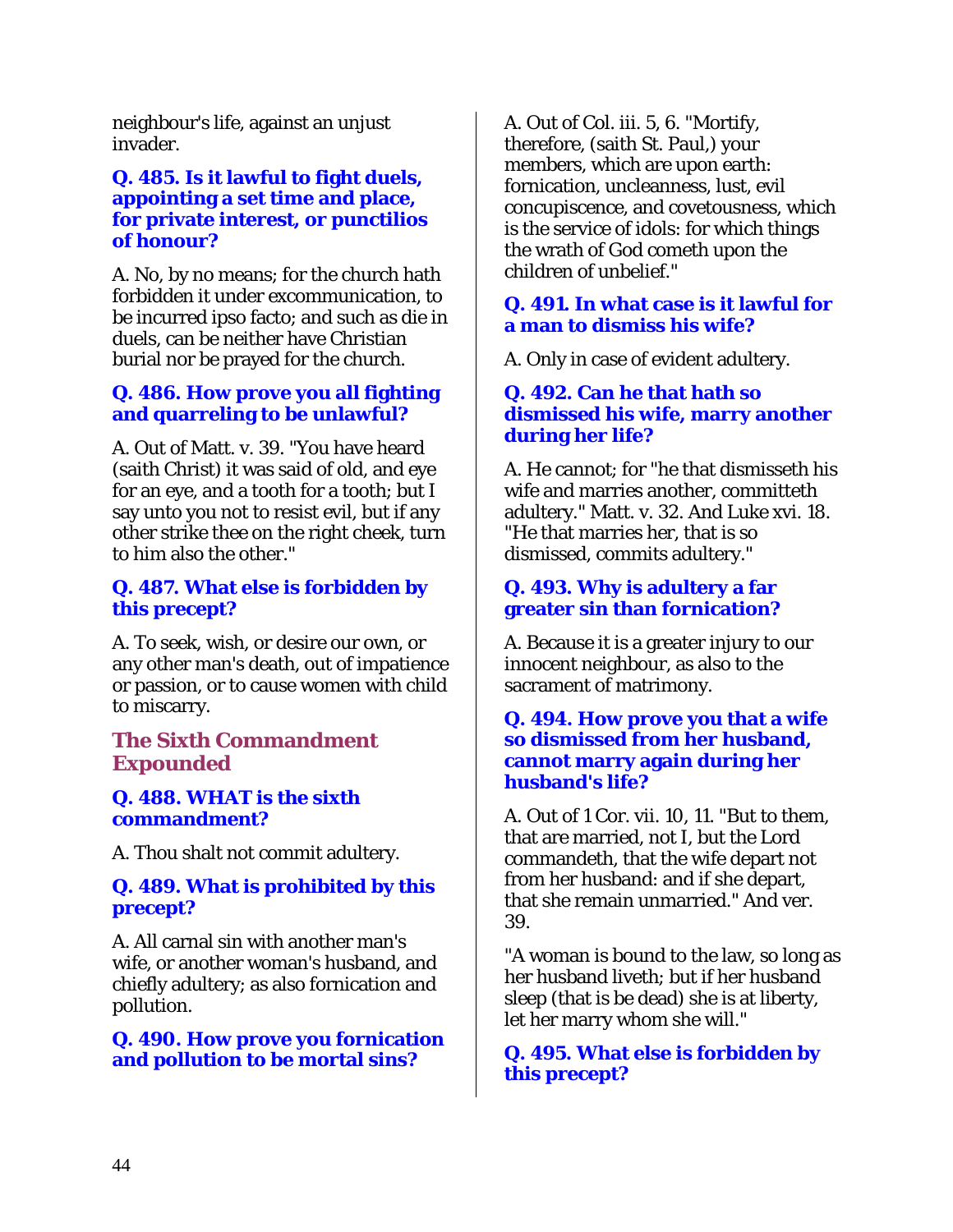A. Whoredom, incest, sacrilege, and sins against nature.

### **Q. 496. Why is lust hateful in the sight of God?**

A. Because it defiles in us the image of God, and the temple of the Holy Ghost.

#### **Q. 497. What more is here prohibited?**

A. Unchaste touching of ourselves or others, with delight in lustful thoughts and kisses.

### **Q. 498. What is the heir of unlawful lust?**

A. Death and damnation; for, "neither fornicators nor adulterers, nor effeminate," (that is such as defile themselves with voluntary pollution,) "shall possess the kingdom of God." 1 Cor. vi. 9.

# **The Seventh Commandment Expounded**

### **Q. 499. WHAT is the seventh commandment?**

A. Thou shalt not steal.

### **Q. 500. What is forbidden by this precept?**

A. All unjust taking away, or detaining that which is another man's.

### **Q. 501. How many kinds of theft be there?**

A. Three kinds, simple theft, which is a secret taking away that which is another man's; rapine, which is a taking away by open violence, or keeping of that which is another man's; and sacrilege, which is stealing of sacred things, or out of sacred places.

# **Q. 502. When is theft a mortal sin?**

A. When the thing stolen is of a considerable value, or causeth a considerable hurt to our neighbour.

### **Q. 503. How prove you that:**

A. Out of 1 Cor. vi. 10. "Neither thieves, nor covetous men, nor extortioners, shall possess the kingdom of God."

### **Q. 504. What doth the sin of theft oblige us to?**

A. To make restitution of the things stolen to the right owner, if we be able, else the sin will not be forgiven us.

### **Q. 505. What else is here prohibited?**

A. All usury, bribery, cozenage in gaming, or unjust gain by buying or selling.

# **Q. 506. What is usury?**

A. It is to receive, or to hope for some money or moneys' worth, as gain, above the principle, immediately out of the consideration of loan.

### **Q. 507. How prove you usury and bribery to great sins?**

A. Out of Psalm xiv. 1, 6. "O Lord, who shall dwell in thy tabernacle, or who shall rest in thy holy mountain? He that have not given his money to use, nor taken bribes upon the innocent man." And from Ezek. xxii 12. "Thou hast taken usury and increase, and hast covetously oppressed thy neighbours. I will disperse thee in the nations, and will scatter thee among the countries." Likewise from Luke vi. 35, where the Lord says, "Do good and lend, hoping for nothing thereby." See on this the Catechism of the holy council of Trent.

**Q. 508. How are rich men soonest brought to beggary?**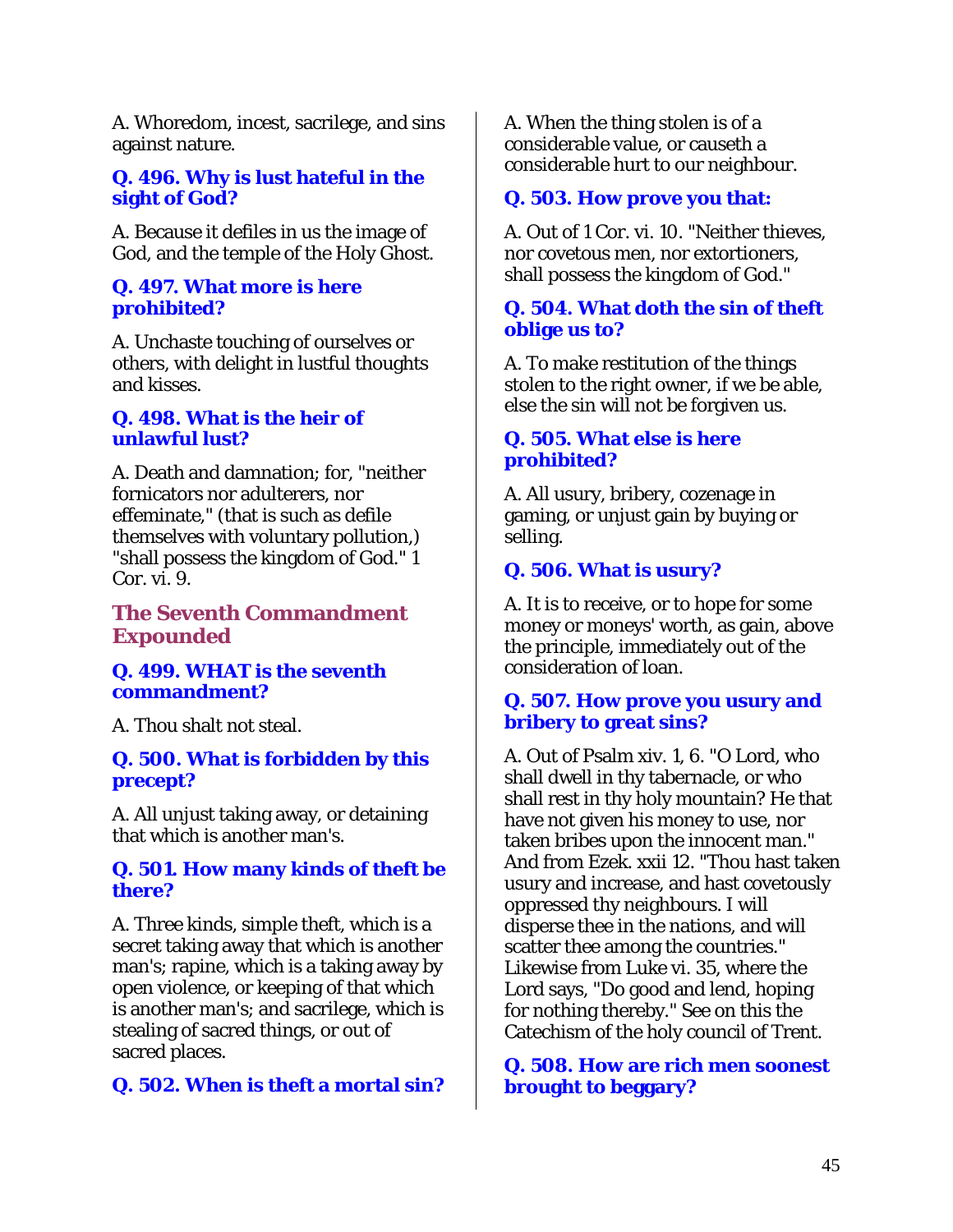A. By mingling other men's goods among their own.

### **Q. 509. How do men generally sin against this precept?**

A. Princes, by imposing unjust taxes on their subjects; subjects, by not paying their due taxes to their princes: buyers and sellers, by deceitful weight and measure, or by exceeding the just prices: masters by defrauding servants of their wages: and servants, by embezzling their master's goods. "And that no man overreach or deceive his brother in business: because the Lord is the avenger of all such things, as we have told you before, and have testified." 1 Thess. iv. 6.

# **The Eighth Commandment Expounded**

### **Q. 510. WHAT is the eighth commandment?**

A. Thou shalt not bear false witness against thy neighbour.

# **Q. 511. What is prohibited by this precept?**

A. All false testimonials, rash judgment, and lies.

### **Q. 512. Why is false testimony so great a sin?**

A. Because it is against the justice of God, and our neighbour.

# **Q. 513. How prove you that corrupt judgment is a great sin?**

A. Out of Isa. v. 22, 23, 24. "Woe be to you that call evil good, that justify the impious man for bribes and rob the just man of his justice; for as fire devoureth the stubble, so shall the root of these men be ashes."

# **Q. 514. Why is rash judgment a great sin?**

A. Because it robs God of his judgment, and our neighbour of his good name: "Do not ye judge, that you be not judged." Matt. vii. 1.

# **Q. 515. Why is it a sin to lie?**

A. Because "the devil is a liar, and the father of all lies." John viii. 44.

### **Q. 516. What else is prohibited by the precept?**

A. The crimes of whispering, flattery, detraction.

# **Q. 517. What is whispering?**

A. It is to break friendship between others, by speaking ill of one unto the other behind his back.

# **Q. 518. What is flattery?**

A. to attribute to another some perfection which he hath not, or to praise him for that which he deserves not.

# **Q. 519. What is detraction?**

A. Is it a secret staining and blotting another's good name.

# **Q. 520. What is calumny?**

A. It is telling a falsehood of our neighbour to his prejudice.

#### **Q. 521. Are lies, backbiting, flattery, affronts, detraction, and calumny, grievous sins?**

A. They are often very grievous sins. The scriptures saith, Prov. vi. 16, 19. "Six things there are which the Lord hateth; and the seventh his soul destesteth. Haughty eyes, a lying tongue, hands that shed innocent blood, a heart that deviseth wicked plots, feet that are swift to run into mischief, a deceitful witness that uttereth lies, and him that soweth discord among the brethren.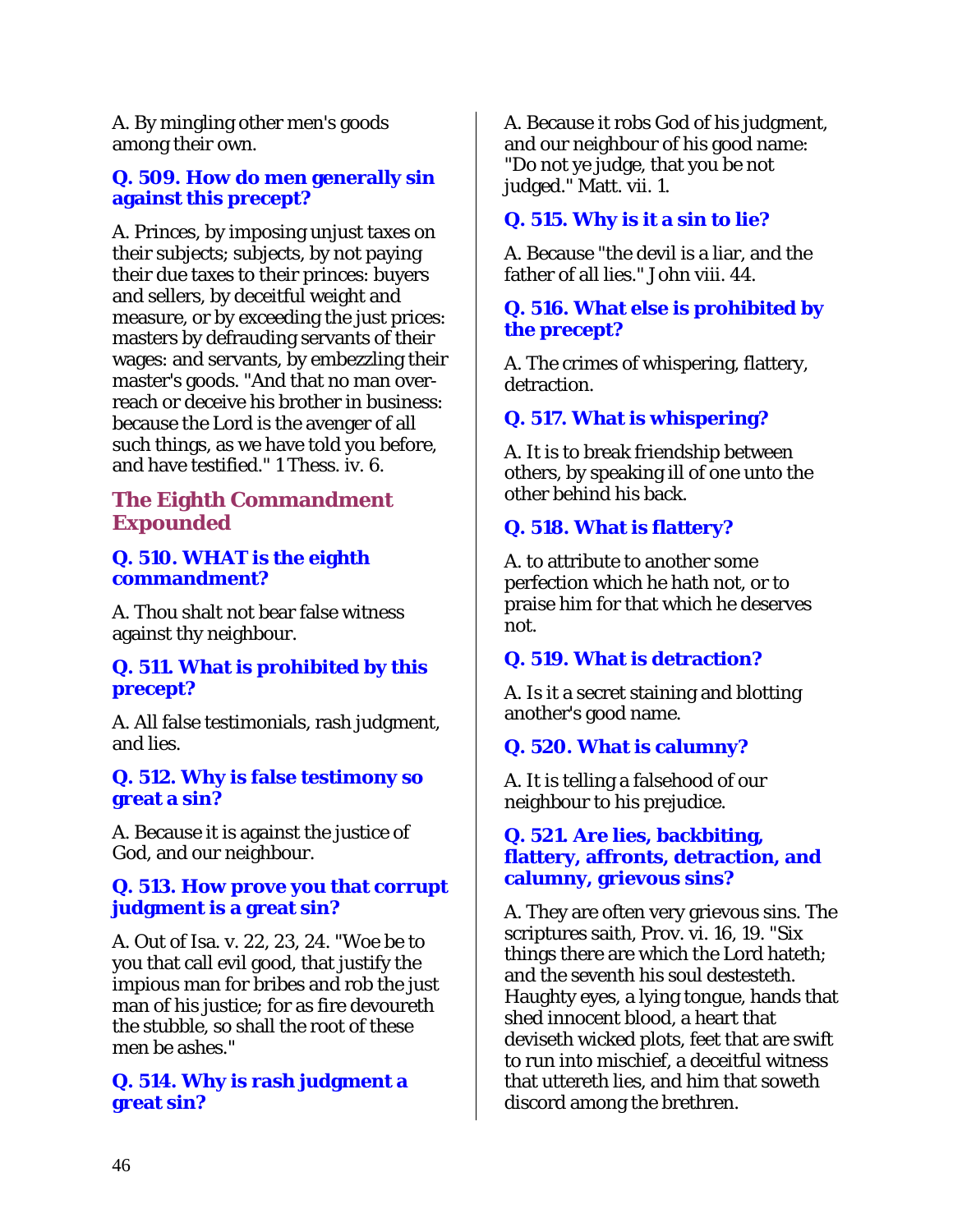### **Q. 522. What is he bound to, that hath hurt his neighbour in any of these kinds?**

A. To make him satisfaction, and restore him his good name.

# **Q. 523. How for example?**

A. If he have told a hurtful lie of him, he is bound to unsay it; or if he have revealed his secret sin, he is bound to speak well of the same party, and to mitigate the matter as well as he can.

### **Q. 524. Is it a sin to hearken to detraction?**

A. To do it willingly, and with delight, or so as to encourage the detractor, it is; for by so doing we cooperate with the detractor.

# **Q. 525. How them must we behave ourselves among detractors?**

A. If they be inferiors, we must reprehend them; if equals or superiors, we must show ourselves at least not pleased with that discourse.

# **Q. 526. What is rash judgment?**

A. That which is grounded on mere hearsay, jealousy, and surmises without any moral certainty, or great probability.

# **Q. 527. When is a lie a mortal sin?**

A. When it is any great dishonour to God or notable prejudice to our neighbour: otherwise, if it be merely officious, or trifling, it is but a venial sin.

# **The Ninth and Tenth Commandments Expounded**

# **Q. 528. WHAT are the ninth and tenth commandments?**

A. Thou shalt not covet thy neighbour's wife, Thou shalt not covet thy neighbour's goods.

# **Q. 529. What is prohibited by these commandments?**

A. The inordinate will or desire of unlawful lust, especially adultery, and of all these.

# **Q. 530. What else?**

A. Not only deliberate desire or consent, but likewise all voluntary delight and complacency, in covetous or impure thoughts and motions of the flesh.

# **Q. 531. How prove you that unchaste desires are mortal sins?**

A. Out of Matt. v. 27, 28. "It was said of old, Thou shalt not commit adultery; but I say unto you, whosoever shall see a woman to lust after her, he hath already committed adultery in his heart."

### **Q. 532. How prove you covetous desires to be great sins?**

A. Out of 1 Tim. vi. 9. "For they who would become rich, fall into temptation, and into the snare of the devil, and into many unprofitable and hurtful desires, which drown men in destruction and perdition."

### **Q. 533. Is there any sin in those motions of concupiscence, which we feel an suffer against our wills?**

A. There is not, for nothing is sin, which is not voluntary and deliberate. Nay, if resisted they become the occasion of merit to us. To them were liable the most perfect saints, and even the apostles themselves; for Paul, 2 Cor. xii. 7, 8, 9, writes, "And lest the greatness of the revelations should puff me up, there was given me a sting of my flesh, and angel of Satan, to buffet me. For which thing I thrice besought the Lord, that it might depart from me: And he said to me: My grace is sufficient for thee: for power is made perfect in infirmity.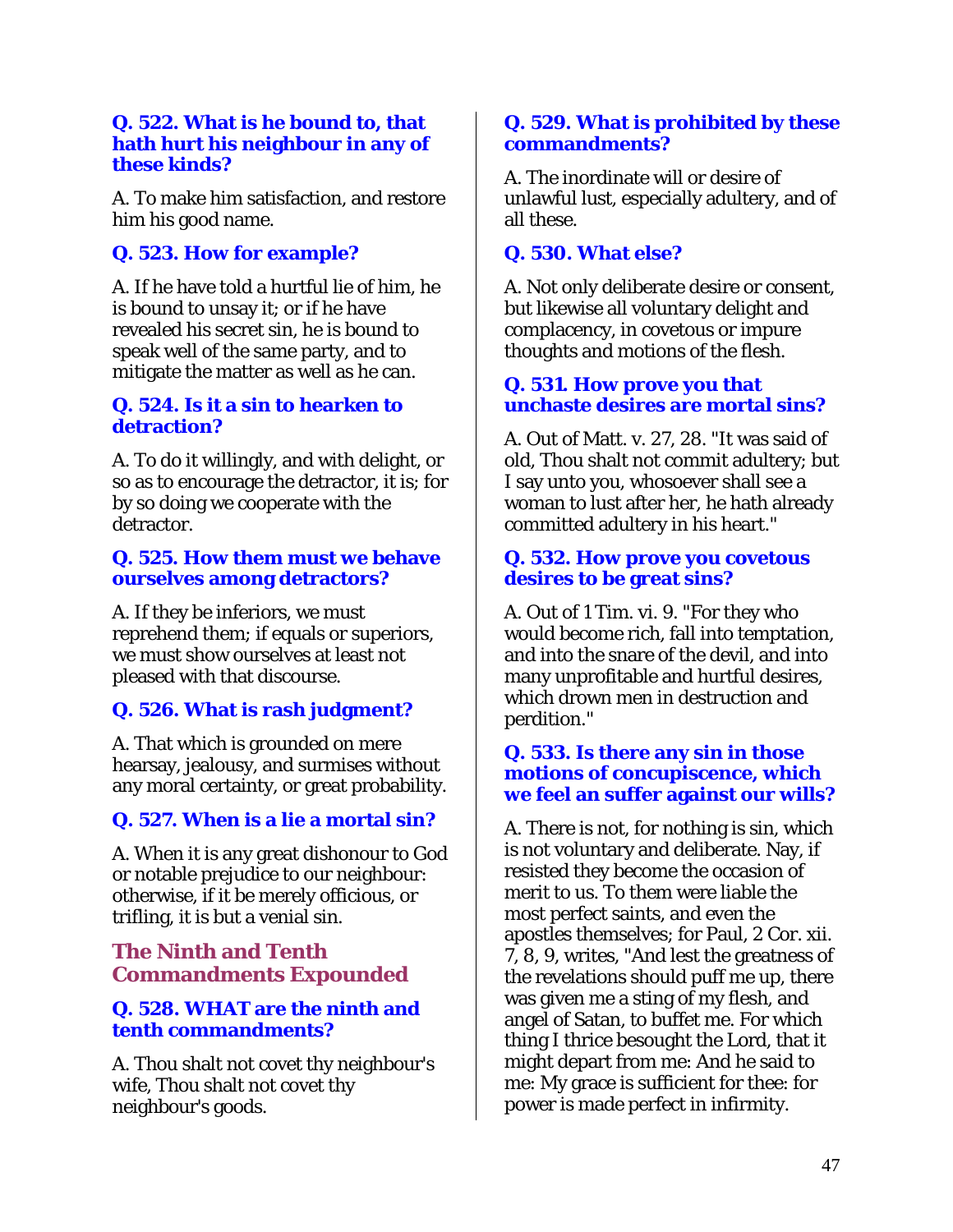### **Q. 534. What think you now of this second table of the law, is there any thing that favours of impossibility?**

A. No certainly, for there is nothing commanded us, which the very law of nature and right reason doth not dictate to us; and therefore ought to be observed and done, although it were not commanded us.

### **Q. 535. Is there any thing but what every man expects and desires to have done to himself by others?**

A. There is not, therefore we must do the same to others, according to that, "All things whatsoever you will that men do

unto you, do ye also to them; for this is the law and the prophets." Matt. vii. 12.

### **Q. 536. Why then do Protestants pretend and say, that the commandments are impossible to be kept?**

A. Because they are not willing to oblige themselves to the observance of them, but had rather make God the author of sin, by commanding impossibilities, (a most high blasphemy) and justify their own iniquities by saying, they cannot help it; than humbly acknowledge and confess their sins, with purpose to amend, by an acceptance of the law of God.

# **Chapter 9.**

# **The Precepts of the Church Expounded**

# **Q. 537. HOW many are the commandments of the church?**

A. There be six principle ones.

# *The First Precept of the Church Expounded*

# **Q. 538. What is the first?**

A. "To hear mass on Sundays and holydays," if we have opportunity to do it, and there be no just cause to the contrary.

# **Q. 539. Why on all Sundays?**

A. In thanksgiving for the benefits of the week past, as also to sanctify the Lord's day.

# **Q. 540. For what other reason?**

A. In memory that the same Christ, who is offered upon the altar at the mass for

our sins, was born, rose from the dead, and sent down the Holy Ghost on a Sunday.

# **Q. 541. Why on all holydays?**

A. Either in memory of some special benefit, or else for a commemoration of some peculiar saint, so to move ourselves to imitate his example.

# **Q. 542. How prove you that the church hath power to ordain and command feasts?**

A. First, by the example of the church in the apostle's time, which ordained the feast of Christmas in honour of the Nativity of Christ; Easter in honour of his resurrection; Whitsuntide, in honour of the coming of the Holy Ghost, in tongues of fire.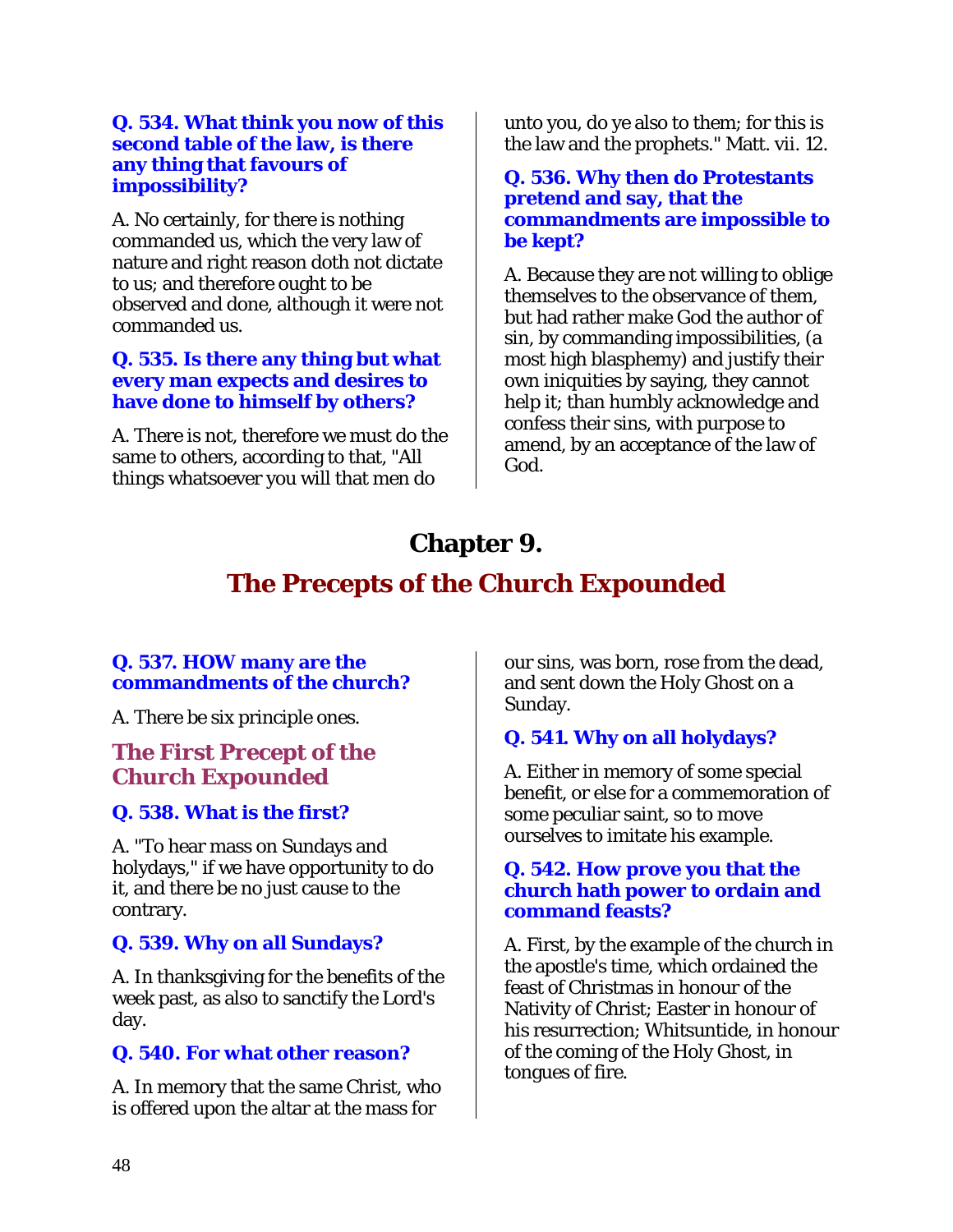Secondly, out of St. Clement, the disciple of St. Peter, in his eighth book of apostolical constitutions, where he witnesseth. "That the apostles gave order for the celebrating of St. Stephen's and some other of their fellow apostles' days after their deaths."

Thirdly, out of 2 Thess. iii. 4. "And we have confidence concerning you in the Lord, that the things which we command, you both do, and will do." And ver. 14. "And if any man obey not our word by this epistle, note that man, and do not keep company with him, he may be ashamed."

Fourthly, out of 1 Thess. iv. 8, where St. Paul, (speaking of the precepts he had given his brethren,) saith, "He that despiseth these things, despiseth not man, but God, who also hath given his Holy Spirit in us." See what was said before in the third commandment of God.

# *The Second Precept of the Church Expounded*

# **Q. 543. WHAT is the second commandment of the church?**

A. To fast Lent, Vigils commanded, Ember days, and with abstinence from flesh on Fridays and Saturdays.

# **Q. 544. Why Lent?**

A. In imitation of Christ our Lord, who fasted forty days and forty nights in the desert for our sins, without once eating or drinking.

# **Q. 545. Can we fast in this manner?**

A. We cannot; but we must do at least what we are able.

**Q. 546. How prove you fasting to be a pious practice?** 

A. By the example of Christ and his Saints, and out of Luke ii. 37, where we read, "That Anna the prophetess departed not from the temple serving day and night by fasting and prayer."

### **Q. 547. How prove you fasting to me meritorious?**

A. Out of Matt. vi. 16, 17, 18. "And when you fast, be not sad, like the hypocrites; but anoint thy head, and wash thy face, that thou appear not unto men to fast, but to thy Father which is in secret, and thy Father who seeth in secret, will repay thee."

# **Q. 548. How prove you abstinence from certain meats to be commendable?**

A. Because it was proscribed by an angel to St. John. "He shall be great before the Lord, wine and cider he shall not drink." Luke i. 15. And in Matt. iii. 4, we read, "That his food was locusts and wild honey."

### **Q. 549. For what is fasting available?**

A. For the remission of sins and appeasing the wrath of God, according to that, "Be ye converted unto me in your whole heart, in fasting, weeping, and mourning," Joel ii. 12. To mortify all the lustful desires of the flesh; and that it hath special force against the Devil: "This kind of devil (saith our Lord) can go out by nothing but by prayer and fasting," Mark ix. 29.

# **Q. 550. Why Vigils?**

A. To prepare ourselves for a devout keeping the feasts that follow.

# **Q. 551. Why Ember-days?**

A. Because on those days the church giveth Holy orders and ordained priests;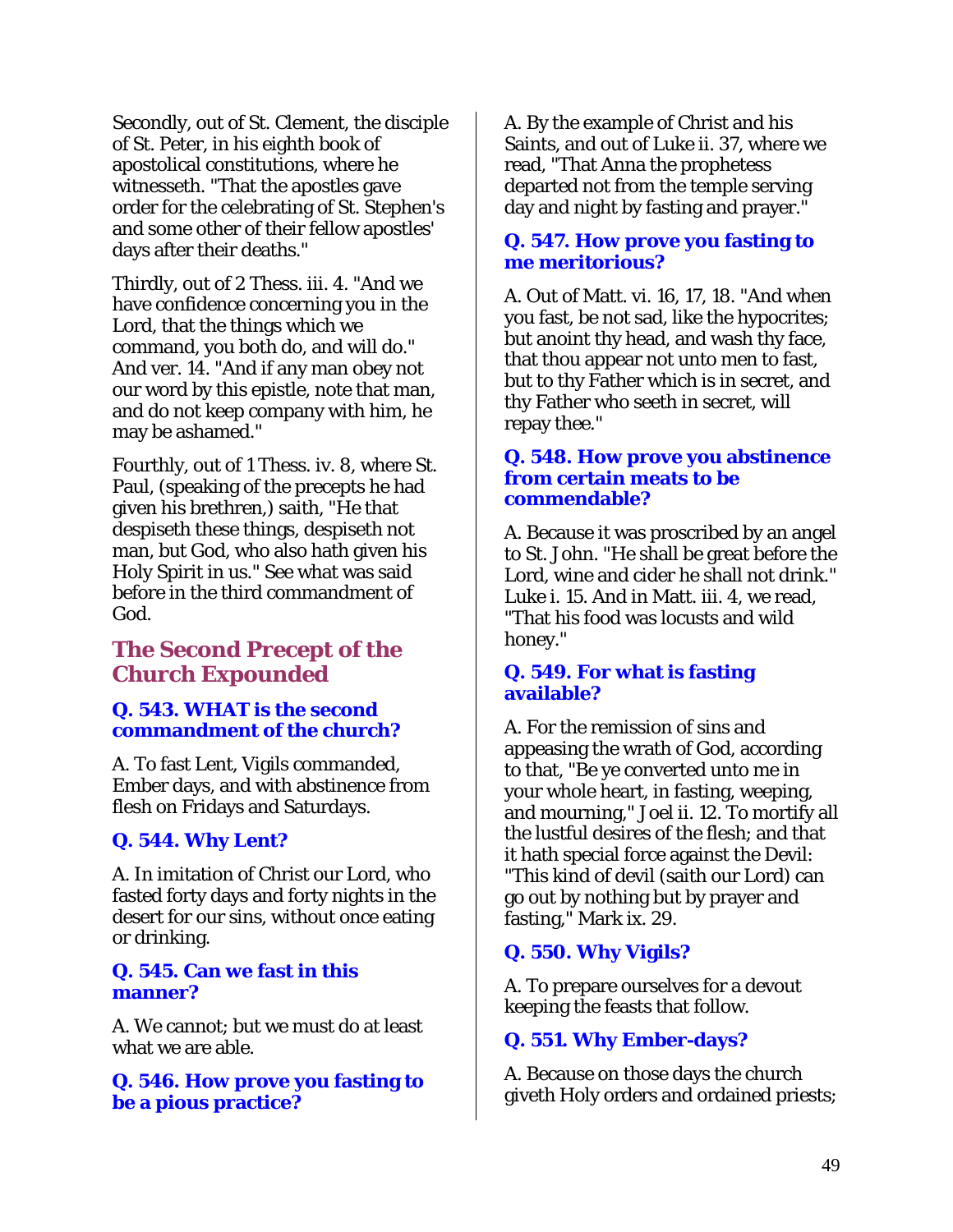and for that cause hath dedicated them to public prayers and fasting.

# **Q. 552. What ground have you for that?**

A. Out of Acts xiii. 2, 3. "And as they (the apostles) were ministering to our Lord, and fasting, the Holy Ghost said, Separate ye unto me Saul and Barnabas to the work whereto I have them. Then with fasting and praying, and imposing hand on them, they dismissed them."

### **Q. 553. Why abstinence on Fridays?**

A. In memory that Christ suffered for us upon a Friday; drinking gall and vinegar on the cross; but especially by custom, which is a good as law.

### **Q. 554. Why abstinence on Saturdays?**

A. To prepare ourselves for a devout keeping of the Sunday, as also in honour of the blessed Virgin Mary, who stood firm in faith on that day, the apostles themselves wavering.

# *The Third Precept of the Church Expounded*

# **Q. 555. WHAT is the third commandment of the church?**

A. To confess our sins at least once a year.

# **Q. 556. Why was that commanded?**

A. Because otherwise, libertines would not have done it once in many years.

# *The Fourth Precept of the Church Expounded*

# **Q. 557. WHAT is the fourth?**

A. To receive the blessed Sacrament at least once a year, and that at Easter, or thereabouts.

# **Q. 558. Why at Easter?**

A. Because Christ instituted the blessed Sacrament of the Eucharist at his last supper, the Thursday before Easter day.

### **Q. 559. What said it, or thereabouts?**

A. Because it will satisfy the precept, if it be done at any time between Palm Sunday and Low-Sunday.

# *The Fifth Precept of the Church Expounded*

# **Q. 560. WHAT is the fifth?**

A. To pay tithes to our pastors.

# **Q. 561. Why so?**

A. Because as they feed us spiritually, it is fit we should feed them corporally.

# **Q. 562. How prove you that?**

A. Out of Gal. vi. 6. Let him that is catechised in the word communicate to him that catechised him, in all his goods. And 1 Cor. ix. 13, 14. They that serve the altar participate with the altar, and so the Lord ordained that they who preach the gospel should live by the gospel.

# *The Sixth Precept of the Church Expounded*

# **Q. 563. WHAT is the sixth?**

A. Not to solemnize marriage on times prohibited that is, from the first Sunday of Advent, until Twelfth day be past, nor from Ash-Wednesday, until Low-Sunday be past.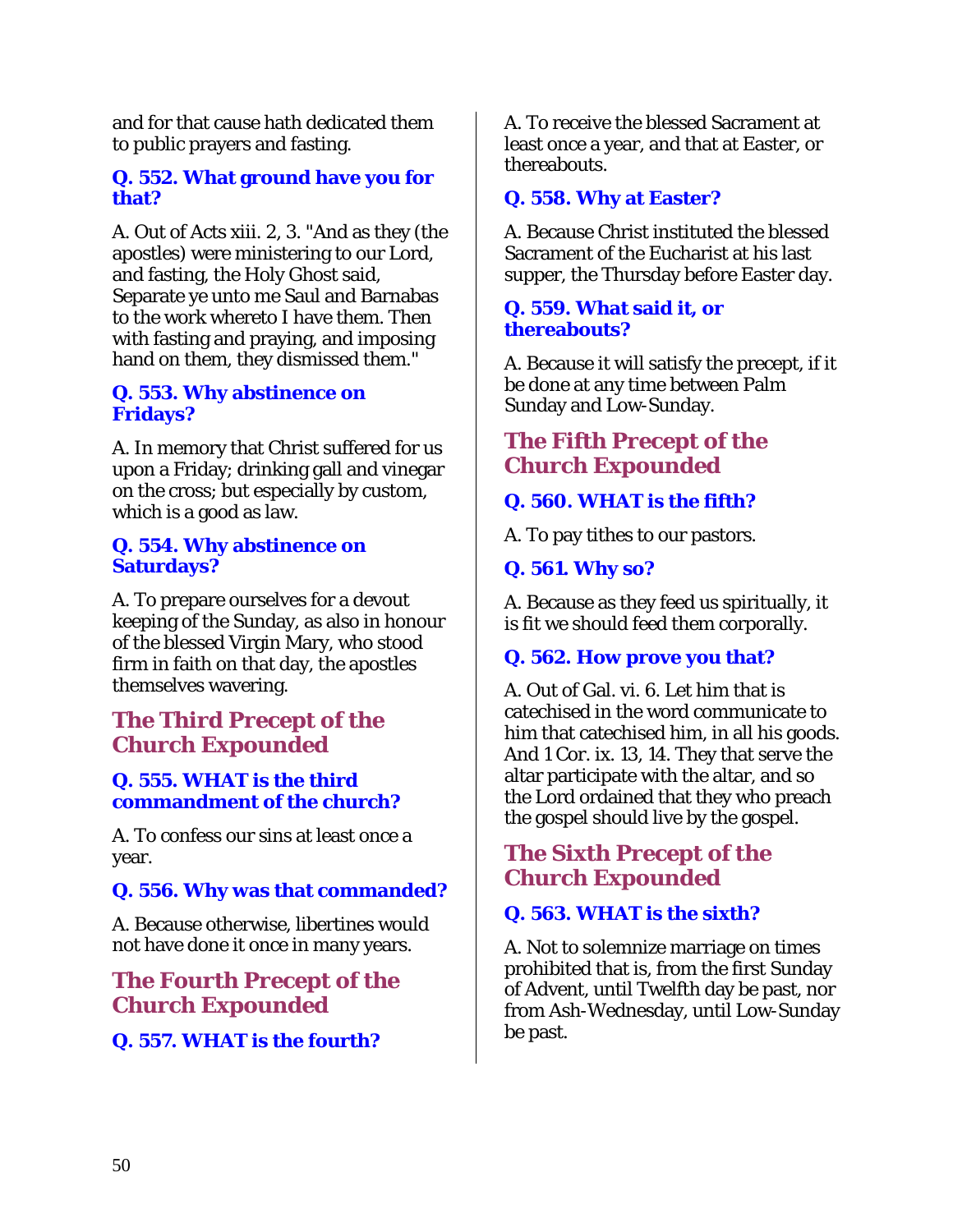# **Q. 564. Why so?**

A. Because those are times of special piety and penance, and should not therefore be spent in feasting, or carnal pleasures.

#### **Q. 565. What sin is to break any of these church commandments?**

A. A mortal sin of disobedience, according to that "He that will not hear the church, let him be unto thee as a heather and a publican." Matt. xvii. 17.

# **Chapter 10.**

# **The Council of Christ and his Church Expounded**

# **Q. 566. HOW many councils are there?**

A. There be three principle ones.

# *The First Counsel*

# **Q. 567. What is the first of them?**

A. Voluntary poverty, which is observed by willingly leaving all things to follow Christ.

### **Q. 568. How prove you that to be a work of perfection?**

A. Out of Matt. xix. 21. "If thou wilt be perfect, go, sell what thou hast, and give to the poor, and thou shalt have treasure in heaven, and come and follow me."

### **Q. 569. How prove you this to be meritorious?**

A. Out of the same chap. ver. 27, 28, 29, "When Peter, answering, said to him: Behold, we have left all things, and have followed he: what, therefore, shall we have? And Jesus said to them: Amen I say to you, that you, who have followed me, in the regeneration, when the Son of man shall sit on the seat of his majesty, you also shall sit on twelve seats judging the twelve tribes of Israel. And every one that hath left house, or brethren, or

sisters, or father, or mother, or wife, or lands for my name's sake, shall receive a hundredfold and shall possess life everlasting."

# *The Second Counsel*

### **Q. 570. WHAT is the second counsel?**

A. Perpetual chastity; which is a voluntary abstaining from marriage, and all carnal pleasures, for the love of God.

### **Q. 571. Is this also a work of perfection?**

A. It is, for Christ himself was born of a virgin, and counseled virginity, though he commanded it not.

# **Q. 572. How prove you that?**

A. Out of Matt. xix. 12. "There be eunuchs, (said he,) which have made themselves so for the kingdom of heaven; he that can take let him take."

### **Q. 573. How prove you that virginity is a more prefect state than marriage, or that it is lawful to vow virginity?**

A. Out of 1 Cor. vii. 37, 38. "He that hath determined in his heart, being settled,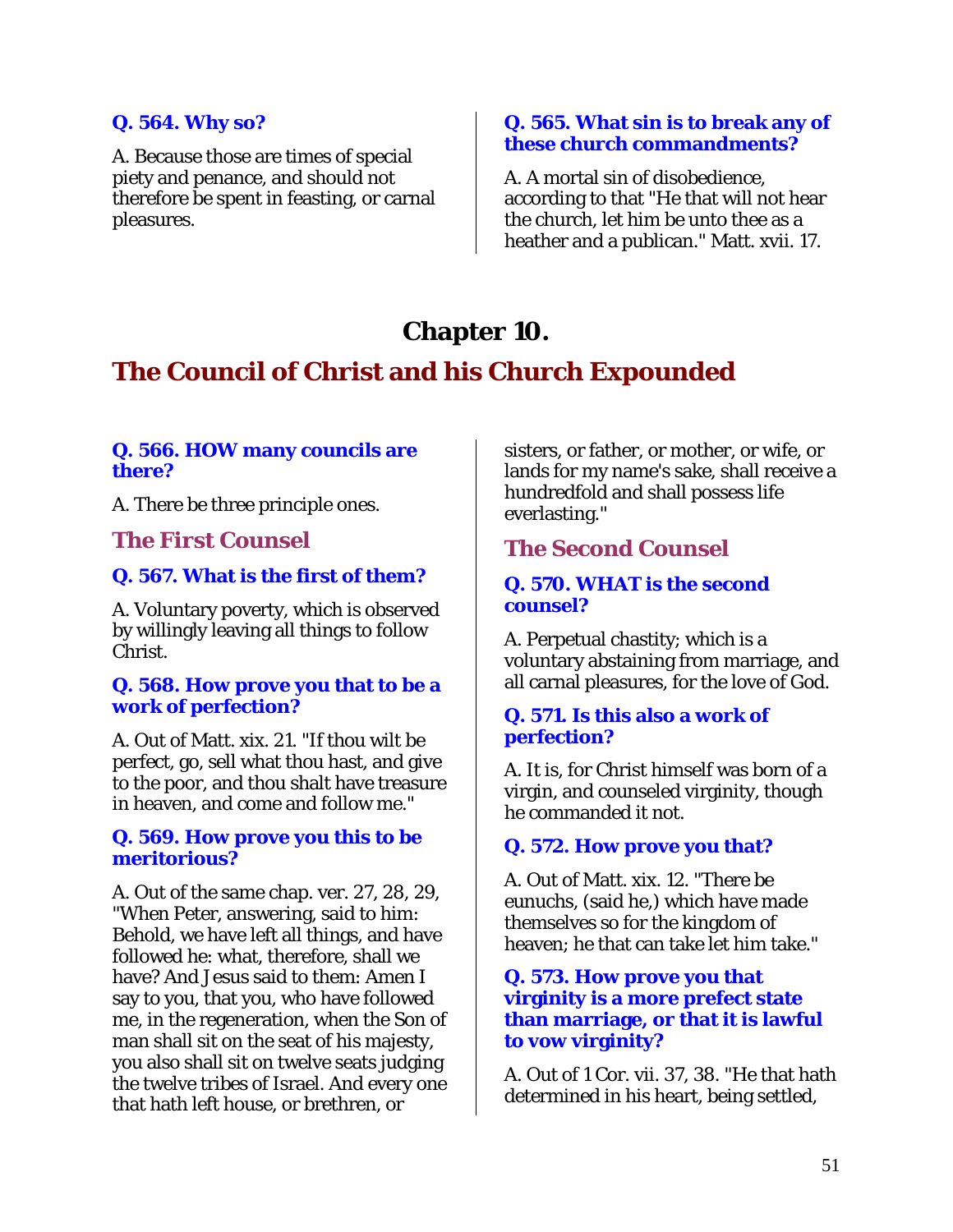not having any necessity, but having power of his own will to keep his virgin, doth well; therefore he that joineth his virgin in marriage doth well, but he that joineth her not, doth better"

### **Q. 574. What other proof have you?**

A. Out of 1 Tim. v. 5. "But she that is a widow indeed, (that is, a vowed widow,) and desolate, let her hope in God, and continue in prayer and supplications night and day." And ver. 11, 12. "But the younger widows avoid, for they, when they shall be wanton in Christ, will marry, having damnation, because they have made void their first faith, that is, their vow of chastity, according to the fourth council of Carthage, Canon 104, and all the Fathers."

**Q. 575. Who was the first that taught marriage to be better than virginity, and persuaded priests and nuns to marry?** 

A. Jovinian, an old condemned Heretic, according to St. Augustin, in his book Heresies, Her. 82, and in his 2d book of Retractions, he calls him a monster for it, and saith the church stoutly resisted him, chap. 22.

# *The Third Counsel*

# **Q. 576. WHAT is the third counsel?**

A. Obedience, which is a voluntary submission to another's will, and in all that is not sin.

### **Q. 577. What warrant have you for that?**

A. First the example of Christ himself, who was obedient to our Lady and St. Joseph, "And he went down with them and came to Nazareth, and was subject to them." Luke ii. 51.

Secondly, Heb. xiii. 17. "Obey your prelates, and be subject to them; for they watch, being to render an account for your souls."

# **Chapter 11.**

# **Of the Sacraments in general**

# **Q. 578. HOW many Sacraments are there?**

A. Seven.

# **Q. 579. How call you them?**

A. Baptism, Confirmation, Eucharist, Penance, Extreme Unction, Holy Order, and Matrimony. See the Council of Trent, Sess. 7. Can. 1.

# **Q. 580. Is there any cause why the number of Sacraments should be seven?**

A. Yes; a probable cause is the proportion which is between spiritual and corporal life.

# **Q. 581. In what consists this proportion?**

A. In this; that as in a corporal and nature life, there be seven principle or chief necessities, so are there likewise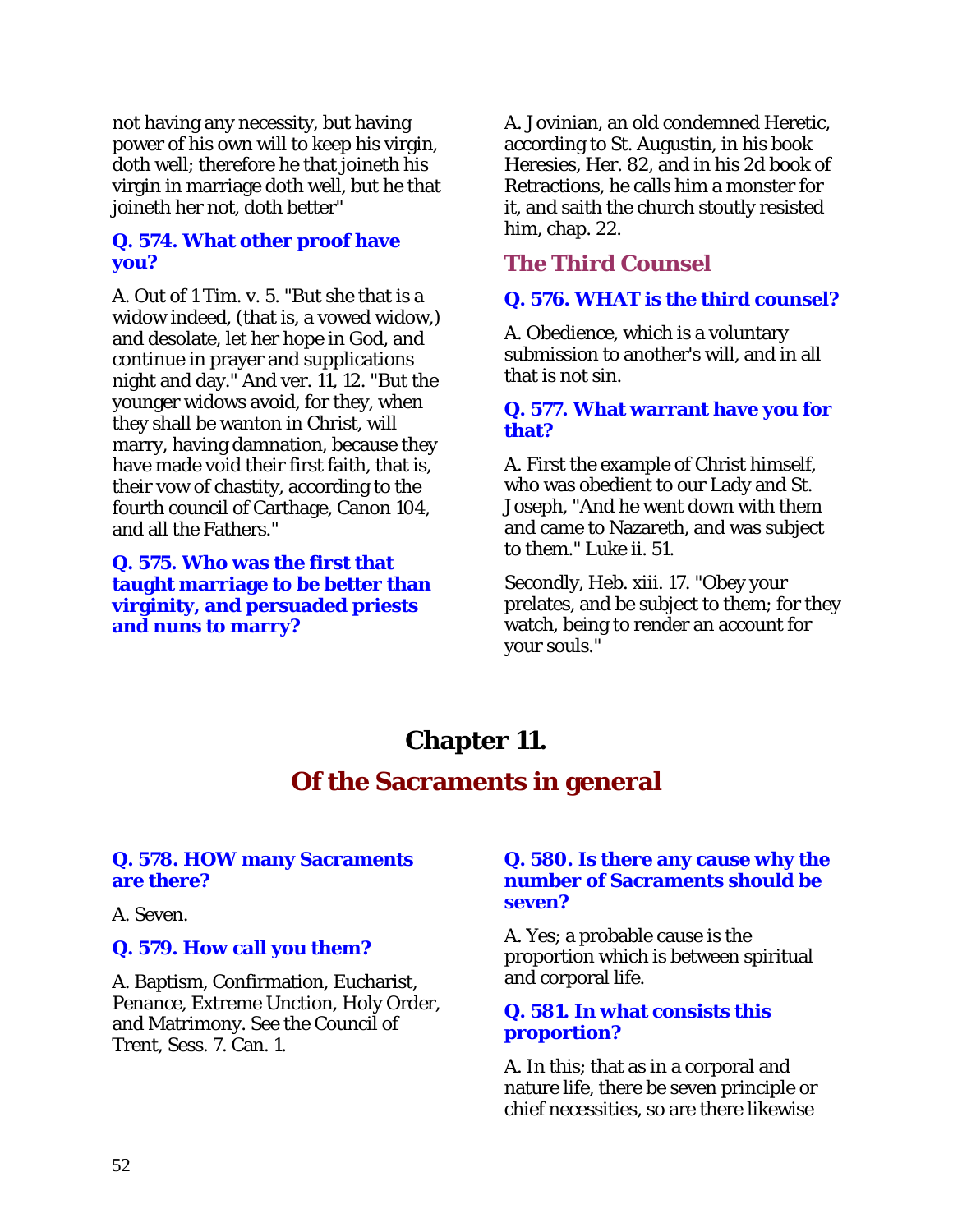seven spiritual, to which the seven Sacraments correspond.

### **Q. 582. What is our first corporal necessity?**

A. To be born into this world: to this baptism corresponds, by which we are regenerated unto God, and born the heirs of God and co-heirs of Christ.

# **Q. 583. What is the second corporal necessity?**

A. To be confirmed in our strength and growth, without which we can never be made men: to this answers confirmation, by which we are made strong and perfect Christians, able to profess our faith before our enemies.

### **Q. 584. What is our third corporal necessity?**

A. That (being now made men) we have a competence of daily food and sustenance; to which the blessed Eucharist corresponds, by which our souls are fed with divine grace as often as we worthily receive it, or offer it with the priest on the altar.

# **Q. 585. What is the fourth necessity of the body?**

A. That we have physic when we are sick and wounded; to this the sacrament of penance answers; by which our maladies and sores of sin are healed.

### **Q. 586. What is our fifth necessity of the body?**

A. That we have the necessary helps against the agonizing pangs of death; to this corresponds extreme unction, by which our soul is strengthened in her last agony, against the violent assaults of the devil.

# **Q. 587. What is the sixth corporal necessity?**

A. "That we be governed by laws and magistrates, so to avoid injustice and confusion:" to this Holy Order corresponds, by which we are provided with spiritual magistrates to guide and govern us.

# **Q. 588. What is the seventh corporal necessity?**

A. That we be multiplied in a lawful manner; and to this matrimony corresponds, by which we are not only multiplied in a natural, but in a holy and sacramental way.

# **Q. 589. What is a Sacramental in general?**

A. It is a visible sign of invisible grace, divinely instituted by Christ, for our sanctification.

# **Q. 590. How prove you that Christ ordained them all?**

A. Because it is not in the power of any pure creature to give infallible virtue, causing grace, to sensible and material things, such as the sacraments are; according to the council of Trent, Sess. 7. Can. 1.

### **Q. 591. From what have the Sacraments their force and efficacy?**

A. From the blood and passion of Christ, which they apply to our souls.

# **Q. 592. How prove you that?**

A. Rom. vi. 3. "Know you not that all that we who are baptized in Christ Jesus, are baptized in his death?" Rom. v. 9. "Much more therefore, now being justified in his blood, shall we be saved from wrath by him."

**Q. 593. For what end did Christ ordain the Sacraments?**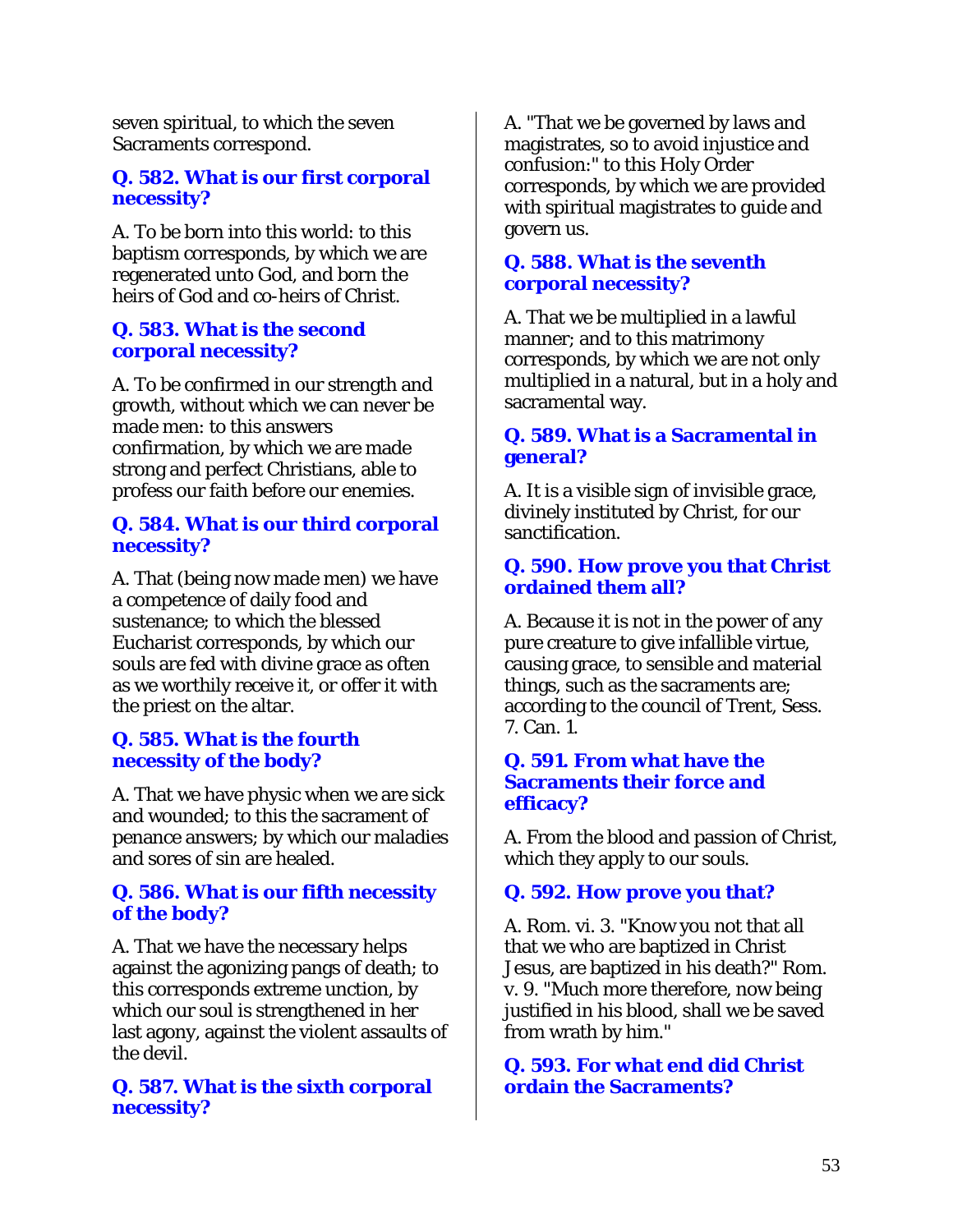A. To be external and visible marks and professions of his holy faith, by which the faithful might be known from Infidels and Heretics; and also to be effectual means of our salvation, and certain remedies against sin.

### **Q. 594. What things are essential to a Sacrament?**

A. Matter and form.

### **Q. 595. Do all the seven Sacraments give grace?**

A. They do, according to the council of Trent, Sess. 7.

# **Q. 596. What is grace?**

A. It is a supernatural quality produced in our souls and inherent in them, by which we are made the adopted children of God, special partakers of the divine nature, and like to God, in some degree; as iron is made like to fire by heat.

### **Q. 597. How many of these Sacraments give character?**

A. Three: Baptism, Confirmation, and Holy Order.

### **Q. 598. What is a sacramental character?**

A. It is a supernatural mark in the soul, whereby be are marked for God's servants, which can never be blotted out.

### **Q. 599. In what manner do the sacraments give and cause grace?**

A. As a means or instruments only; for God is always the principal cause thereof.

### **Q. 600. Who is the ordinary minister of a Sacrament?**

A. A priest; excepting Holy Orders and Confirmation, which are referred to the Bishops alone.

### **Q. 601. Why did Christ confine the administration of the Sacraments to the Hierarchy and to the priests only?**

A. "O the depth of the riches, of the wisdom and of the knowledge of God! How incomprehensible are his judgments, and how unsearchable his ways! For who hath known the mind of the Lord? Or who hath been his counsellor?" Rom. xi. And we know from St. Paul, Ephes. iv. 11, that "Christ gave indeed some to be apostles, and some prophets, and others evangelists, and others pastors and teachers. That we may not now be children, tossed to and fro, and carried about with every wind of doctrine, in the wickedness of men, in craftiness by which they lie in wait to deceive." Hence, St. Paul, speaking of the Sacraments, says, 1 Cor. iv. 1. "So let them consider us as the ministers of Christ and dispensers of the mysteries of God." "And we are (2 Cor. v. 20.) therefore ambassadors of Christ: God, as it were, exhorting by us."

### **Q. 602. Is the intention of the ministers to do what Christ ordained, a condition, without which the Sacraments subsist not?**

A. It is; also the intention of the receiver to receive what Christ ordained, if he be at the years of understanding?

# **Q. 603. Why say you, If he be at the years of understanding?**

A. Because for infants in the Sacraments of baptism the intention of the Church sufficeth.

# *Baptism Expounded*

**Q. 604. WHY is Baptism the first Sacrament?**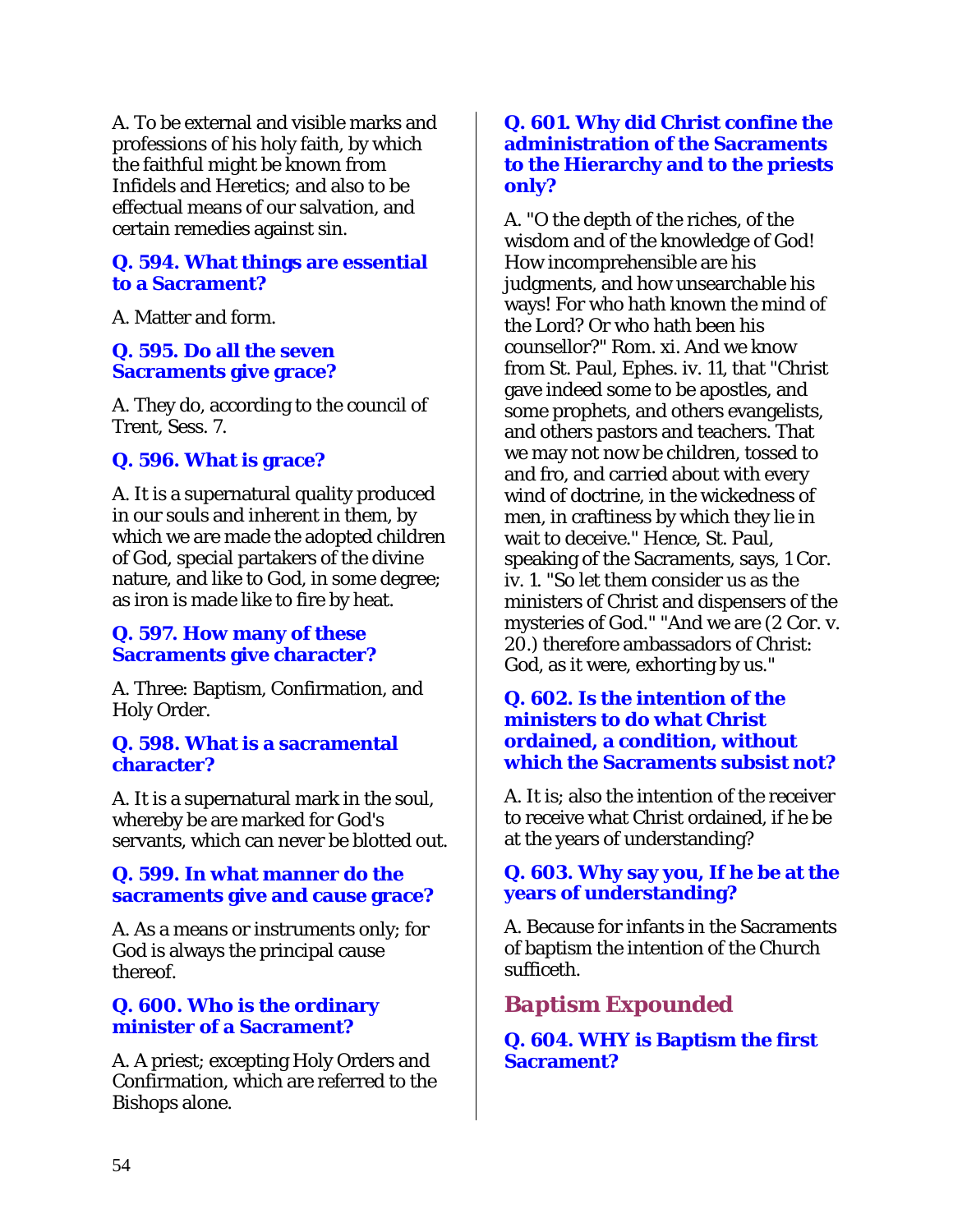A. Because by it we are born again, or created anew in Christ Jesus, and therefore before it we are not capable of receiving any other.

# **Q. 605. What is Baptism?**

A. It is an exterior washing of the body, under a set form of words.

#### **Q. 606. What is the necessary matter of Baptism?**

A. Natural water only; for artificial water will not suffice.

# **Q. 607. What is the form of it?**

A. I baptize thee in the name of the Father, and of the Son, and of the Holy Ghost.

### **Q. 608. What if a man leave out the word, (I baptize) or any of the three persons?**

A. Then the baptism is invalid.

### **Q. 609. Where did Christ express the form of baptism and give a command to baptize?**

A. In Matt. xxvii. 29. "Go therefore, (saith he) teach ye all nations, baptizing them in the name of the Father, and of the Son, and of the Holy Ghost."

### **Q. 610. Can a man be saved without baptism?**

A. He cannot, unless he have it either actual or in desire, with contrition, or to be baptized in his blood as the holy Innocents were, which suffered for Christ.

# **Q. 611. How prove you that?**

A. Out of John iii. 5. "Unless a man be born again of water, and the Holy Spirit, he cannot enter into the kingdom of God."

# **Q. 612. Can no man but a priest baptize?**

A. Yes, in case of necessity, any layman or woman may do it, and not otherwise.

# **Q. 613. What is a chief necessity?**

A. When a child is in danger of death, and a priest cannot be had.

# **Q. 614. What are the effects of baptism?**

A. It makes us the children of God, and remits both original and actual sin, if he that is baptized be guilty of it.

Secondly, it infuseth justifying grace into the soul, with habits of faith, hope, and charity,

and all supernatural gifts and virtues.

# **Q. 615. How prove you that?**

A. Out of Gal. iii. 27. "As many of you as are baptized in Christ, have put on Christ." Secondly, out of 1 Cor. vi. 10,11 where speaking of fornicators, idolators, thieves, adulterers, and liars "These things, (saith St. Paul) ye were, but ye are washed, but ye are sanctified, but ye are justified in the name of our Lord Jesus Christ, and in the spirit of God."

Thirdly, out of Tit. v. 6, 7. "He hath saved us by the laver of regeneration and renovation of the Holy Ghost, whom he hath abundantly poured out upon us, by Jesus Christ our Saviour, that being justified by his grace we may be heirs, according to the hope of life everlasting."

### **Q. 616. What other effect hath baptism?**

A. It makes a spiritual mark or character in the soul, which shall remain for ever, either to our great joy in heaven, or our confusion in hell.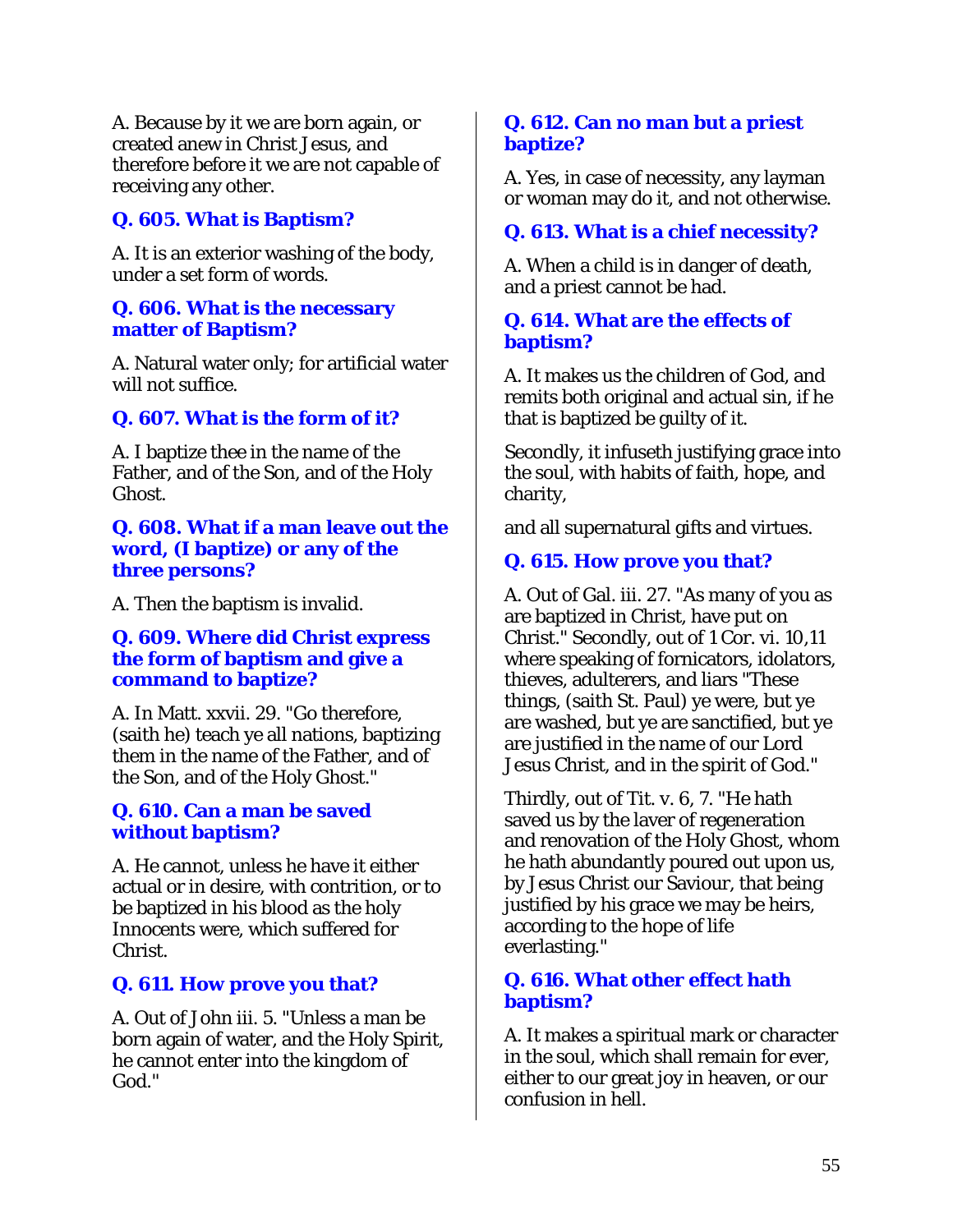### **Q. 617. What sin is it to baptize a man twice?**

A. A mortal sin of sacrilege.

# **Q. 618. How prove you that?**

A. Out of Heb. vi. 4, 5, 6. "It is impossible for those that have been illuminated, and made partakers of the Holy Ghost, (to wit, by baptism) and are fallen, &c. to be renewed again unto penance," &c. viz. by a second baptism.

### **Q. 619. What if a man die for the faith, before he can be baptized?**

A. He is a true martyr, and baptized in his own blood.

# **Q. 620. Why have we a Godfather and a Godmother in baptism?**

A. That if our parents should neglect it, or be prevented by death, they may instruct us in the faith of Christ, which obligation lies on them.

# **Q. 621. How many godfathers may we have?**

A. But one godfather and one godmother, since the council of Trent.

# **Q. 622. Why so few?**

A. To prevent the too great spread of spiritual affinity, which is contracted between them and their godchild, and his father and mother, which is an impediment, that makes the marriage not only unlawful, but also invalid between the parties.

# **Q. 623. How can infants be christened, which have no actual faith?**

A. In the faith of the Church, and of their godfathers and godmothers.

**Q. 624. Who do we use so many ceremonies in baptism?** 

A. To stir up reverence to the sacrament, and signify its inward effects.

### **Q. 625. What meaneth the priest's breathing on the child's face, according to the use of some rituals?**

A. It signifies, that by baptism, the evil spirit is cast out, and the spirit of God is given him.

# **Q. 626. Why is the child signed on the breast and forehead with the sign of the Cross?**

A. To signify that he is there made the servant of Christ crucified.

# **Q. 627. Why is salt put into the child's mouth?**

A. To signify, that by baptism he receives grace and gifts to preserve his soul from corruption of sin: and to warn Christians, that their actions and words ought to be seasoned with prudence and discretion signified by salt.

# **Q. 628. Why doth the priest lay spittle on his ears and nostrils?**

A. Because Christ by so doing, healed one that was both deaf and dumb; as also to signify, that by baptism his ears are opened to the word of faith, and his nostrils to the good odour of all Christian virtues.

# **Q. 629. Why doth the priest ask the child, "If he renounce the Devil, and his pomps?"**

A. To signify, that he who will be the child of God, cannot be the child of the Devil.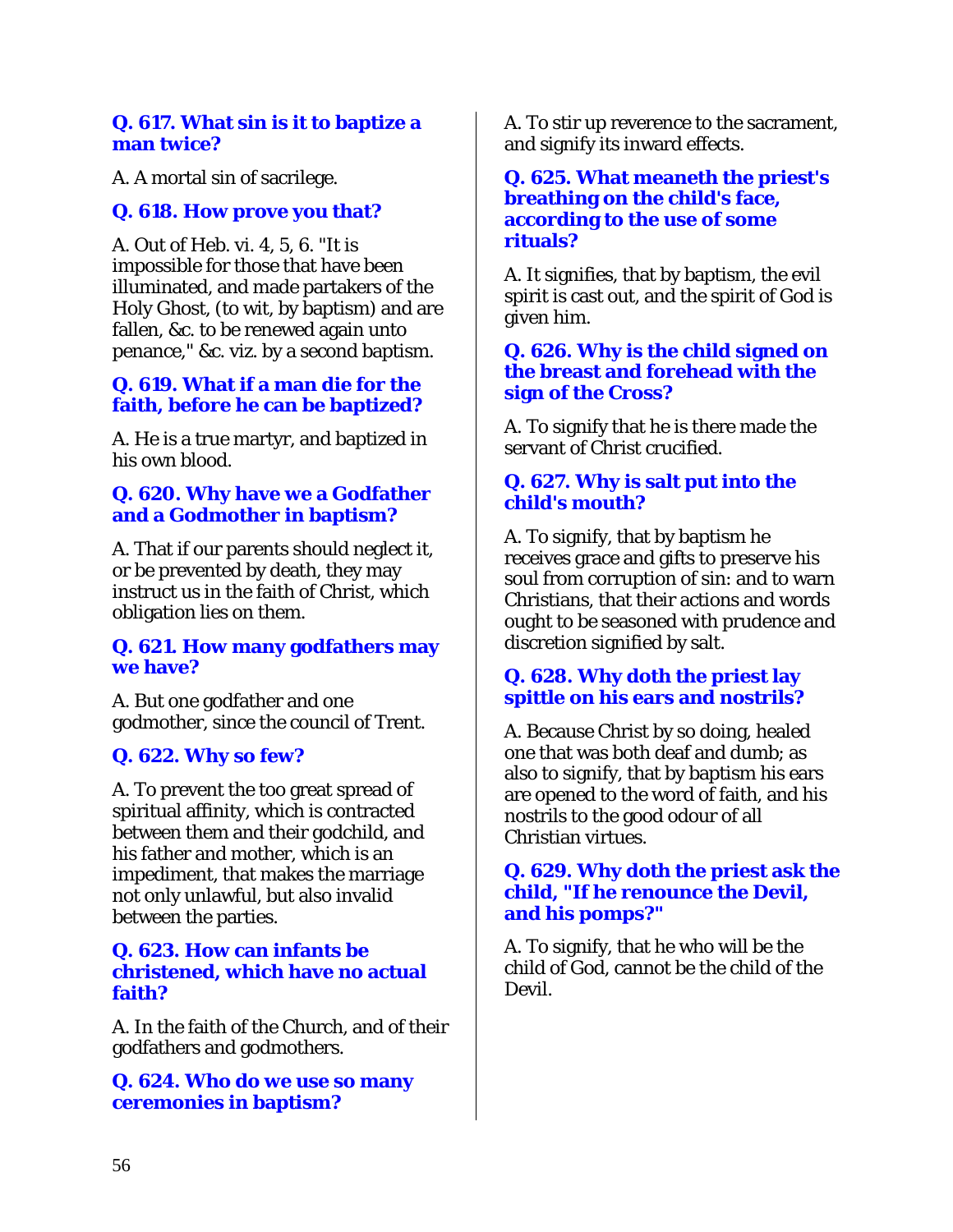### **Q. 630. What means the several anointing of the child?**

A. They signify the interior anointings, or unction of divine grace, given to the soul in baptism.

### **Q. 631. What mean they in particular?**

A. He anointed on the head to signify, "that by baptism he is made partaker of the kingly dignity of Christ;" on the shoulders to signify, "he must bear his Cross courageously," on the breast, to signify, "that the heart is there strengthened with grace, to fight against the Devil."

### **Q. 632. What signifies the white garment given to the child?**

A. The purity and innocence which he there receives.

# **Q. 633. What signifies the hallowed light given to the child?**

A. The light of faith, and fire of charity with which his soul is endued by baptism; and that he is bound to hold up through life the lamp of good works, always burning, always shining before men, that they may glorify our Father who is in Heaven.

# *Confirmation Expounded*

### **Q. 634. WHAT is the second Sacrament?**

A. Confirmation.

### **Q. 635. When did Christ ordain this Sacrament?**

A. The time is not certain; but divines most probably hold, it was instituted at Christ's last supper.

### **Q. 636. What is the matter of the Sacrament?**

A. Oil, mingled with balm, blessed by a bishop.

# **Q. 637. What is the form of it?**

A. I sign thee with the sign of the Cross, I confirm thee with the chrism of salvation, in the name of the Father, and of the Son, and of the Holy Ghost.

### **Q. 638. What scripture have you for this Sacrament?**

A. First, 2 Cor. i. 22. "And he that confirmeth us with you in Christ, and hath anointed us, is God, who also hath sealed us (with the spiritual character) and given the pledge of the spirit in our hearts.

Secondly, Acts viii. 14, 15, 16, where when Philip the deacon had converted the city of Samaria to the faith, the apostles who were at Jerusalem, sent to two bishops, St. Peter and St. John, to confirm them; "who when they were come (saith the text) prayed for them, that they might receive the Holy Ghost; for he was not yet come upon any of them, but they were only baptized in the name of our Lord Jesus; then did they impose their hands upon them, and they received the Holy Ghost."

Thirdly, Acts xix. 5,6, where we read that St. Paul baptized and confirmed about twelve of St. John's disciples: "Hearing these things, they were baptized in the name of our Lord Jesus; and when St. Paul had imposed hands on them, the Holy Ghost came upon them."

# **Q. 639. Why is oil used in this Sacrament?**

A. To signify that the principal and proper effect of it, is the interior unction of the Holy Ghost, which makes us perfect Christians, and able to profess our faith before persecuting tyrants.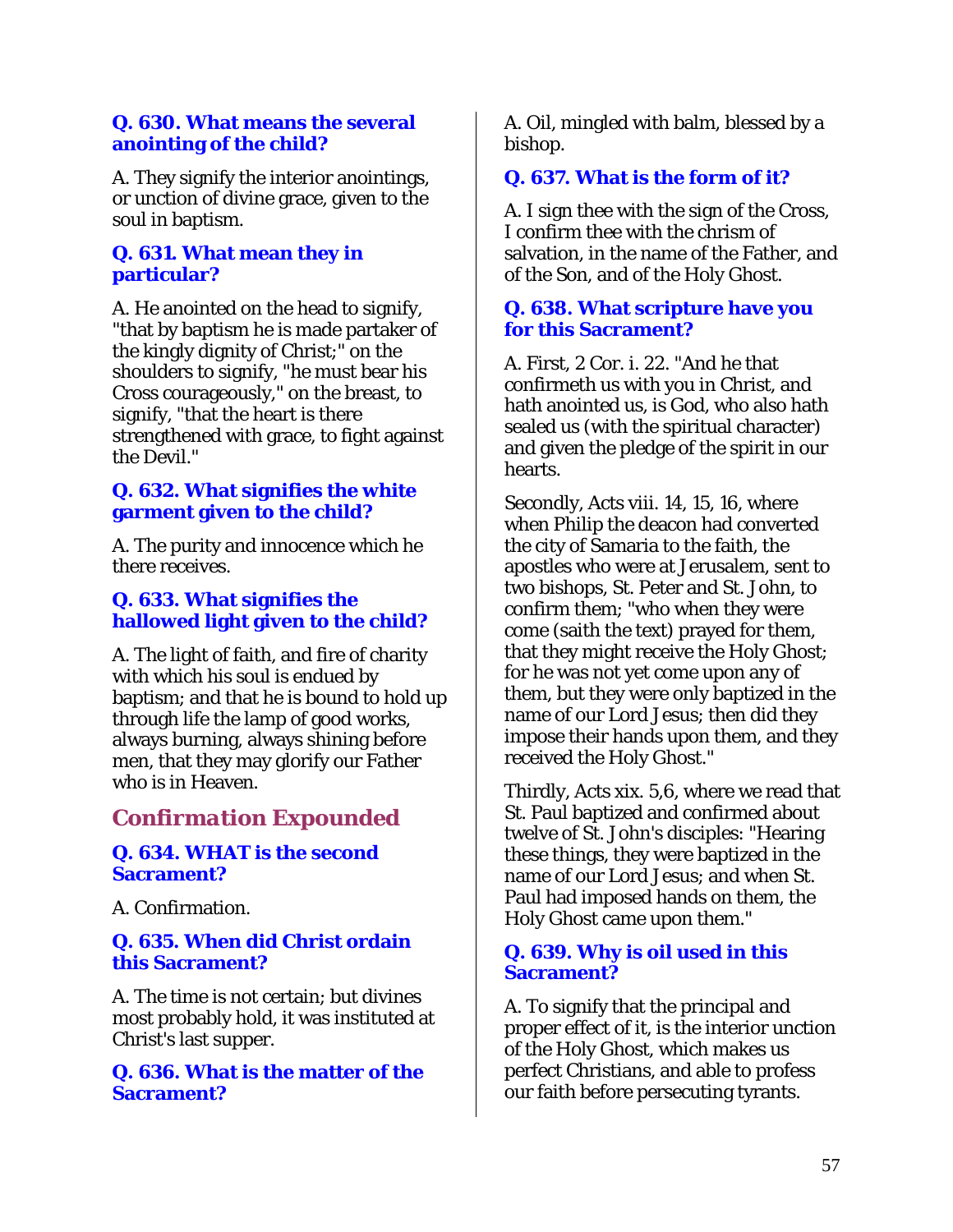# **Q. 640. Why is balm used in it?**

A. To signify the good odour of a Christian name, according to that, "We are a good odour of Christ to God." 2 Cor. ii. 15.

### **Q. 641. In what appears the effects of confirmation?**

A. In the undaunted confidence and sufferings of the apostles, martyrs, and saints of God, after they had received it.

### **Q. 642. When were the apostles confirmed?**

A. On Whitsunday, in an extraordinary manner, the Holy Ghost descended upon them in tongues of fire.

### **Q. 643. Doth confirmation give a character?**

A. It doth, according to 2 Cor. i. 22, above cited, where we read "who also has sealed us," (that is, with a character.)

### **Q. 644. Who is the minister of this Sacrament?**

A. A bishop only, as appears by Acts viii, above cited, where two bishops were sent into Samaria, to give it.

### **Q. 645. Is there any necessity for this Sacrament?**

A. There is a moral necessity for it, according to the council of Laodicea, Can. 48: "Those that have been baptized, must after baptism receive the most holy chrism, and be made partakers of the heavenly kingdom."

### **Q. 646. What authority of fathers and school divines have you for its necessity?**

A. First, the authority of St. Thomas, who in the Sacrament of confirmation, 3P. Q.72, Art. 8, ad 4, affirms that it is a dangerous thing to die without it.

Secondly, that of St. Jerome, in his epistles against the Luciferians. "Dost thou not know also (saith he) that this is the custom of the churches, that hands should be imposed on such as they have been baptized, and so the Holy Ghost be invocated? Dost thou require to know where it is written? In the acts of the apostles, and though there were no authority of scripture for it, yet the consent of the whole world in this behalf, would be equal to a precept; for many other things also which are observed in the churches by tradition, do usurp unto themselves the authority of a written law." You see he owns it to be commanded in the scripture; and tho it were not so, yet to be equal to a precept, and have the authority of a written law, because it is an apostolical tradition, that such as have been baptized, must also be confirmed.

# **Q. 647. What authority of Popes have you for it?**

A. First, that of St. Clement, pope and martyr, in his epistle to Julius, "All must make haste, (mark the word must) without delay to be regenerated to God, and at length consigned (confirmed) by a bishop; that is, to receive the same seven-fold grace of the Holy Ghost." His reason is, first, "Because the end of every one's life is uncertain," secondly, "Because otherwise he that is baptized, cannot be a perfect Christian, nor have a seat among the perfect; if not by necessity, he shall remain and not have that confirmation, which we have received from blessed Peter, and all the rest of the apostles have taught, or Lord commanding," Secondly, that of Pope Melchiades, teaching "That baptism and confirmation can by no means be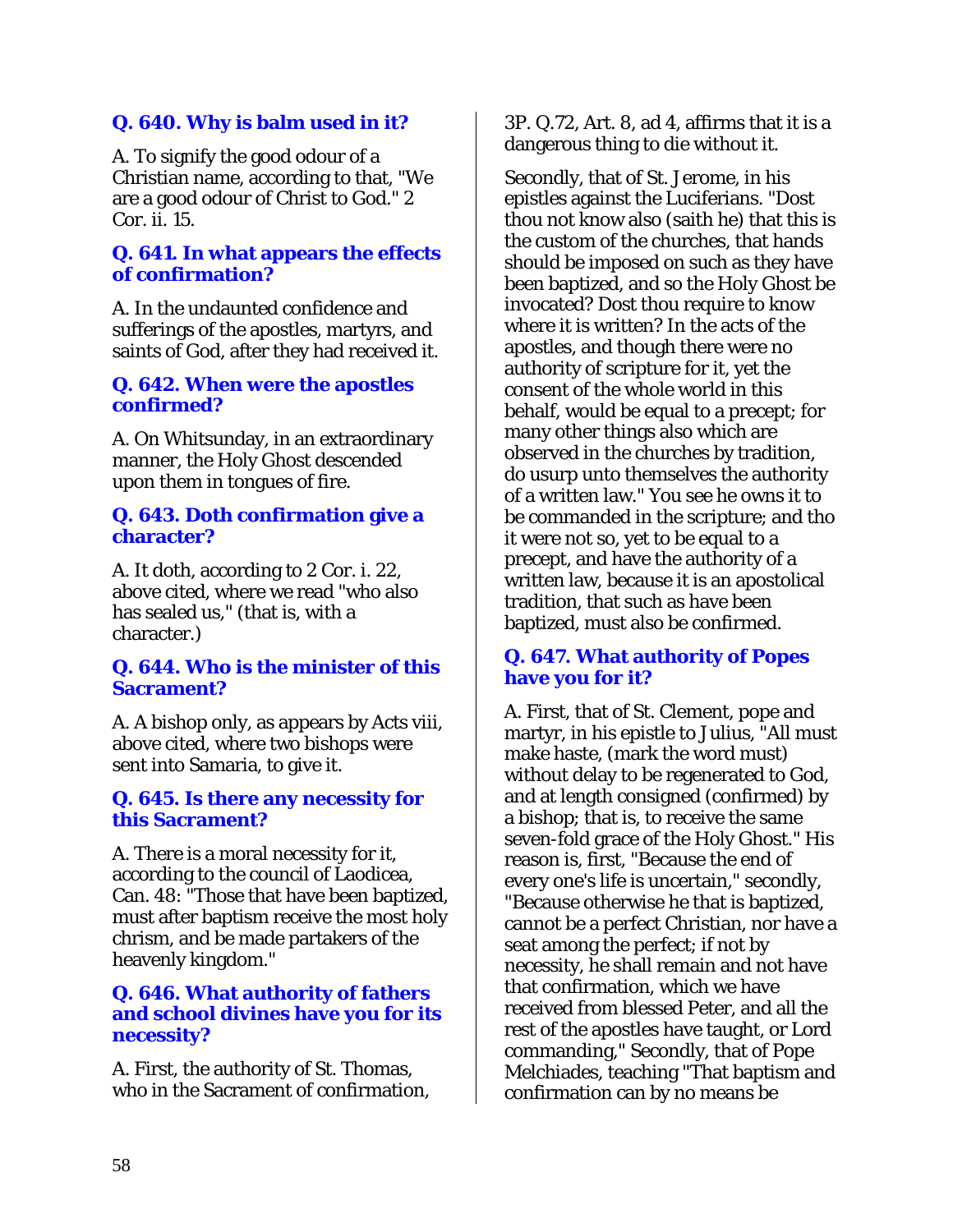separated one from another, unless by death prevented, and that one of them cannot rightly be perfected without the other. And moreover, that as confirmation is given by greater men, so it is to be held in greater veneration than baptism," see De Cons., Dist 5, Cap. De his.

Add to this, that without confirmation (according to all the fathers) we are not perfect Christians.

**Q. 648. What then would you think of those, who for particular and private ends, should slight this Sacrament, and teach the laity not to receive it, when they might conveniently have it?** 

A. Truly I think they would slight the mission of the Holy Ghost, (for this Sacrament is a continuance of that mission unto us) and would be great enemies of Christianity.

### **Q. 649. What sin is it not to receive it, when we may conveniently have it?**

A. Mortal sin, if it be done out of contempt, or any gross neglect, especially in a place of persecution.

### **Q. 650. How prove you that?**

A. Because by so doing we expose ourselves to great danger of denying the faith, against which danger, it was peculiarly ordained by Christ our Lord.

### **Q. 651. At what age is confirmation now commonly received?**

A. At seven years old.

### **Q. 652. Why not sooner?**

A. That so we may be able to prepare ourselves for it, and remember what we have received it; for it can not be twice given.

### **Q. 653. Why is a little blow given on the cheek to him that is confirmed?**

A. To signify he is there made the soldier of Christ, and must be ready to suffer stripes and buffets for his sake.

### **Q. 654. Must we have any godfathers in confirmation?**

A. Only one godfather or godmother.

# **Q. 655. Must it be received fasting?**

A. That is expedient, (for so the apostles received) but not necessary.

# *The Eucharist Expounded*

# **Q. 656. WHAT is the third Sacrament?**

A. The blessed Eucharist, or the Sacrament of the body and blood of Christ.

#### **Q. 657. By what was this Sacrament prefigured in the old law?**

A. By the tree of life, the burning bush, Mechisedech's bread and wine, the Paschal Lamb, and the heavenly manna.

# **Q. 658. Doth the blessed Eucharist excel all these in dignity?**

A. It doth, as far as the substantial body excels a shadow.

# **Q. 659. What signifies the name Eucharist?**

A. It signifies good grace, or thanksgiving, because it contains the author and fountain of grace, and the greatest gift of God to man.

### **Q. 660. When did Christ ordain the blessed Eucharist?**

A. At his last supper.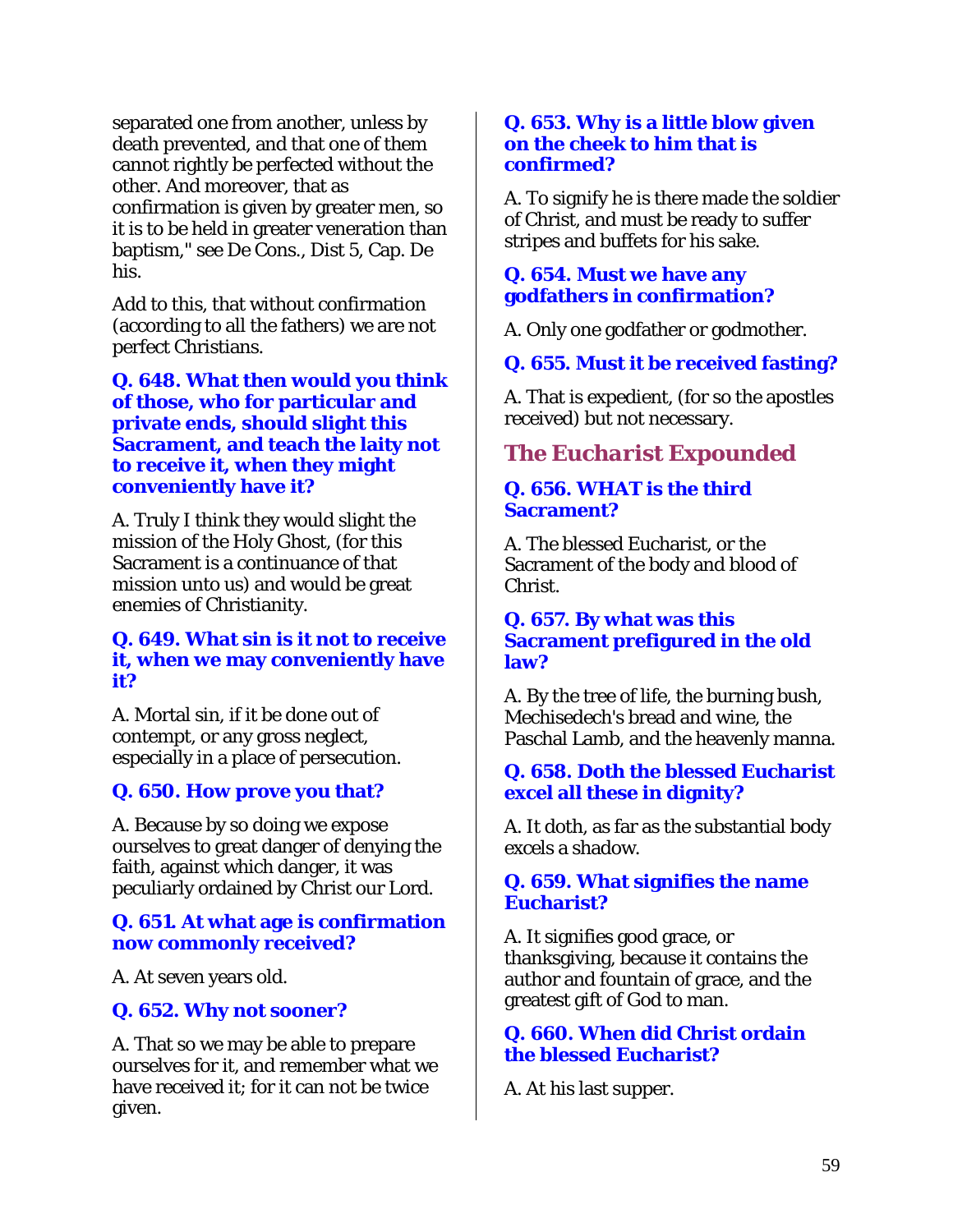# **Q. 661. Why so?**

A. To leave to his church, as the last and greatest pledge of his love.

### **Q. 662. What is the blessed Eucharist?**

A. It is the body and blood of Jesus Christ, true God, and true man, under the outward forms of bread and wine.

### **Q. 663. In what manner is Christ present under these forms?**

A. By the true and real presence of his divine and human nature.

# **Q. 664. How prove you that?**

A. First out of Matt. xxvi. 27, 28. Christ at his last supper, took bread and blessed it, brake it and gave it to his disciples, saying, "Take eat, this is my body. And he blessed the cup saying, This is my blood of the New Testament which shall be shed for many to the remission of sins," Mark xiv. 22, 24.

Secondly, out of Luke xxii. 19, 20. "This is my body which is given for you, this is the chalice of the New Testament in my blood, which shall be shed for you."

Thirdly, out of John vi. 52, 53, 54. "The bread which I give is my flesh, for the life of the world; by flesh is meat indeed, and my blood is drink indeed; unless you eat the flesh of the Son of man, and drink his blood, you shall have no life in you."

Fourthly, out of 1 Cor. xi. 23, where St. Paul tells us, "He received from our Lord," (viz. by special revelation) that at his last supper he blessed bread, saying, "Take ye and eat, this is my body which shall be delivered up for you; this chalice is the New Testament in my blood."

#### **Q. 665. By what means is the body and blood of Christ made under the outward forms of bread and wine?**

A. By the real conversion or change of the whole substance of the body and blood of Christ; which conversion is wrought by the most holy and powerful words of consecration, instituted by Christ, and spoken by the priest, and is fitly called Transubstantiation, by the councils of Lateran and Trent; which signifies a passage or conversion of one substance into another.

### **Q. 666. Is there any scripture for Transubstantiation?**

A. The word Transubstantiation is not found in scripture, but for the thing signified by it, there are those places in scripture, which prove a real presence, because those words, This is my Body, spoken by Christ, after he had taken bread into his hands, and signifying that to be his body, which before was bread, cannot be true, without the change of bread into his body; which change is (as I have said already) the thing signified or meant by Transubstantiation. Nor may the word be lawfully rejected for not being found in scripture more than other words used by the church, to explain mysteries of faith; as the word, Trinity or Consubstantiality of God the Son with God the Father, which are not found in scripture.

#### **Q. 667. What mean you by these species or accidents which remain after the substance of the bread is changed?**

A. The colour, taste, and quality of bread.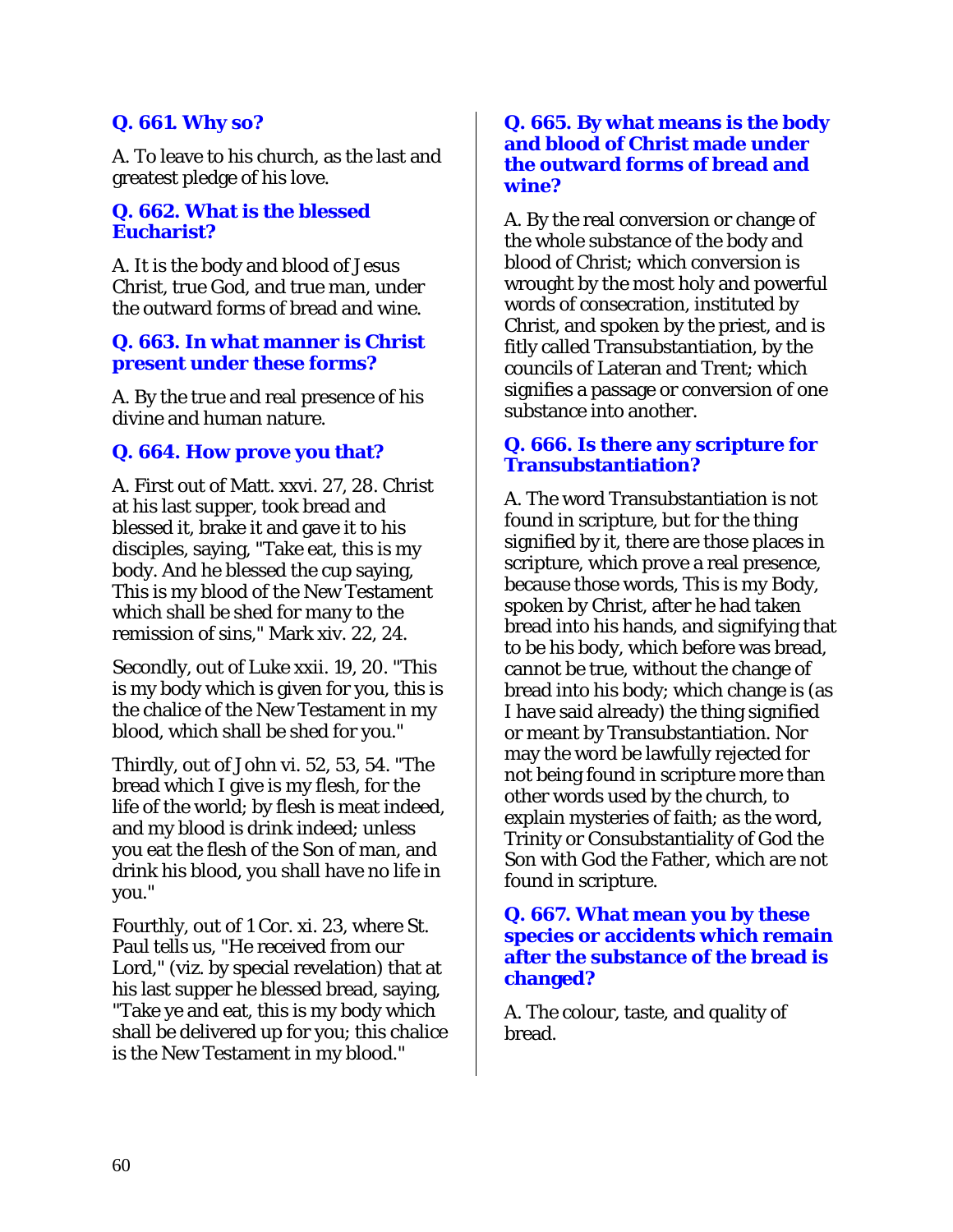### **Q. 668. Is the body of Christ divided or broken, when we divide or break the Sacrament?**

A. It is not, for "he is now immortal and impassible, he cannot die nor suffer any more." Rom.vi. 9.

# **Q. 669. What other reason have you?**

A. Because Christ is whole in the whole host, and whole in every particle thereof, if you divide or break it; seeing that wherever there would have been bread before consecration, there must needs be the whole body and blood of Christ after consecration.

### **Q. 670. What example have you for that?**

A. The Soul of Man, which is whole in the whole body, and whole in every part of the body, as learned Protestants neither do nor can deny.

### **Q. 671. How can the same thing be in many several places at once?**

A. By the omnipotent power of God, by which he himself is in all, and every one of his creatures at the same instant.

### **Q. 672. What example have you for that?**

A. A word, which being one, yet is in many hundreds of places at once. Out of Acts ix. 4, 5, where we read, that Christ, who is always sitting at the right hand of the Father in Heaven (as we willingly admit with the Protestants) appeared notwithstanding, and discoursed with St. Paul on earth, saying, "Saul, Saul, why dost thou persecute me?" And when St. Paul replied, "Who art thou, Lord? He answered, I am Jesus whom thou dost persecute." Therefore, he was then in two places at once.

### **Q. 673. What is the necessary matter of the Eucharist?**

A. Wheaten bread and wine of the grape.

### **Q. 674. What is the essential form of it?**

A. THIS IS MY BODY, THIS IS MY BLOOD.

### **Q. 675. Why is a little water mingled with the wine in the chalice?**

A. To signify the blood and water flowing from the side of Christ; as also, the union of the faithful with Christ, by virtue of the Sacrament.

### **Q. 676. What dispositions is required in him that receives the Eucharist?**

A. That he hath first confessed his sins, and be in the state of grace.

# **Q. 677. How prove you that?**

A. Out of 1 Cor. xi. 28. "Let a man prove himself and so let him eat of this bread and drink of this cup. For he that eateth and drinketh unworthily, eateth an drinketh damnation to himself, not discerning the body of our Lord."

### **Q. 678. What are the effects of the Eucharist?**

A. It replenisheth the soul with grace, and nourisheth it in spiritual life: "He that eateth of this bread, shall live for ever," John vi. 58.

# **Q. 679. What other benefit have we by it?**

A. It is a most moving and effectual commemoration of the incarnation, nativity, passion, resurrection, and ascension of Christ.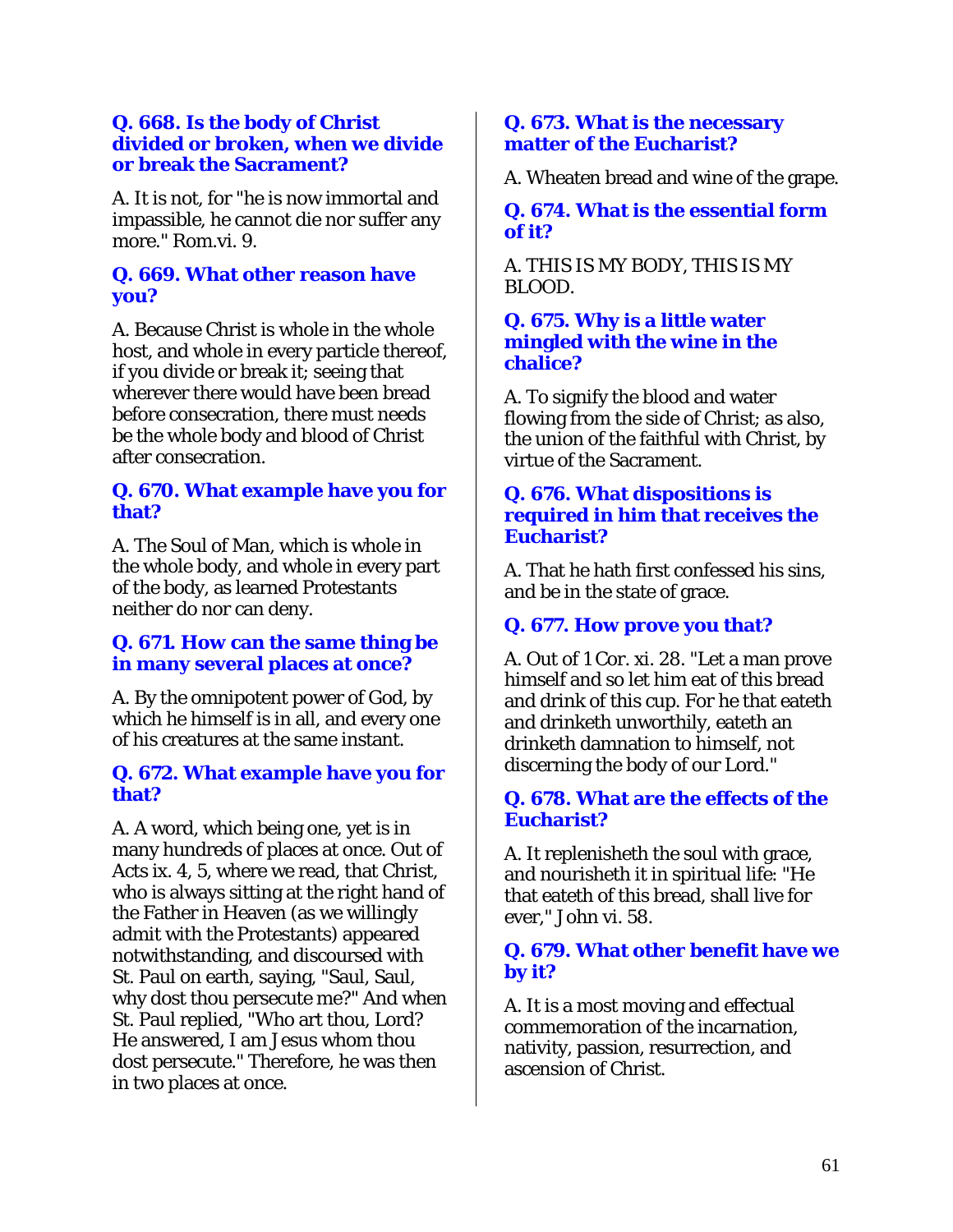### **Q. 680. How do you prove it lawful for the laity, to communicate under one kind only?**

A. First, because there is no command in scripture for the laity to do it under both, though there be for priests in those words, "Drink ye all of this." Matt. xxvi. 27, which was spoken to the apostles only and by them fulfilled; for it follows in Mark xiv. 23. "And they all drank." 2. Out of John vi. 58, "He that eateth of this bread, shall live for ever," therefore, one kind sufficeth. 3. Out of Acts xx. 7, where we read, "That the faithful were assembled on the first of the sabbath to break bread," without any mention of the cup; and the two disciples in Emmaus, "knew Christ in the breaking of bread," where the cup is not mentioned. And St. Paul, 1 Cor. xi. 27. "Wherefore whosoever shall eat this bread, or drink the chalice of the Lord unworthily shall be guilty of the body and blood of the Lord."

# **Q. 681. What is the exterior visible sacrifice?**

A. It a most necessary act of religion whereby some sensible thing is offered to God by a priest, in order to acknowledge his supreme dominion over us, and our entire dependence on him. It is offered to God as an act of pure adoration, or to render him thanks for his benefits received, or to turn away his anger, or to obtain from him some new blessing, or for all those purposes together.

### **Q. 682. Is the blessed Eucharist a sacrifice?**

A. It is a clean oblation, which the prophet Malachy i. 11, foretold would be offered from the rising to the going down of the sun, in every place among the Gentiles; which was prefigured by

Melchisedech, priest of the Most High (Gen. xiv. 18,) when he brought forth bread and wine; and which was, in reality, instituted at the last supper by Jesus Christ, when he took bread and wine, blessed them, and distributed them with his own hands amongst the apostles, saying, THIS IS MY BODY; THIS IS MY BLOOD. Christ Jesus is a priest for ever, according to the order of Melchisedech (Heb. v. 8,) and so he instituted, according to his order; that is to say, in bread and wine, this great sacrifice of the NEW LAW.

All the Holy Popes, and Fathers, and Councils of the primitive ages, teach that the mass is the self same sacrifice of bread and wine that had been instituted by our Saviour; whilst the histories and annals of all countries, not excepting England herself, declare that the Holy Mass, but no other sacrifice, came down to them as a part and parcel of Christianity, from the apostolic age.

# **Q. 683. Why are the priests obliged to receive under both kinds?**

A. Because they offer sacrifice, and represent the bloody sacrifice made upon the cross, where the blood was actually divided from the body, and being offerers of the sacrifice, are bound to receive also the cup, by Christ's command expressed. Matt. xxvi. 27. "Drink ye all of this."

# **Q. 684. Did the laity ever communicate under both kinds?**

A. They did sometimes in the primitive church, and may again, if holy church shall so appoint; but now it is prohibited by the church, to prevent the great danger of shedding the cup, neither are the laity in this defrauded of any thing; for they receive whole Christ under one kind, which is incomparably more than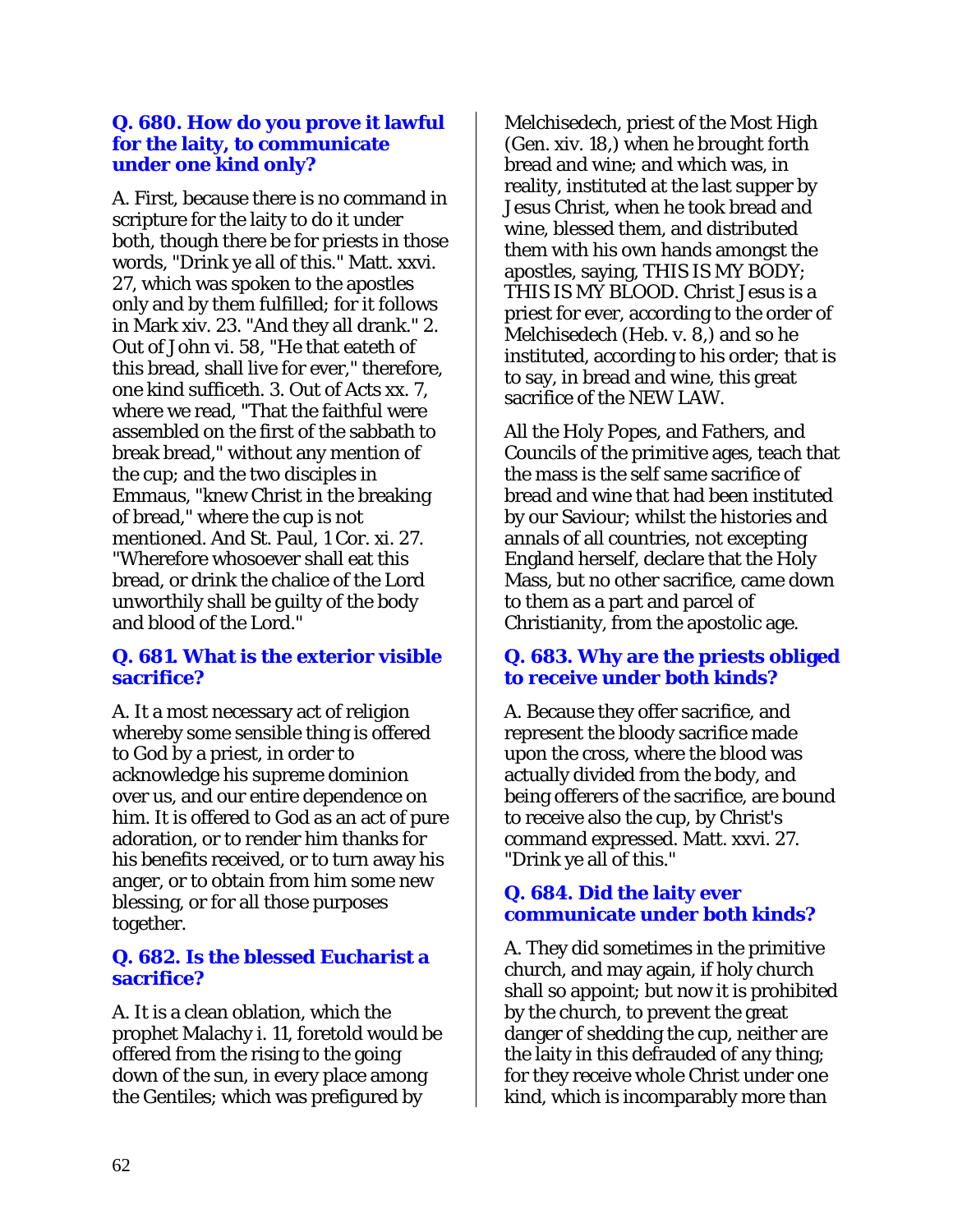the pretended reformers have under both, who receive only a bit of baker's bread, with a cup of common vintner's wine. See "Holy Order expounded." See also, "The Mass expounded." ch. 22.

# *Penance Expounded*

### **Q. 685. WHAT is the fourth Sacrament?**

A. Penance.

### **Q. 686. What warrant have you for doing acts of penance?**

A. First, out of Apoc. ii. 4. "Thou hast left thy first charity, therefore be mindful from whence thou art fallen, and do penance?"

Secondly, "And JESUS began to preach, and say, do ye penance; for the kingdom of heaven is at hand." Matt. iv. 17.

#### **Q. 687. When did Christ ordain this Sacrament?**

A. When he breathed on his disciples, saying, "Receive ye the Holy Ghost, whose sins ye shall forgive, they are forgiven and whose sins ye shall retain, they are retained." John xx. 22, 23.

#### **Q. 688. What is the matter of this Sacrament?**

A. The sins and confession of the penitent.

# **Q. 689. What is the form of it?**

A. I absolve thee from they sins, in the name of the Father, and of the Son, and of the Holy Ghost.

### **Q. 690. What are the effects of it?**

A. It reconciles us to God, and either restores or increases grace?

# **Q. 691. How prove you that?**

A. Out of John xx. 23, before cited. And out of John i. 9. "If we confess our sins, he is faithful and just to forgive us our sins, and cleanse us from all iniquity."

### **Q. 692. How many parts hath the Sacrament of penance?**

A. It hath three parts; namely, contrition, confession, and satisfaction.

# **Q. 693. What is contrition?**

A. It is a hearty sorrow for our sins, proceeding immediately from the love of God above all things, and joined with a firm purpose of amendment.

# **Q. 694. What is attrition?**

A. It is imperfect contrition, arising from the consideration of the turpitude of sin, or fear of punishment and if it contain a detestation of sin, and hope of pardon, it is so far from being itself wicked, that though alone it justify not, yet it prepares the way to justification; and disposes it at least remotely towards obtaining God's grace in this Sacrament.

### **Q. 695. What if a dying man be in mortal sin, and cannot have a priest.**

A. Then nothing but perfect contrition will suffice, it being impossible to be saved, without the love of God.

### **Q. 696. What is a firm purpose of amendment?**

A. It is a resolution not only to shun sin, but also the occasions of it.

### **Q. 697. How long has confession been in use and practice?**

A. Ever since the Apostle's time, according to James, v. 16. "Confess therefore your sins to one another, and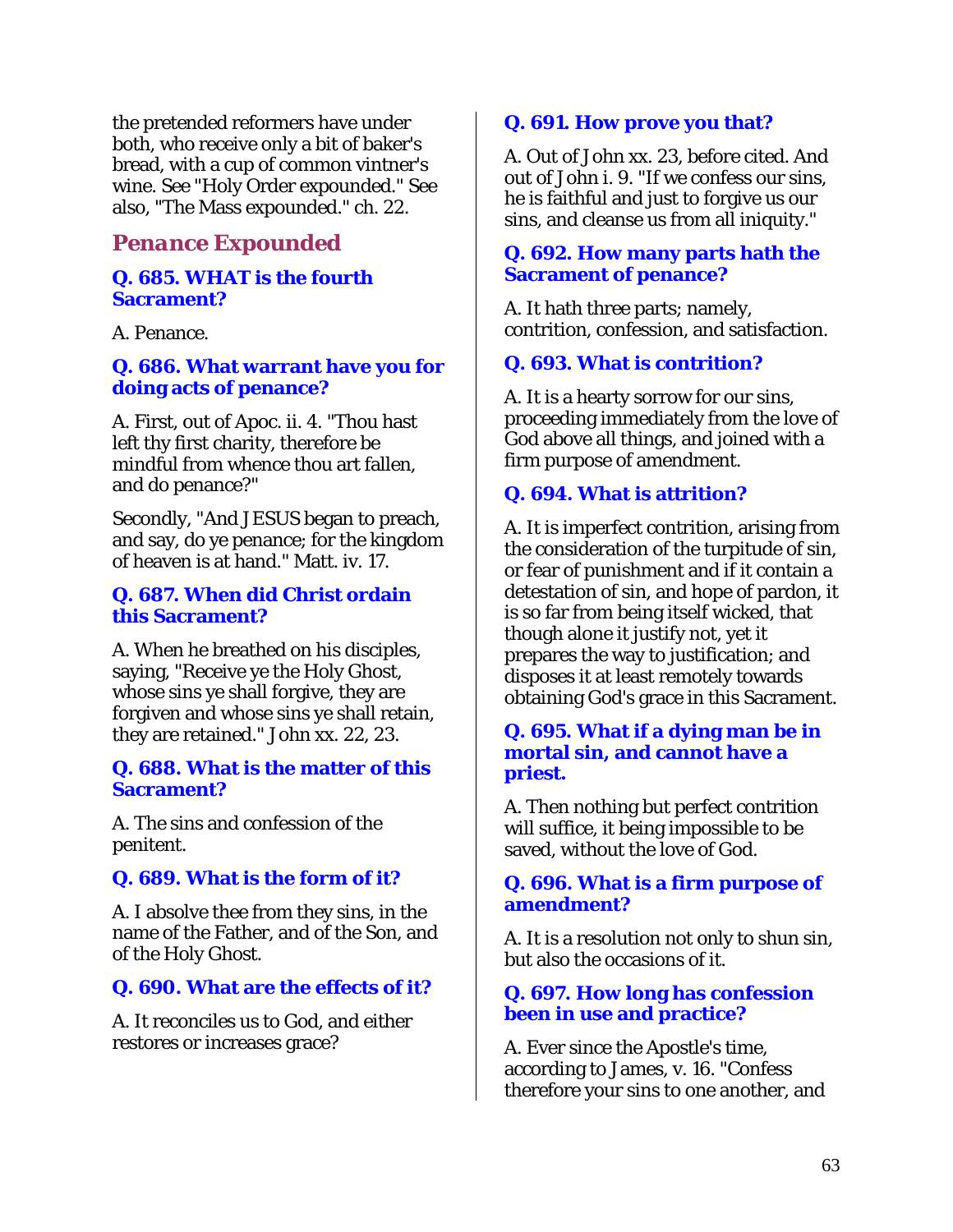pray for one another, that you may be saved." And Acts xix. 18. "Many of them that believed came confessing and declaring their deeds."

# **Q. 698. What is confession?**

A. It is a full, sincere, and humble declaration of our sins to a priest, to obtain absolution.

### **Q. 699. Is there any special good or comfort to man from confession?**

A. Very great, because as to a mind laden with secret griefs, the best of comforts is to disclose her case to some faithful friend; so to a soul laded with secret sins one of the greatest comforts, and best remedies possible, is to have selected persons ordained for that end by Christ himself, men of singular piety and learning, and not questionable by any law of what they hear in confession, to whom one may confess his sins, with an assurance both of comfort, correction, and direction for the amendment of his faults.

### **Q. 700. What are the necessary conditions of a good confession?**

A. That it be short, diligent, humble, sorrowful, sincere, and entire.

# **Q. 701. How, short?**

A. By avoiding superfluous words and circumlocutions.

# **Q. 702. How, diligent?**

A. By using a competent time and care in the examining of our conscience.

# **Q. 703. How, humble?**

A. By making our confession with humble hearts.

# **Q. 704. How, sorrowful?**

A. By stirring up sorrow for our sins.

# **Q. 705. How, sincere?**

A. By confessing our sins plainly, without seeking to lessen or excuse them.

### **Q. 706. How, entire?**

A. By confessing not only in what things we have sinned mortally, but also how often, as near as we are able to remember.

### **Q. 707. What if a man do knowingly leave out any mortal sin in his confession for fear of shame?**

A. He makes his whole confession void, and commits a great sacrilege by lying to the Holy Ghost, and abusing the Sacrament.

# **Q. 708. How prove you that?**

A. By the example of Ananias and his wife Saphna, who were struck dead at the feet of St. Peter, for daring to lie to the Holy Ghost. Acts v. 5, 10.

# **Q. 709. Is he that hath so done bound to confess all again?**

A. Yes, all that are mortal, together with that which he left out, and the sacrilege he committed.

# **Q. 710. What is satisfaction?**

A. The sacramental penance, enjoined us by the priest at confession, (which is considered a part of this sacrament,) besides which we may also add more, for our own sins, by our voluntary prayers, fasting, or other good works, or sufferings.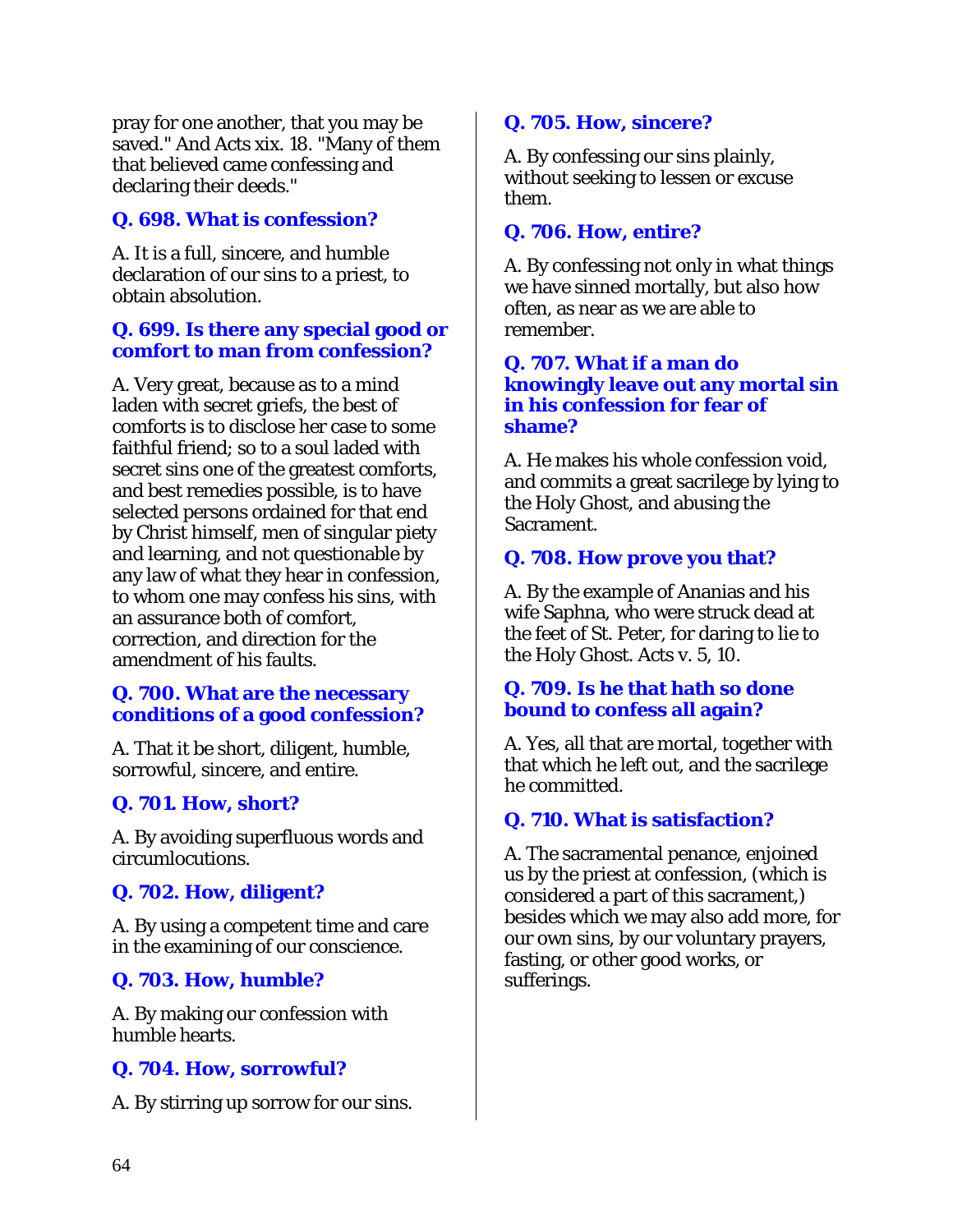### **Q. 711. For what do we satisfy by that penance?**

A. For such temporal punishments as remain due sometimes for our sins, after they are forgiven us.

### **Q. 712. How do you prove that priests have power to impose penance?**

A. Out of 1 Cor. vi. 3, where St. Paul excommunicated the incestuous Corinthian; "I (saith he) absent in body, but present in spirit, have already judged him that hath so done, &c. to deliver such a one to Satan for the destruction of the flesh, that the soul may be saved." ver. 5.

### **Q. 713. How prove you that temporal punishments may remain due for our sins, after the sins themselves be forgiven us?**

A. First, because Adam, after his sin was forgiven him, was notwithstanding cast out of paradise for ever, and his whole posterity made subject unto death and many miseries, in punishment of that sin. Gen. iii. 25.

Secondly, because David, after his sin of adultery was forgiven him, was temporally punished for it with the death of his child: "Our Lord (saith Nathan) hath taken away thy sin, nevertheless thy son shall die." 2 Kings xii. 13, 14.

Thirdly, because "Whom our Lord loveth he chastiseth." Heb. xii. 6.

# **Q. 714. By what other means are those temporal punishments released?**

A. By indulgences.

# **Q. 715. What is an indulgence?**

A. No a pardon for sins to come, or leave to commit sin, (as Protestants do falsely and slanderously teach) but a releasing only of such temporal punishments, as remain due to those sins, which have already been forgiven us by penance and confession.

### **Q. 716. How doth an indulgence release those punishments?**

A. By the superabundant merits of Christ and his saints, which it applies to our souls by the special grant of the church.

### **Q. 717. When did Christ give his church power to grant indulgences?**

A. When he said to St. Peter, "To thee will I give the keys of the kingdom of Heaven, whatsoever thou shalt bind on earth, it shall be bound in Heaven, and whatsoever thou shalt loose on earth, shall be loosed in Heaven." Matt. xvi. 19.

# **Q. 718. How prove you that the apostles did ever use this power?**

A. Out of 2 Cor. ii. 10, where St. Paul remitted part of the Corinthians penance. "To him that is such a one (said he) this rebuke sufficeth, &c. whom you have pardoned any thing, I also pardon."

# **Q. 719. What is required for the gaining an indulgence"**

A. That we perform the works enjoined us, and that the last part of them be done in a state of grace.

# **Q. 720. What are those works?**

A. Fasting, prayer, and alms deeds; as also confession and communion.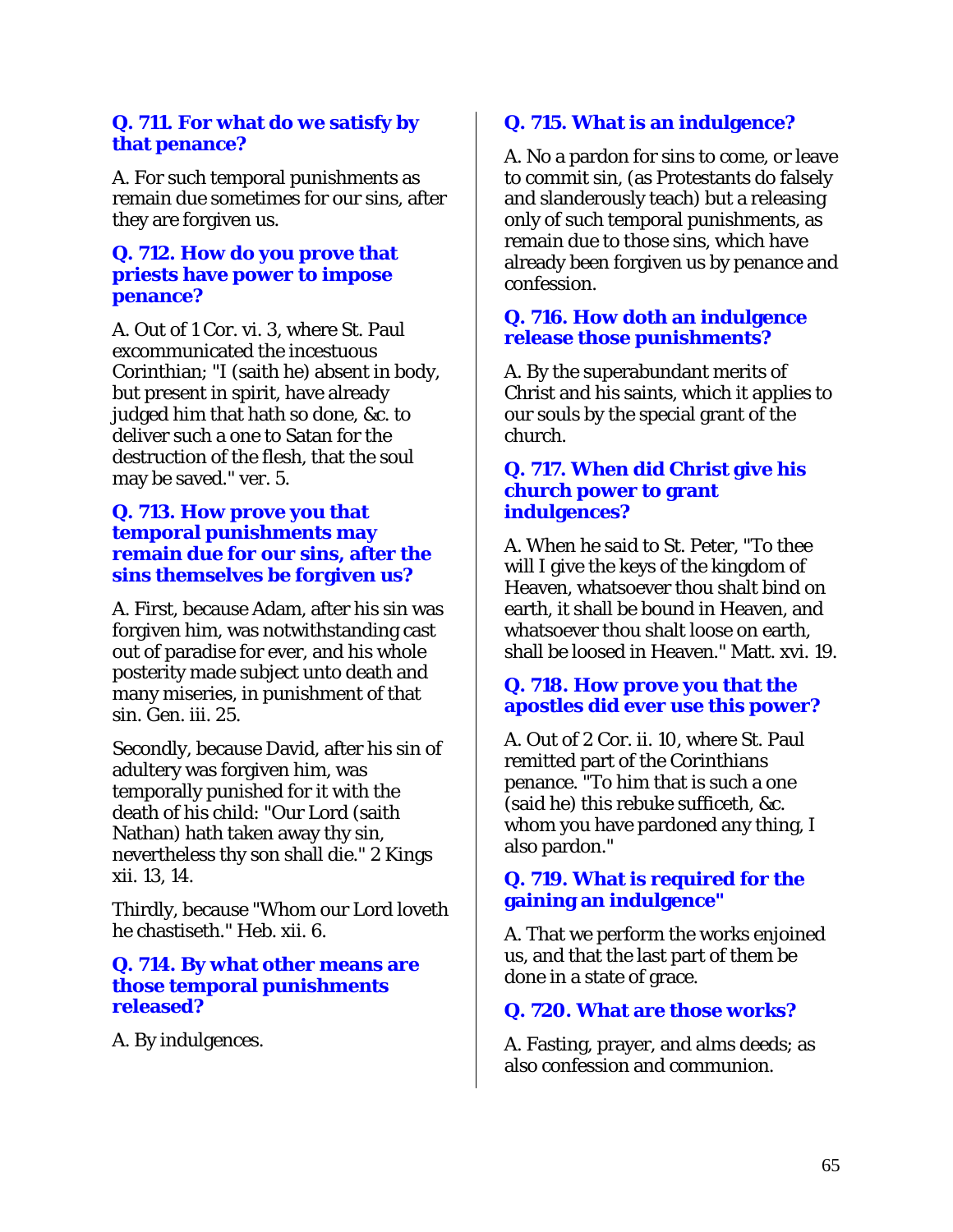# *Extreme Unction Expounded*

### **Q. 721. WHAT is the fifth Sacrament?**

A. Extreme unction.1

# **Q. 722. When did Christ institute it?**

A. The time is uncertain: some think it was instituted at his last supper; others that it was done between his resurrection and ascension.

### **Q. 723. By whom was this sacrament promulgated?**

A. By James, v. 13, 14, 15. "Is any man sick among you, let him bring in the priests of the church, and let them pray over him, anointing him with oil, in the name of our Lord, and the prayer of faith shall save the sick man, and our

Lord will lift him up, and if he be in sin his sins shall be forgiven him."

### **Q. 724. Who is capable of this sacrament?**

A. Every true and faithful Christian who is in mortal danger of death by sickness, excepting infants, fools, and such as are always mad.

# **Q. 725. What is the matter of it?**

A. Oil blessed by a bishop.

# **Q. 726. What is the form of it?**

A. "By his own anointing, and his own most pious mercy, our Lord pardon thee, whatsoever thou hast sinned by thy seeing," &c. And so of the other senses, repeating the same words.

### **Q. 727. What are the effects of extreme unction?**

A. It comforts the soul in her last agony against despair, it remits venial sins and removes the relics of sin and restores corporal health, if it be expedient.

# **Q. 728. How prove you that?**

A. Out of Mark vi. 13, where we read, That the apostles anointed with oil many sick, and healed them. Which anointing is understood by many to have been a previous sign of extreme unction, and consequently of its effects.

### **Q. 729. Why then do so few recover after it?**

A. Either because the recovery of the body is not expedient for the soul, or because the sick deferred the sacrament too long, as too many do, or for the other indispositions in the receiver of it

 $\overline{a}$  $1$  Unction is twofold, exterior and interior; by the former is the body anointed, and the latter the soul: there is an instance of the former in James v. 14, and of the latter in the parable of the ten virgins, Matt. xxv. The exterior anointing of the body is expressive of the interior unction or invisible grace produced in the soul. Under the Old Law were the priests, prophets and kings anointed: 1 Kings ix. 16; 2 Kings ii. 4; and 3 Kings xix. 15.Our Blessed Redeemer is called the Anointed, from the Greek verb Krio which signifies to anoint, because God anointed hem with the Holy Ghost: Acts x. 38. And we are called Christians because we profess the law and doctrine of God, the Anointed; and because we are anointed with holy oil and chrism. The child is anointed at baptism, the priest in receiving Holy Orders, the king and queen at their coronation. That the Apostles anointed the sick is clear from Mark vi. 13, and that they taught the practice is clear from James v. 14. Would they teach or practise the rite if they had not commission from their Divine Master so to do? It is indeed extremely astonishing that the Protestants who pretend to be enamoured with the Bible would discard a rite so sanctioned in both Testaments and the usage of all antiquity. See Canons. Lib. i. cit. 15.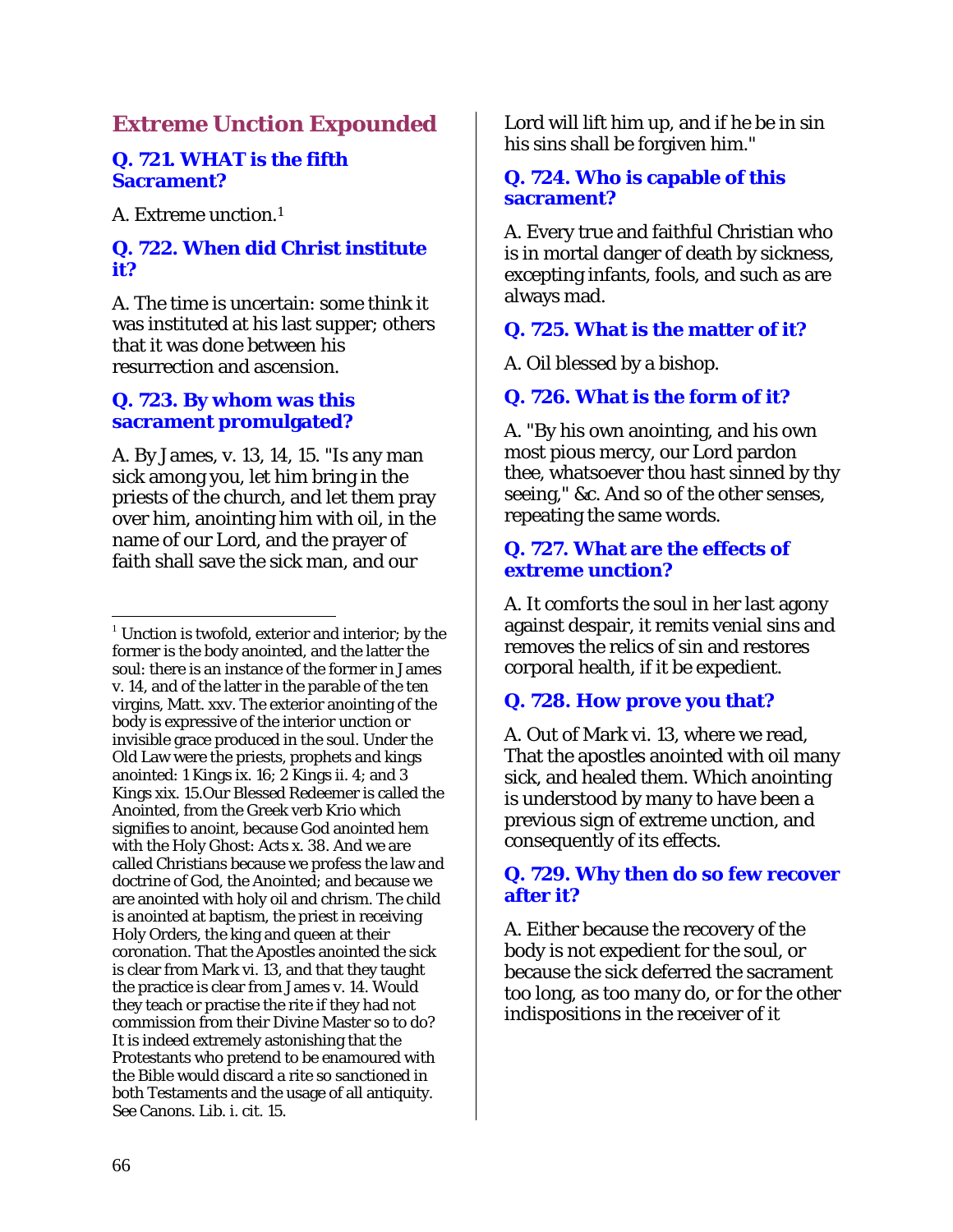# *Holy Order Expounded*

#### **Q. 730. WHAT is the sixth Sacrament?**

A. Holy Order.

# **Q. 731. To whom doth this appertain?**

A. To the rulers and ministers of the church, as bishops, priests, deacons, and subdeacons.

#### **Q. 732. What proof have you for bishops, priests and deacons?**

A. For bishops and deacons, out of Phil. i. 1. "To all the saints at Philippi, (saith St. Paul) with the bishops and deacons," and for the priests out of St. James above cited. "Is any man sick among you, let him bring in the priests of the church." &c.

#### **Q. 733. Where did Christ ordain this Sacrament?**

A. At his last supper, where he made his Apostles priests, saying, "This is my body which is given for you; do ye this in commemoration of me." Luke xxii. 19.

#### **Q. 734. What did Christ give them power to do?**

A. To offer the unbloody sacrifice of his own body and blood, which he himself had there ordained, and offered under the outward forms of bread and wine.

# **Q. 735. Why did he say, Do ye this in commemoration of me?**

A. Because the unbloody sacrifice of the Mass is a commemoration or memorial of the unbloody sacrifice made on the Cross; nay more, it is a renewal of it in an unbloody manner.

#### **Q. 736. What are the effects of holy order?**

A. It gives spiritual power, to ordain priests, to consecrate the body and blood of Christ, to administer the sacraments, serve the altar, and to preach.

# **Q. 737. What else?**

A. It gives also a spiritual grace, for the well-doing of these offices.

# **Q. 738. How prove you that?**

A. Out of 1 Tim. iv. 14. "Neglect not the grace which is thine by prophecy, with the imposition of the hands of the priesthood."

#### **Q. 739. What is the proper office of a bishop?**

A. To give holy orders and confirmation, to preach and govern the church.

## **Q. 740. How prove you that?**

A. To confirm, out of Acts viii. above cited, where we read, "Two bishops were sent to confirm the Samaritans."

#### **Q. 741. How prove you that the bishops are of divine right and have authority from God to rule the church?**

A. Out of Acts xx. 28. "Take heed unto yourselves and to the whole flock, wherein the Holy Ghost hath made you bishops to rule the church of God."

#### **Q. 742. How prove you that the bishops only can ordain priests?**

A. Out of Titus i. 5. "For this cause left I thee in Crete, that thou shouldest order the things that were wanting, and ordain priests in every city," (he was a bishop.)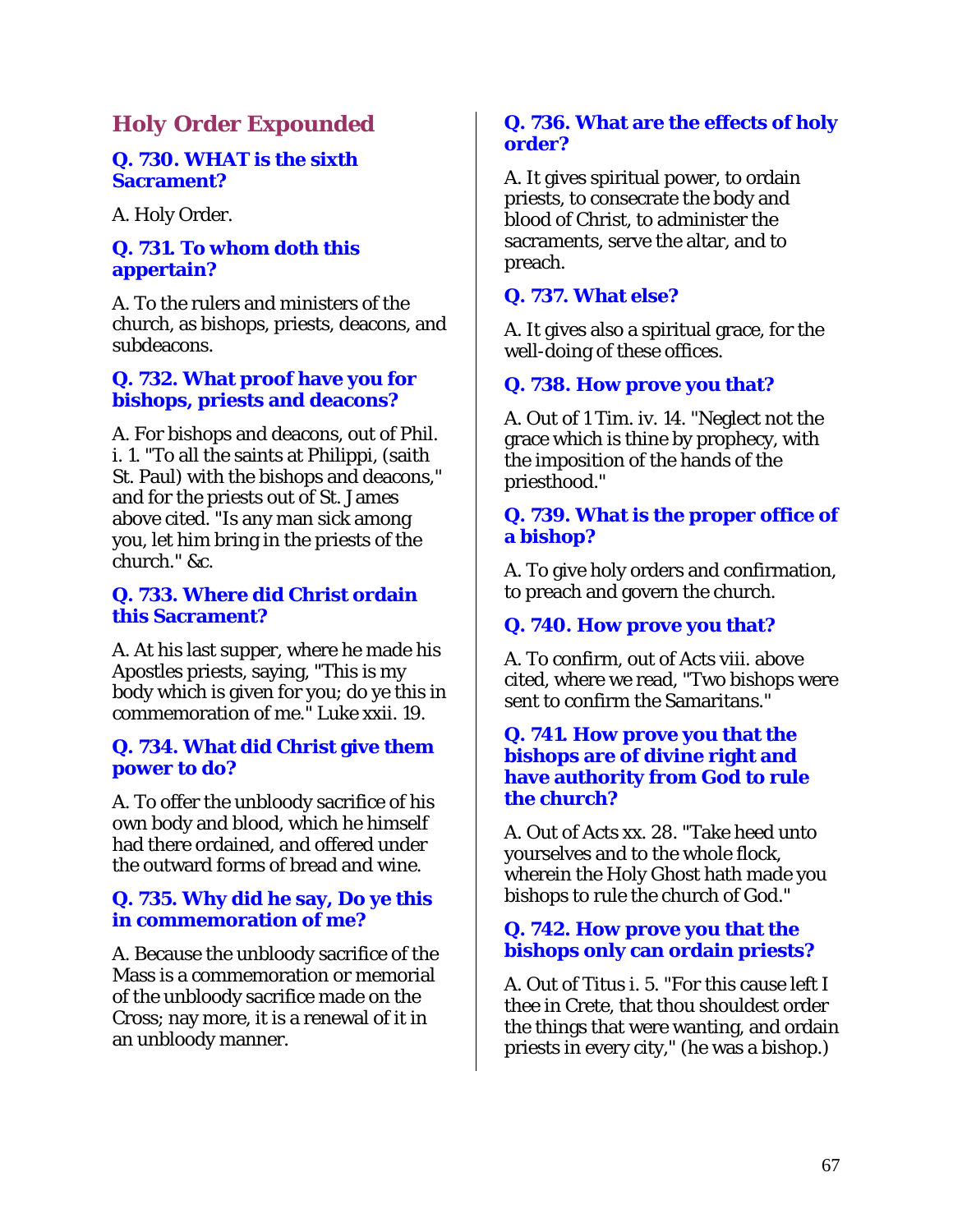#### **Q. 743. What sin is it therefore to oppose Hierarchy and Episcopacy either in the whole church, or in particular churches?**

A. It is a sin of rebellion and high treason against the peace and safety of Christ's spiritual commonwealth, the church.

# **Q. 744. How prove you that?**

A. Because no law can subsist without guards and officers for it. Since therefore Christ hath ordained bishops to be the guards and teachers of his law, they who strike at bishops, strike also at the whole law of Christ, and safety of the people.

#### **Q. 745. Why is it requisite that bishops and pastors should have revenues?**

A. Because they bear a considerable charge and office in the commonwealth, therefore, they ought to have a competence for the performance of it. Secondly, to enable them, as good soldiers of Christ Jesus, to keep clear of worldly cares: for "no man, being a soldier to God, entangleth himself with worldly business; that he may please him to whom he hath engaged himself." 2 Tim. ii. 4.

# **Q. 746. What is the office of a priest?**

A. To offer sacrifice, and administer the rest of the sacraments, excepting holy order and confirmation.

#### **Q. 747. How prove you a sacrifice in the New Law?**

A. First, because there is a priesthood, as you have heard, and an altar according to that, "We have an altar (saith St. Paul) whereof they have not power to eat, who serve in the tabernacle." Heb. xiii. 10.

Secondly, out of Mal. i. 11, where he foretold the sacrifice in the new law, saying, "From the rising of the sun, even to the going down, great is my name among the Gentiles, and in every place there is sacrificing, and there is offered to my name a clean oblation, saith the Lord of Hosts."

Thirdly, out of Luke xxii. 19, 20, where Christ who is high priest for ever (according to the order of Melchesedech) offered the sacrifice of his own body and blood under the form of bread and wine, saying, "This is my body which is given for you, (it is given for us, you find at his last supper) this is the chalice of the New Testament in my blood, which chalice (according to the great text) is shed for you."

# **Q. 748. Is it lawful for priests to marry?**

A. It is not; there being a precept of the church against it, descending to us by tradition from the Apostles; neither did any of the Apostles ever accompany their wives, after their calling to the apostleship; and a vow of perpetual chastity being annexed to the holy orders, in the Latin or Western church.

#### **Q. 749. Why is it requisite that priests should live chaste and unmarried?**

A. Because, as by their ordination they are bound to teach and instruct the faithful, their minds should be totally disengaged from the cares and pleasures of the world, and wholly employed in the study and piety of heavenly things, which is incompatible with the marriage state. 1 Cor. vii. 32.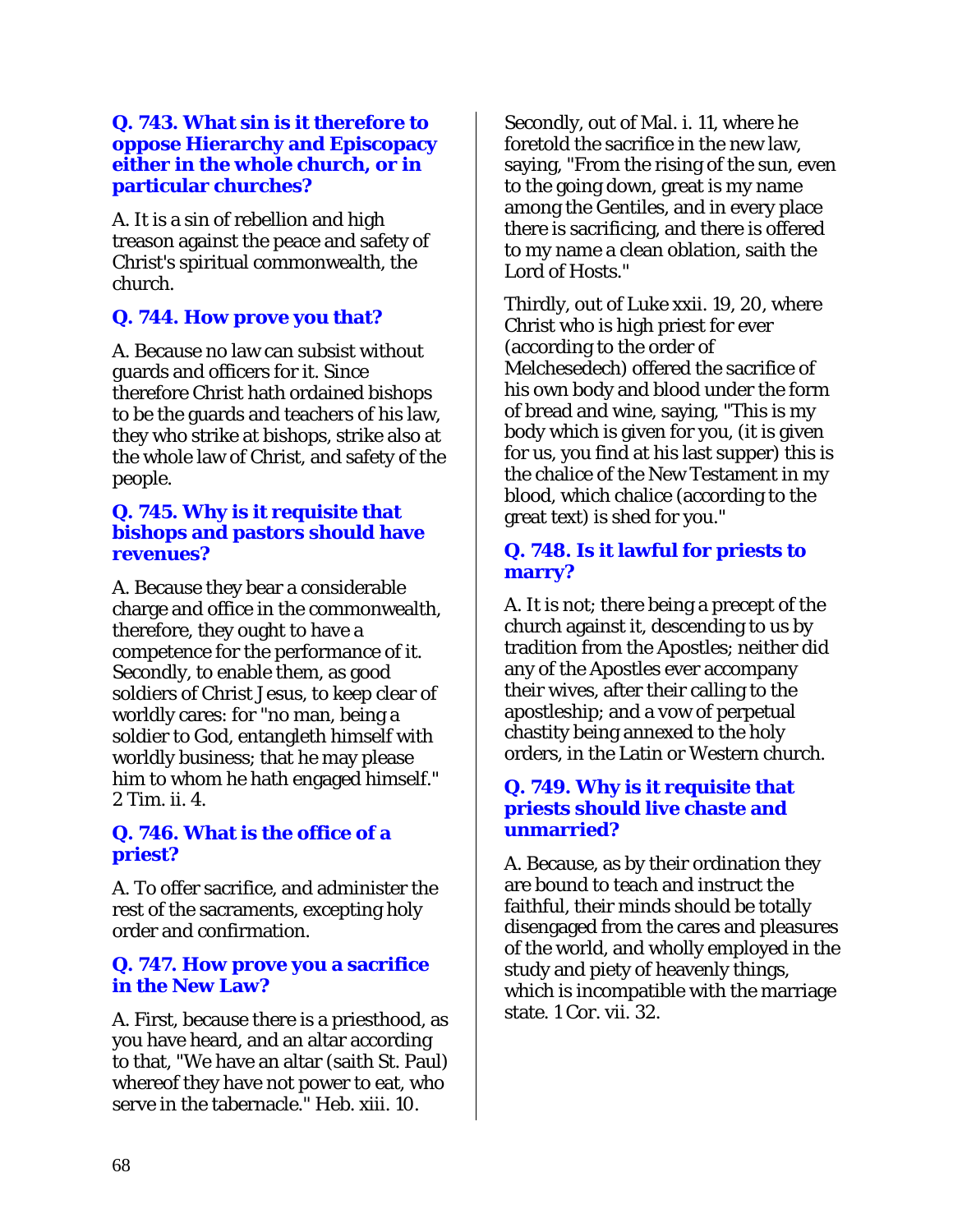#### **Q. 750. What are the lesser orders of the church?**

A. Acolyte, lector, exorcist, and porter, according to the fourth council of Carthage, can. 6.

#### **Q. 751. Is it lawful for women to preach, or to be priests?**

A. It is not, according to 1 Cor. xiv. 34. "Let women keep silence in the churches: for it is not permitted to them to speak, but to the subject, as also the law saith."

#### **Q. 752. It is lawful for a man to usurp and take upon him priestly power, without the ordination of the church?**

A. It is not, according to Heb. v. 1, 4. "For every high priest taken from among men, is appointed for men &c. that he may offer gifts and sacrifices for sins neither doth any man take the honour to himself, but he that is called of God, as was Aaron.

# **Q. 753. What other proof have you?**

A. Out of John x. 1. "Amen I say unto you, he that entereth not by the door (Holy Order) into the fold of the sheep, but climbs up another way, is a thief and a robber."

# **Q. 754. What if any man pretend an extraordinary calling?**

A. He must prove it by miracles, or else be esteemed an impostor.

#### **Q. 755. What examples have you against the usurpation of the priestly power?**

A. That the king Ozeas, who was presently struck by God with a leprosy in his forehead, for usurping the priestly

office of offering or burning incense in the temple. 2 Paral. xxvi. 19.

# **Q. 756. What besides?**

A. The example of Core, Dathan, and Abriam, who for usurping the office of priest, (though they were themselves true believers) were swallowed up alive by the earth, Numb. xvi. 32. and two hundred and fifty others who were offering incense with them, were consumed with fire from heaven, v. 34, with fourteen thousand and seven hundred more, which were also burnt with fire from heaven, for only joining with them, v. 49.

# *Matrimony Expounded*

# **Q. 757. WHAT is the seventh Sacrament?**

A. Matrimony.

# **Q. 758. Where was matrimony first ordained?**

A. In paradise by Almighty God, when he gave Eve as wife to Adam, who presently said, "Therefore a man shall leaven his father and his mother, and shall cleave unto his wife, and they shall be two in one flesh." Gen. ii. 22, 24.

#### **Q. 759. Where was it made a sacrament of the new law?**

A. Where and when Christ instituted this sacrament us uncertain; some think it done, or at least insinuated at the wedding at Cana in Galilee, where Christ was present, and wrought his first miracle, "by turning water into wine." John ii. Others, more probably, say it was done, when Christ declared the indissolubility of marriage, saying, "therefore now they are not two, but one flesh: that therefore which God hath joined together, let no man separate." Matt. xix. 6.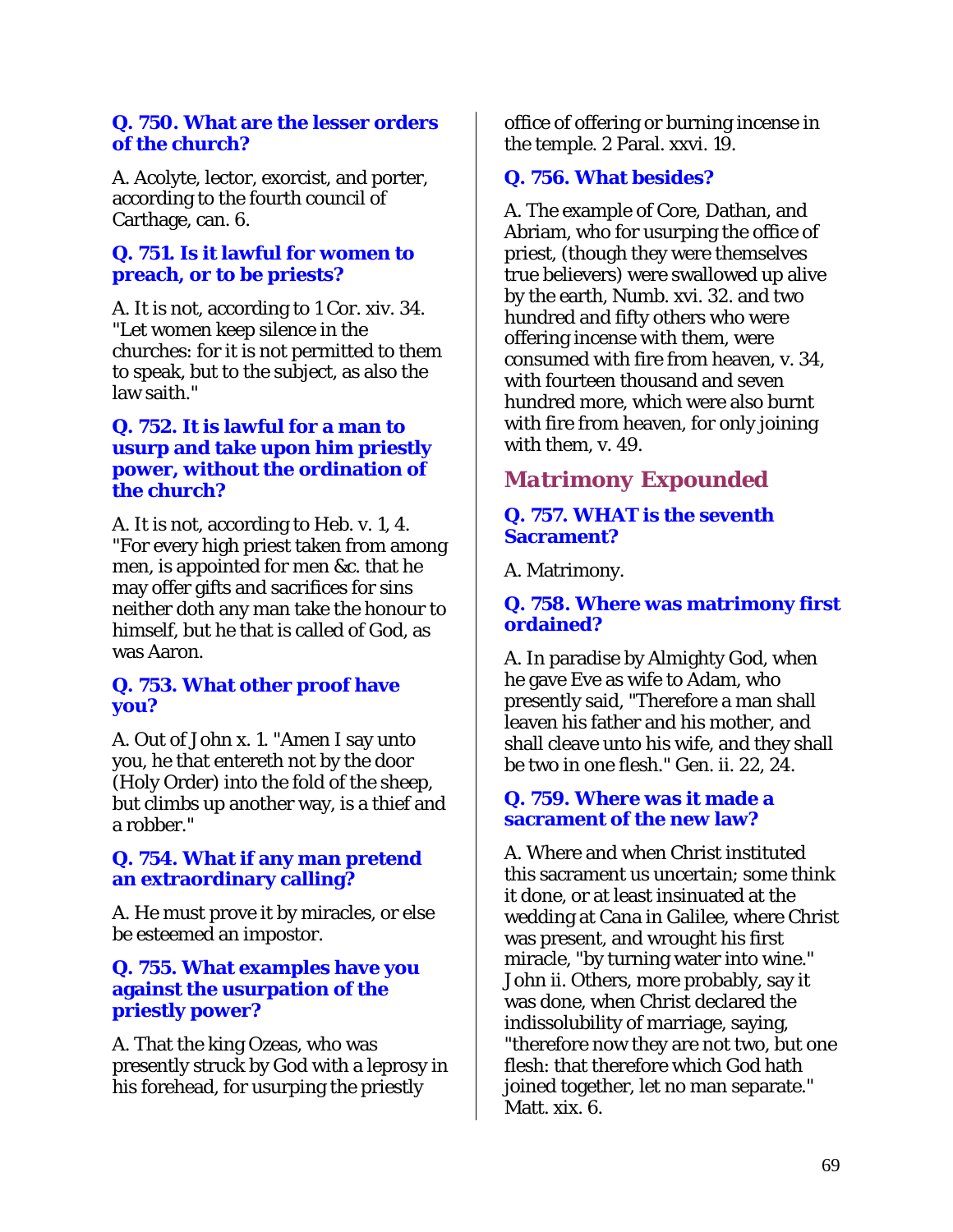#### **Q. 760. Why was it requisite that marriage should be made a sacrament?**

A. Because it is a contract whereon depends the chief happiness of a married life; as being ordained for the restraint of sinful concupiscence, the good of posterity, the well ordering our domestic affairs, and the education of our children in the fear and service of God, and therefore ought to be ranked in the highest order of those actions, which Christ hath sanctioned for the use of man.

# **Q. 761. What other proof have you?**

A. Out of Ephes. v. 31, 32. "They shall be two in one flesh; this is the great sacrament. But I speak in Christ, and in the church."

#### **Q. 762. What is the matter of this sacrament?**

A. The mutual consent of the parties, and giving themselves to one another.

#### **Q. 763. What are the effects of matrimony?**

A. It gives special grace to the married couple, to love and bear on with another, as also to bring up their children in the fear and love of God.

# **Q. 764. What is the principle end of marriage?**

A. To beget children, and bring them up in the service of God; and the next to this is, that man may have a remedy against concupiscence, and a helper in the way of salvation.

#### **Q. 765. How great is the tie of marriage?**

A. So great that it can never be dissolved but by death, as you have heard out of Matt. xix.

### **Q. 766. What are the obligations of man and wife?**

A. To love, honour, and comfort one another.

# **Q. 767. What besides?**

A. Husbands are obliged to cherish and comfort their wives; wives to be subject, obey, and love their husbands.

# **Q. 768. How prove you that?**

A. Out of Col. iii. 18, 19. "Women be subject to your own husbands, as behooveth in our Lord. Men, love your wives, and be not bitter towards them." And out of Ephes. iv. 22, 23. "Let women be subject to their husbands, as to the Lord, because the man is head of the woman as Christ is head of the church," v. 24. "But as the Church is subject to Christ, so also women to their husbands in all things." And again, v. 33. "Let each man love his wife as himself, and let the wife reverence her husband.

# **Q. 769. What else?**

A. To render mutually the marriage debt, and according to that, "Let the husband render his debt unto his wife, and the wife also in like manner to her husband. The women now hath no power of her own body, but the husband, and in like manner the man hath no power of his own body, but the woman." 1 Cor. vii. 3, 4.

#### **Q. 770. It is lawful for children to marry without the consent of their parents?**

A. It is not; neither is it lawful for parents to force them to marry against their will.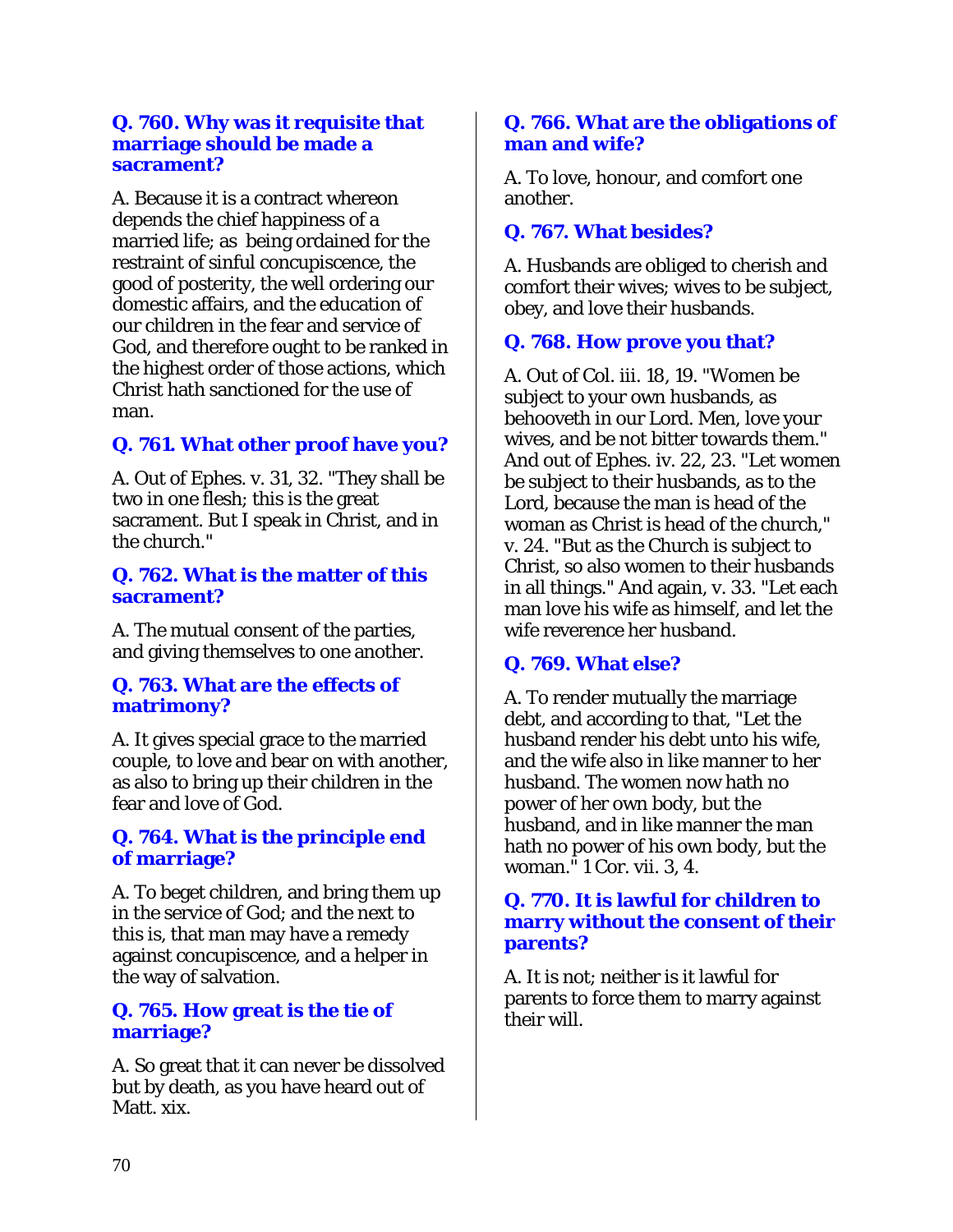## **Q. 771. Why are so many unhappy in their marriages?**

A. Because they never consulted with God about them, nor sought to have his blessing in them.

# **Q. 772. For what other reason?**

A. Because they were in the state of sin at their marriage, or married for inordinate love or wealth, and not for the right end of marriage.

#### **Q. 773. What meaneth the blessing of the priest given in marriage?**

A. It is to beg all blessings of God for the new married couple.

## **Q. 774. Why is the ring put on the fourth finger?**

A. Because that is called the heart finger and hath (they say) a vein in it, with reacheth to the heart; so to signify the true and constant love which ought to be between man and wife.

#### **Q. 775. What signifies the ring itself?**

A. It is a symbol of perfection and eternity, being equal in all parts, and round in figure, without beginning or end, to imitate the perfect and perpetual love of man and wife.

#### **Q. 776. What are the spiritual means to obtain the blessing of good children?**

A. Fasting, prayer, and alms-deeds, for so St. Joachim and St. Anne obtained Blessed Virgin Mary; and so the Blessed Virgin became the mother of God.

# **Q. 777. What obligations have parents to their children?**

A. To instruct them in the faith of Christ, to bring them up in the fear of God, to give them good example, to keep them out of ill company and other occasions of sin, to feed and nourish them, to provide for them in marriage, and to correct their faults.

## **Q. 778. What are the chief and most common impediments of marriage?**

A. Consanguinity and affinity, to the fourth degree inclusively; and in the right line all degrees are prohibited by the law of nature, indispensable.

#### **Q. 779. Can the church dispense in these collateral degrees?**

A. She can, excepting only the first collateral degrees of consanguinity, but always sufficient motives must be given.

# **Q. 780. How prove you that?**

A. The Church having made these laws, for just reasons may dispense in them; but when such dispensations are given, those who seek them ought to consider, that they may deprive themselves of the blessings attending the marriage state, if the motives alleged be not well founded.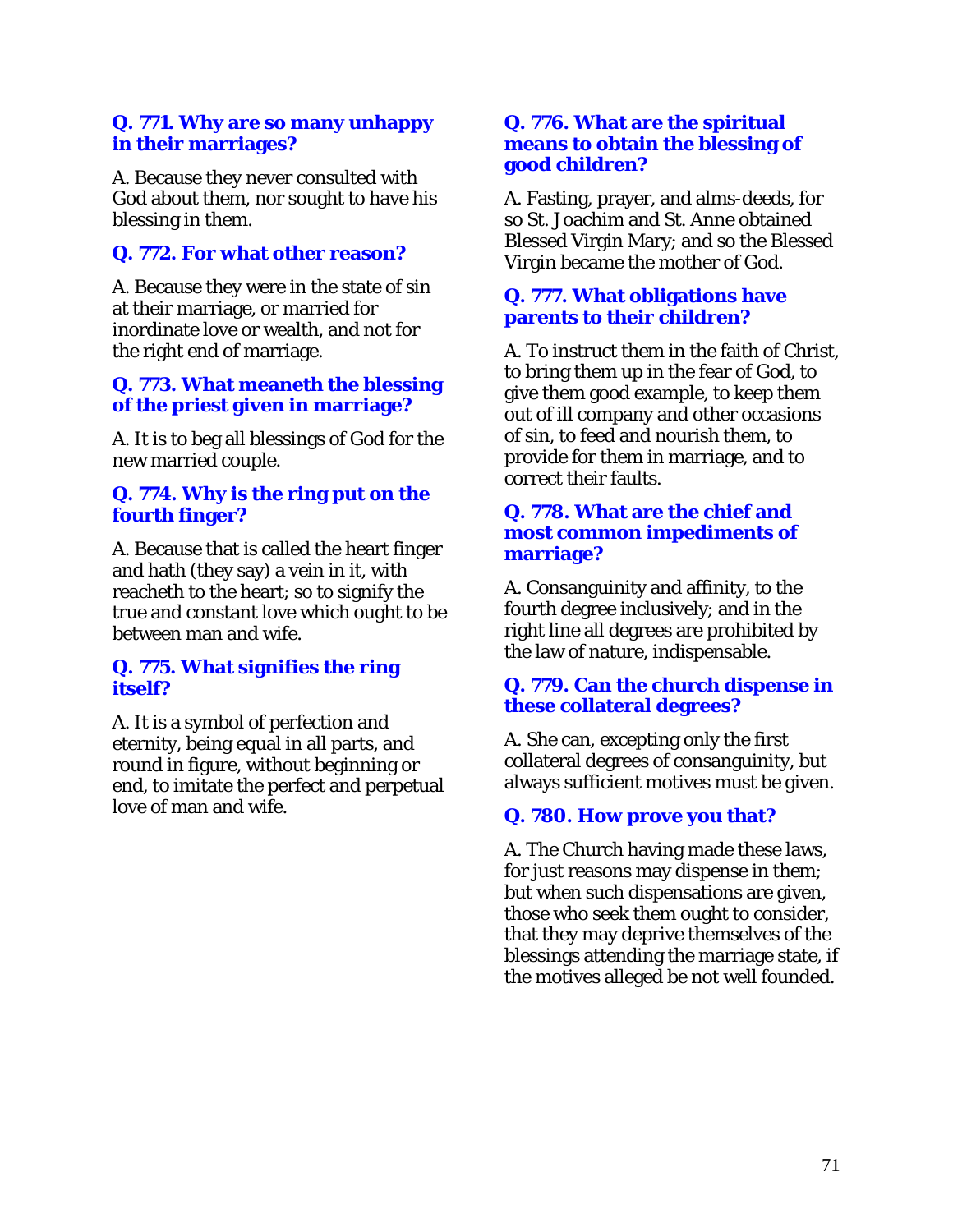# **Chapter 12.**

# **The Cardinal Virtues Expounded**

# **Q. 781. HOW many cardinal virtues are there?**

A. There are four: prudence, justice, fortitude, and temperance.

# **Q. 782. Why are they called cardinal virtues?**

A. Because they are the fountains and as it were the hinges of all good works, from the word Cardo, which signifies a hinge.

# **Q. 783. What is prudence?**

A. It is a virtue which makes us wary in all our actions, that we may neither deceive others, nor be deceived ourselves; or which (according to the rule of honesty) prescribes us what to be desired, and what to be avoided.

# **Q. 784. How prove you that?**

A. Out of Eccles. iii. 32. "A wise heart that hath understanding, will keep itself from all sin, and in the works of justice shall have success."

# **Q. 785. What is justice?**

A. It is a virtue which gives every man this own according to that, "Render to all men their due, to whom tribute, tribute; to whom custom, custom; to whom fear, fear; to whom honour, honour." Rom. xiii. 7.

# **Q. 786. What is temperance?**

A. It is a virtue which moderates our appetites and desires, that they be according to reason, and not inordinate: "He that is abstinate, (saith the wise man) shall increase in life." Eccl. xxxvii.

# **Q. 787. What is fortitude?**

A. It is a virtue, by which the labours and dangers even of death itself, that are opposite unto virtue, are courageously undertaken and patiently sustained, "The wicked fleeth (saith Soloman) when no man pursueth; but the just man, as a confident lion, shall be without fear." Prov. xxvii. 1. And in 1 Pet. iii. 14, we read, "The fear of them fear ye not, and be not troubled, but sanctify our Lord Christ in your hearts."

#### **Q. 788. Is it necessary for a Christian to be exercised in these virtues?**

A. It is; for "we must not only decline from evil, but do good," Psalm xxxvi. 27.

# **Chapter 13.**

# **The Gifts of the Holy Ghost Expounded**

# **Q. 789. HOW many are the Gifts of the Holy Ghost?**

A. Seven: wisdom, understanding, counsel, fortitude, knowledge, piety, and the fear of the Lord. Isa. xi. 2.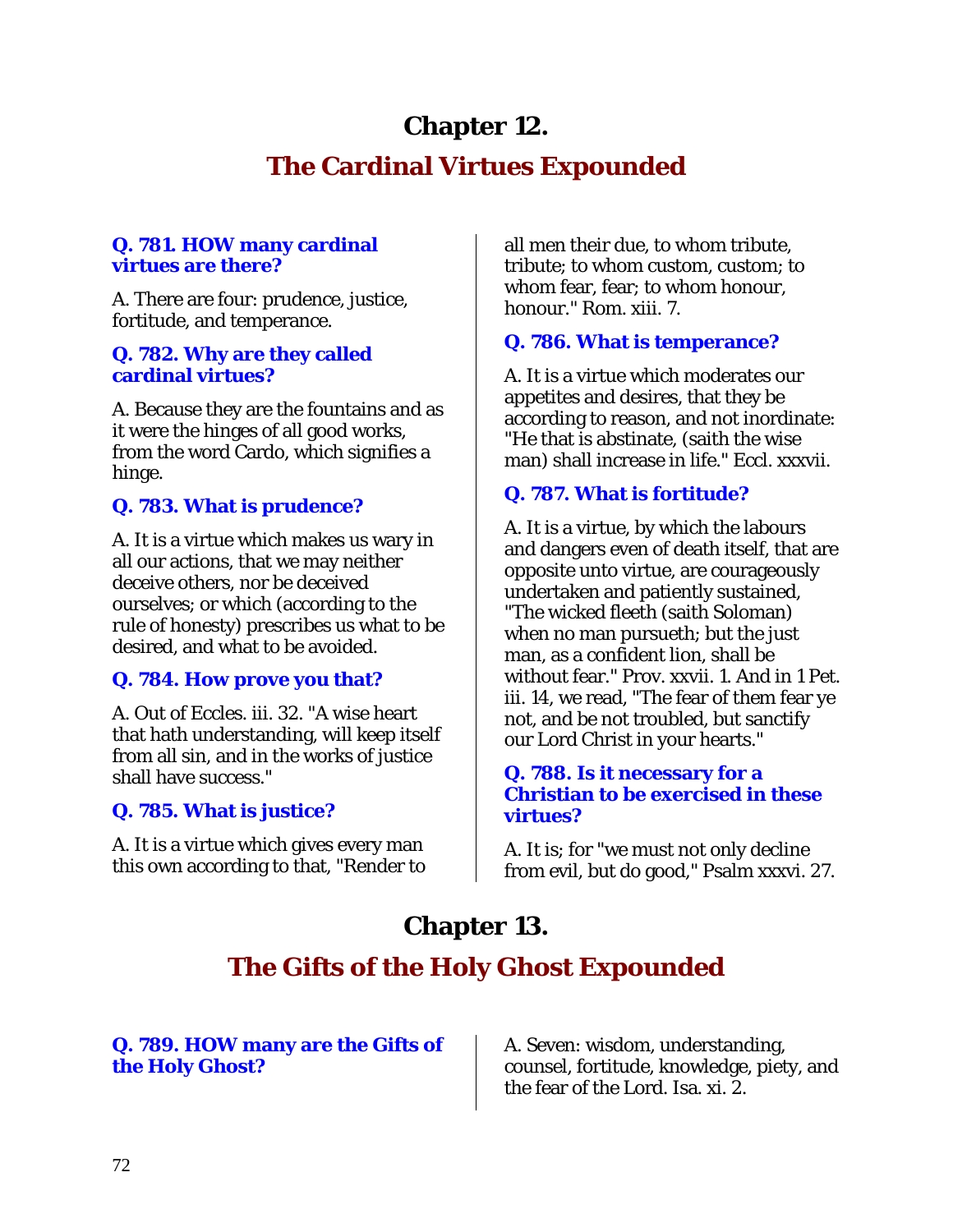# **Q. 790. What is wisdom?**

A. It is a gift of God, which teacheth us to direct our whole lives and actions to his honour, and the salvation of our souls.

# **Q. 791. What is understanding?**

A. It is a gift of God, by which we are enabled to comprehend the high mysteries of our Faith.

#### **Q. 792. What is counsel?**

A. It is a gift of God, by which we discover the frauds and deceits of the Devil, and are not deceived by him.

#### **Q. 793. What is fortitude?**

A. It is a gift of God, whereby we are enabled to undergo and despise all dangers for his sake.

#### **Q. 794. What is knowledge?**

A. It is a gift of God, by which we know and understand the will of God.

#### **Q. 795. What is piety?**

A. It is a gift of God, which makes us devout and zealous in his service.

#### **Q. 796. What is the fear of the Lord?**

A. It is the gift of God, which curbs our rashness, withholds us from sin, and makes us obedient to God's law.

# **Chapter 14.**

# **The Twelve Fruits of the Holy Ghost Expounded**

#### **Q. 797. HOW many are the fruits of the Holy Ghost?**

A. There are twelve, as you may see, Gal. v. 22, 23.

#### **Q. 798. What is the first?**

A. Charity, whose nature and effects you know already.

#### **Q. 799. What is the second?**

A. Joy, by which we are enabled to serve God with cheerful hearts.

#### **Q. 800. What is the third?**

A. Peace, which keeps us unmoved in our minds amidst the storms and tempests of the world.

#### **Q. 801. What is the fourth?**

A. Patience, which enables us to suffer all adversities for the love of God.

#### **Q. 802. What is the fifth?**

A. Longanimity, which is an untired confidence of mind, in expecting the good things of the life to come.

#### **Q. 803. What is the sixth?**

A. Goodness, which makes us hurt no man, and be good to all.

#### **Q. 804. What is the seventh?**

A. Benignity, which causeth an affable sweetness in our manners and conversation.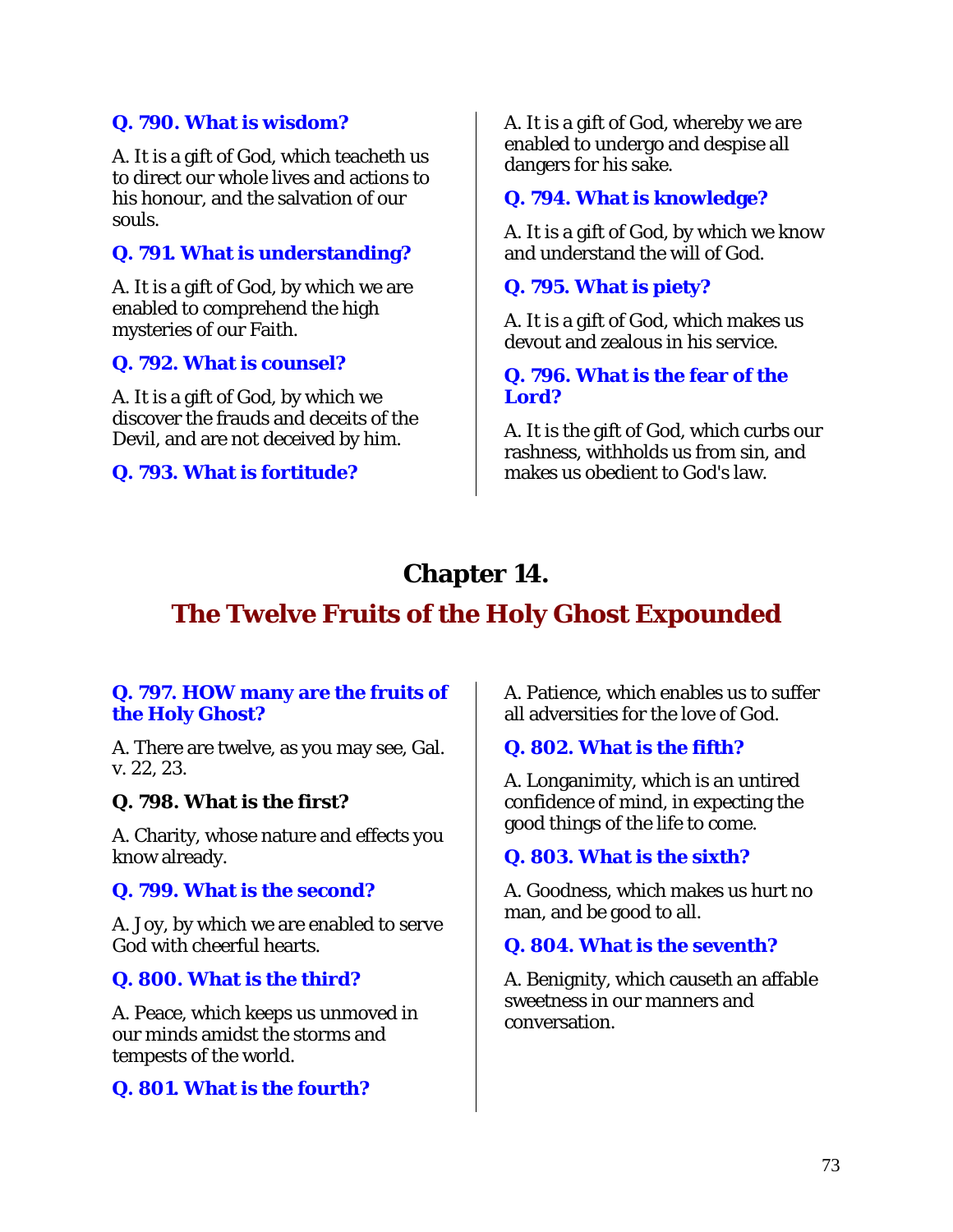# **Q. 805. What is the eighth?**

A. Mildness, which allays in us all the [e]motions of passion and anger.

# **Q. 806. What is the ninth?**

A. Fidelity, which makes us punctual observers of our covenants and promises.

# **Q. 807. What is the tenth?**

A. Modesty, which observes a becoming deportment in all our outward actions.

# **Q. 808. What is the eleventh?**

A. Continency, which makes us not only abstemious in meat and drink, but in all other sensible delights.

# **Q. 809. What is the twelfth?**

A. Chastity, which keeps a pure soul in a pure body.

# **Q. 810. Who are they that have these fruits?**

A. The children of God only; for "whosoever are led by the spirit of God, they are the sons of God." Rom. viii. 14.

# **Chapter 15.**

# **The Works of Mercy (corporal and spiritual) Expounded**

# **Q. 811. HOW many are the corporal works of mercy?**

A. Seven. 1. To feed the hungry. 2. To give drink to the thirsty. 3. To clothe the naked. 4. To harbour the harbourless. 5. To visit the sick. 6. To visit the imprisoned. 7. To bury the dead.

#### **Q. 812. How prove you that these works are meritorious of a reward?**

A. Because Christ hath promised the kingdom of Heaven as the reward of them. "Come, O ye blessed of my Father (saith he) and possess ye the kingdom, &c. for I was hungry, and ye gave me to eat," &c. Matt. xxv. 35, 36.

#### **Q. 813. When are we said to feed and clothe Christ?**

A. As often as we feed and clothe the poor, "What ye have done (saith he) to one of my little ones, that ye have done unto me." ver. 40.

# **Q. 814. Is the reward of these works a reward of justice?**

A. It is; according to 2 Tim. iv. 7, 8. "I have fought a good fight (saith Paul) there is a crown of justice laid up for me, which our Lord will render to me at that day as the just judge."

# **Q. 815. What other proof have you?**

A. Out of Heb. vi. 10. "For God is not unjust, that he should forget the work and love, which you have shown in his name, who have ministered unto the Saints, and do minister.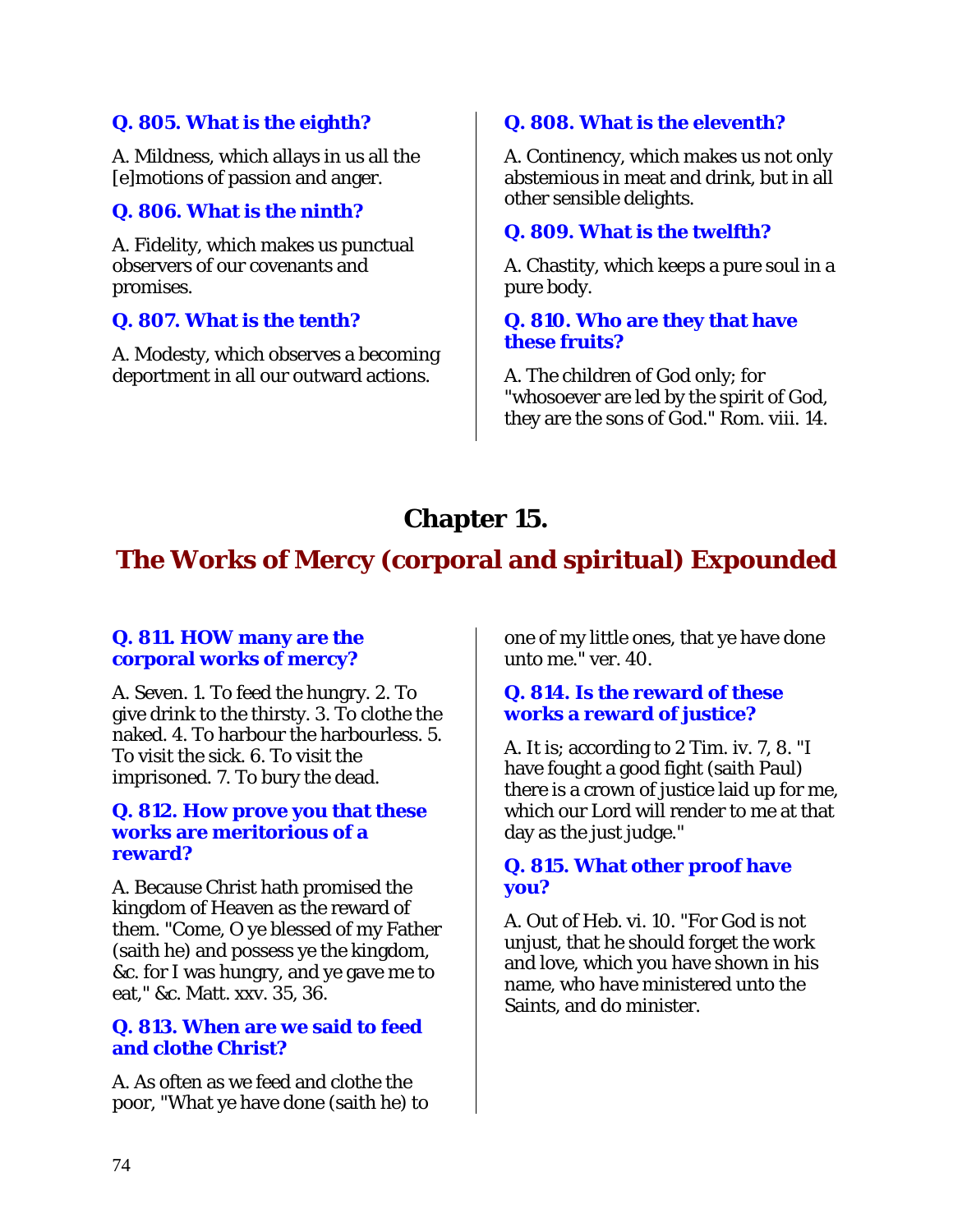#### **Q. 816. How many are the works of mercy, spiritual?**

A. Seven also. 1. To give counsel to the doubtful. 2. To instruct the ignorant. 3. To admonish the sinners. 4. To comfort the afflicted. 5. To forgive offences. 6. To bear patiently the troublesome. 7. To pray for the quick and the dead.

#### **Q. 817. How prove you your prayer for the dead?**

A. First, out of the places before and after cited for purgatory. Secondly, out of 1 John v. 16. "He that knoweth his

brother to sin a sin not unto death, let him ask, and life shall be given him, not sinning to death; (i.e.) to final impenitence. Therefore it is lawful to pray for all such as die penitent, confessing their sins." And in 2 Mac. xii. we read, "It is a wholesome and holy thought to pray for the dead, that they may be loosed from their sins."

#### **Q. 818. How show you these works to be meritorious?**

A. Out of Dan. xii. 3. "They who instruct others to justice, shall shine as stars to all eternity."

# **Chapter 16. The Eight Beatitudes**

#### **Q. 819. WHAT are the eight Beatitudes?**

A. Christ "opening his mouth he taught them, saying: 1. Blessed are the poor in spirit: for theirs is the kingdom of heaven. 2. Blessed are the meek, for they shall possess the land. 3. Blessed are they that mourn: for they shall be comforted. 4. Blessed are they that hunger and thirst after justice: for they shall be filled. 5. Blessed are the merciful: for they shall obtain mercy. 6.

Blessed are the clean of heart: for they shall see God. 7. Blessed are the peacemakers: for they shall be called the children of God. 8. Blessed are they that suffer persecution for justice sake: for theirs is the Kingdom of heaven." Matt. v. 3, 10.

#### **Q. 820. Whence ariseth the necessity of suffering persecution?**

A. Because all that will live piously in Jesus Christ shall suffer persecution. 2 Tim. iii. 12.

# **Chapter 17.**

# **The Kinds of Sin Expounded**

**Q. 821. WHY is it necessary for a Christian to know the nature and kinds of sin?** 

A. That so he may detest and avoid them.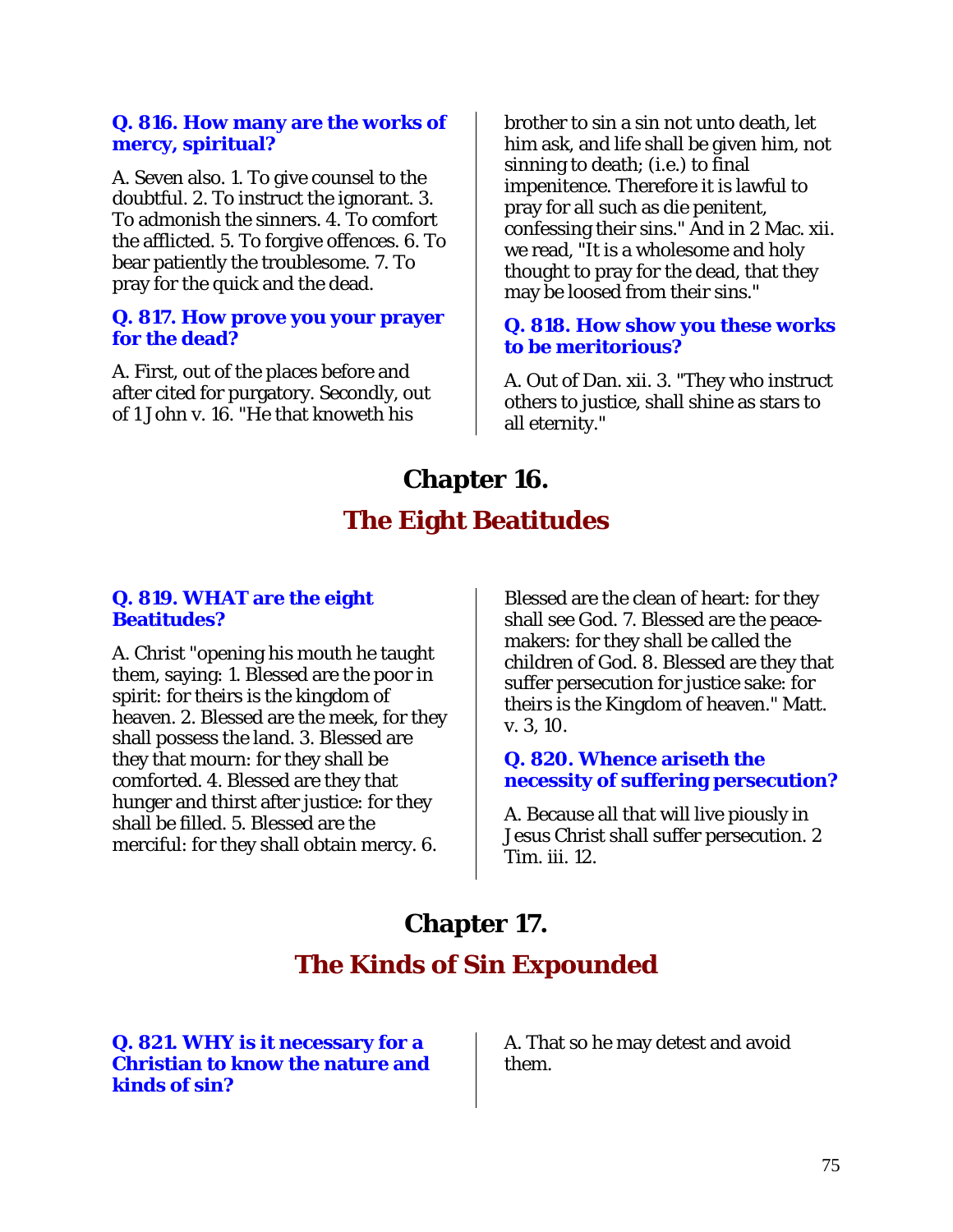### **Q. 822. How many kinds of sins are there?**

A. Two, namely, Original and Actual.

# **Q. 823. What is original sin?**

A. It is a privation of original justice, which we inherit from our first parent Adam, being all by course of nature, conceived and born in that privation or original sin.

# **Q. 824. How prove you that?**

A. Out of Rom. v. 12. "Therefore as by one man sin entered into the world, and by sin death, and so unto all men death did pass, in whom all have sinned."

## **Q. 825. What are the effects of original sin?**

A. Concupiscence, ignorance, evil inclination, proneness to sin, sickness, and death.

# **Q. 826. How is original sin taken away?**

A. By holy baptism.

# **Q. 827. Whither go infants that die without baptism?**

A. To a part of hell, where they endure the pain of loss, but not of sense, and shall never see the face of God.

# **Q. 828. How prove you that?**

A. Out of John iii. 5. "Unless a man be born again of water, and the Holy Ghost, he cannot enter into the kingdom of God."

# **Q. 829. What is actual sin?**

A. It is a thought, word or deed, contrary to the law of God.

#### **Q. 830. What is the sin of omission?**

A. To omit any thing willing, which is commanded by God or his Church.

# **Q. 831. Why is actual sin so called?**

A. Because the material part of it is commonly some voluntary acts of ours.

## **Q. 832. Is all sin voluntary and deliberate?**

A. It is, because (speaking of actual sin) no man sinneth in doing that which is not in his power to avoid.

## **Q. 833. What other proof have you?**

A. Because the whole gospel of Christ is nothing else but an exhortation to do good, and avoid evil, than which nothing were more vain, if it be not the free election and power of man, assisted by God's grace, to do, or not to do such things.

#### **Q. 834. What scripture have you for that?**

A. First out of Gen. iv. 7. "If thou dost well, shalt thou not receive? But if ill, shall not thy sin be forthwith present at the door? But the lust thereof shall be under thee, and thou shalt have dominion over it."

Secondly out of Deut. xxx. 19, 20. "I call heaven and earth to witness this day, that I have proposed to thee life and death, blessing and cursing, choose therefore life that thou mayest live."

Thirdly, out of 1 Cor. vii. 37. "He that hath determined in his heart being settled not having necessity but having the power of his own will, and hath judged in his heart to keep his virginity, doth well;" (you see man hath power of his own will) and in Phil. iv. 13. "I can do all things (saith Paul) in him who strengtheneth me."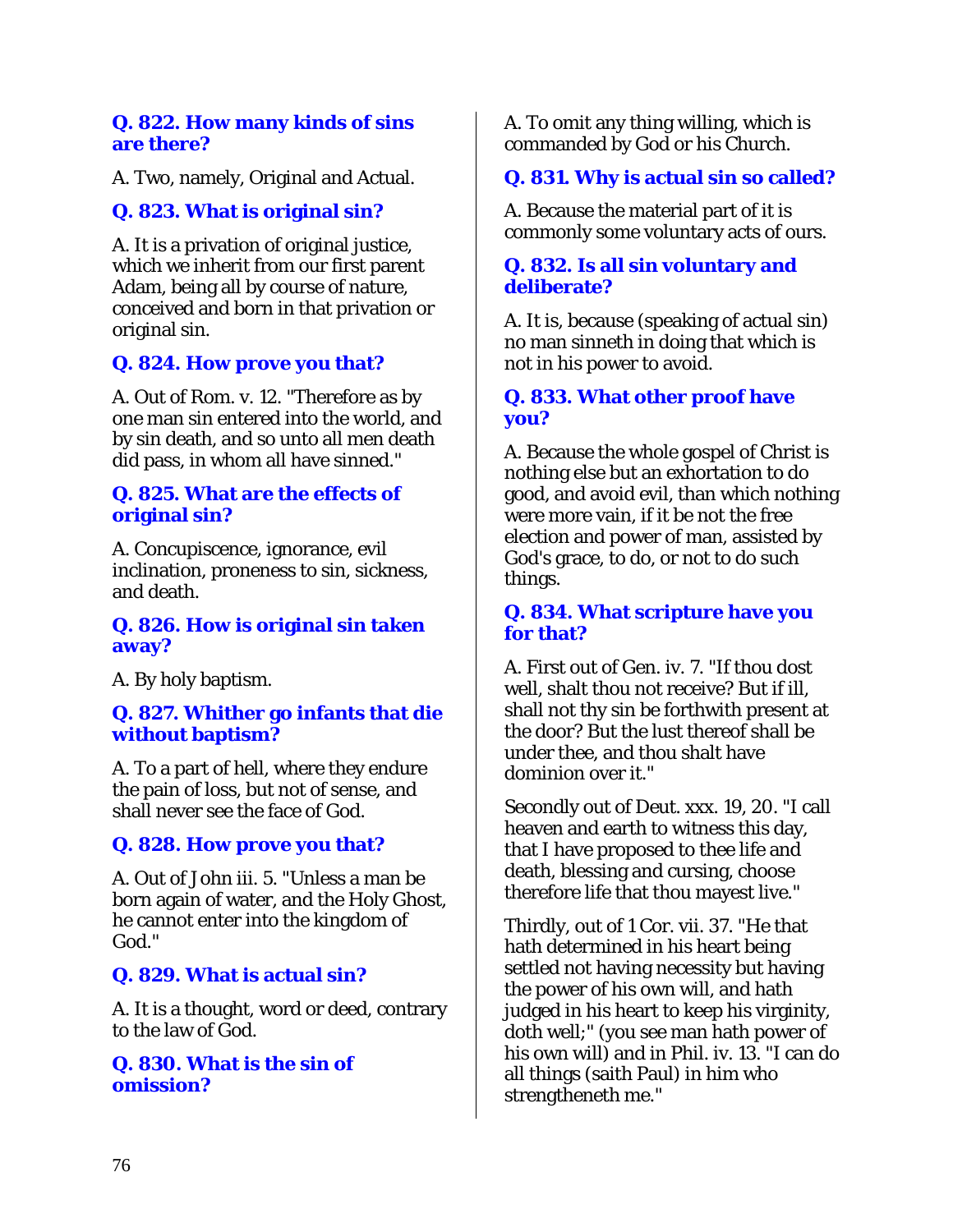#### **Q. 835. Doth not the efficacy of God's grace hinder, and hurt the freedom of our will?**

A. No, it perfects it according to 1 Cor. xv. 10, 11. "I have laboured more abundantly (saith Paul) than all they, yet not I, but the grace of God within me." You hear the grace of God did not hinder, but perfect his working.

# **Q. 836. How is actual sin divided?**

A. Into mortal and venial.

# **Q. 837. What is mortal sin?**

A. And great offence against the love of God; and is so called because it kills the soul, and robs it of the spiritual life of grace.

# **Q. 838. What is venial sin?**

A. A small, and very pardonable offence against God, or our neighbour.

# **Q. 839. How prove you that some sins are mortal?**

A. First, out of Rom. vi. 23. "For the wages of sin is death." And ver. xxi. "What fruit therefore had you then in these things, for which ye are now ashamed, for the end of them is death?"

Secondly, out of Wis. xvi. 14. "For man by malice, killeth his own soul." And out of Ezek. xviii. 4. "The soul that sinneth, the same shall die."

# **Q. 840. How prove you that some sins are venial?**

A. First, out of 1 John i. 8, where speaking of such as walk in the light, and are cleansed from all mortal sin by the blood of Christ, he adds, "if we stay we have no sin, we seduce ourselves, and the truth is not in us."

Secondly, "In many things we all offend," James iii 2. And in Prov. xxiv. 16. "The just man falleth seven times." Not mortally, for then he were no longer just, therefore venially.

Thirdly, out of Matt. xii. 36. "But I say unto you, every idle word which men shall speak, they shall render an account for it at the day of judgment." Now God forbid every idle word should be a mortal sin.

# **Q. 841. What are the effects of venial sin?**

A. It doth not rob the soul of life, as mortal sin doth, but only weakeneth the fervour of charity, and by degrees disposeth unto mortal.

# **Q. 842. Why are we bound to shun not only mortal, but venial sins?**

A. Because "he that contemneth small things, shall fall by little and little." Eccles. xix. 1.

# **Q. 843. What other proof have you?**

A. Because "no polluted thing shall enter into the heavenly Jerusalem." Apoc. xxi. 27, be it polluted with mortal, or venial sin.

#### **Q. 844. How shall we be able to know when any sin is mortal, and when but venial?**

A. Because to any mortal sin it is required, both that it be deliberate, and perfectly voluntary; and that it be a matter of weight against the law of God; one or both of which conditions are always wanting in a venial sin.

#### **Q. 845. How is mortal sin remitted?**

A. By hearty penance and contrition.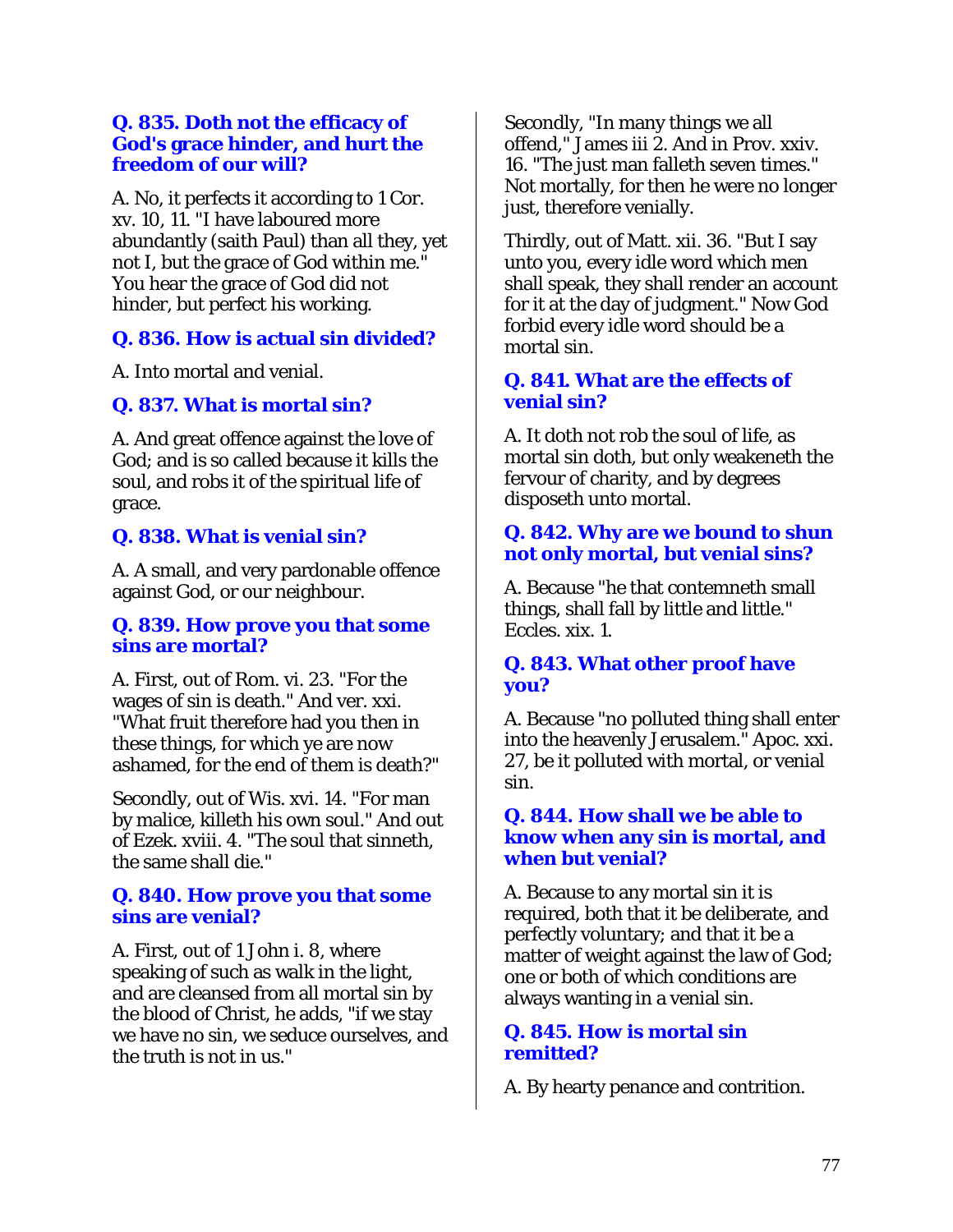# **Q. 846. How is venial sin remitted?**

A. By all the sacraments, by holy water, devout prayer, alms-deeds, and the like good works.

#### **Q. 847. Whither go such as die in venial sin, or not having fully satisfied for the temporal punishments due to their mortal sins which are forgiven them?**

A. To purgatory till they have made full satisfaction for them, and then to heaven.

#### **Q. 848. How prove you there is a purgatory, or a place of punishment, where souls are purged after death?**

Out of 1 Pet. iii. 10. "Christ being dead for our sins, came in spirit, and preached to them also that were in prison, who had been incredulous in the days of Noah, when the Ark was building."

# **Q. 849. What other proof have you?**

A. Out of 1 Cor. iii. 13. "The work of every man shall be manifest, for the day of our Lord will declare it, because it shall be revealed in fire; and the work of every one of what kind it is, the fire shall

try; If a man's work abides," (as theirs doth who deserve no purgatory) he shall suffer loss, but himself shall be saved, yet so as by fire."

# **Q. 850. What besides?**

A. Out of Matt. v. 25. "Be thou at agreement with thy adversary betimes whilst thou art in the way with him (that is in this life) lest perhaps the adversary deliver thee to the judge, and the judge deliver thee to the officer, and thou be cast into prison (Purgatory): Amen, I say unto thee, thou shalt not go out from thence, till thou pay the last farthing."

# **Q. 851. What other yet?**

A. Out of Matt. xii. 32. "Some sins shall neither be forgiven in this world, nor in the world to come." Therefore there is a place of purging and pardoning sins after this life.

#### **Q. 852. How is a man made guilty, or said to co-operate to other men's sins?**

A. As often as he is an actual cause of sin in others by any of these nine means: 1. By counsel. 2. By command. 3. By consent. 4. By provocation. 5. By praise or flattery. 6. By silence. 7. By connivance. 8. By participation; or 9. By defence of the ill done.

# **Chapter 18.**

# **The Seven Deadly Sins Expounded**

# **Q. 853. HOW call you the seven deadly, or capital sins?**

A. Pride, covetousness, lechery, anger, gluttony, envy, and sloth.

*Pride Expounded* 

#### **Q. 854. What is pride?**

A. It is an inordinate desire of our own excellency or esteem.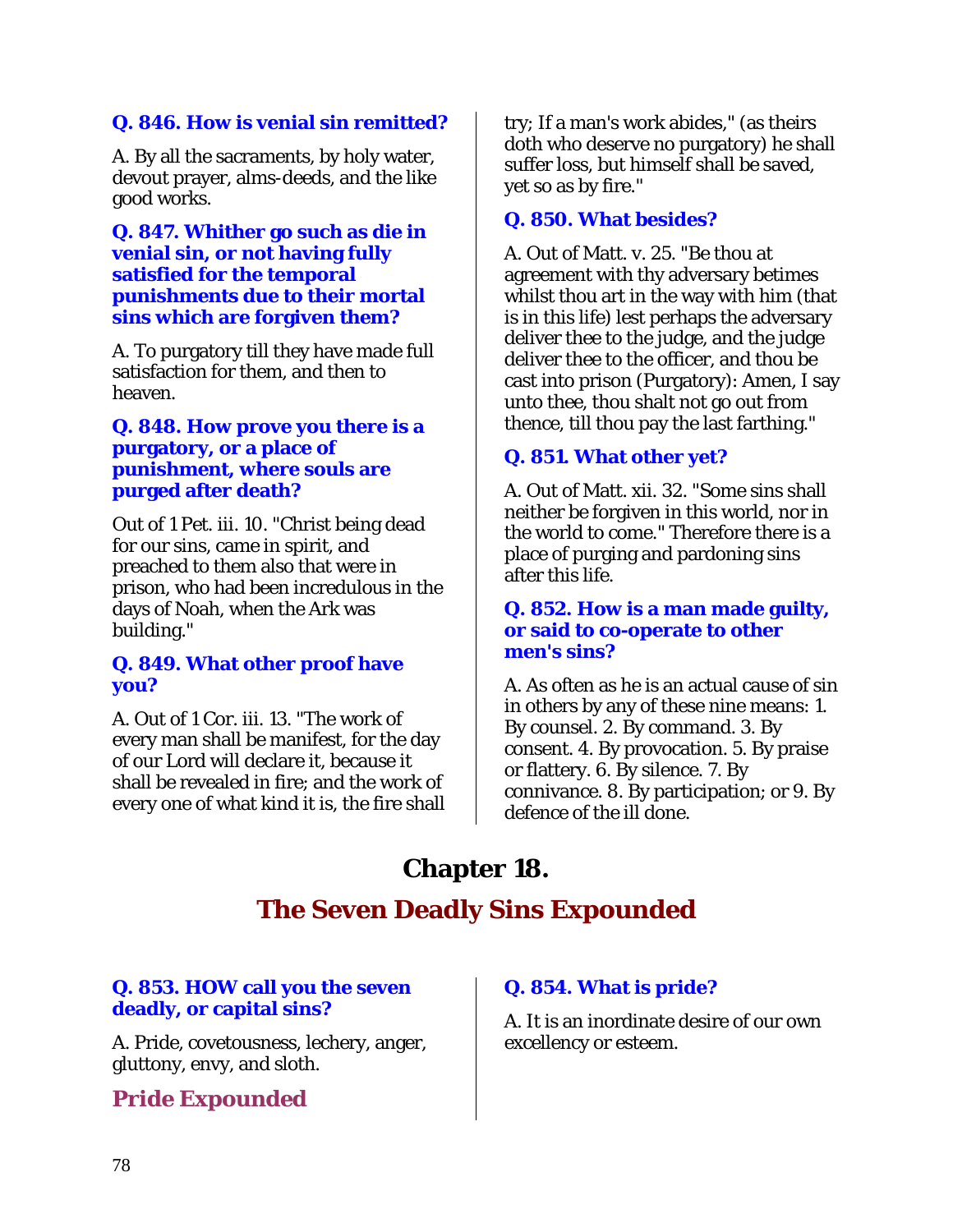# **Q. 855. Why is pride called a capital sin?**

A. Because it is the head or fountain of many other sins.

# **Q. 856. What for example?**

A. Vain-glory, boasting, hypocrisy, ambition, arrogance, presumption, and contempt of others.

# **Q. 857. What is vain-glory?**

A. And inordinate desire of human praise.

# **Q. 858. What is boasting?**

A. A foolish bragging of ourselves.

# **Q. 859. What is hypocrisy?**

A. Counterfeiting of more piety and virtue than we have.

#### **Q. 860. What is ambition?**

A. An inordinate desire of honour.

#### **Q. 861. What is arrogance?**

A. A high contempt of others, joined with insolence and rashness.

#### **Q. 862. What is presumption?**

A. An attempting of things above our strength.

#### **Q. 863. What is contempt of others?**

A. A disdainful preferring ourselves before others.

**Q. 864. What other daughters hath pride?** 

A. Pertinency, discord, disobedience, and ingratitude.

# **Q. 865. What is pertinency?**

A. A willful sticking to our own opinions, contrary to the judgment of our betters.

# **Q. 866. What is discord?**

A. A wrangling in words, with such as we ought to assent and yield unto.

# **Q. 867. What is disobedience?**

A. An opposition to the will or commands of parents and superiors.

# **Q. 868. What is ingratitude?**

A. A forgetting or neglecting of benefits.

#### **Q. 869. How prove you pride to be a mortal sin?**

A. Because we read, that "God resists the proud, and gives this grace to the humble." 1 Pet. v. 5. And "pride is odious before God and men." Eccl. x. 7.

#### **Q. 870. What are the remedies of pride?**

A. To remember that holy lesson of Christ, "learn of me, because I am meek and humble of heart." Matt. xi. 29. And to consider that we are sinful dust and shall return again to dust; and that whatsoever good we have to do, is the free gift of God.

#### **Q. 871. What is the virtue opposite to pride?**

A. Humility, which teaches us a lowly opinion of ourselves. "He that humbleth himself shall be exalted." Matt. xxiii. 12.

# *Covetousness Expounded*

#### **Q. 872. WHAT is covetousness?**

A. An inordinate desire of riches.

#### **Q. 873. When is covetousness a mortal sin?**

A. When either we desire to get unjustly what which is another man's of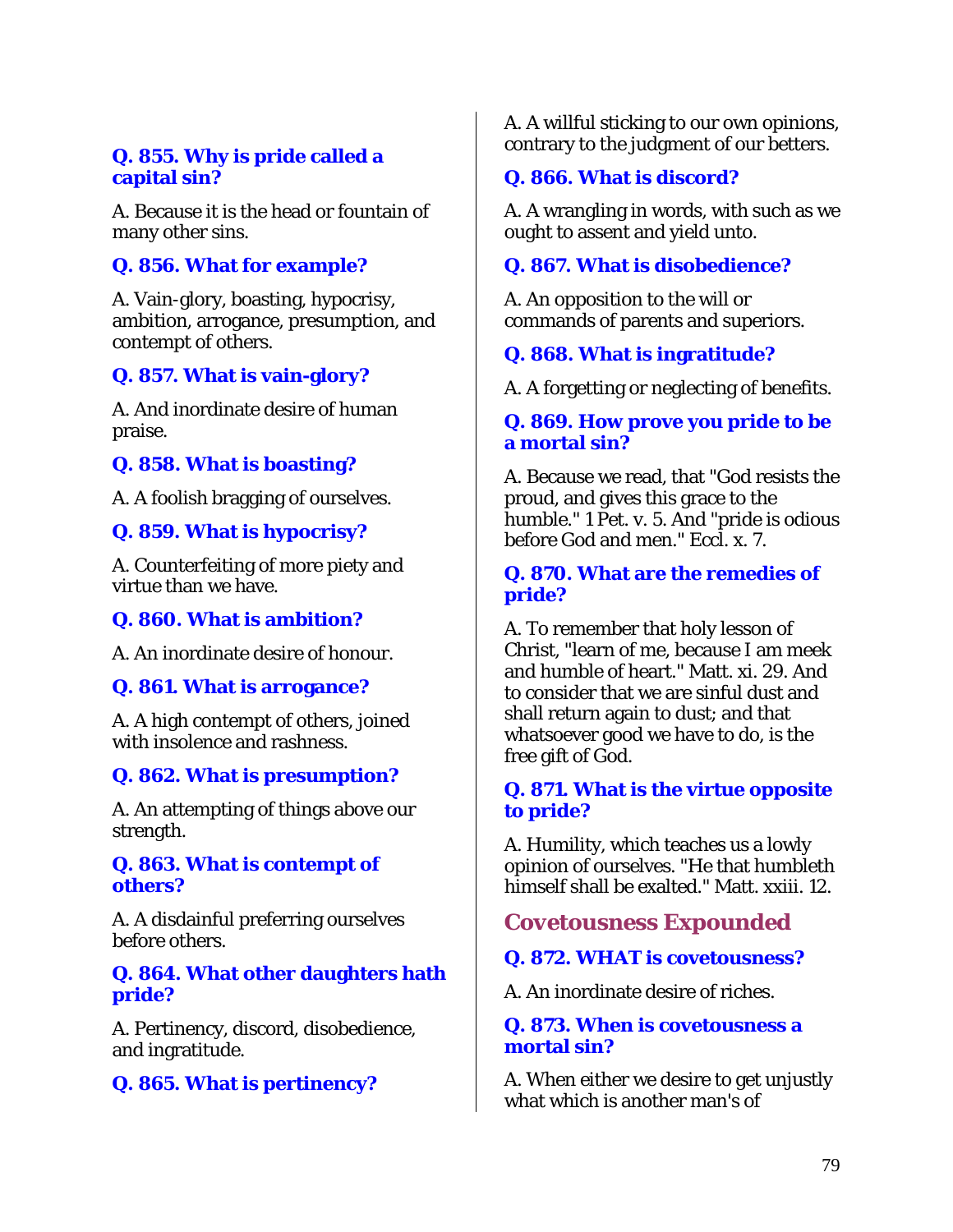considerable value, or else refuse to give of that which is our own, to such as are in any extreme or great necessity.

# **Q. 874. How prove you the first part?**

A. Out of 1 Tim. vi. 9. "They, who would become rich, fall into temptation, and into the snare of the devil, and into many unprofitable and hurtful desires, which drown men in destruction and perdition: for covetousness is the root of all evils."

# **Q. 875. How prove you the latter part?**

A. Out of 1 John iii. 17. "He that hath the substance of this world, and shall see his brother in necessity, and shall shut up his bowels from him; how doth the charity of God abide in him?"

# **Q. 876. What other proof have you for alms?**

A. Out of Luke xi. 41. "But yet that which remains, give alms, and behold all things are clean unto you." And out of Dan. iv. 24. "Redeem thy sins with alms and thy iniquity with the mercies of the poor."

#### **Q. 877. What are the daughters of covetousness?**

A. Hardness of heart, unmercifulness to the poor unquiet solicitude, neglect of heavenly things, and confidence in things of this world.

# **Q. 878. What else?**

A. Usury, fraud, rapine, theft, &c.

#### **Q. 879. What are the remedies of covetousness?**

A. To consider "that it is a kind of idolatry," according to Col. iii. 5. And that "it is harder for a rich man to enter into heaven, that for a camel to pass

through the eye of a needle." Matt. xix. 24.

#### **Q. 880. What are the virtues opposite to covetousness?**

A. Liberality, which makes a man give freely to the poor; and justice, which renders to a men that which is theirs. "It is a more blessed thing to give (saith our Lord) than to take." Acts xxvi. 35. And 2 Cor. ix. 6, St. Paul saith, "He that soweth sparingly, sparingly also shall he reap; but he that soweth in blessings, of blessings also shall he reap; for God loves the cheerful giver."

# *Lechery Expounded*

# **Q. 881. WHAT is lechery, or lust?**

A. An inordinate desire of carnal sin, or delights of the flesh.

## **Q. 882. How prove you the malice of this sin?**

A. Because the whole world was once drowned, and the cities of Sodom and Gemorrah were burnt with fire from heaven for it. Gen. vii. 21, and xix. 24.

# **Q. 883. What other proof have you?**

A. Out of Rom. viii. 13. "For if you live according to the flesh, you shall die; but if by the spirit you mortify the deeds of the flesh, you shall live."

# **Q. 884. What are the degrees of lust?**

A. Thought, delight, consent, and act.

#### **Q. 885. What are the daughters of lust?**

A. Fornication, whoredom, adultery, voluntary pollution, unchaste signs and touches, wanton kisses and speeches.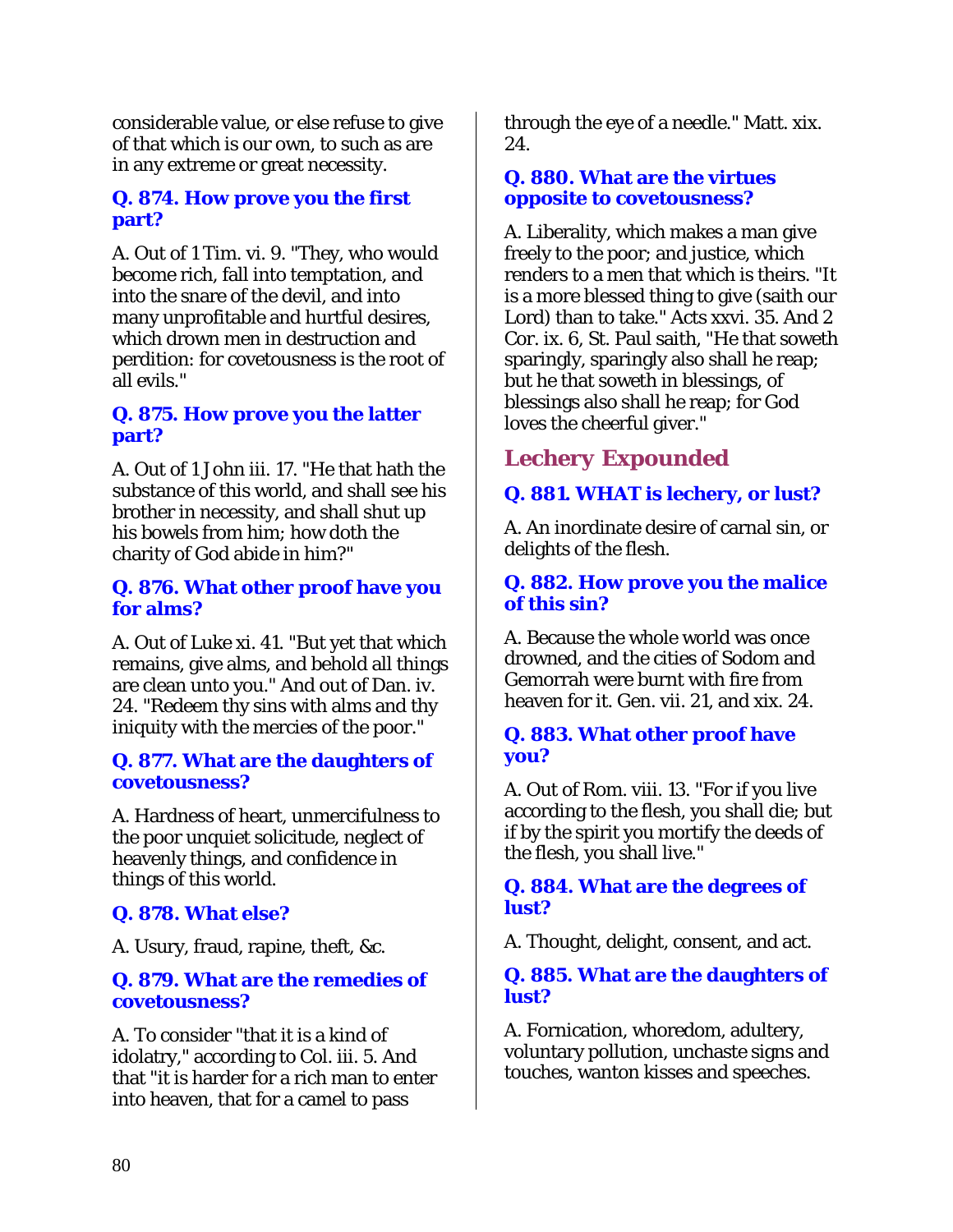## **Q. 886. How prove you voluntary pollution to be a mortal sin?**

A. Out of Gen. xxxviii. 9, where we read, that Onan was struck dead by God in the place, for shedding the seed of nature out of the due use of marriage to hinder generation, which fact the holy text calls a destestable thing. He also who was eldest brother to this Onan, was slain by God, as we read in the same chapter, ver. 7. And it is generally thought by expositors, that his sudden death was in punishment for the like sin of pollution.

# **Q. 887. Why are the lustful kisses and touches mortal sins?**

A. Because they vehemently dispose to fornication and pollution.

# **Q. 888. Is kissing by way of civility, when we meet friend, any sin?**

A. No, it is not.

#### **Q. 889. What are the remedies of lust?**

A. To consider the beastliness of it, and that by it we make our bodies, which are members of Christ, to be members of an harlot. 1 Cor. vi. 15.

# **Q. 890. What else?**

A. To consider that God and his angels are even witnesses of it, how private soever it may seem.

#### **Q. 891. What if the virtue opposite to lechery?**

A. Chastity, which makes us abstain from carnal pleasures. "Let us behave ourselves (saith St. Paul) as the ministers of God, in much patience, in watching, in fasting, in chastity." 2 Cor. vi. 4, 6.

#### **Q. 892. How prove you the greatness of this virtue?**

A. Out of Apoc. xiv. 4. "These are they who were not defiled with women, for they are virgins, these follow the Lamb withersoever he shall go."

# *Envy Expounded*

# **Q. 893. WHAT is envy?**

A. It is a sadness or repining at another's good, in as much as it seems to lessen our own excellency.

#### **Q. 894. How prove you envy to be a mortal sin?**

A. Because, by the "Devil's envy death entered into the world, and envy was the cause of all sin." Wis. ii. 24.

#### **Q. 895. What are the daughters of envy?**

A. Hatred, detraction, rash judgment, strife, reproach, contempt, and rejoicing at another's evil.

# **Q. 896. What are the remedies of envy?**

A. To consider that it robs us of charity, and deforms us to the likeness of the Devil.

#### **Q. 897. What is the opposite to envy?**

A. Brotherly love, which is the chiefest badge of Christianity, "In this all men should know that you are my disciples, if you love one another." John xiii. 35.

# *Gluttony Expounded*

# **Q. 898. WHAT is gluttony?**

A. An inordinate excess, or desire of excess in meat or drink.

**Q. 899. How prove you that to be a mortal sin?**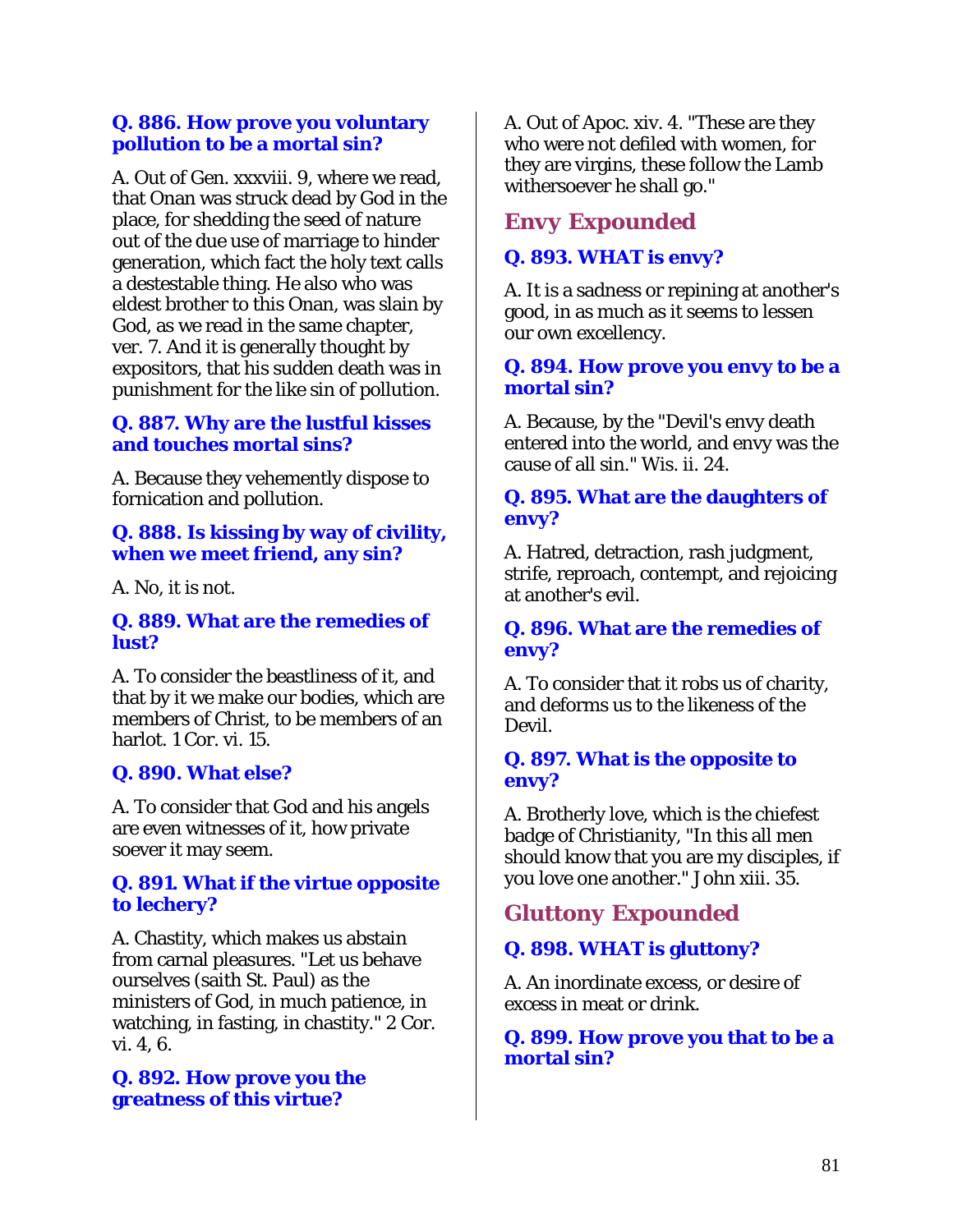A. Out of Cor. vi. 10. "Drunkards shall not possess the kingdom of God." And Luke xxi. 34. "Take heed to yourselves, lest your hearts be overcharged with surfeiting and drunkenness."

# **Q. 900. What are the daughters of gluttony?**

A. Babbling scurrility, spewing, sickness, and dullness of soul and body.

## **Q. 901. What are the remedies of it.**

A. To consider the abstinence of Christ and his Saints, and that "gluttons are enemies to the cross of Christ, whose end is destruction." Phil. iii. 19.

# *Anger Expounded*

# **Q. 902. WHAT is anger?**

A. An inordinate desire of revenge.

#### **Q. 903. How prove you anger to be mortal?**

A. Out of Matt. ver. 22. "Whosoever shall be angry with his brother, shall be guilty of judgment, &c. And whosoever shall say, thou fool, shall be guilty of hell fire."

#### **Q. 904. What are the daughters of anger?**

A. Hatred, passion, fury, clamour, threats, contumey, cursing, blasphemy, and murder.

#### **Q. 905. What are the remedies of anger?**

A. To remember the holy lesson of Christ, Luke xxi. 19. "In your patience you shall possess your souls." And that of St. Paul. "Be gentle one to another, pardoning one another, as also God in Christ hath pardoned you." Ephes. iv. 32.

# **Q. 906. What is the virtue opposite to anger?**

A. Patience, which suppresseth in us all passion, and desire of revenge.

# **Q. 907. How prove you the necessity and force of patience?**

A. Out of Heb. x. 36. "Patience is necessary for you, that doing the will of God, you may partake of the promise."

# *Sloth Expounded*

# **Q. 908. WHAT is sloth?**

A. Laziness of mind, neglecting to begin, or prosecute good things.

# **Q. 909. How prove you sloth to be a deadly sin?**

A. Out of Apoc. iii. 15. "Because thou art neither cold nor hot, but lukewarm, I will begin to cast thee out of my mouth."

# **Q. 910. What other proof have you?**

A. Out of Matt. xxv. 30. "And the unprofitable servant cast ye forth into exterior darkness."

# **Q. 911. When is sloth mortal?**

A. As often as by it we break any commandment of God or his church.

# **Q. 912. What are daughters of sloth?**

A. Tepidity, pusillanimity, indevotion, weariness of life, aversion from spiritual things, and distrust of God's mercy.

# **Q. 913. What are the remedies of sloth?**

A. To remember that of Jeremiah xlvii. 10. "Cursed be he that doth the work of the Lord negligently." And to consider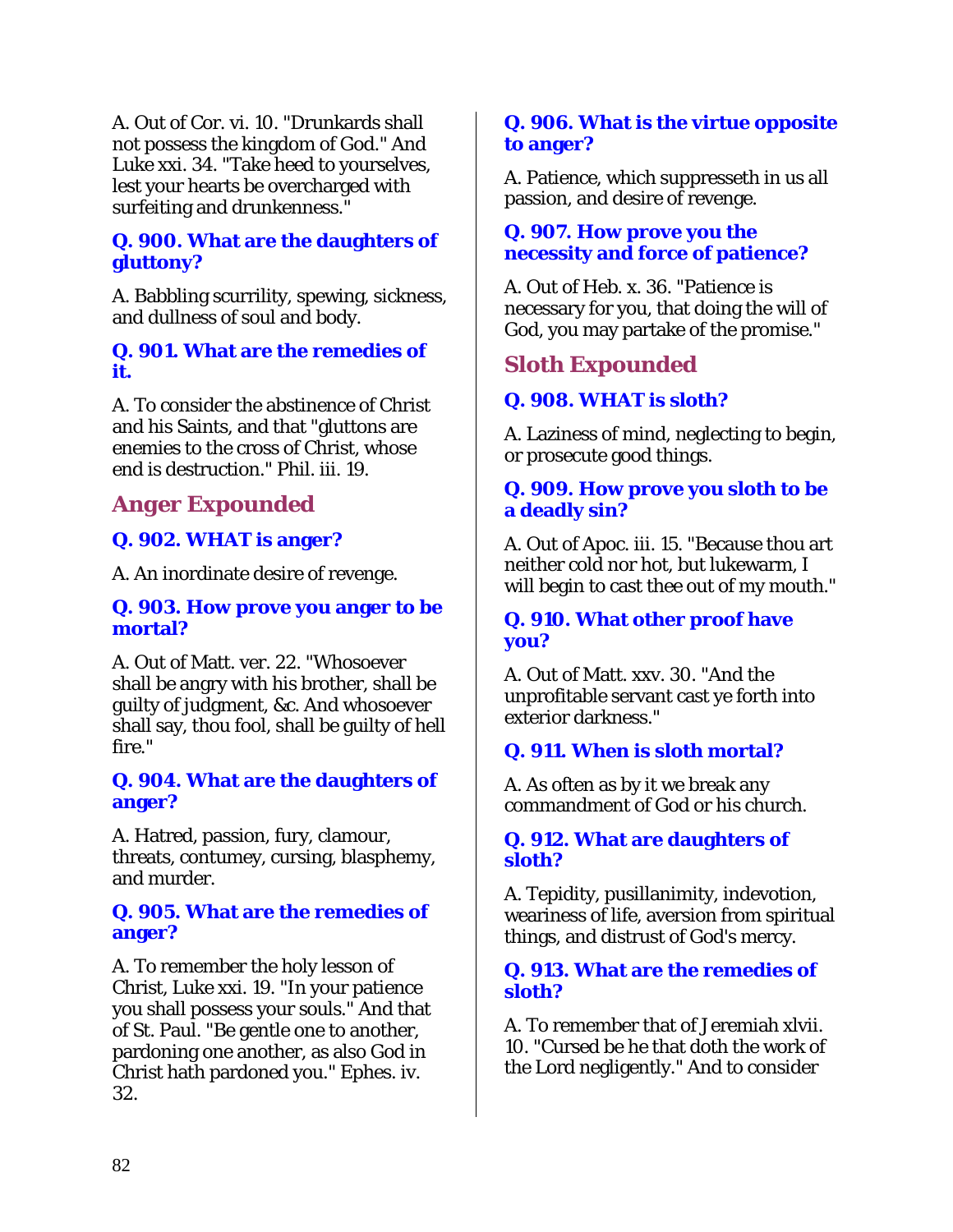with what diligence men do worldly business.

#### **Q. 914. What is the virtue opposite to sloth?**

A. Diligence, which makes us careful and zealous to performing our duty both to

God and men. "Take heed, watch and pray, for you know not when the time is," Matt. xiii. 33. "Strive to enter by the narrow gate, for many I say to you, shall seek to enter, and shall not be able." Luke xiii. 24.

# **Chapter 19.**

# **The Sins against the Holy Ghost Expounded**

#### **Q. 915. HOW many are the sins against the Holy Ghost?**

A. Six: despair of salvation, presumption of God's mercy, to impugn the known truth, envy at another's spiritual good, obstinacy in sin, and final impenitence.

#### **Q. 916. What is despair of salvation?**

A. It is a diffidence in the mercies and power of God as also, in the merits of Jesus Christ, as if they were not of force enough to save us. This was the sin of Cain, when he said, "My sin is greater than I can deserve pardon." Gen. iv. 13. And of Judas, "when casting down the silver pieces in the temple, he went and hanged himself." Matt. xxvii. 4, 5.

#### **Q. 917. What is the presumption of God's mercy?**

A. A foolish confidence of salvation, without leading a good life, or any care to keep the commandments; such as they entertain who think they will be saved by faith only, without good works.

#### **Q. 918. What is it to impugn the known truth?**

A. To argue obstinately against known points of faith, or to prevent the way of our Lord by forging lies and slander, as Heretics do, when they teach the ignorant people, that Catholics worship images as God, and give Angels and Saints the honour which is due to God; or that the Pope for money gives us pardon to commit what sins we please; that all which, greater falsehoods cannot be invented.

#### **Q. 919. What is the envy to another's spiritual good?**

A. A sadness or repining at another's growth in virtue and perfection; such as sectaries seem to have when they scoff and are troubled at the frequent fasts, prayers, feasts, pilgrimages, alms-deeds, vows, and religious orders of the Catholic Church, calling them superstitious and fooleries, because they have not in their churches any such practices of piety.

# **Q. 920. What is obstinacy in sin?**

A. A willful persisting in wickedness, and running on from sin to sin, after sufficient instructions and admonition.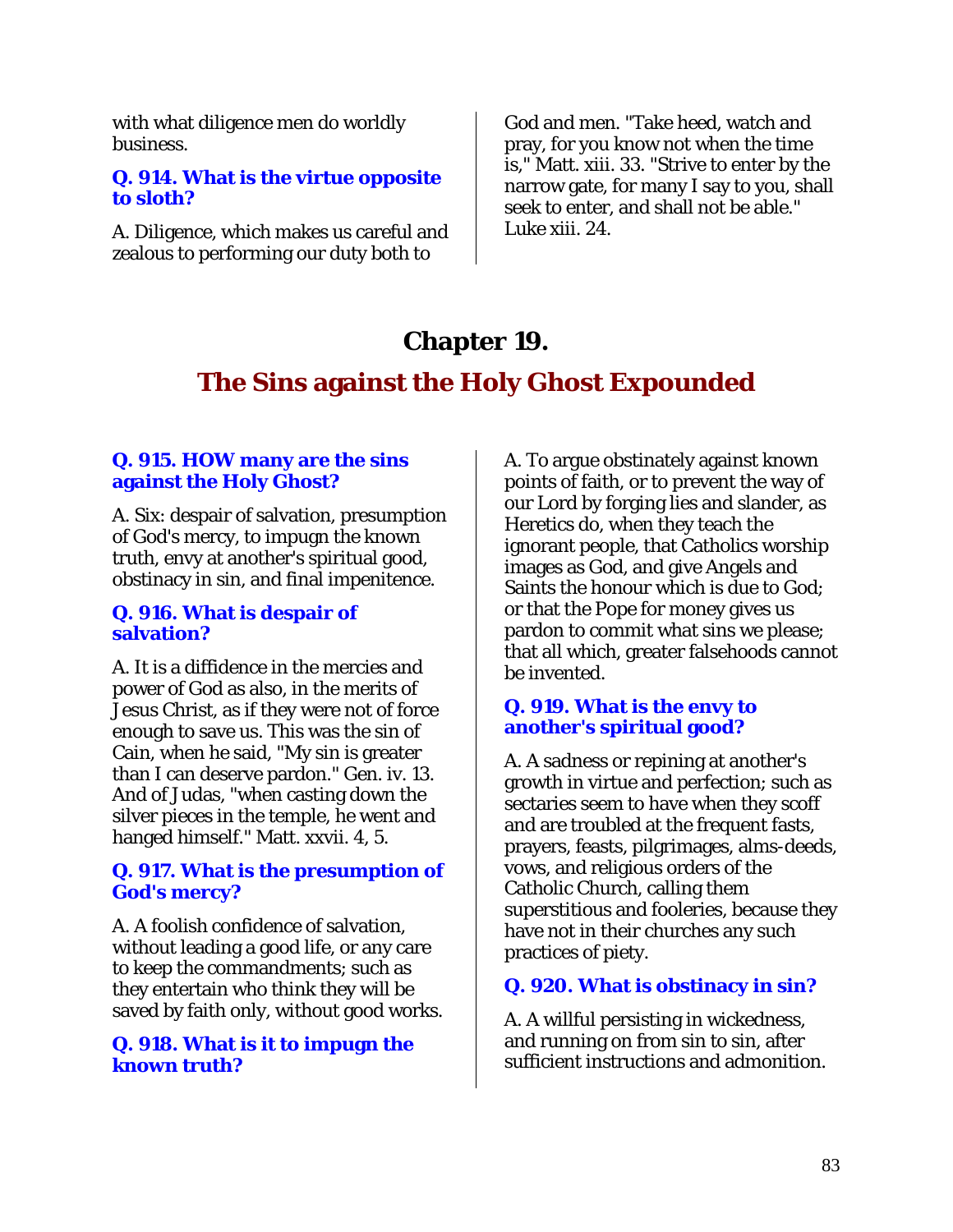#### **Q. 921. How show you the malice of this sin?**

A. Out of Heb. x. 26, 27. "If we sin wilfully after having received the knowledge of the truth, there is now left no sacrifice for sins, but a certain dreadful expectation of judgment."

## **Q. 922. What other proof have you?**

A. Out of 2 Pet. ii. 21. "It was better for them not to know the way of justice, than after the knowledge to turn back from the holy commandment which was given them."

# **Q. 923. What is final impenitence?**

A. To die without either confession or contrition for our sins, as those do of whom it is said, "With a hard neck, and with uncircumcised hearts and ears, you always resist the Holy Ghost." Acts vii. 51. And in the person of whom Job speaks, saying, "Depart thou from us, and we will not have the knowledge of thy ways." Job xxi. 14.

#### **Q. 924. Why is it said that those sins should never be forgiven, neither in this world, nor in the world to come?**

A. Not because there is no power in God or in the sacraments to remit them, if we confess them, and be sorry for them, (excepting only final impenitence) of which we read, "There is a sin to death for that I say not that any man ask." 1 John i. 9. "If we confess our sins, he is faithful and just to forgive our sins, and cleanse us from all iniquity."

# **Chapter 20.**

# **The Sins that cry to Heaven for Vengeance Expounded**

#### **Q. 925. HOW many such sins are there?**

A. Four.

#### **Q. 926. What is the first of them?**

A. Wilful murder, which is a voluntary and unjust taking away another's life.

#### **Q. 927. How show you the pravity of this sin?**

A. Out of Gen. iv. 10. Where it is said to Cain "What hast thou done? the voice of the blood of thy brother crieth to me from the earth: now, therefore shalt thou be cursed upon the earth." And

Matt. xxvi 52, "All that take the sword, shall perish with the sword."

# **Q. 928. What is the second?**

A. The sin of Sodom, or carnal sin against nature, which is a voluntary shedding of the seed of nature, out of the due use of marriage, or lust with a different sex.

#### **Q. 929. What is the scripture proof of this?**

A. Out of Gen. xix. 13. where we read of the Sodomites, and their sin. "We will destroy this place because the cry of them hath increased before our Lord,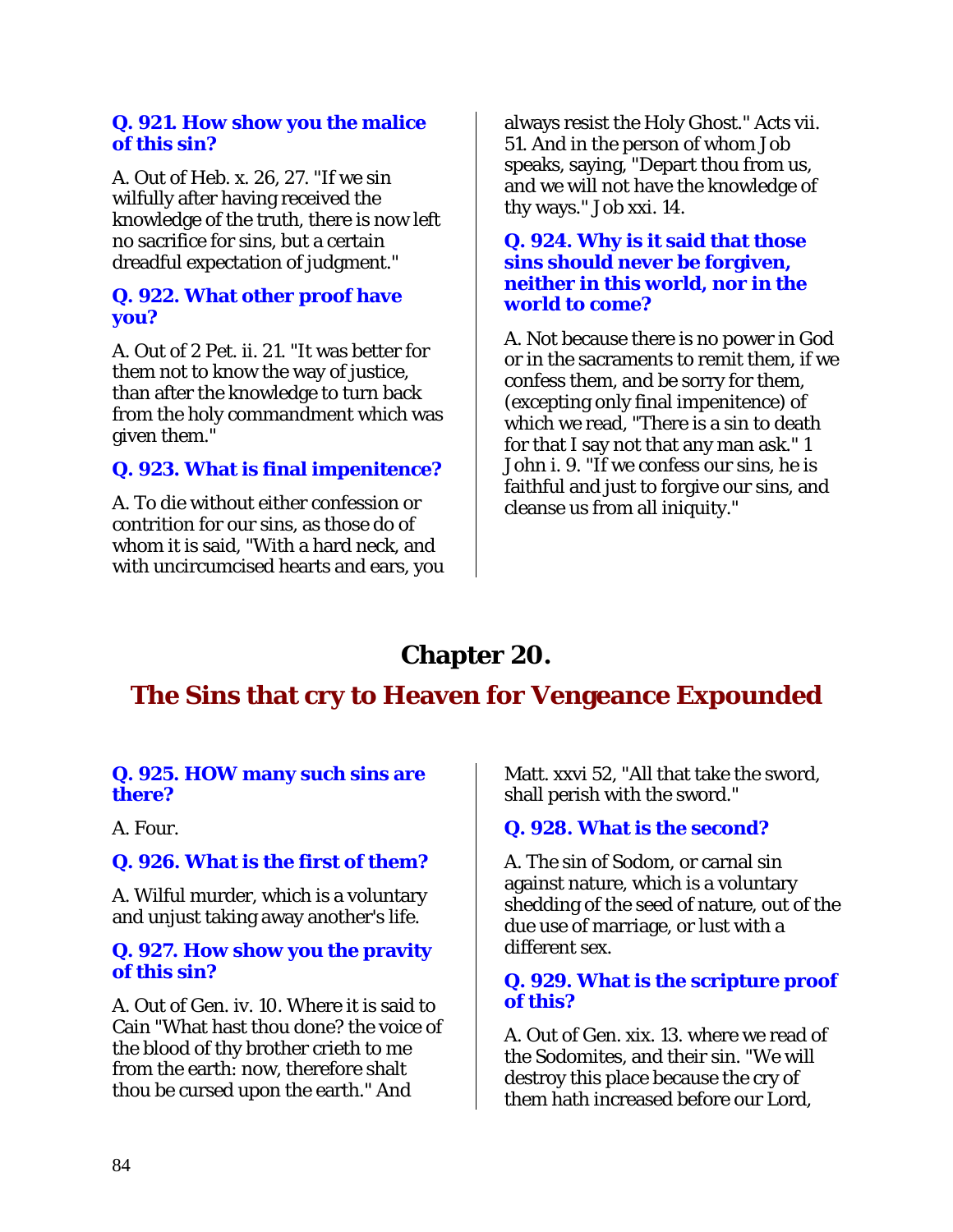who hath sent us to destroy them," (and they were burnt with fire from heaven.)

# **Q. 930. What is the third?**

A. Oppressing of the poor, which is a cruel, tyrannical, and unjust dealing with inferiors.

#### **Q. 931. What other proof have you of that?**

A. Out of Exod. xxii. 21. "Ye shall not hurt the widow and the fatherless: If you do hurt them, they will cry unto me, and I will hear them cry, and my fury shall take indignation, and I will strike thee with the sword."

And out of Isa. x. 1, 2. "Wo to them that make unjust laws, that they might

oppress the poor in judgment, and do violence to the cause of the humble of my people."

# **Q. 932. What is the fourth?**

A. To defraud working men of their wages, which is to lessen, or detain it from them.

# **Q. 933. What proof have you of it?**

A. Out of Eccl. xxxiv. 37. "He that sheddeth blood and he that defraudeth the hired man, are brethren," and out of James v. 4. "Behold the hire of the workmen that have reaped your fields, which is defrauded by you, crieth, and their cry hath entered into the ears of the Lord God of Sabaoth."

# **Chapter 21.**

# **The Four Last Things Expounded**

# **Q. 934. WHAT are the four last things?**

A. Death, Judgment, Hell, and Heaven.

#### **Q. 935. What understand you by death?**

A. That we are mortal, and shall once die; how soon, we are uncertain, and therefore we must be always prepared for it.

#### **Q. 936. How prove you that?**

A. Out of Heb. ix. 27. "It is decreed for all men once to die." And Matt. xxv. 13. "Watch ye therefore, because ye know not the day nor the hour."

#### **Q. 937. What is the best preparation for death?**

A. A godly life, and to be often doing penance for our sins, and saying with St. Paul, "I desire to be dissolved and to be with Christ." Phil. i. 23.

# **Q. 938. What else?**

A. To remember often that of Matt. xvi. 25. "He that will save his life shall lose it, and he that shall lose his life for me shall find it."

# **Q. 939. What understand you by judgment?**

A. I understand, that (besides the general judgment at the last day) our souls as soon as we are dead, shall receive their particular judgment at the tribunal of Christ, according to that, "Blessed are the dead that die in the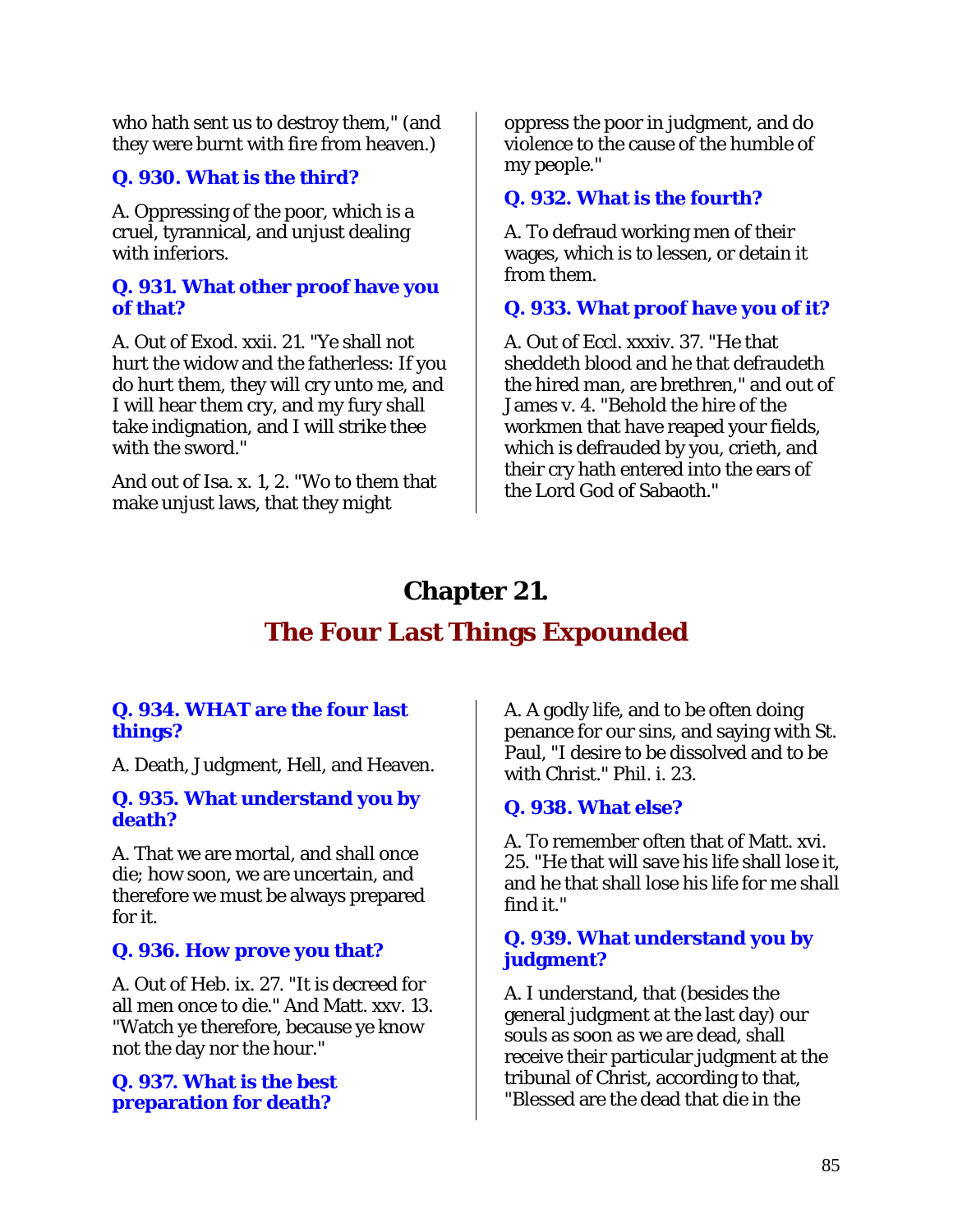Lord, from henceforth now, saith the spirit, they rest from their labours, for their works follow them." Apoc. xiv. 13.

## **Q. 940. What is the best preparation from this judgment?**

A. To remember often that of Heb. x. 31. It is a terrible thing to fall into the hands of the living God." And that of 1 Cor. xi. 21. "For if we did judge our selves, we should not be judged."

#### **Q. 941. What understand you by hell?**

A. That such as die in mortal sin "shall be tormented there both day and night, and for ever and ever." Apoc. xx. 21. "There shall be weeping, howling, and gnashing of teeth; the worm of conscience shall always gnaw them, and the fire that torments them, shall never be extinguished." Mark viii. 44, 45.

# **Q. 942. What understand you by heaven?**

A. That the elect and faithful servants of God, shall for ever reign with him in his kingdom, "where he hath such delights and comforts for them, as neither eye hath seen or ear hath heard, neither hath it entered into the heart of man." 1 Cor. ii. 9.

# **Q. 943. How prove you that?**

A. Out of Matt. vii. 21. "He hath doth the will of my Father who is in heaven, shall enter into the kingdom of heaven."

#### **Q. 944. What profit is there in the frequent memory of all those things?**

A. Very great according to that, "In all thy works remember the last things, and thou shalt never sin." Eccles. vii. 40. which God of his great mercy give us grace to do. Amen.

# **Chapter 22.**

# **The Substance or Essence, and Ceremonies of the Mass, Expounded**

#### **Q. 945. WHAT is the mass?**

A. It is the unbloody sacrifice of Christ's body and blood, under the forms of bread and wine. The word Mass, used in English, being derived from Missa, Latin; and the word Missa, though it may have other derivations, may be well taken from the Hebrew word Missach, which signifies a free voluntary offering.

#### **Q. 946. Who instituted the substance or essence of the Mass?**

A. Our Saviour Christ at his last supper, when he consecrated, i.e. converted the substance of bread and wine into his own true body and blood, and gave the same to his disciples, under the outward forms of bread and wine, commanding them to do what he had done in commemoration of him. Luke xxii. 19.

**Q. 947. Who ordained the ceremonies of the mass?**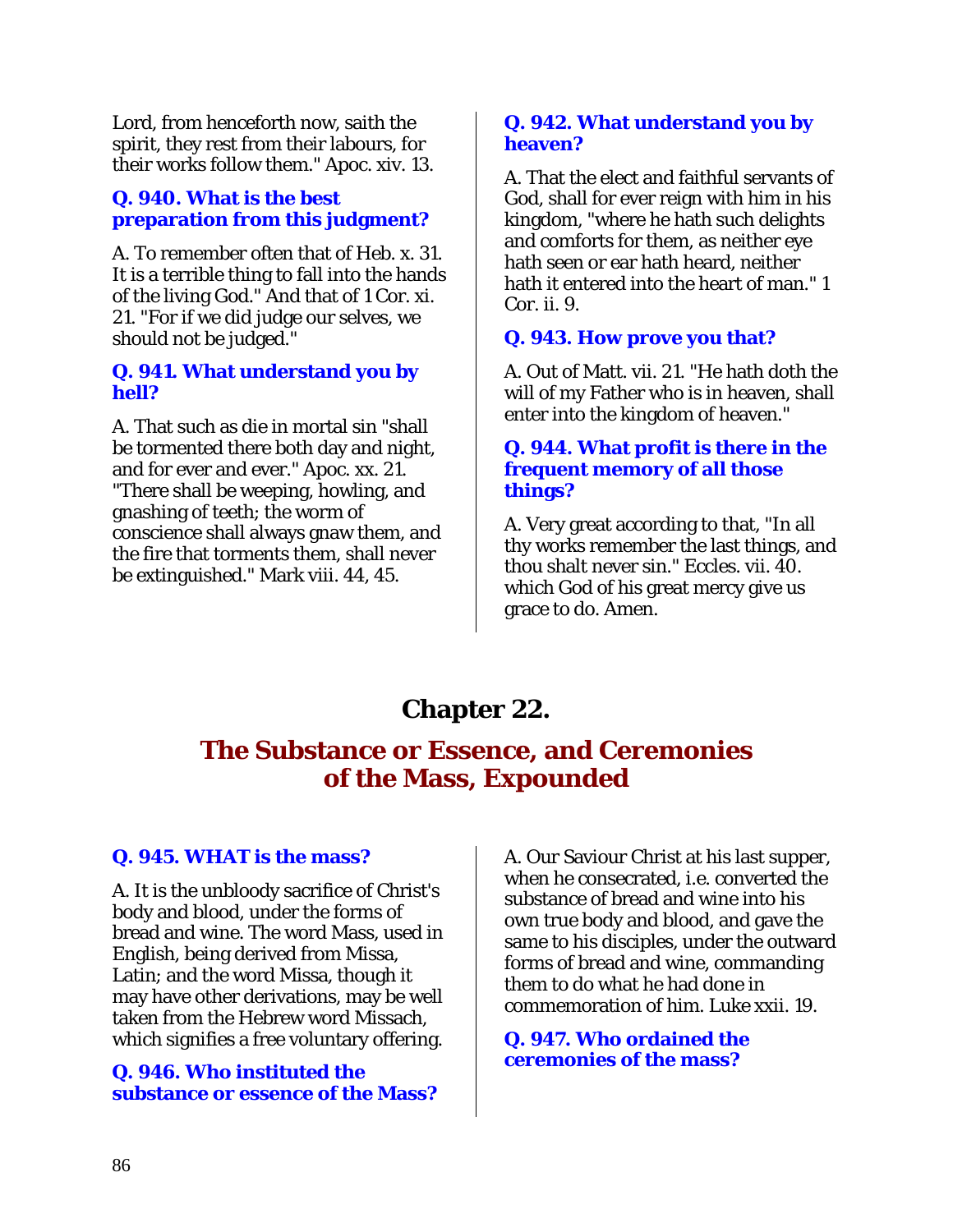A. The church, directed by the Holy Ghost.

# **Q. 948. For what end did the church ordain them?**

A. To stir up devotion in the people, and reverence to the sacred mysteries.

# **Q. 949. For what other end?**

A. To instruct the ignorant in spiritual and high things by sensible and material signs; and by the glory of the church militant to make them comprehend something of the glory of the triumphant church.

# **Q. 950. What warrant hath the church to ordain ceremonies?**

A. The authority of God himself in the old law, commanding many and most stately ceremonies in things belonging to his service. See the whole book of Leviticus.

# **Q. 951. What besides?**

A. The example of Christ in the new law using dust and spittle to cure the blind, the deaf, and dumb. He prostrated himself at prayer in the garden three times. He lifted up his eyes to heaven and groaned, when he was raising Lazarus from the dead, which were all ceremonies.

#### **Q. 952. Did he use any ceremonies at the last supper, where he ordained the sacrifice of the mass?**

A. He did; for he washed the feet of his disciples, he blessed the bread and the cup, and exhorted the communicants.

# **Q. 953. What signify the several ornaments of the priest?**

A. The Amict, or linen veil, which he first puts on, represents the veil with which the Jews covered the face of

Christ, when they buffeted him in the house of Caiaphas, and bid him prophesy, "who it was that struck him."

2. The Alb signifies the white garment, which Herod put on him, to intimate that he was a fool.

3. The Girdle signifies the cord that bound him in the garden.

4. The Maniple, the cord which bound him to the pillar.

5. The Stole, the cord by which they led him to the crucified.

6. The priest's upper, Vestment, represents both the seamless coat of Christ, as also the purple garment with which they clothed him in derision in the house of Pilate.

7. The Altar-stone, represents the cross on which he offered himself unto the Father.

8. The Chalice, the sepulchre or grave of Christ.

9. The Paten, the stone which was rolled to the door of the sepulchre.

10. The Altar-cloths, with the corporal and Pall, the linen in which the dead body of Christ was shrouded and buried. Finally, the candles on the Altar puts us in mind of the light which Christ brought into the world by his passion, as also of his immortal and ever shining divinity.

#### **Q. 954. What meaneth the priest's coming back three steps from the Altar, and humbling himself before he begins?**

A. It signifies the prostrating of Christ in the garden, when he began his passion.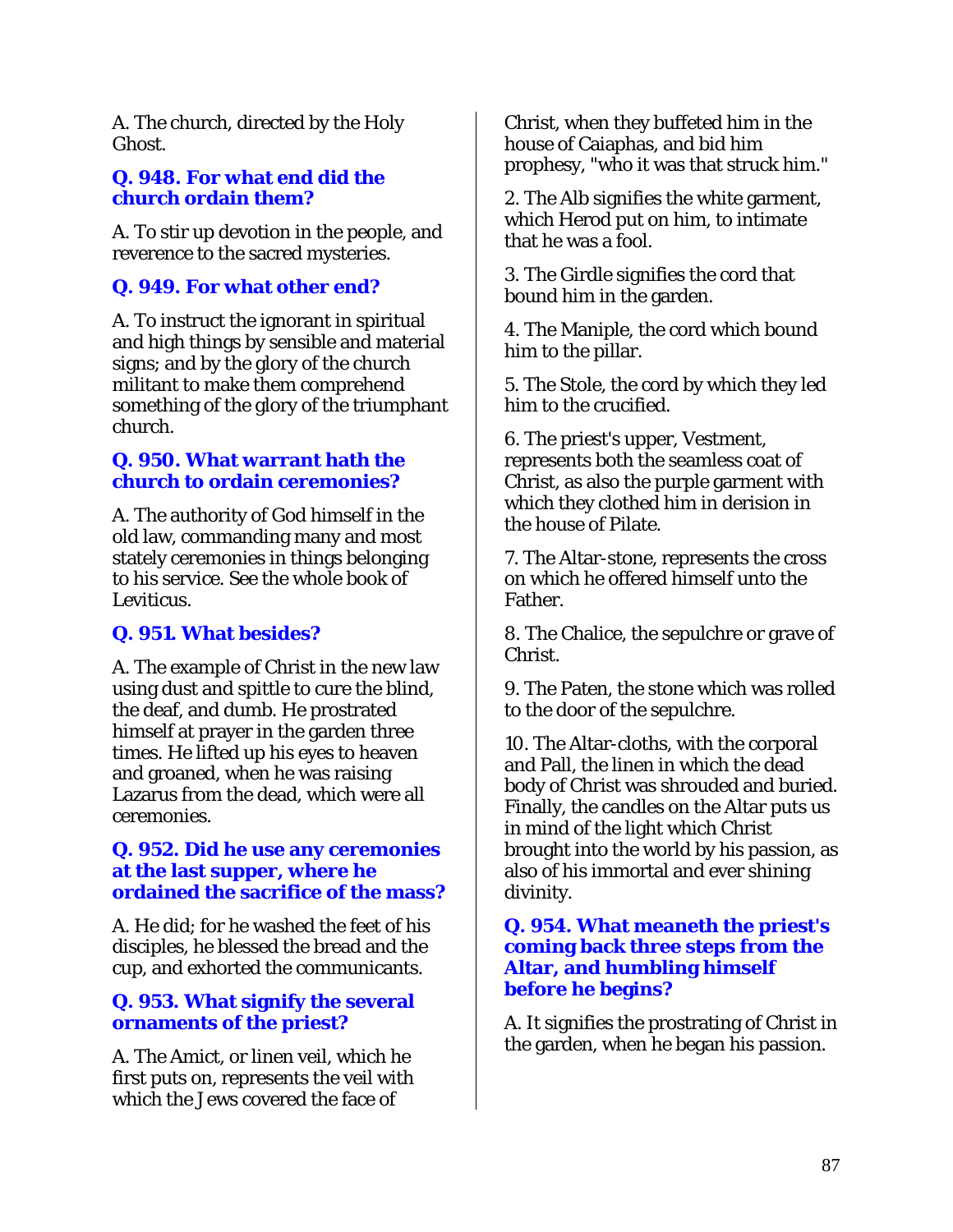## **Q. 955. Why doth the priest bow himself again at the Confiteor?**

A. To move the people to humiliation; and to signify that by the merits and passion of Christ, (which they are there to commemorate) salvation may be had, if it be sought with a contrite and humble heart.

## **Q. 956. Why doth he beat his breast as Mea Culpa?**

A. To teach the people to return into the heart, and signifies that all sin is from the heart, and ought to be discharged from the heart, with hearty sorrow.

#### **Q. 957. Why doth the priest, ascending to the Altar, kiss it in the middle?**

A. Because the Altar signifies the church, composed of divers people, as of divers living stones, which Christ kissed in the middle, by giving a holy kiss of peace and unity, both to the Jews and Gentiles.

# **Q. 958. What signifies the Introit?**

A. It is, as it were, the entrance into the office, or that which the priest saith first after his coming to the Altar, and signifies the desires and groanings of the ancient fathers longing for the coming Christ.

#### **Q. 959. Why is the Introit repeated twice?**

A. To signify the frequent repetition of their desires and supplications.

# **Q. 960. Why do we add unto the Introit, Gloria Patri, &c. glory be to the Father, &c. Amen?**

A. To render thanks to the most Blessed Trinity for our redemption, accomplished by the cross.

## **Q. 961. What means the Kyrie Eleison?**

A. It signifies, "Lord have mercy on us," and is repeated thrice in honour of the Son, and thrice in honour of the Holy Ghost.

# **Q. 962. Why so often?**

A. To signify our great necessity, and earnest desires to find mercy.

#### **Q. 963. What means the Adoremus?**

It signifies, "Glory be to God on high;" and is the song which the angels sung at the birth of Christ, used in this place to signify, that the mercy which we beg, was brought us by the birth and death of Christ.

# **Q. 964. What means the Oremus?**

A. It signifies, "Let us pray;" and is the priest's address to the people, by which he invites them to join with him, both in his prayer and intention.

# **Q. 965. What means the Collect?**

A. It is the priest's prayer, and is called a Collect, because it collects and gathers together the supplications of the multitude, speaking them all with one voice and also because it is a collection, or sum of the Epistle and Gospel, for the most part of the year, especially of all the Sundays.

# **Q. 966. Why doth the clerk say, Amen.**

A. He doth it in the name of the people, to signify, that all concur with the priest, in his petition of prayer.

# **Q. 967. What meaneth the Dominus Vobiscum?**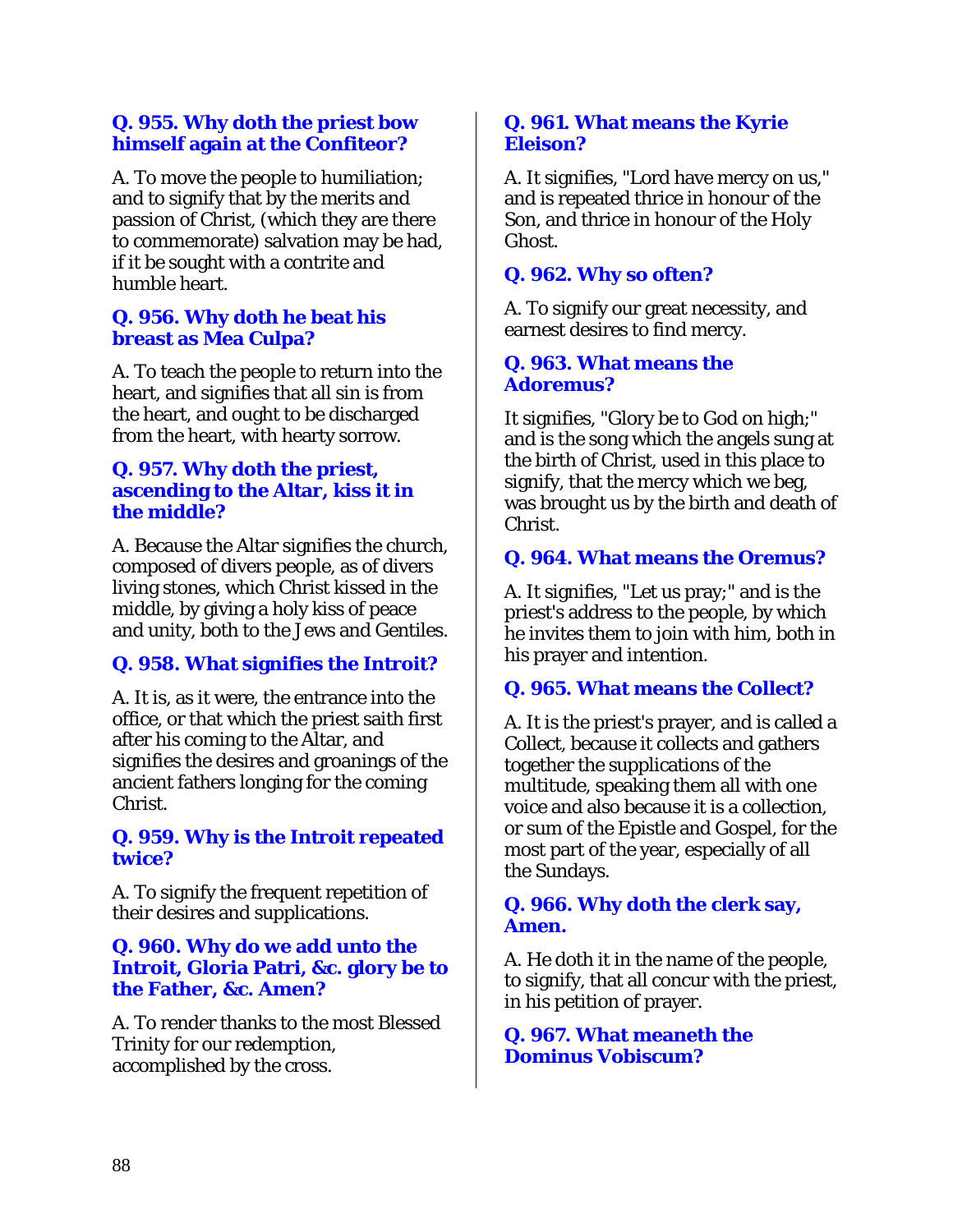A. It signifies, "Our Lord be with you," and is used to beg God's presence and assistance to the people, in the performance of that work.

# **Q. 968. Why is it answered Et cum Spiritu tuo, "and with thy spirit?"**

A. To signify, that the people with one consent do beg the like for him.

### **Q. 969. Why are all the prayers ended with Per Dominum nostrum Jesum Christum, &c. "Through our Lord Jesus Christ?"**

A. To signify, that whatsover we beg of God the Father, we must beg it in the name of Jesus Christ, by whom he hath given us all things.

# **Q. 970. What signifies the Epistle?**

A. It signifies the old law; as also the preaching of the Prophets and the Apostles, out of whom it is commonly taken: and it is read before the Gospel, to intimate that the old law being able to bring nothing to perfection, it was necessary the new should succeed it.

# **Q. 971. What means the Gradual?**

A. It signifies the penance preached by St. John Baptist, and that we cannot obtain the salvation of Christ, but by the holy degrees of penance.

# **Q. 972. What means the Alleluiah?**

A. It is the voice of men rejoicing, and aspiring to the joys of heaven.

#### **Q. 973. Why is the Alleluiah repeated so often at the feast of Easter?**

A. Because it is the joyful solemnity of our Saviour's resurrection.

#### **Q. 974. Why between the Septuagesima and Easter, is the**

### **Tract read in the place of the Gradual?**

A. Because it is a time of penance and mourning, and therefore the Tract is read with a mournful and slow voice, to signify the miseries and punishments of this life.

# **Q. 975. What is the Tract?**

A. Two or three versicles between the Epistle and the Gospel, sung with a slow, long protracted tone.

# **Q. 976. Why do we rise up at the reading of the Gospel?**

A. To signify our readiness to go, and do, whither, and whatsoever it commands us.

# **Q. 977. What means the Gospel?**

A. It signifies the preaching of Christ; and is the happy embassy or message of Christ unto the world.

#### **Q. 978. Why is the Gospel read at the North end, or left side of the Altar?**

A. To signify that by the preaching of the Gospel of Christ, the kingdom of the Devil was overthrown.

#### **Q. 979. How prove you that?**

A. Because the Devil hath chosen the North (figuratively infidels, and the wicked) for the seat of his malice. "From the North shall all evil be opened upon all the inhabitants of the land." Jer. i. 14. and Zach. ii. 7.

# **Q. 980. Why doth the priest before he begins the Gospel, salute the people with Dominus vobiscum?**

A. To prepare them for a devout hearing of it, and to beg of our Lord to make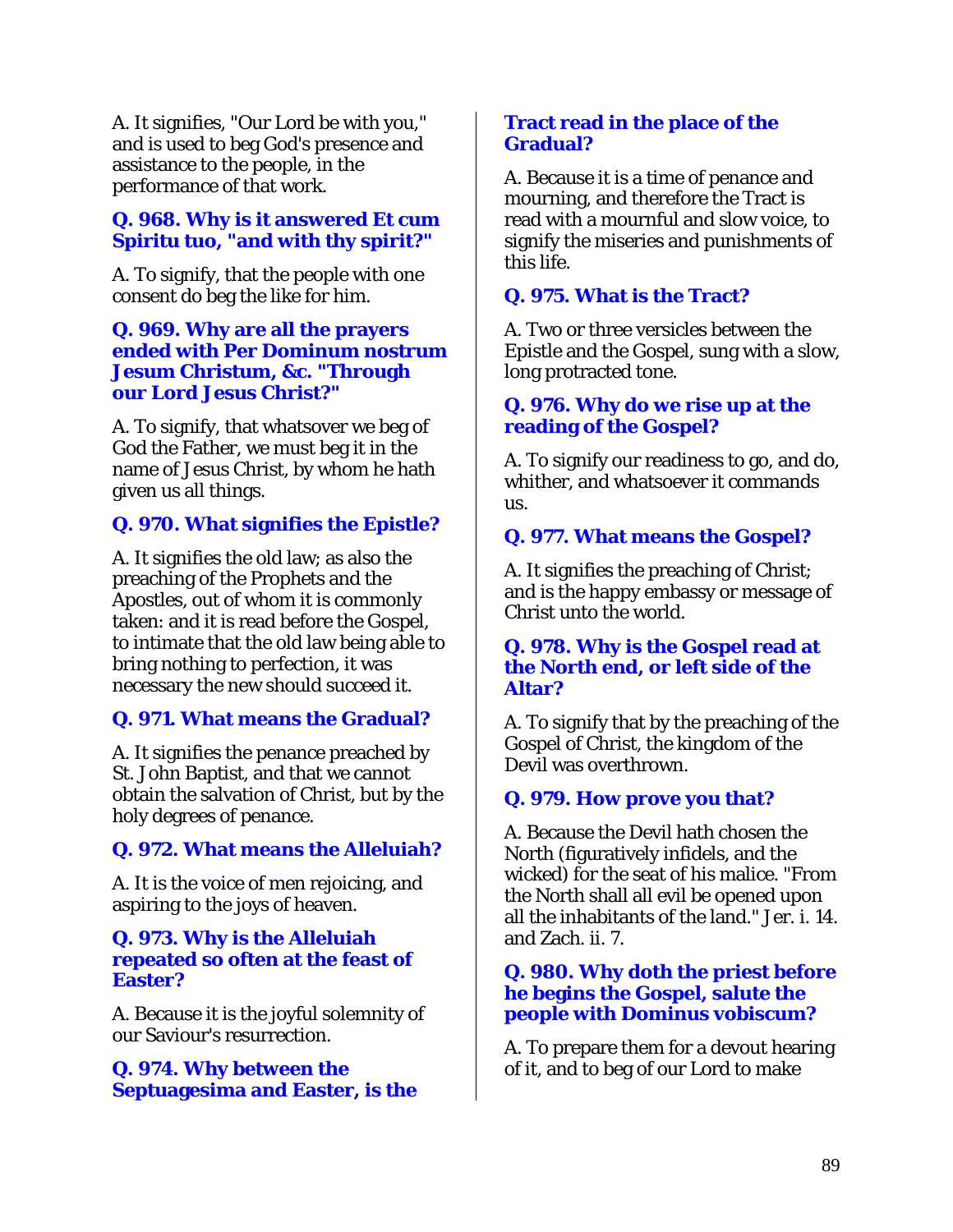them worthy hearers of his word, which can save their souls.

# **Q. 981. Why then doth he say, Sequentia sancti Evangelii, &c. The sequel of the Holy Gospel, &c.?**

A. To move attention, and to signify what part of the Gospel he then reads.

#### **Q. 982. Why doth the clerk answer, Gloria tibi Domine, Glory be to thee, O Lord?**

A. To give the glory of the gospel to God, who hath of his mercy made us partakers of it.

# **Q. 983. Why then doth the priest sign the book with the sign of the cross?**

A. To signify that the doctrine there delivered, appertains to the cross and passion of Christ.

# **Q. 984. Why after this do both priest and people sign themselves with the cross in three places?**

A. They sign themselves on their foreheads, to signify they are not, nor will be ashamed to profess Christ crucified: on their mouths to signify they will be ready with their mouths, to confess unto salvation: and on their breast to signify that with their hearts they believe unto justice.

# **Q. 985. Why at the end of the Gospel, do they sign their breast again with the sign of the cross?**

A. That the Devil may not steal the seed of God's word out of their hearts.

# **Q. 986. What means the Creed?**

A. It is a public profession of out faith, and the wholesome fruit of preaching the Gospel.

#### **Q. 987. What means the first offertory, where the priest offers bread and wine mingled with water?**

A. It signifies the freedom wherewith Christ offered himself in his whole life unto his passion, and the desire he had to suffer for our sins.

# **Q. 988. What signifies the mingling of water with wine?**

A. It signifies the blood and water flowing from the side of Christ; as also the union of the faithful with Christ.

# **Q. 989. Why then doth the priest wash the ends of his fingers?**

A. To admonish both himself and the people to wash away the unclean thoughts of their hearts, that so they may partake of that clean sacrifice: As also to signify, that the priest is, ought to be clean from mortal sin.

## **Q. 990. Why then after some silence, doth he begin the preface with an elevated voice, saying Per omnia sæcula sæculorum?**

A. To signify the triumphant entry of Christ into Jerusalem, after he had lain hid a little space; and therefore it is ended with Hosana, benedictus qui venit, &c. which was the Hebrew children's song.

# **Q. 991. What else meaneth the preface?**

A. It is a preparation of the people, for the approaching action of the sacrifice; and therefore the priest saith, Sursum corda, lift your hearts to God; so to move them to lay aside all earthly thoughts, and to think only on heavenly things.

**Q. 992. Why at these words, Benedictus qui venit, Blessed is he**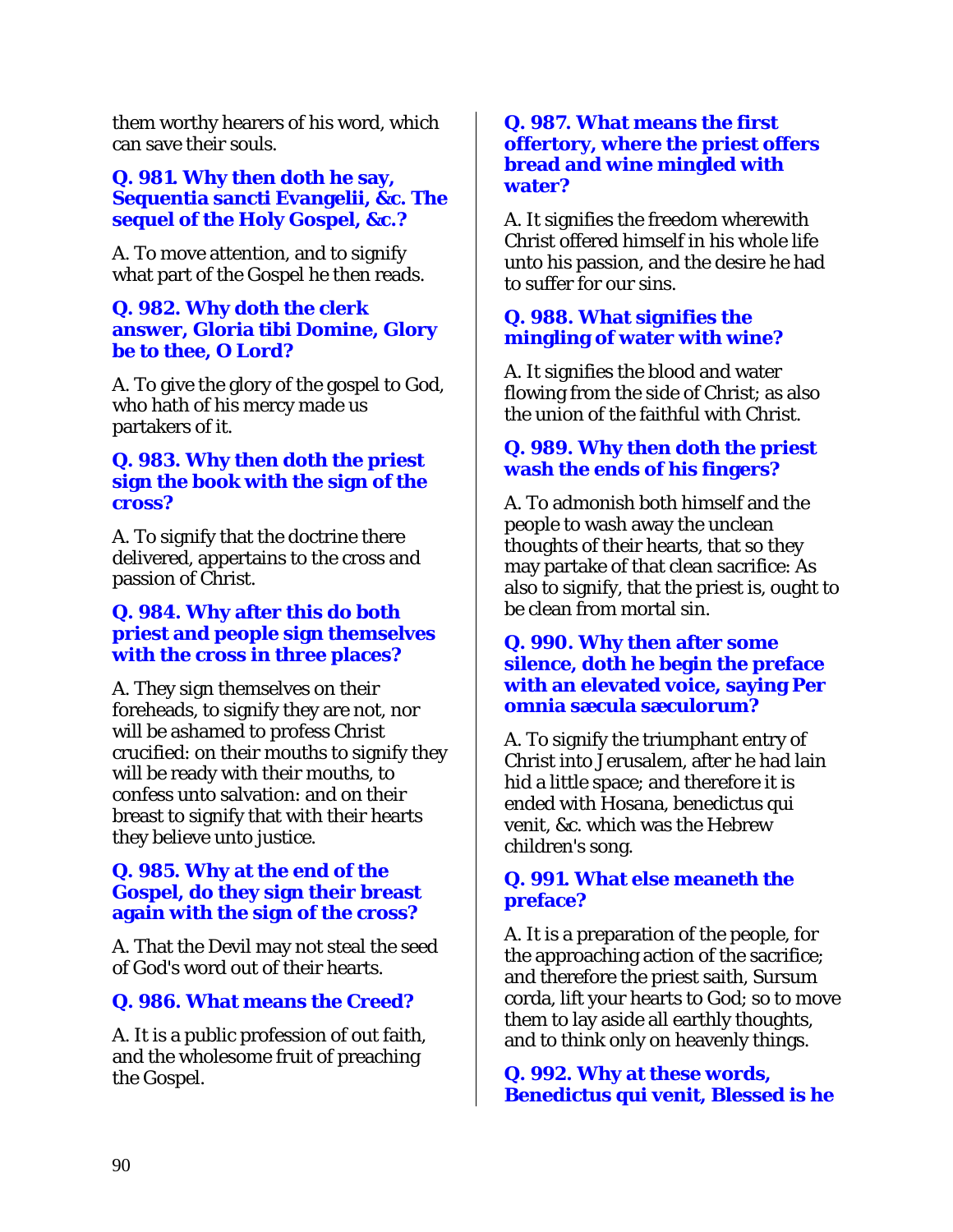#### **that cometh in our Lord's name, doth he sign himself with the sign of the cross?**

A. To signify that the entry of Christ into Jerusalem was not to a kingdom of this world, but to a death upon the cross.

# **Q. 993. What is the Canon?**

A. It is a most sacred, essential, and substantial part of the mass, because in it the sacrifice is effected.

#### **Q. 994. Why is the Canon read with a low voice?**

A. To signify the sadness in our Saviour's passion, which is there effectually represented.

# **Q. 995. Why doth the priest begin the Canon bowing his head?**

A. To signify the obedience of Christ unto his Father in making himself a sacrifice to sin.

#### **Q. 996. What meaneth the Te igitur, clementissime Pater, &c. Thee therefore, O most clement Father, &c.?**

A. It is a humble and devout supplication to God our heavenly Father, made in the name of all the people, that he would vouchsafe to accept and bless the sacrifice which we are offering unto him for the peace, unity and conversation of the whole Catholic Church, and likewise for the Pope, our prelate, and all the other the truly faithful.

#### **Q. 997. Why in the middle of this prayer doth the priest kiss the altar, and sign the Host and Chalice thrice with the sign of the cross?**

A. He kisseth the altar, to show the kiss of peace which Christ gave us, by

reconciling us to God in his own blood. He signeth the Host and Chalice thrice to signify that our redemption made upon the Cross, was done by the will of the Holy Trinity.

#### **Q. 998. What meaneth the Memento Domine famulorum famularumque tuarum:**

# **Remember, O Lord, thy servants, men and women, &c.?**

A. It is a commemoration of the living, in which the pries remembers by name, such as he intends chiefly to say mass for, and then in general, all present and all the faithful, beseeching God by virtue of the sacrifice, to bless them, and be mercifully mindful of them.

# **Q. 999. What means the Communicantes and memorum venerantes, &c. Communicating and worshipping the memory, &c.?**

A. It is an exercise of our communion with the saints in which having recounted the names of the blessed virgin Mary, and many other glorious saints, we beg of God by their merits and intercession, to grant us the assistance of his protection in all things.

## **Q. 1000. What signifies the Hanc igitur oblationem, this offering therefore of our servitude, &c. when the priest spreads his hands over the Host and Chalice?**

A. It is an earnest begging of God to accept the sacrifice that is presented to be offered for the safety and peace of the whole church, and salvation of all from eternal damnation.

**Q. 1001. Why then doth he sign the offerings again five times?**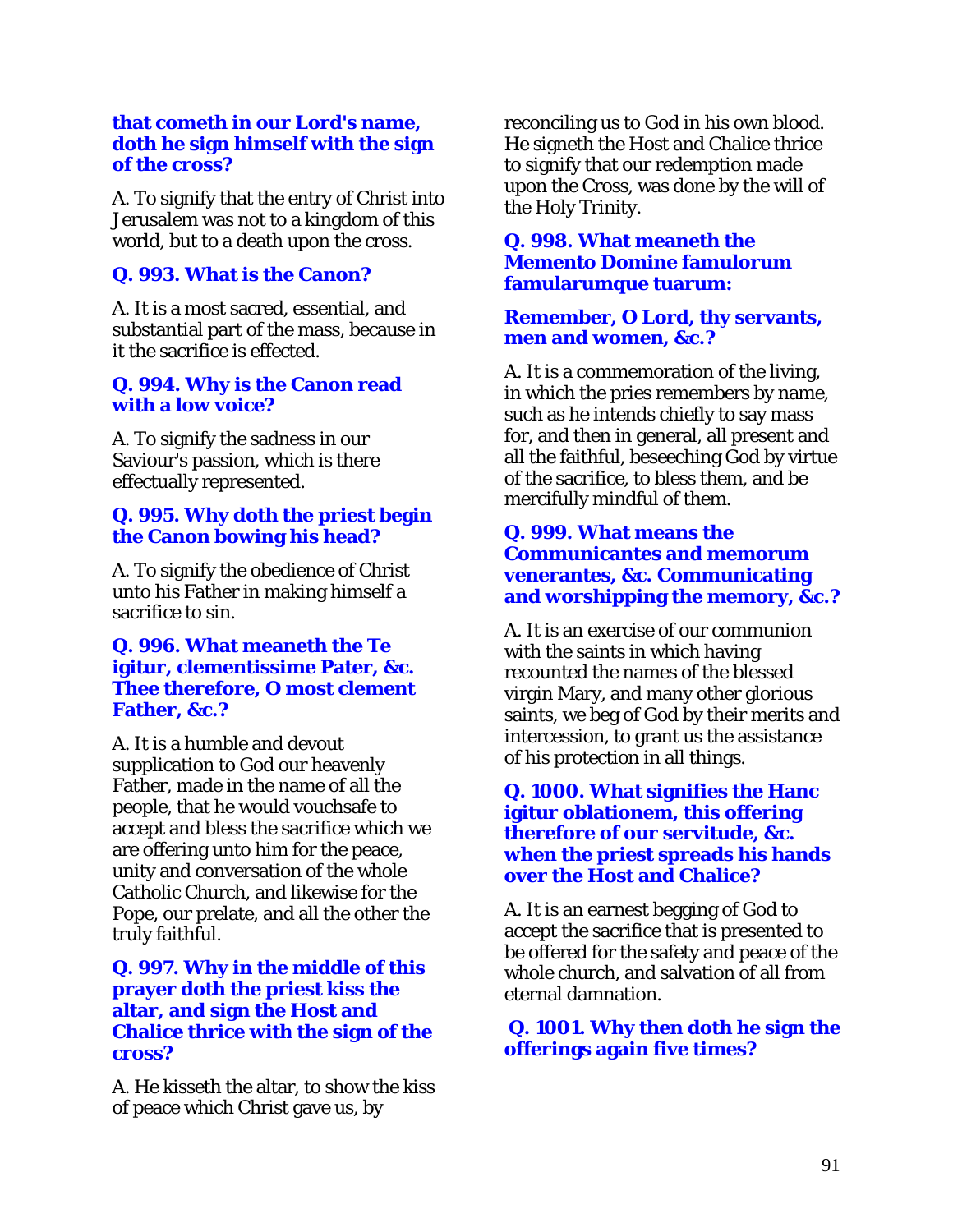A. To signify the mystery of those five days which were between our Saviour's entry into Jerusalem and his passion.

## **Q. 1002. What meaneth Qui pridie quam pateretur, who the day before he suffered, &c.**

A. It is but a repetition and representation of what Christ did at his last supper, where he took bread, blessed it, &c. and immediately precedes the words of consecration spoken by the priest, by which he sacrificeth to God.

## **Q. 1003. What are the words of consecration?**

A. "Hoc est corpus meum. &c. This is my body; This is the cup of my blood, of the New and eternal Testament; a mystery of faith, which shall be shed for you, and for the many, to the remission of sins." Matt. xxvi. 27, 28.

#### **Q. 1004. What meaneth these words?**

A. They signify according to the letter, what they effect and cause, viz. a change of the bread and wine into the body and blood of Christ; and in a mystery also they signify, unto us the incarnation, passion, resurrection, and ascension of Christ.

#### **Q. 1005. Why after consecration of the Host, doth the priest kneel and adore?**

A. He kneels and adores, to give sovereign honour to Christ, and signify the real presence of his body and blood in the blessed sacrament which he then holds in his hand.

**Q. 1006. Why after consecration of the wine, doth the priest kneel and adore, saying, Hæc quotiescumque feceritis, &c. that is, "As often as you shall do these things, you shall** 

## **do them in remembrance of me." 1 Cor. xi. 25?**

A. He kneels and adores, to give sovereign honour to Christ, and to signify the real presence of Christ's body and blood in the chalice, then on the altar, and he speaks these words to signify, that as often as we say, or hear mass, and offer up this sacrifice, we must do it as Christ hath commanded us, in memory of his passion, resurrection and ascension: and therefore he goes on, beseeching God by all those mysteries, to look propitiously upon our holy and immaculate host, as he did upon the sacrifices of Abraham, Abel, and Melchisedech, and to replenish all that partake thereof, with heavenly grace and benediction.

#### **Q. 1007. Why after consecration of each, doth the priest elevate, or lift up the consecrated host and chalice?**

A. That all the people may adore the body and blood of Christ, as also to signify, that for our sins his body was lifted on the Cross and his blood shed.

# **Q. 1008. For what other end doth he elevate the host and chalice?**

A. That he, with the whole multitude, may make oblations of Christ's body and blood unto God, which after consecration, is one of the most essential parts of the whole service of the mass, and signifies that oblation, wherewith Christ offered himself unto God upon the altar of the Cross.

# **Q. 1009. Why then doth he again sign the offerings five times with the sign of the Cross?**

A. To signify the five wounds of Christ, which he represents to the eternal Father for us.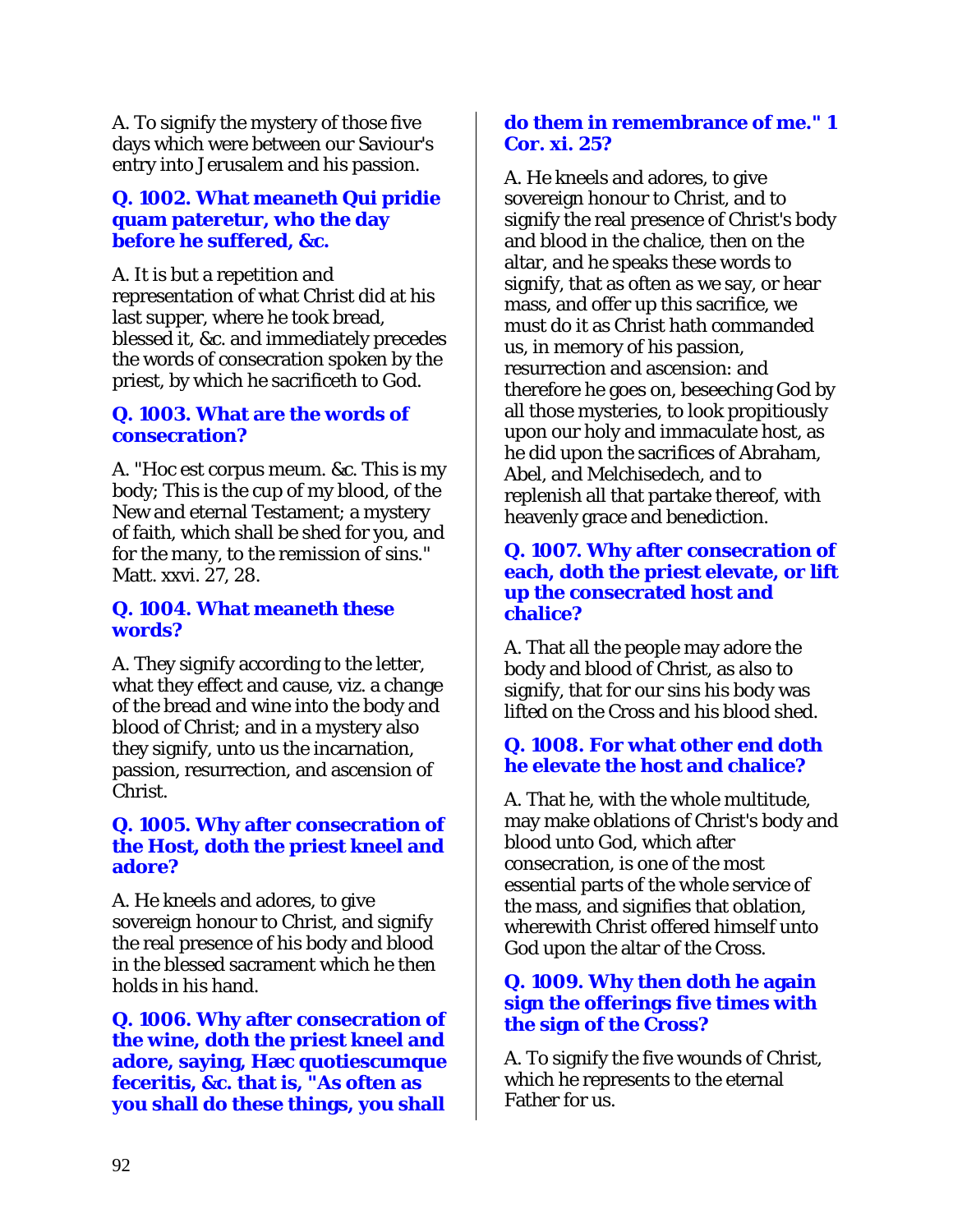#### **Q. 1010. What means the Momento?**

A. It is a commemoration of the dead; in which the pries first nominates those whom he intends especially to apply the sacrifice unto; and then prays in general for all the faithful departed, beseeching God by virtue of that sacrifice, to give them rest, refreshment, and everlasting life.

#### **Q. 1011. Why after the Momento for the dead, doth the priest elevate or raise his voice, saying, Nobis quoqueveccatoribus, "and to us sinners also," &c.?**

A. In memory of the supplication of the penitent thief made to Christ on the Cross; that so we also (though unworthy sinners) by the virtue of the sacrifice, may with him and the holy saints, be made partakers of the heavenly kingdom.

# **Q. 1012. Why then doth he again sign the Host and Chalice three times with the sign of the Cross?**

A. To signify, that this sacrifice is available for three sorts of men: for those in heaven, to the increase or glory; for those in purgatory, to free up them from their pains; and for those on earth, to an increase of grace and remission of their sins; as also to signify the three hours which Christ did hang living upon the Cross, and all the griefs he sustained in them.

#### **Q. 1013. Why then, uncovering the chalice, doth he sign it five times with the Host?**

A. His uncovering the chalice is to signify, that at the death of Christ the veil of the temple was rent asunder. The three crosses made over the chalice, signify the three hours which Christ

hung dead on the cross; the other two made at the brim of the chalice, signifying the blood and water flowing from his side.

#### **Q. 1014. Why is the Pater Noster said with a loud voice?**

A. To signify, by the seven petitions thereof, the seven mystical words which Christ spoke upon the Cross with a loud voice, viz. "Father, forgive them, they know not what they do. 2. To day shalt thou be with me in Paradise. 3. Behold thy mother; woman behold thy son. 4. My God, my God, why hast thou forsaken me. 5. I thirst. 6. Into thy hands I commend my spirit. 7. It is consummated."

#### **Q. 1015. What means the priest laying down the Host upon the corporal, and then covering the chalice again?**

A. It signifies the taking of our Saviour down from the Cross, and his burial.

#### **Q. 1016. Why, then is the priest silent for a time?**

A. To signify our Saviour's rest in the sepulchre on the Sabbath?

#### **Q. 1017. Why is the Host divided into three parts?**

A. To signify the division of our Saviour's soul and body made on the Cross, and that the body was broken, and divided in three principle parts, namely his hands, side, and feet.

**Q. 1018. Why after this doth he sign the chalice three times with a particle of the Host, and raise his voice saying, Pax Domini, &c., The peace of our Lord be always with you?**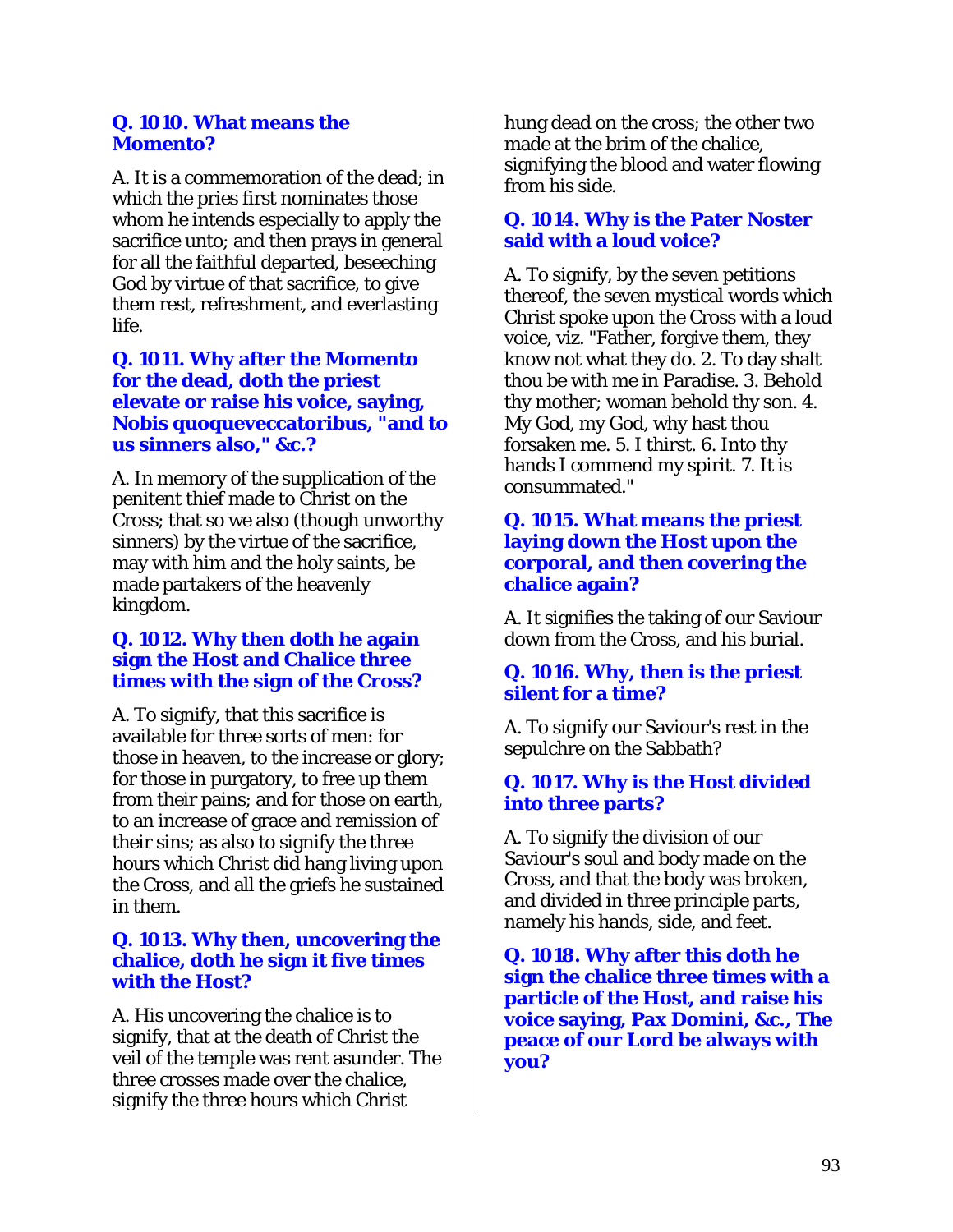A. To signify that the frequent voice of Christ to his disciples, Pax vobis, Peace be to you; as also to signify the triple peace which he hath purchased for us, by his Cross, namely, external, internal, and eternal.

# **Q. 1019. Why then is the particle of the Host put into the chalice?**

A. To signify the reuniting of our Saviour's body, blood and soul, made at his resurrection; as also to signify, that we cannot partake of the blood and merits of Christ, unless we partake of his cup of sufferings.

#### **Q. 1020. Why is the Agnus Dei, or Lamb of God, which taketh away the sins of the world, said with a loud voice?**

A. To commemorate the glory of our Saviour's ascension, and to signify that he was slain like an innocent lamb to take away our sins and give us peace.

# **Q. 1021. Why is the Pax, or kiss of peace, given before communion?**

A. To signify, that peace and mutual charity, which ought to be among the faithful, who all eat of one bread and of the Eucharist and are all members of one mystical body.

#### **Q. 1022. What means the three prayers said by the priest before the communion?**

A. They are said in honour of the blessed Trinity. In the first he begs peace for the whole church, and perfect charity among all Christians. In the second, he beseecheth God, by the body and blood of Christ, (which he is there about to receive) to free him from all evil. In the third, that it may not prove to his damnation and judgment, by an unworthy receiving of it, but to the

defence and safety of his soul and body. And this immediately precedes the consummation of the Host and Chalice, which is another of the most essential parts of the whole service of the mass.

# **Q. 1023. What signifies the consummation of communion?**

A. It signifies Christ's burial, and the consummation of his passion.

#### **Q. 1024. What means the Domine non sum dignus, &c.?**

A. It signifies, "O Lord, I am not worthy that thou shouldest enter under my roof; but only say the word," &c. And it was the Centurion's prayer, by which he obtained health for the sick boy, Matt. viii. 8. And teacheth us not to approach this sacrifice, but with an humble and contrite heart.

#### **Q. 1025. What means the prayers said by the priest after communion?**

A. They are thanksgiving to God for having made us partakers of his unbloody sacrifice of the Altar, and by it also of the bloody sacrifice of the Cross.

# **Q. 1026. What means the words Ite Missa est?**

A. They signify, that the Host is offered, Mass ended, and the people dismissed; representing the voice of the angel dismissing the apostles and disciples when they stood looking up after Christ ascended into heaven, with, "O ye men of Galilee, why stand you here looking up into heaven?" Acts i. 11.

# **Q. 1027. What means the priest lifting up his hands and blessing the people?**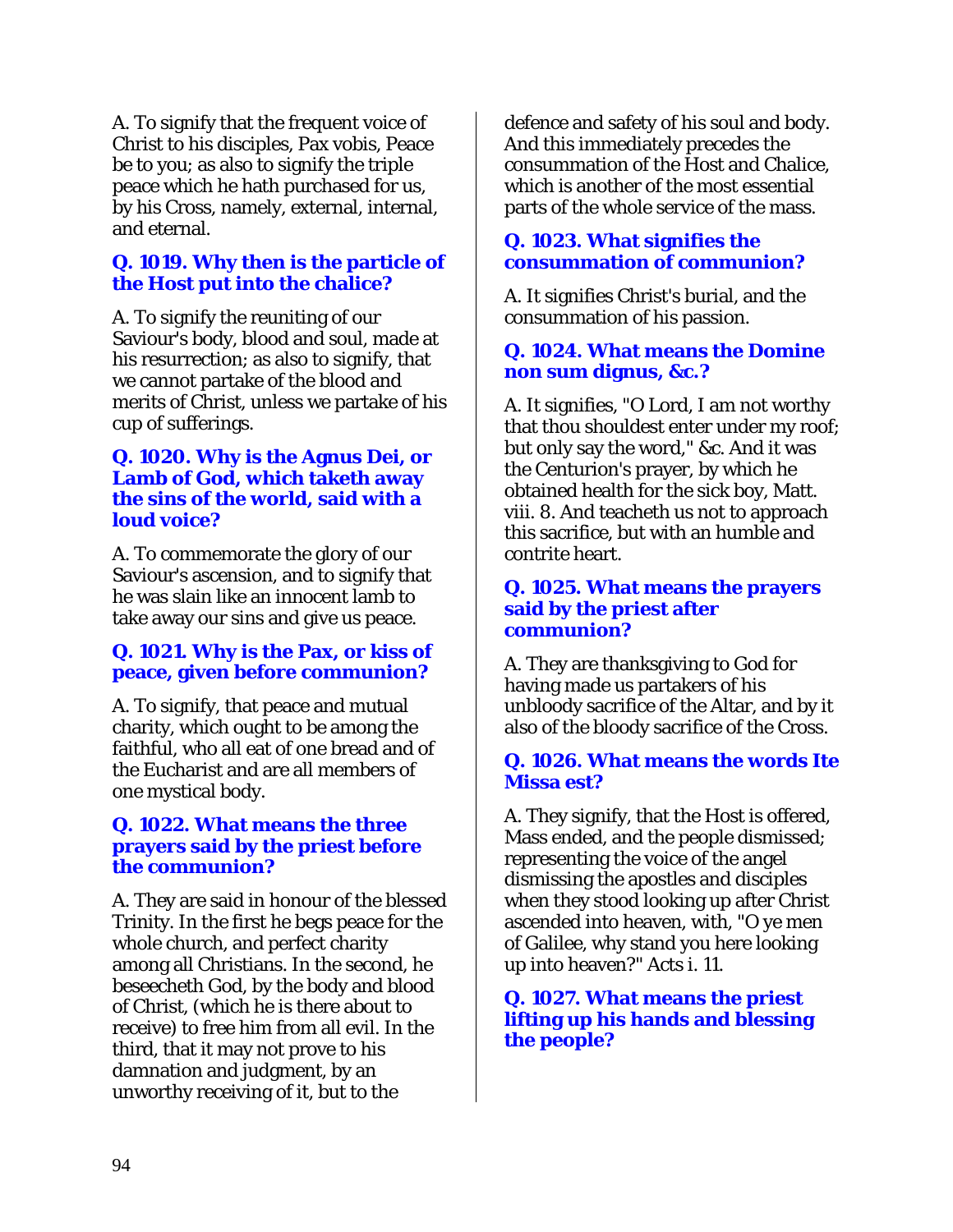A. It signifies the blessing which Christ gave his apostles and disciples at his ascension, with his hands lifted up.

#### **Q. 1028. What signifies the Gospel of St. John?**

A. It signifies the Apostles preaching the gospel to all nations. Luke xxiv. 50.

# **Q. 1029. What is the missal?**

A. It is the Mass book, wherein this holy service is contained.

# **Chapter 23.**

# **The Primer or Office of our Blessed Lady, Expounded**

# **Q. 1030. WHO composed this office?**

A. The church, directed by the Holy Ghost.

#### **Q. 1031. Why is the Primer so called?**

A. From the Latin word Primo, which signifies, first of all, so to teach us, that prayer should be the first work of the day, according to that, "Seek ye first the kingdom of heaven, and all these things shall be given you.

## **Q. 1032. Why is the office divided into Hymns, Psalms, Canticles, Antiphons, Versicles, Responsories, and Prayers?**

A. For order, beauty, and variety sake.

# **Q. 1033. What warrant have you for that?**

A. Out of Col. iii. 16. "Sing ye in your hearts unto the Lord in spiritual Psalms, Hymns, and Canticles."

# **Q. 1034. Why should the laity pray out of the Psalms, which they little understand?**

A. 1. Because, by so doing, they pray out of the mouth of the Holy Ghost. 2.

Because, if they do it with devout and humble hearts, it is as meritorious in them, as in the greatest scholars; for a petition hath the same force, whether it be delivered by a learned or unlearned man; so hath also prayer. 3. Because a psalm is of the same value in the sight of God, in the mouth of a child, or woman, as from the mouth of the most learned doctor.

# **Q. 1035. Why is the office divided into seven several hours?**

A. That so it might be a daily memorial of the seven principal parts, and seven hours of our Saviour's passion.

# **Q. 1036. What ground have you for that?**

A. Out of Zac. xii 10. "At that day I will pour out upon the house of David, and the inhabitants of Jerusalem, the spirit of grace and prayer, and they shall look up at him whom they have pierced."

#### **Q. 1037. What meaneth at that day?**

A. The day of grace, the new law.

**Q. 1038. What means the house of David, and the inhabitants of Jerusalem?**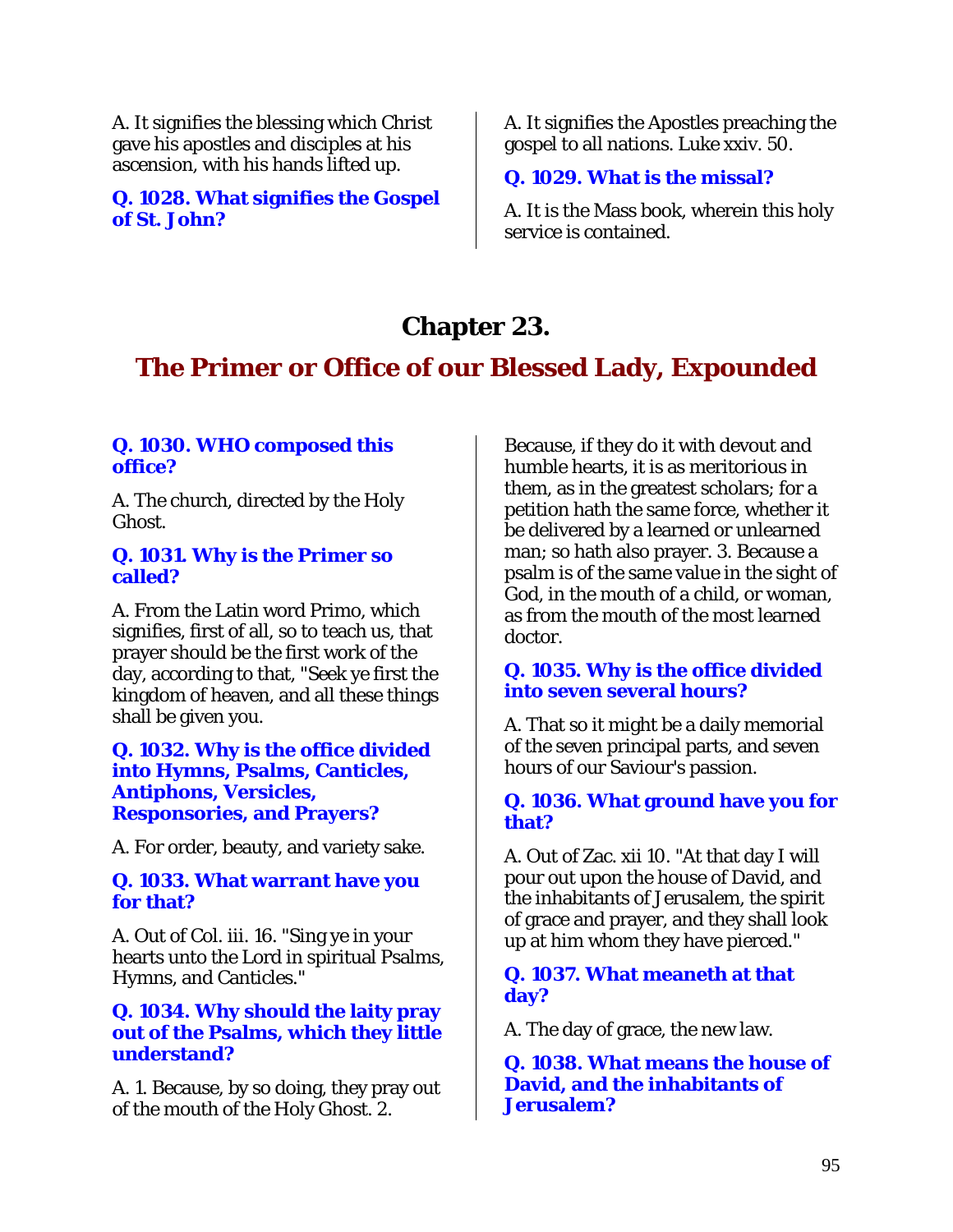A. The church of Christ.

## **Q. 1039. What means the spirit of grace and prayer?**

A. The Holy Ghost which dictated the office, and poureth forth the grace of God into our souls by virtue of it.

#### **Q. 1040. What means, "And they shall look up at him whom they have pierced?"**

A. It signifies that the whole order, scope, and object of the office should be Christ crucified.

# **Q. 1041. How are the seven hours a memorial of the passion of Christ?**

A. Because the seven hours were consumed in his passion; for three hours he hung living on the Cross; other three hours he hung dead upon it; and the seventh hour was spent in nailing him to and taking him from the cross.

# **Q. 1042. What do we commemorate by the Matins and Lauds?**

A. His bloody sweat in the garden; as also his been dragged thence to Jerusalem.

#### **Q. 1043. What by the prime or first hour?**

A. The scoffs and indignations which he sustained, whilst they led him through the streets early in the morning to the princes of the Jews; as also the false accusations which then were brought against him.

# **Q. 1044. What by the third hour?**

A. His whipping at the pillar, his crowning with thorns, his clothing with a purple garment, his sceptre of a reed, and showing to the people with these words: Behold the man.

# **Q. 1045. What by the sixth hour?**

A. His unjust condemnation to death, his carrying the Cross, his stripping and nailing to the Cross.

# **Q. 1046. What by the ninth hour?**

A. His drinking gall and vinegar, his dying on the Cross, and the opening his side with a spear.

# **Q. 1047. What by the even-song?**

A. His taking down from the Cross, and the darkness which was made upon the face of the earth.

# **Q. 1048. What by the Compline?**

A. His funeral and burial. Briefly thus; The matins and lauds, his agony, and binding in the garden; the crime, his scoffs, and false accusations; the third hour, his clothing with purple, and crowning with thorns; the sixth hour, his condemning and nailing to the Cross; the ninth hour, his yielding up the ghost, and the opening his side; the even-song, his taking from the Cross; and the compline, his burial.

# *The Particulars of the Office Expounded*

# **Q. 1049. WHY doth our Lady's office always begin with an Ave Maria?**

A. To dedicate the office of our Lady, and to beg her aid for the devout performance of it to God's honour.

#### **Q. 1050. Why do we begin every hour with, Incline unto my aid, O God: O Lord, make haste to help me?**

A. To acknowledge our infirmity and misery, and out great need of divine assistance, not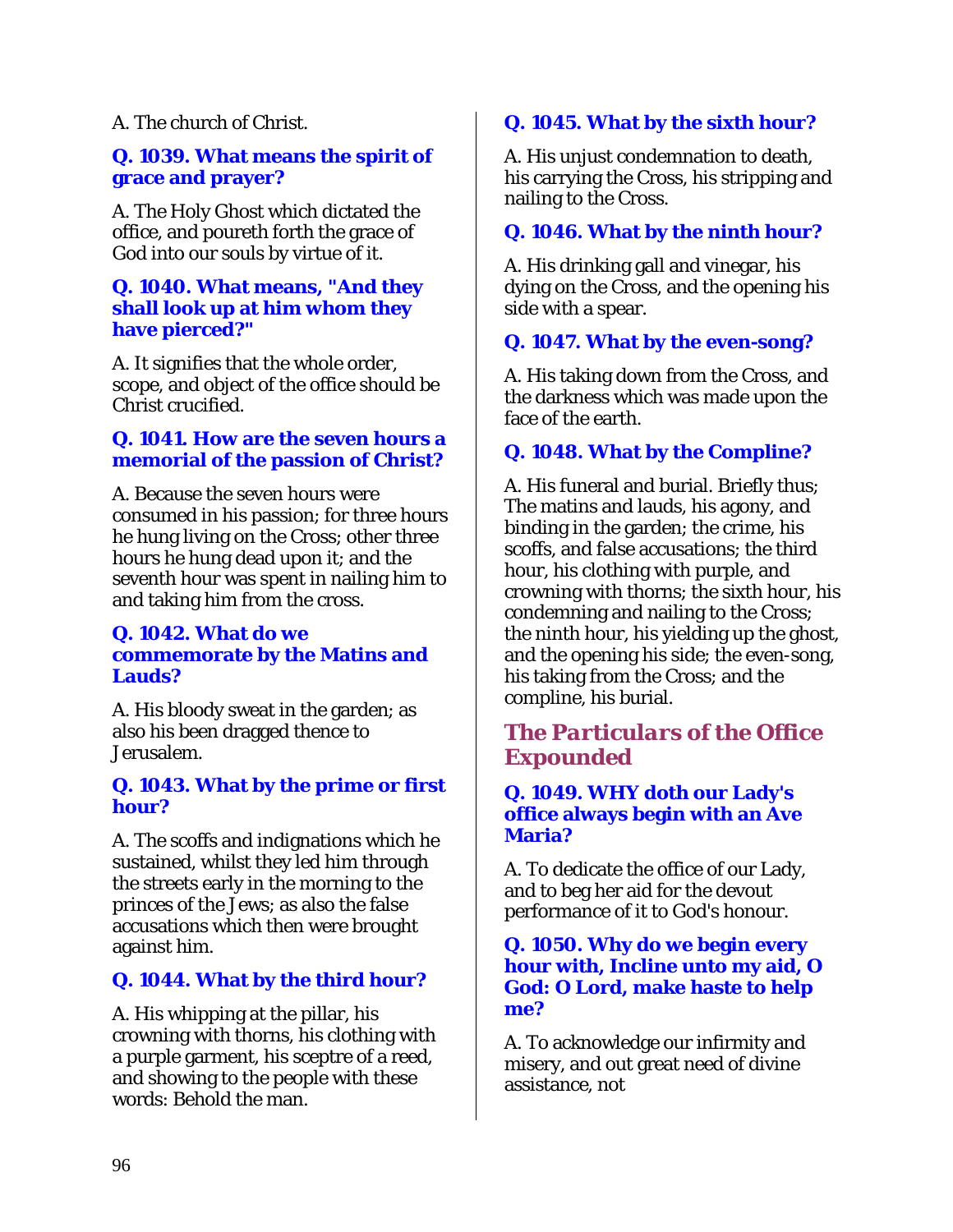only in all other things, but also in our very prayers; according to that of the Apostles,

"No man can say Lord Jesus, but in the Holy Ghost."

# **Q. 1051. Why do we add to this, Glory be to the Father, and to the Son, and to the Holy Ghost?**

A. To signify that the intention of the office is, in the first place, to give one and equal glory to the most blessed Trinity, and to invite all creatures to do the like, this is the principle aim of the whole office; therefore we not only begin every hour, but also end every Psalm with the same verse.

#### **Q. 1052. Who ordained the Gloria Patri?**

A. The Apostles, according to Baronius in his 3d Tome.

## **Q. 1053. Why do we join unto the Gloria Patri, Sicut erat, &c. As it was in the beginning, is now, and ever shall be, world without end?**

A. Because it was made by the Council of Nice against the Arians, who denied Christ to be coequal and consubstantial to his Father, or to have been before the blessed Virgin Mary.

#### **Q. 1054. Why after this, for a great part of the year, and especially between Easter and Whitsuntide, do we say, Alleluia, Alleluia?**

A. Because that is a time of joy, and Alleluia is a Hebrew word, signifying, "Praise ye the Lord with all joy, and exultation of heart."

# **Q. 1055. Why were it not better changed into English?**

A. Because it is the language of the blessed in heaven, according to Apoc. viii. 6. Therefore the church hath forbidden it to be translated into any other language.

#### **Q. 1056. Why in Lent, and some other times, do we say, instead of Alleluiah, "Praise be to thee, O Lord, King of eternal Glory?**

A. Because those are times of penance; therefore God must be praised rather with tears, than exaltation.

# **Q. 1057. Why then do we always say, for the invitatory Hail Mary, full of grace, the Lord is with thee?**

A. To congratulate and renew the memory of our blessed Lady's joy, conceived at the conception of her Son Jesus; and to invite both men and angels to do the like.

#### **Q. 1058. What signify the five verses following the invitatory, which begin, Come let us exult unto our Lord?**

A. The five wounds of Christ, from which all our prayer hath its force and merit, and in honour of which all those versions are said.

# **Q. 1059. What mean the Hymns?**

A. They are a poetical expression of prerogatives and praises of the Blessed Virgin.

#### **Q. 1060. Why are so many Psalms used in the office?**

A. Because they are directed by the Holy Ghost, and do contain in a most moving manner, all the affections of piety and devotion.

**Q. 1061. Why are there but three Psalms in the most of the hours?**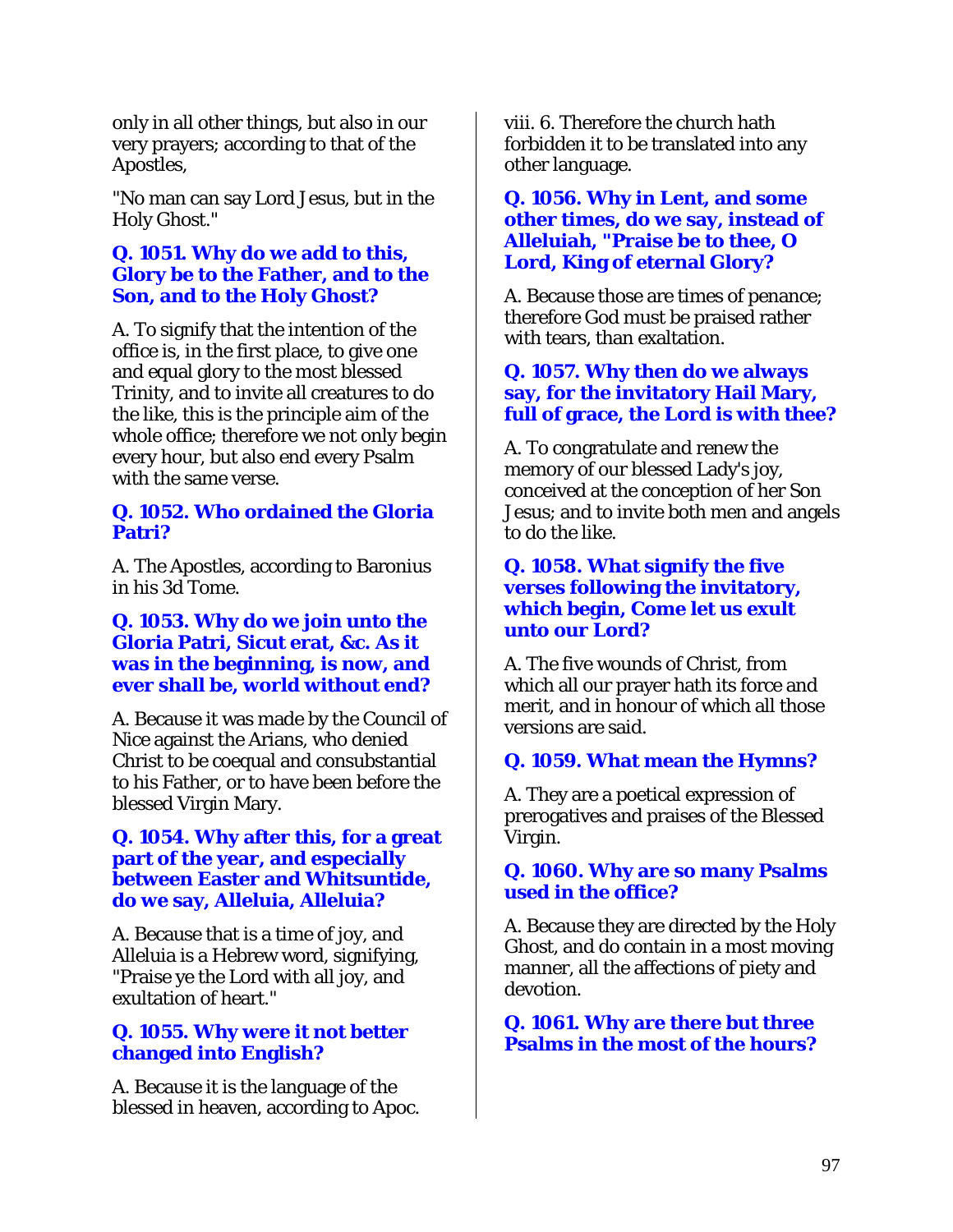A. In honour of the most blessed Trinity, to whom chiefly the whole office is addressed.

# **Q. 1062. Why was the office divided into so many hours?**

A. I have told you the chief reason already, and one other reason is, that so there might be no hour either by day or night, to which some hour of the office might not correspond.

# **Q. 1063. What do the matins correspond to?**

A. To the first, second, and third watch of the night, consisting of three hours each; and therefore the matins consist of three psalms, and three lessons.

# **Q. 1064. What do the lauds correspond to?**

A. To the fourth watch of the night.

### **Q. 1065. What do the prime, the third, sixth, and ninth hours correspond to?**

A. To the third, sixth, and ninth hours of the day.

#### **Q. 1066. What do the even-song and compline correspond to?**

A. To the evening.

#### **Q. 1067. What means the benedictions, or blessings given before the lesson?**

A. They are short aspirations to beg divine assistance; and the first is in honour of the Father, and the second in honour of the Son, the third in honour of the Holy Ghost.

#### **Q. 1068. What doth the lesson contain?**

A. The mystical praises of our blessed Lady, taken out of the Prophets.

# **Q. 1069. Why do we end every lesson, saying, But thou, O Lord, have mercy upon us?**

A. To beg the praises and virtues of the blessed Virgin, which we have there read, may be deeply settled in our hearts, and that God would pardon our former negligence, both in his and her service.

# **Q. 1070. Why is it answered, Thanks be to God?**

A. To render thanks to God for his mercy, in bestowing such a patroness on us as the blessed Virgin Mary.

# **Q. 1071. What means the responsories?**

A. They are so called, because they answer one another.

# **Q. 1072. What are the antiphons?**

A. The versicles which are begun before the Psalms.

#### **Q. 1073. Why do we stand up at the Magnificat, Benedictus, and Nunc dimittis?**

A. To signify our reverence to the gospel whence they are taken.

# **Q. 1074. What is the collect?**

A. It is a prayer, and is so called, because it collects and gathers together all the petitions and supplications of the whole office.

# **Q. 1075. Why is the collect always ended with these words, Through our Lord Jesus Christ, &c.?**

A. To signify that he is our only mediator of redemption, and principally mediator of intercession; and that we cannot merit any thing by our prayers unless we make them in his name.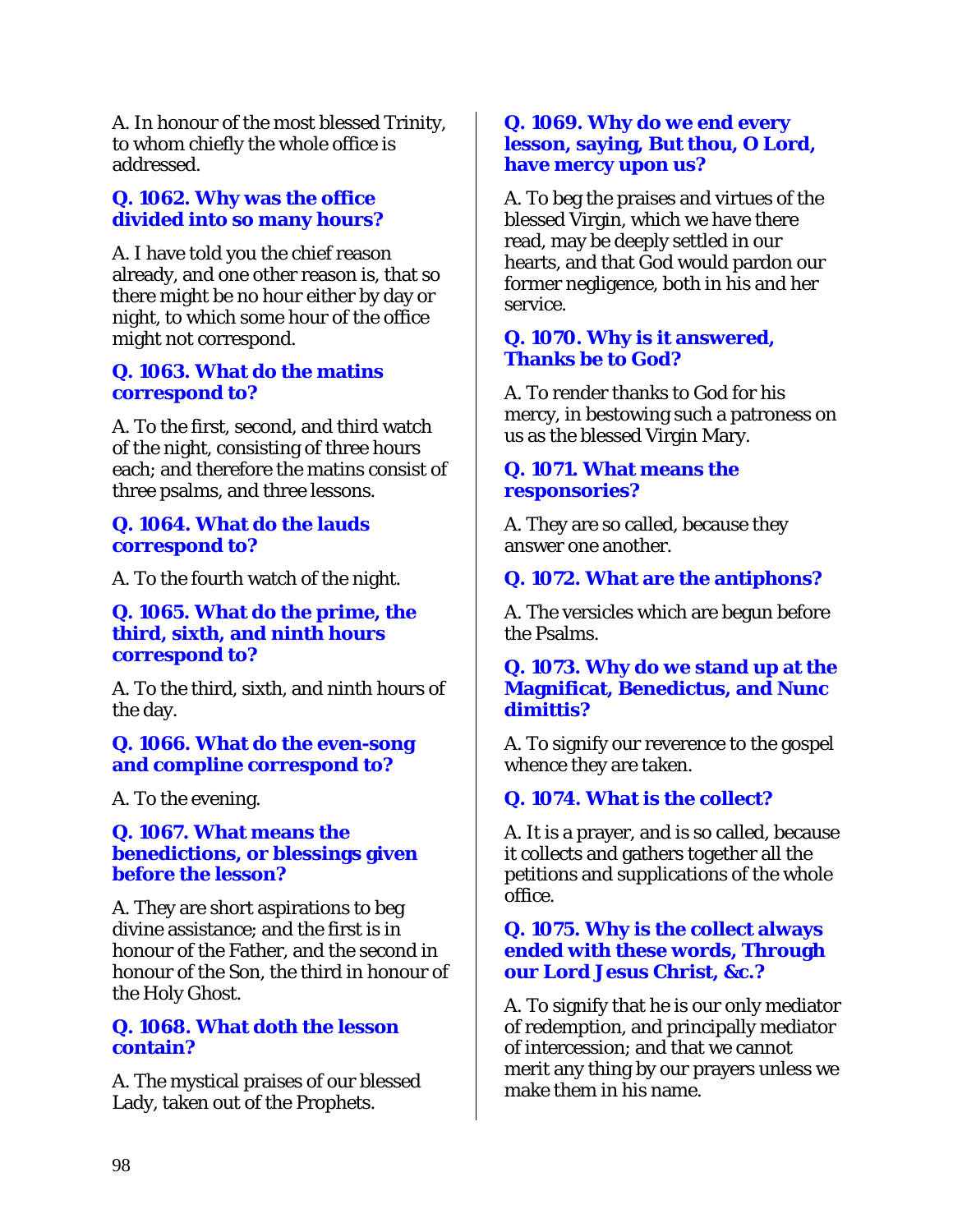#### **Q. 1076. Why make we a commemoration of the Saints?**

A. To praise God in his Saints, according to the advice of the Psalmist, Psalm cl., and to recommend ourselves to their merits and prayers.

#### **Q. 1077. Why end we every prayer with these words, And may the souls of the faithful, through the mercy of God, rest in peace?**

A. That the poor souls in purgatory, may be partakers of all our prayers and supplications.

#### **Q. 1078. Why is the whole office ended with some hymn or antiphon to our Lady?**

A. That by her it may be presented to her Son, and by him to his eternal Father.

**Q. 1079. Why are the nocturnes in some offices so called?** 

A. Because those parts of the offices were wont to be said Nocturne tempore, in the night time.

## **Q. 1080. Why are the fifteen gradual psalms so called?**

A. From a custom the Jews observed of singing them, as they ascended up fifteen steps or degrees (in Latin Gradus) towards Solomon's Temple, singing one psalm on every step.

# **Q. 1081. Why are the penitential psalms so called?**

A. Because they contain many deep expressions of inward sorrow and penitence, or repentance of sins committed, and many cries or supplications to God for mercy and forgiveness.

# **Chapter 24.**

# **The Solemnities of CHRIST our Lord, (instituted for the most part by the Apostles) and the Sundays of the Year, Expounded**

# **Q. 1082. WHAT meaneth the nativity of Christ, or Christmas?**

A. It is a solemn feast or mass yearly celebrated by the whole Catholic Church from the Apostles' time to this day, in memory of the birth of Christ at Bethlehem; and therefore is called the feast of the Nativity, and Christmas from the mass of the birth of Christ.

# **Q. 1083. What meaneth the Circumcision or New-year's Day.**

A. It is a feast in memory of the Circumcision of our Lord, which was made on the eighth day from his nativity according to the prescript of the old law, Gen. xviii. 12, when he was named Jesus according to what the angel had foretold, Luke i. 14, and began to shed his infant blood by the stony knife of Circumcision for the redemption of the world, presenting it to his Father, as a New-year's gift in our behalf. And it is called New year's day from the old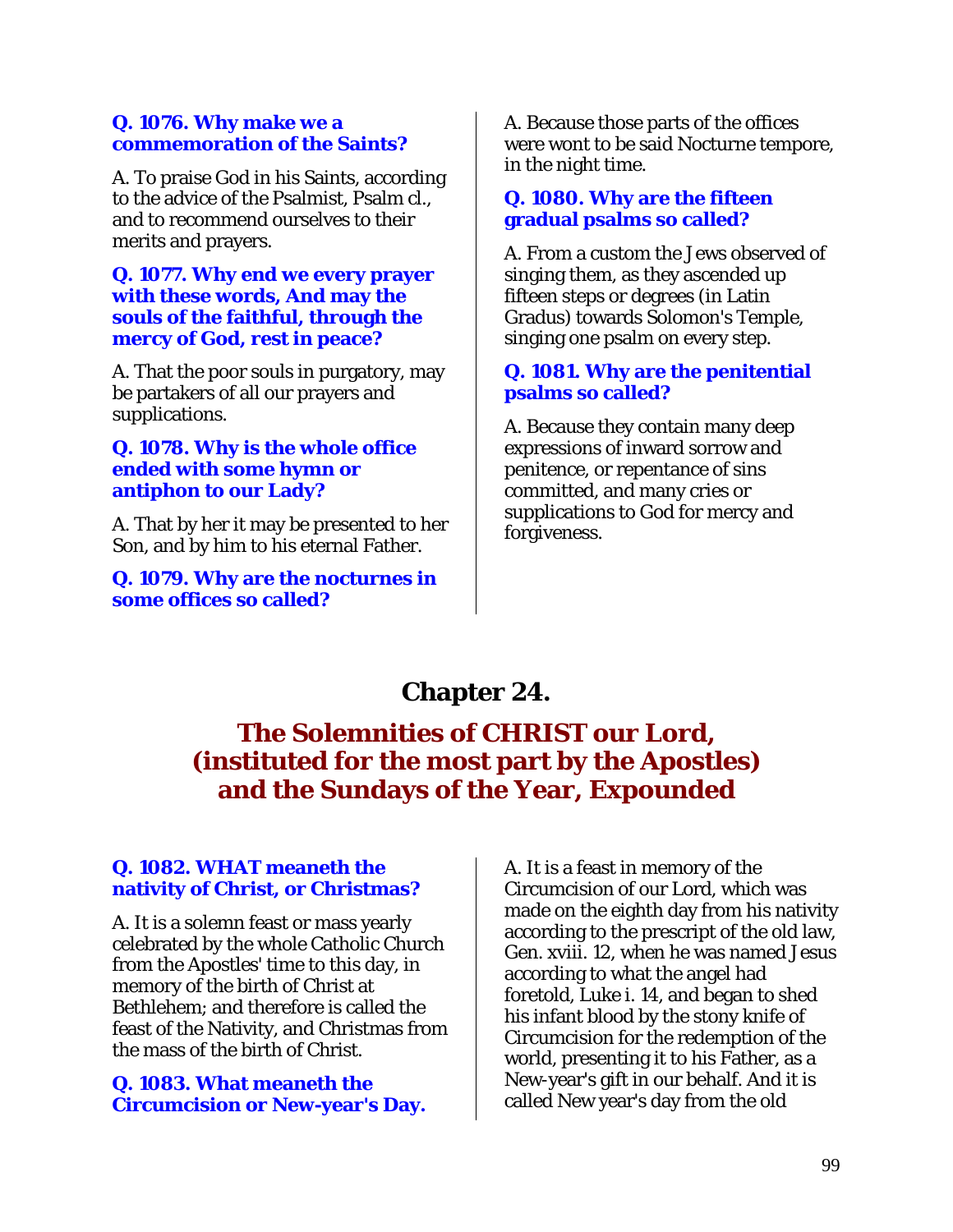Roman account, who began their computation of the year from the first of January.

# **Q. 1084. What meaneth the Epiphany, or twelfth day?**

A. It is a solemnity in memory and honour of Christ's manifestation or apparition made to the Gentiles by a miraculous blazing star, by virtue whereof he drew and conducted three kings out of the East to adore him in the manager, where they presented him as on this day with gold, myrrh, and frankincense, in testimony of his regality, humanity, and divinity. The word Epiphany comes from the Greek, and signifies a manifestation, and is called Twelfth-day, because it is celebrated the twelfth day after his nativity exclusively.

# **Q. 1085. What meaneth purification or Candlemass-day?**

A. It is a feast in memory and honour both of the presentation of our blessed Lord, and of the purification of the blessed Virgin, made in the Temple of Jerusalem the fortieth day after her happy child birth, according to the law of Moses, Levit. xii. 6. And is called the Purification, from the Latin word Purifico, to purify; not that our blessed Lady and contracted any thing by her child-birth, which needed purifying, (being the mother of purity itself) but because other mothers were by this ceremonial rite freed from the legal impurity of their child-births.

And is also called Candlemass, or a Mass Candles; because before the mass of that day, the church blesses her candles for the whole year, and makes a procession with hallowed candles in the hands of the faithful, in memory of divine light, wherewith Christ illuminated the whole

church at his presentation, where aged Simeon styled him, "A light to the Revelation of the Gentiles, and the glory of his people Israel." Luke ii. 32.

#### **Q. 1086. What meaneth the resurrection of our Lord, or Easter-day?**

A. It is a solemnity in memory and honour of our Saviour's resurrection, or rising from the dead on the third day, Matt. xxvii. 6. And is called Easter, from Oriens, which signifies the East or Rising, which is one of the titles of Christ, "And his name (saith the prophet) shall be called Oriens." Zach. vi. 12, because as the material sun daily ariseth from the East, the sun of justice, at this day, arose from the dead.

# **Q. 1087. What meaneth ascensionday?**

A. If is from a feast in memory of Christ's ascension into heaven the fortieth day after his resurrection, in the sight of his Apostles and Disciples, Acts i. 9, 10, there to prepare a place for us, being preceded by whole legions of Angels, and waited on by millions of Saints, whom he had freed out of the prison of Limbo. Mich. ii. 13.

# **Q. 1088. What meaneth Pentecost or Whitsuntide?**

A. It is a solemn feast in memory and honour of the coming of the Holy Ghost upon the heads of the Apostles, in tongues as it were of fire, Acts ii. 3. Pentecost in Greek signifieth the Fiftieth, it being the fiftieth day after the resurrection. If is also called Whitsunday from the Catechumens, who were clothed in white, and admitted on the eve of this feast to the sacrament of baptism. It was anciently called Wied Sunday, (i.e.) Holy Sunday, for wied or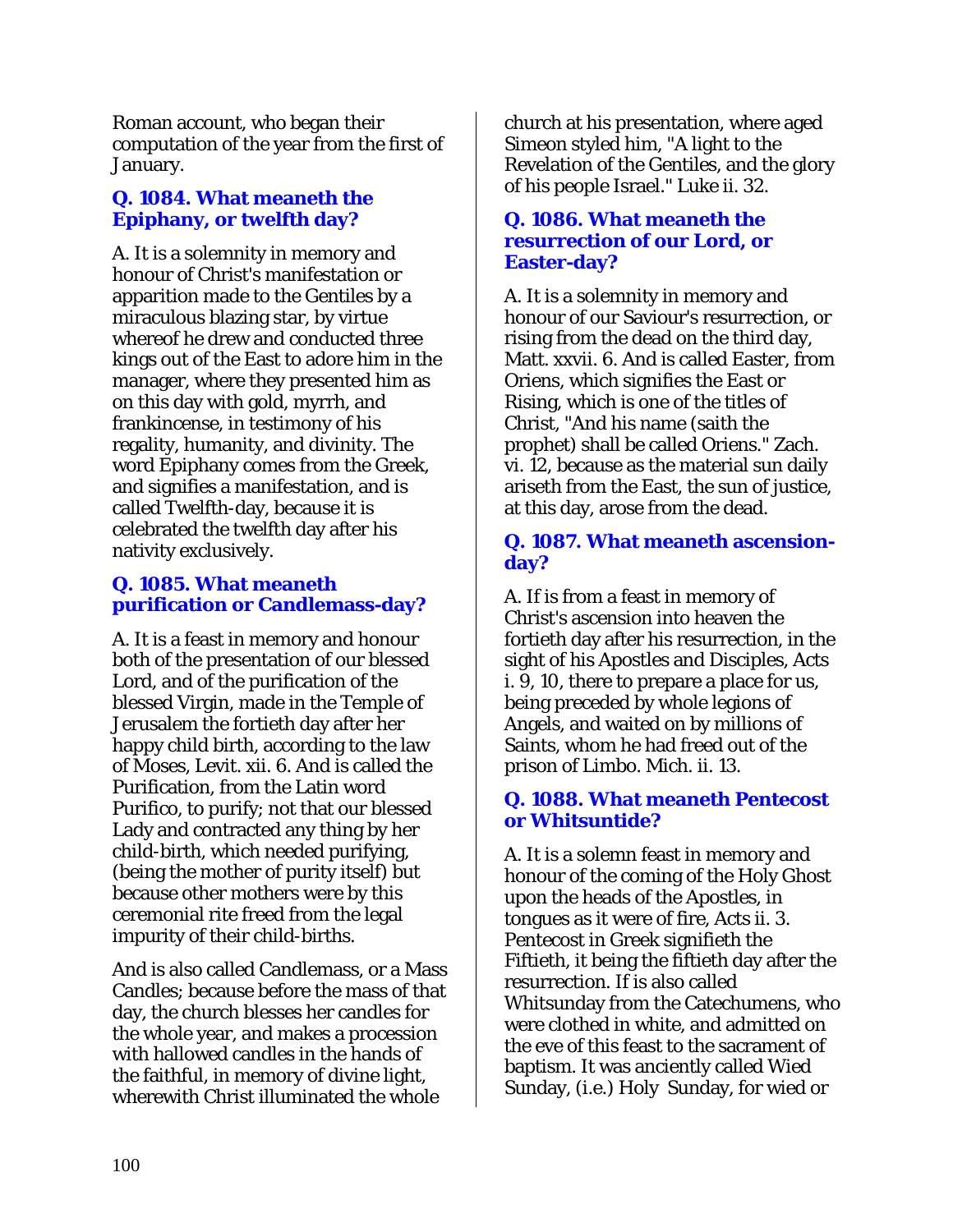withed signifies Holy in the old Saxon language.

# **Q. 1089. What meaneth Trinity Sunday?**

A. It is the octave of Whitsunday, and is so called in honour of the Blessed Trinity, to signify that the works of our redemption and sanctification then completed, are common to all the three persons.

# **Q. 1090. What meaneth Corpus Christi day?**

A. It is a feast instituted by the church, in honour of the body and blood of Christ, really present in the most holy sacrament of the Eucharist; during the octave of which feast, it is exposed to be adored by the faithful in all the principle churches of the world, and great processions are made in honour of it; and therefore is called Corpus Christi day, or the day of the body of Christ.

# **Q. 1091. What meaneth the transfiguration of our Lord?**

A. It is a feast in memory of our Saviour's transfiguring himself upon Mount Tabor, and showing a glimpse of his glory to his Apostles, St. Peter, St. James, and St. John. "And his face (saith the text) shown as the sun, and his garment became white as snow," &c. Matt. xvii. 2. And in them also unto us, for our encouragement to virtue, and perseverance in his holy faith and love. The entymology is obvious from transfiguro, to transfigure, or to change shape.

# **Q. 1092. What is Sunday, or the Lord's Day in general?**

A. It is a day dedicated by the Apostles to the honour of the most holy Trinity, and in memory that Christ our Lord

arose from the dead upon Sunday, sent down the holy Ghost on a Sunday, &c. and therefore is called the Lord's Day. It is also called Sunday from the old Roman denomination of Dies Solis, the day of the sun, to which it was sacred.

# **Q. 1093. What are the four Sundays of Advent?**

A. They are the four Sundays preceding Christmas day, and were so called by the church, in memory and honour of our Saviour's coming both to redeem the world by his birth in the flesh, and to judge the quick and the dead; from the Latin word Adventus, which signifies Advent, or coming.

#### **Q. 1094. What are the four Sundays of Septuagesima, Sexagesima, Quinquagesiam, and Quadragesima?**

A. Those days are appointed by the church for acts of penance and mortification, and are a certain gradation or preparation for the passion and resurrection of Christ, being so called, because the first is the seventieth, the second the sixtieth, the third the fiftieth, the fourth the fortieth day, or thereabouts, preceding the octave of the resurrection according as their several names import.

# **Q. 1095. Why is the whole lent called Quadragesima?**

A. Because it is a fast of forty days, in imitation of Christ's fasting in the desert forty days and forty nights, and is begun the fortieth day before Easter, which is therefore called Quadragesima, or the fortieth.

# **Q. 1096. What is Passion-Sunday?**

A. That is a feast so called from the passion of Christ then drawing nigh, and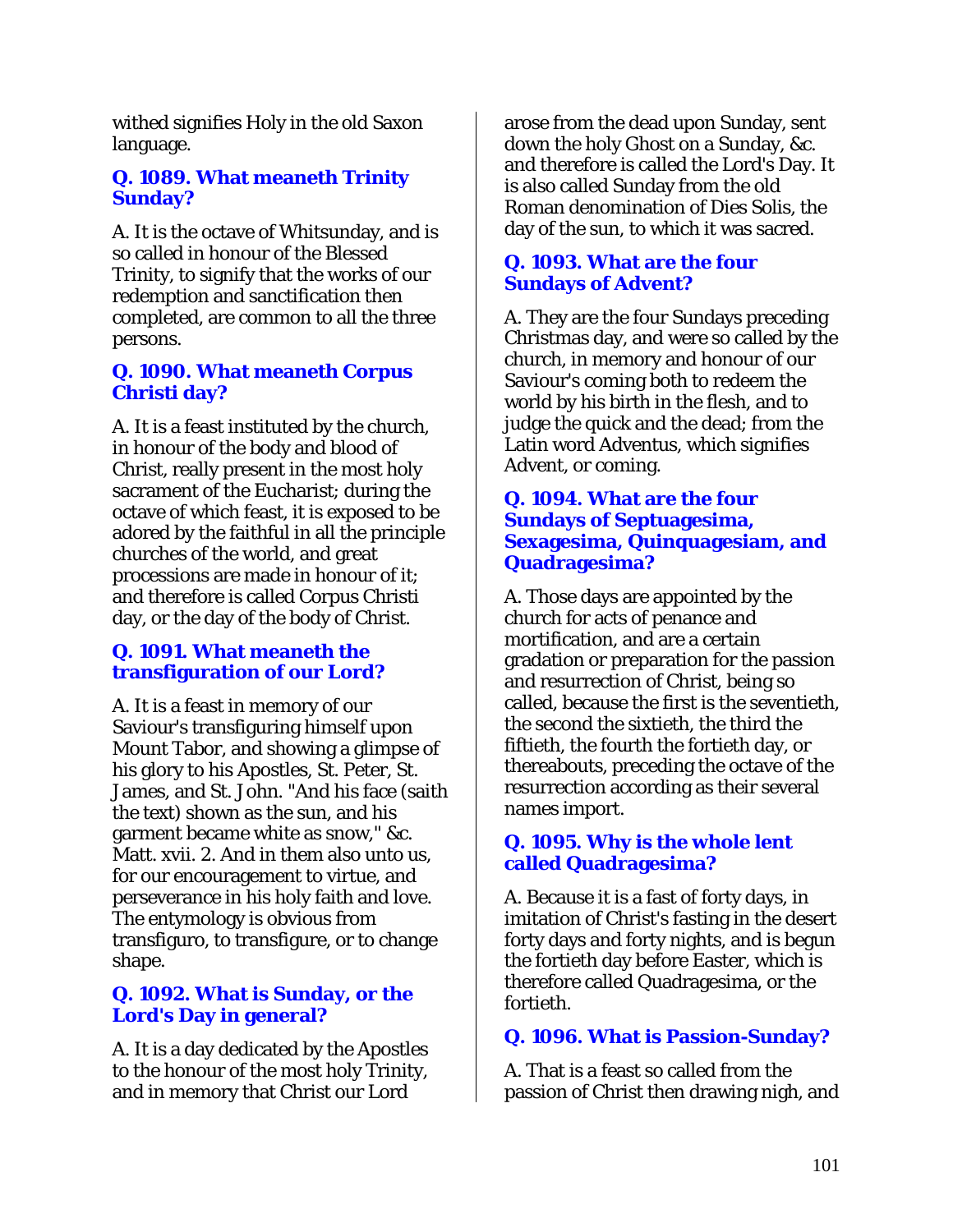was ordained to prepare us for a worthy celebrating of it.

# **Q. 1097. Why is Palm-Sunday so called?**

A. It is a day in memory and honour of the triumphant entry of our Lord into Jerusalem, and is so called from the palm branches, which the Hebrew children strewed under his feet, crying Hosanna to the Son of David, Matt. xxi. 15. And hence it is that yearly, as on that day, the church blesseth Palms, and makes a solemn procession in honour of the same triumph, all the people bearing Palm branches in their hands.

# **Q. 1098. What is Dominica in albis, commonly called Low-Sunday?**

A. It is the octave of Easter-day; and is so called from the Catechumens, or Neophytes, who were on that day solemnly divested in the church of their white garments.

# *The Feasts of our Blessed Lady, and the Saints, Expounded*

**Q. 1099. WHAT means the conception, nativity, presentation, annunciation, visitation, and assumption of our blessed Lady?** 

A. They are feasts instituted by the church in memory and honour of the mother of God, but chiefly to the honour of God himself; and so are all the other feasts of Saints.

# **Q. 1100. How explain you that answer?**

A. The feast of the Conception is in memory of her miraculous conception, who was conceived by her parents, St. Joachim and St. Anne, in their old age,

and sanctified from the first instant in the womb. The Nativity is in the memory of her happy and glorious birth, by whom the author of all life and salvation was born to the world. The Presentation, in memory of her being present in the Temple at three years old, where she vowed herself to God, both soul and body. The Annunciation is in memory of that most happy embassy brought to her by the angel Gabriel from God, in which she was declared to be the mother of God, Luke i. 31, 32. The Visitation is in memory of her visiting St. Elizabeth, after she had conceived the Son of God, at whose presence St. John the Baptist leaped in his mother's womb, Luke i. 41. And her Assumption is in memory of her being assumed or taken up into heaven, both soul and body, after her dissolution or dormition; which is a pious and well-founded tradition in the church.

# **Q. 1101. For what end are the several solemnities of Saints?**

A. They are instituted by our holy mother the church, to honour God in his Saints, and to teach us to imitate their several kinds of martyrdoms and sufferings for the faith of Christ, as also their several ways of virtue and perfection: as the zeal, charity, and poverty of the Apostles and Evangelists; the fortitude of the martyrs the constancy of the confessors; the purity and humility of the virgins, &c.

## **Q. 1102. What meaneth the feast of St. Peter's installing and erecting his apostolical chair in the city of Antioch.**

A. It is kept in memory of St. Peter's installing and erecting his apostolical chair in the city of Antioch.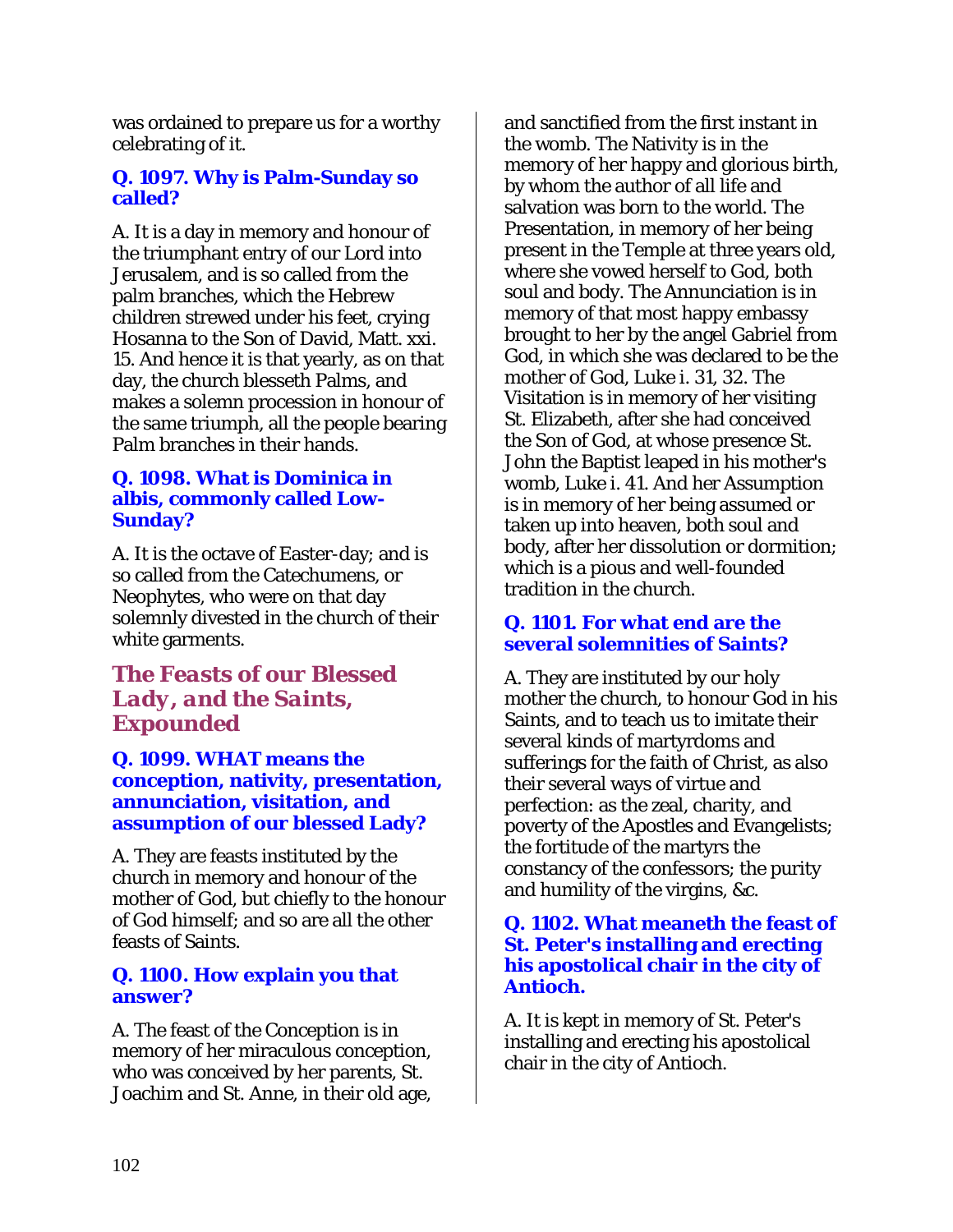#### **Q. 1103. What is the feast of his chair at Rome?**

A. It is a solemnity in honour of the translation of his chair from Antioch to Rome.

### **Q. 1104. Why are St. Peter and St. Paul joined in one solemnity?**

A. Because they are principle and joint co-operators under Christ in the conversion of the world, St. Peter converting the Jews, and St. Paul, the Gentiles; as also because both of them were martyred at he same place Rome, and on the same day, June 29.

#### **Q. 1105. What means the feast of St. Peter and Vincula, or St. Peter's Chains?**

A. It is in honour of those chains wherewith Herod bound St. Peter in Jerusalem, and from which he was freed by an angel of God, Acts xii. by only the touch whereof great miracles were afterwards effected; to say nothing of their miraculous joining together many years after into one chain, with those iron fetters, with which they had been imprisoned in Rome.

#### **Q. 1106. What meaneth the feast of Michaelmas?**

A. It is a solemnity or solemn mass in honour of St. Michael, prince of the heavenly host, and likewise of all the nine orders of holy angels; as well to commemorate that famous battle fought by him and them in heaven, against the dragon and his apostate angels, Apoc. xii. 7. in defence of God's honour; as also to commend the whole church of God to their patronage and prayers. And it is called the dedication of St. Michael, by reason of a church in Rome, dedicated on that day to St. Michael, by Pope Boniface. There is another feast called

the apparition of St. Michael, and is in memory of his miraculous apparition on Mount Garganus, where by his own appointment, a temple was dedicated to him in Pope Gelasius' time.

#### **Q. 1107. For what reason hath the holy church ordained a solemnity in memory of all the Saints?**

A. That so at least we might obtain the prayers and patronage of them all, seeing the whole year is much too short to afford us a particular feast for every Saint.

## **Q. 1108. What meaneth All Souls Day?**

A. It is a day instituted by the church, in memory of all the faithful departed, that by the prayers and suffrages of the living, they may be freed out of their purgatory pains, and come to everlasting rest.

#### **Q. 1109. What means Shrove-tide?**

A. It signifies a time of confession; for our ancestors were used to say, we will go to the shrift, instead of we will go to confession, and in the more primitive times all good Christians went to confession, the better to prepare themselves for a holy observation of Lent, and worthy receiving the blessed sacrament at Easter.

#### **Q. 1110. What signifies Ash-Wednesday?**

A. It is a day of public penance and humiliation in the whole church of God, and is so called from the ceremony of blessing ashes on that day, wherewith the priest signeth the people, with a cross on their foreheads, giving them this wholesome admonition, Memento homo, &c. Remember man that thou art dust, and to dust thou shalt return. So to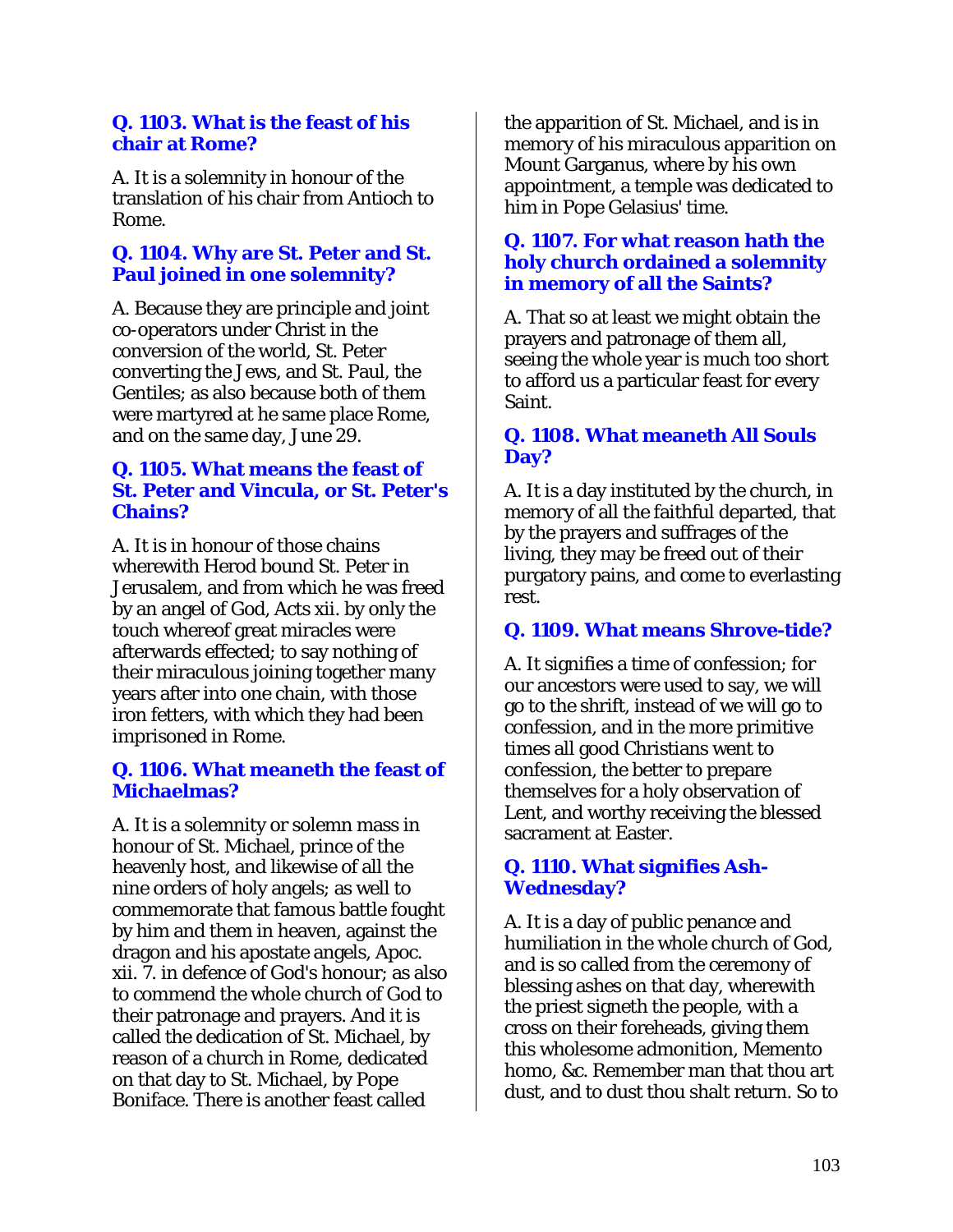prepare them for the holy fast of Lent, and passion of Christ.

# **Q. 1111. What means Maundy Thursday?**

A. That is a feast in memory of our Lord's last supper, where he instituted the blessed Eucharist, or sacrament of his precious body and blood, and washed his disciples' feet; and it is called Maundy Thursday, as it were mandatum or mandat Thursday from the first word of the Antiphon, mandatum novum de vobis, &c. John xiii. 34. "I give unto you a new command, (or mandat) that you love one another, as I have loved you;" which is sing on that day in the churches, when the prelates begin the ceremony of washing their people's feet, in imitation of Christ's washing his disciple's feet, before he instituted the blessed sacrament.

# **Q. 1112. What meaneth Good-Friday?**

A. It is a most sacred and memorable day of which the great good work of our redemption was consummated by Christ on his bloody cross.

## **Q. 1113. What means the three days of Tenebræ, before Easter?**

A. It is a mournful solemnity, in which the church laments the death of Christ; and is called Tenebræ or darkness, to signify the darkness which overspread the face of the earth, at the time of his passion, for which end also the church extinguisheth all her lights, and after some silence, at the end of the whole office, maketh a great and sudden noise, to represent the rending the veil of the Temple. The darkness also signifies the dark time of the night wherein Christ was apprehended in the garden, and the noise made by the soldiers and catch-

poles at their seizing on our Saviour's person.

## **Q. 1114. What meaneth Rogation week, being the fifth after Easter?**

A. It is a week of public prayer and confession for the temperateness of the seasons of the year, and the fruitfulness of the earth, and it is called Rogation from the verb Roga, to ask by reason of the petitions made to God in that behalf.

## **Q. 1115. What means the Quatuor tempora, or four Ember weeks, or Ember Days?**

A. Those are times also of public prayer, fasting, and processions partly instituted for the successful ordination of the priest and ministers of the church, and partly, both to beg and render thanks to God for the fruits and blessings of the earth. And are called Ember days, or days of Ashes, from the no less ancient than religious custom of using hair-cloth and ashes, in time of public prayer and penance; or from the old custom of eating nothing on those days till night, and then only a cake baked under the embers or ashes, which was called, Panis, subcineritius, or Ember bread.

## **Q. 1116. What mean the two Holy Rood Days?**

A. Those are two ancient feasts: the one in memory of the miraculous invention, or finding out the holy cross by St. Helen, mother of Constantine the great, after it had been hid and buried by the Infidels one hundred and eighty years, who had erected a statue of Venus in the place of it. The other in memory of the exaltation, or setting up the holy cross by Heraclius the emperor, who having regained it a second time from the Persians, after it had been lost fourteen years, carried it on his own shoulders to Mount Calvary, and there exalted it with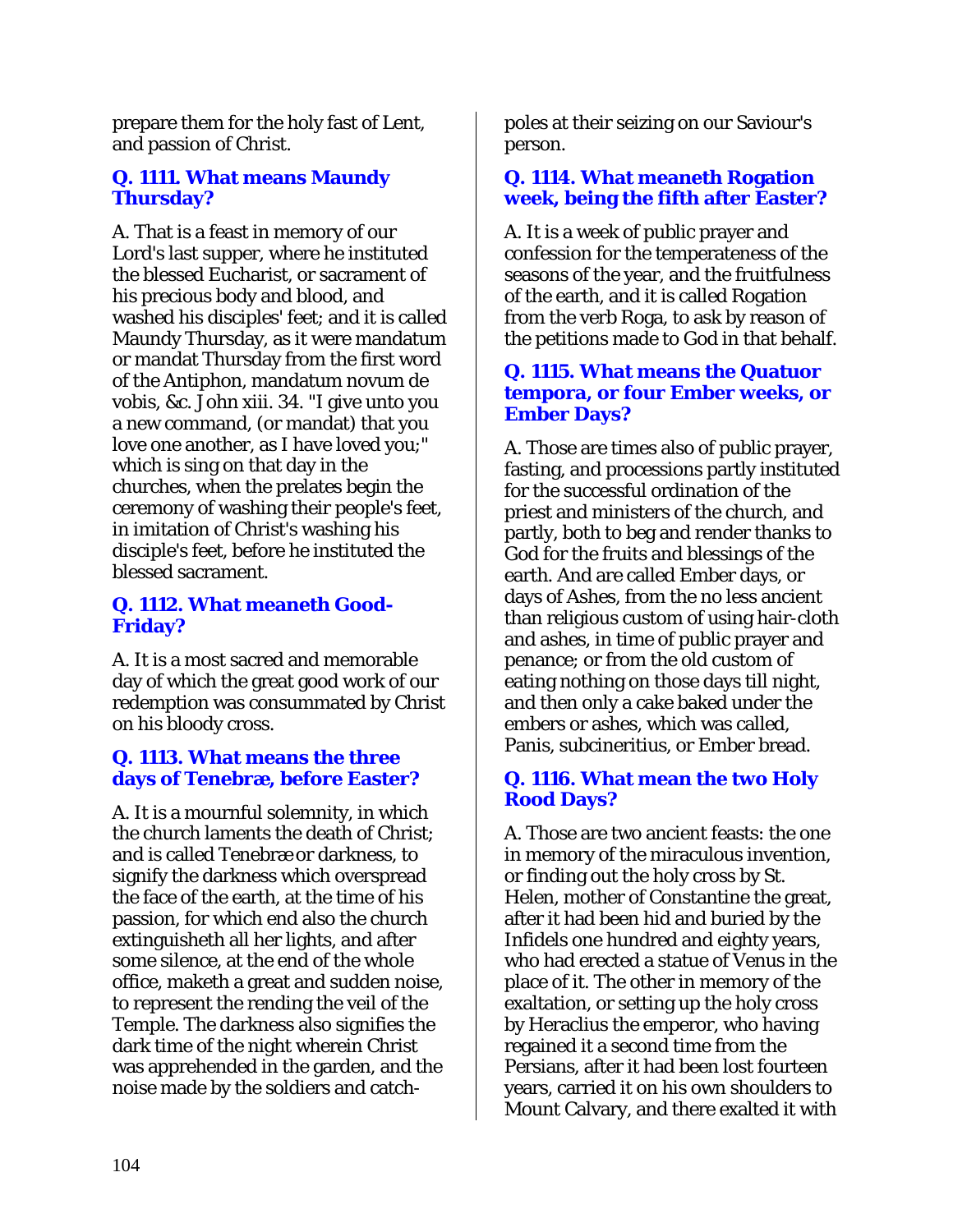great solemnity; and it is called Holy Rood, or Holy Cross, for the great sanctity which it received by touching and bearing the oblation of the most

precious body of Christ; the word Rood in the old Saxon tongue, signifying Cross.

# **Chapter 25.**

# **Some Ceremonies of the Church Expounded**

# **Q. 1117. WHAT is holy water?**

A. A water sanctified by the word of God and prayer. 1 Tim. iv. 5, in order to certain spiritual effects.

# **Q. 1118. what are those effects?**

A. The chief are, 1. To make us mindful of our baptism, by which we entered into Christ's mystical body, and therefore we are taught to sprinkle ourselves with it as often as we enter the material Temple (which is a type thereof to celebrate his praise.) 2. To fortify against the illusions of evil spirits, against whom it hath great force as witnessed Theodoret, Eccl. Hist. l. 5, c. 31. And hence arose the proverb, He loves it, (speaking of things we hate) as the Devil loves holy water.

#### **Q. 1119. How ancient is the use of Holy water?**

A. Ever since the apostles' time; Pope Alexander I. who was but the fourth Pope from St. Peter, makes mention of it in one of his epistles. Exod. xxxvii. 8., 2 Par. iv. 6.; 4 Kings ii. 21.; Ps. I. 9.; Heb. ix. 19.; x. 22; De Cons. Dist. iii. c. 20; B. Greg. Pastor, Pars ii. c. 5.

## **Q. 1120. Why is incense offered in the church?**

A. To raise in the mind of the people an awe of the mysterious in the action to which it is applied, and to beget a pious esteem of it, as also to signify, that out

prayers ought to ascend like a sweet perfume in the sight of God. "Tis mentioned by St. Dionysius, Eccles Hierarch. c. 3.

# **Q. 1121. Why is the cross carried before us in procession?**

A. To show that our pilgrimage in this life is nothing but a following of Christ crucified.

#### **Q. 1122. Why are our foreheads signed with holy ashes on Ash Wednesday?**

A. To remind us of what we are made, and to admonish us to do penance for our sins, as the Ninevites did in fasting, sackcloth, and ashes, especially in the holy time of Lent.

# **Q. 1123. Who ordained the solemn fast of Lent?**

A. The twelve Apostles, according to Heirom Epist. ad Marcel, in memory and imitation of our Saviour's fasting forty days.

#### **Q. 1124. Why are the crosses and holy images covered in time of Lent?**

A. To signify that our sins (for which we then do penance) interpose between God and us, and to express an ecclesiastical kind of mourning in reference to our Saviour's passion.